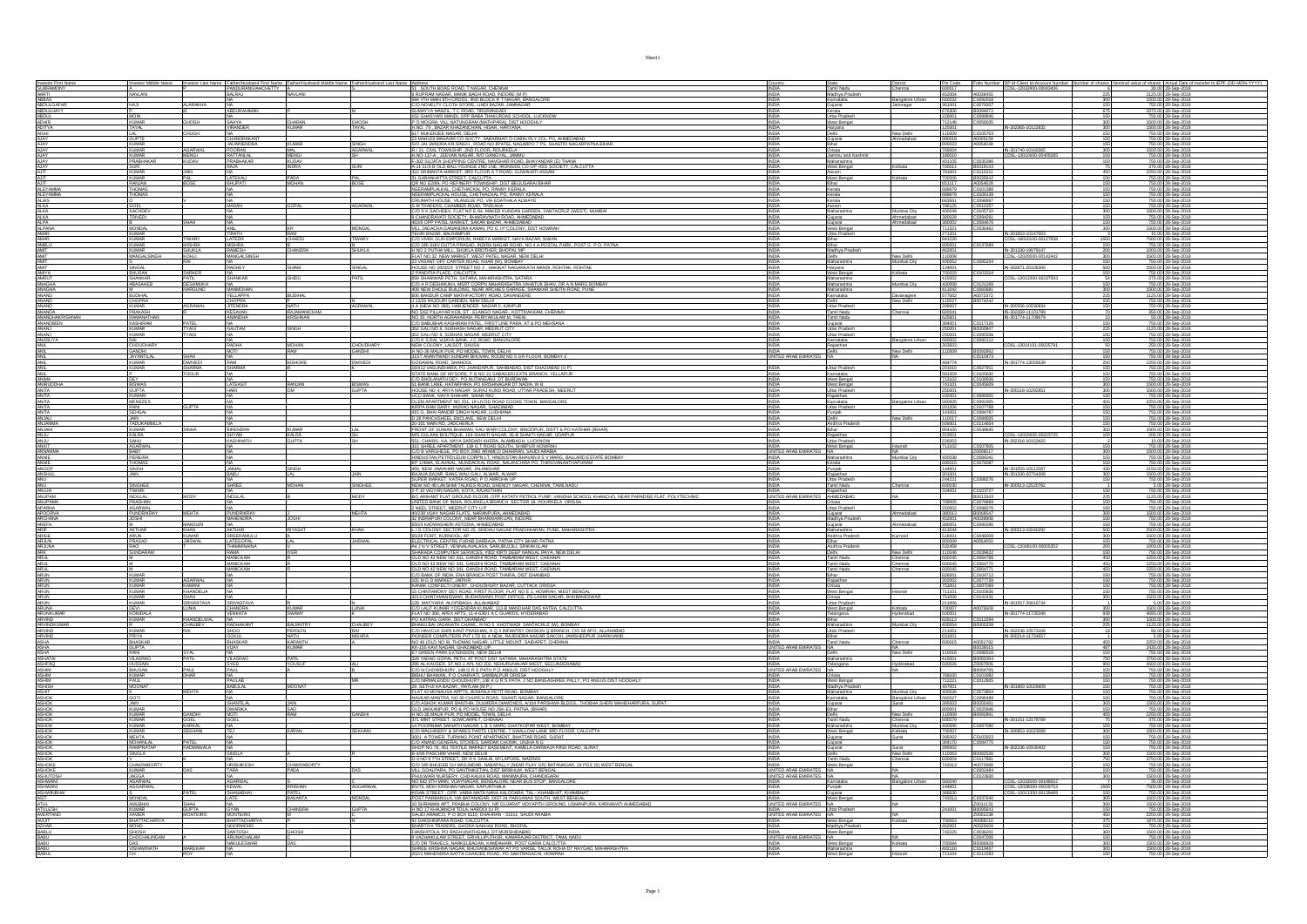|                                                                  |                                               | Investor Middle Name Investor Last Name Father/Hus | and First Name Father/Hr                               |                             | and Middle Name Father/Husband Last Name Address |                                                                                                                                                                                                                                                                                  | <b>INDIA</b>                                                    |                                               | District                          |                                      |                                                       | Pin Code Folio Number DP Id-Client Id-Acc               | unt Number Number of shares No | al value of shares Actual Date of transfer to IEPF (D)                                 |
|------------------------------------------------------------------|-----------------------------------------------|----------------------------------------------------|--------------------------------------------------------|-----------------------------|--------------------------------------------------|----------------------------------------------------------------------------------------------------------------------------------------------------------------------------------------------------------------------------------------------------------------------------------|-----------------------------------------------------------------|-----------------------------------------------|-----------------------------------|--------------------------------------|-------------------------------------------------------|---------------------------------------------------------|--------------------------------|----------------------------------------------------------------------------------------|
|                                                                  |                                               |                                                    | <b>INA</b><br>LALJI                                    | RAVIL                       | BAKRANIA                                         | AND STORTEN MUTHA MUDALI ST, MADRAS<br> PLOT NO 183 PRAGATI PARK VIBINAG 2, RRUSHNANGAR MAN ROAD OPP VUAY MAN, JAM NAGAR, GUJARAT<br>  NEAR VISHAL HOTEL, SHIV DARSHAN SOC, SHIVAN, JAMINGAR<br>  6 MAHESI KRUJEA 15T FLOEVDAYAL RD MUL                                          |                                                                 | Tamil Nadu                                    | Chennai                           |                                      | 600079 C0118602                                       |                                                         | 150                            | 750.00 28-Sep-2018<br>825.00 28-Sep-2018<br>500.00 28-Sep-2018<br>2250.00 28-Sep-2018  |
| BABULAL<br>BABULAL<br>BAHADURSINH<br>BAKUL<br>BAKUL              |                                               | BAKRANIA<br>CHAUHAN<br>THAKKER                     |                                                        |                             |                                                  |                                                                                                                                                                                                                                                                                  |                                                                 | Tumi<br>Gujarat<br>Gujarat<br>Maharashtra     | Jamnagar                          | 361008<br>361001<br>400080           |                                                       | IN-300513-15090067<br>CDSL-12033200-04348772            |                                |                                                                                        |
|                                                                  | MANGADAS                                      |                                                    | MANGALDAS                                              | RAMJI                       | <b>THAKKER</b>                                   |                                                                                                                                                                                                                                                                                  |                                                                 |                                               | Mumbai City                       |                                      | A0093226                                              |                                                         |                                |                                                                                        |
| BAL<br>BALAKOTESWARARAO                                          | MUKAND<br>PAREPALLI                           |                                                    | <b>RILOKI</b><br><b>INA</b>                            | <b>HARAN</b>                |                                                  | G-217 SARITA VIHAR, NEW DELHI<br>SENIOR ASSISTANT, PAY & ACCOUNTS OFFICE T G PROJECT, NELLORE                                                                                                                                                                                    | <b>INDIA</b><br><b>INDIA</b>                                    | Delhi<br>Andhra Pradesh                       | New Delhi<br>Nellore              |                                      |                                                       |                                                         | $\frac{300}{150}$              | 1500.00 28-Sep-2018<br>750.00 28-Sep-2018                                              |
|                                                                  | CHANNAPPA                                     | <b>SHETTY</b>                                      | CHANNAPPA                                              |                             |                                                  | SENDAPASSAI MILITANY SKALOUSN'I OVERLE I SYNCHOLOGICAL SENDAPAS (STATISTICAL SENDAPAS)<br>1991 - DIARA POLITICAN IN MINIMAL MAGNI, FRONT DIA TANGGRAMAR EAST, BOMBAY<br>1944 : MARIA POLITICAN, TRANSICAL CONSENDANCIA (H. 1911)<br>199                                          | <b>INDIA</b>                                                    |                                               | Mumbai City                       | 400060                               | A0085674                                              |                                                         | 225                            | 1125.00 28-Sep-2018                                                                    |
|                                                                  |                                               |                                                    |                                                        |                             |                                                  |                                                                                                                                                                                                                                                                                  |                                                                 |                                               |                                   | 176091                               | C0078867                                              |                                                         |                                | 750.00 28-Sep-20                                                                       |
| BALAKRISHNA<br>BALAKRISHNA<br>BALASUBRAMANIAN<br>BALASUBRAMANIAN |                                               |                                                    |                                                        |                             | <b>MASWAM</b>                                    |                                                                                                                                                                                                                                                                                  |                                                                 | Maharashtra<br>Himachal Prades<br>Maharashtra | Mumbai City                       | 400062                               | B0008039                                              |                                                         |                                | 1500.00 28-Sep-2018<br>750.00 28-Sep-2018                                              |
| BALASUNDARAM<br>BALDEVBHAI                                       |                                               |                                                    | <b>VENKATASUBBI</b>                                    |                             |                                                  |                                                                                                                                                                                                                                                                                  | <b>INDIA</b>                                                    | Tamil Nadu<br>Gujarat                         | Combatore                         | 641004<br>363421                     | C0019969<br>C0103086                                  |                                                         |                                | 750.00 28-Sep-201                                                                      |
| BALRAJ                                                           | SINGH                                         | CHEEMA                                             | INA.                                                   |                             |                                                  |                                                                                                                                                                                                                                                                                  | UNITED ARAB EMIRATES NA                                         |                                               | NA.                               |                                      | C0124233                                              |                                                         | 150                            | 750.00 28-Sep-2018                                                                     |
| <b>BANASHREE</b>                                                 | SOM<br>BANERJEE<br>CHANDRA                    |                                                    | <b>SUKANTA</b>                                         |                             |                                                  | 221 MEDIUM REGIMENT, C/0 56 APO<br>C/O SUKANTA SOM, 6 LYONS RANGE CIVIL DEPT, IST FLOOR COAL INDIA LTD. CALCUTTA                                                                                                                                                                 | <b>INDIA</b>                                                    | West Bengal                                   | Kolkata                           | 700001                               | B0095772                                              |                                                         | 225                            | 1125.00 28-Sep-2018                                                                    |
| BANI<br>BANI<br>BANKIM<br>BANU                                   |                                               | <b>MOHANTA</b>                                     |                                                        | MOHANTA                     |                                                  | 61/H KALIGHAT ROAD, CALCUTTA                                                                                                                                                                                                                                                     | <b>INDIA</b>                                                    | West Bengal                                   | Kolkata                           | 700026<br>757034<br>605009           | C0123217                                              | IN-302201-11151397                                      |                                | 750.00 28-Sep-2018<br>50.00 28-Sep-2018<br>750.00 28-Sep-2018<br>750.00 28-Sep-2018    |
|                                                                  |                                               |                                                    | LAKSHMAN<br>KATHIKEYAN                                 |                             |                                                  | <b>SUMMER JASHPUR, MAYURBHANJ<br/>INO 382 (LIG) VIITH CROSS, HOUSING BOARD COLONY, KURUMBAPET, PONDICHERRY</b><br>GANESH DAS RAMKISHUN, BANK ROAD, MUZAFFARPUR<br>SANESH DAS RAMKISHUN, BANK ROAD, MUZAFFARPUR                                                                   |                                                                 | Orissa<br>Pondicherry                         |                                   |                                      | C0037876                                              |                                                         |                                |                                                                                        |
| BANWARI                                                          | LAL                                           | <b>KEJRIVAL</b>                                    | <b>GANESHDAS</b>                                       | <b>KEJRIWAL</b>             |                                                  |                                                                                                                                                                                                                                                                                  | <b>INDIA</b>                                                    | Bihar                                         |                                   | 842001                               |                                                       |                                                         | 150                            |                                                                                        |
| BAPNA                                                            | MADHU                                         |                                                    | BAPNA                                                  |                             |                                                  | A-1/604 MADHAVI CHS LTD, SECTOR-19A, NERUL (E), NAVI, MUMBAL<br>21 AYYASWAMY PILLAI STREET, PUDUPET, MADRAS                                                                                                                                                                      | <b>INDIA</b>                                                    | Maharashtra                                   |                                   |                                      | 400706 C0139607                                       |                                                         | 450                            | 2250.00 28-Sep-2018                                                                    |
| <b>BASHEERUDEEN</b>                                              |                                               | PANDEY                                             | <b>ABDULKADIR</b>                                      | <b>ANDEY</b>                |                                                  |                                                                                                                                                                                                                                                                                  | <b>INDIA</b>                                                    | Tamil Nadu                                    | Chennai                           |                                      | 600002 A0062315                                       |                                                         | 225                            | 1125.00 28-Sep-2018                                                                    |
| BATUK<br>BEENA                                                   | PRASAD<br>AGARWA                              |                                                    | ATYANARAI                                              |                             |                                                  | .<br>Cio Sidhnath Pandey & Co, budhenath Marg, Mirazpur (up)<br>Devi Dayal Hari Kishan, X-30 Loha Mandi Naraina, New Delhi                                                                                                                                                       |                                                                 | Uttar Pradesh                                 | New Delhi                         |                                      | C0001336<br>C0077241                                  |                                                         |                                | 750.00 28-Sep-2018<br>750.00 28-Sep-2018                                               |
| <b>BHADAURIA</b>                                                 | SUNEET                                        | SINGH                                              |                                                        |                             |                                                  | SE 31, NISAHI OFFICERS COLONY, PO NISAHI PS WAIDHAN, DISTT SIDHI<br>H NO 104 BAIRRO SANTISSIMO. TALEIGAO ILHAS. GOA                                                                                                                                                              |                                                                 | Madhya Pradesh                                |                                   |                                      |                                                       | IN-301127-15140809                                      | 600                            | 3000.00 28-Sep-2018                                                                    |
| BHAGHIRATIBAIV                                                   |                                               | SANCOALCA                                          |                                                        |                             |                                                  |                                                                                                                                                                                                                                                                                  | <b>INDIA</b>                                                    | Maharashtra                                   |                                   | 403003                               |                                                       |                                                         | 150                            | 750.00 28-Sep-2018                                                                     |
| BHAGWAN                                                          | DASS                                          |                                                    |                                                        |                             |                                                  | KHANNA ROAD, PO SAMRALA, LUDHIANA<br> RAMNAGAR_JANPUR ROAD, NEAR DEVI ASTHAN, PHULWARISHARIF, PATNA<br> NO C 7 RACE VIEW APPATS, 13 CART TRACK STREET, VELACHERRY, CHENN                                                                                                         | INDIA                                                           | Punjab                                        |                                   | 141114                               | C0095055                                              |                                                         | 150                            | 750.00 28-Sep-2018                                                                     |
| BHANU<br>BHARANI                                                 | <b>PRAKASH</b><br>LAKSHMI                     |                                                    | GNANA                                                  | SEKAR                       |                                                  |                                                                                                                                                                                                                                                                                  | INDIA<br>INDIA                                                  | Bihar<br>Tamil Nadu                           | Chennai                           | 801505<br>600042                     | C0098678                                              | IN-301774-12267617                                      |                                | 750.00 28-Sep-2018<br>500.00 28-Sep-2018                                               |
| BHARAT<br>BHARATBHAI<br>BHARATBHAI                               | <b>KUMAR</b>                                  | <b>BARANA</b>                                      |                                                        |                             |                                                  | <b>COLLY ANGELES WAS ARREST TO A COLLY AND A CONSTANT AND A CONSTANT AND CONSTANT AND A CONSTANT OF A COLLY AND A CONSTANT AND A CONSTANT AND A CONSTANT AND A CONSTANT AND A CONSTANT AND A CONSTANT AND A CONSTANT AND A CONST</b>                                             |                                                                 | West Bengal<br>Gujarat<br>Gujarat             | Kolkata                           | 700001<br>388001<br>380024           |                                                       |                                                         |                                | 2250.00 28-Sep-2018<br>750.00 28-Sep-2018<br>5.00 28-Sep-2018                          |
|                                                                  |                                               |                                                    | <b>JASHBHAI</b>                                        | PATFI                       |                                                  |                                                                                                                                                                                                                                                                                  | INDIA<br>INDIA                                                  |                                               | Anand<br>Ahmedabad                |                                      |                                                       |                                                         |                                |                                                                                        |
|                                                                  | PATEL                                         | PATEL                                              | NA<br>VRJIBHA                                          |                             |                                                  |                                                                                                                                                                                                                                                                                  |                                                                 |                                               |                                   |                                      |                                                       | IN-302269-10207291                                      |                                |                                                                                        |
| BHARATBHAI<br>BHARATHI                                           | VIRJIBHAI<br>BHUPATHIRAJU                     |                                                    |                                                        | <b>SHIVDAS</b>              | PATEL                                            |                                                                                                                                                                                                                                                                                  | <b>INDIA</b><br><b>INDIA</b>                                    | Gujarat<br>Telangana                          | Hyderabad                         |                                      | 370020<br>500873 A0038551                             | IN-302269-10940852                                      | $\frac{95}{300}$               | 475.00 28-Sep-2018<br>1500.00 28-Sep-2018                                              |
| BHARATI                                                          | MATALIA                                       |                                                    | <b>MAHESH</b>                                          | MATALIA                     |                                                  | 204 KRISHNA APPT, SHANTI BHAWAN CENTRE, BANK MORE, DHANBAD                                                                                                                                                                                                                       | <b>INDIA</b>                                                    | Bihar                                         |                                   | 826001                               | C0035442                                              |                                                         |                                | 750.00 28-Sep-2018                                                                     |
| <b>BHARATKUMAR</b>                                               |                                               |                                                    | <b>GOVINDBHA</b>                                       | <b>JIVRAJBHA</b>            |                                                  |                                                                                                                                                                                                                                                                                  | <b>INDIA</b>                                                    | Guiarat                                       | Ahmedabad                         | 380016<br>400058                     | A0018048                                              |                                                         |                                | 375.00 28-Sep-2018                                                                     |
| <b>BHARTI</b><br>BHARTI                                          | KAMDAR                                        |                                                    |                                                        |                             |                                                  | 87/2085 MEGHANINAGAR, AHMEDABAD<br>MADHUVAN F/131 J P ROAD, ANDHERI (W), BOMBAY<br>RAM JANM OJHA (ADVOCATE), NAYA TOLA, NEAR DEVI LODGE, MJZAFFARPUR                                                                                                                             |                                                                 | Maharashtra                                   | Mumbai City                       |                                      | Z0001566                                              |                                                         |                                | 3375.00 28-Sep-2018                                                                    |
|                                                                  | OJHA<br>BARDHAN                               |                                                    | RAM                                                    | <b>JANM</b>                 | <b>OJHA</b><br><b>BARDHAN</b>                    |                                                                                                                                                                                                                                                                                  |                                                                 | Bihar<br>West Bengal                          |                                   | 842001                               | B0085485                                              | IN-300888-14192020                                      | 300                            |                                                                                        |
| BHASKAR<br><b>BHASKAR</b>                                        |                                               |                                                    | <b>NALINI</b><br>NA                                    | ANJAN                       |                                                  | E/101 BAGHA JATIN COLONY, CALCUTTA<br>11 BRONSON GARDEN ROAD, KILPAUK, MADRAS                                                                                                                                                                                                    | <b>INDIA</b><br>INDIA                                           | Tamil Nadu                                    | Kolkata<br>Chennai                | 700086<br>600010                     | C0106655                                              |                                                         | 300<br>150                     | 1500.00 28-Sep-2018<br>750.00 28-Sep-2018                                              |
| BHASKAR                                                          | <b>KUNDU</b>                                  |                                                    | ANIL                                                   | KUNDU                       |                                                  |                                                                                                                                                                                                                                                                                  | <b>INDIA</b>                                                    | West Bengal                                   |                                   | 743201                               | C0052175                                              |                                                         | 150                            | 750.00 28-Sep-2018                                                                     |
| <b>BHASKAR</b>                                                   | SARKAR                                        |                                                    | <b>KHAGENDRA</b>                                       | <b>NATH</b>                 | SARKAR                                           |                                                                                                                                                                                                                                                                                  | UNITED ARAB EMIR<br>S NA                                        |                                               | <b>NA</b>                         |                                      | C0053684                                              |                                                         | 300                            | 1500.00 28-Sep-2018                                                                    |
| <b>BHASKHAR</b>                                                  | MAHADEVAI                                     |                                                    | <b>GOPALAKRISHNA</b>                                   |                             |                                                  | A BANARA UNIVERSIDADE DE LA PARCANAS DE VEST BENGAL (CO E N SANCA) EN EL PARCANAS DE VEST BENGAL (CO E N SANCA)<br>11 BRONARA LA PART (EL CA EL CATE), PO CHARONARA DES TARDAS (CATE)<br>11 BRONARA LA PART (EQUE), NUPARA, MADROS<br>1                                          | <b>INDIA</b>                                                    | Tamil Nadu                                    | Chennai<br>mbai City              |                                      | 600010 C0009562<br>400069 C0085160<br>382706 A0006336 |                                                         | 600                            | 3000.00 28-Sep-2018<br>750.00 28-Sep-2018<br>1125.00 28-Sep-2018                       |
| <b>BHGYAM</b><br>BHIKHABHAI                                      |                                               | PATEL                                              | RANCHHODDAS                                            | PATEL                       |                                                  |                                                                                                                                                                                                                                                                                  | INDIA<br>INDIA                                                  | Maharashtra<br>Gujarat                        |                                   |                                      |                                                       |                                                         | $\frac{150}{225}$              |                                                                                        |
|                                                                  | SHYANI<br>SINGH                               |                                                    |                                                        |                             |                                                  |                                                                                                                                                                                                                                                                                  |                                                                 | West Bengal                                   | Kolkata                           |                                      |                                                       |                                                         |                                |                                                                                        |
| Bhikkubhai<br>Bhim                                               |                                               | GULERIA                                            | NA<br>WAKIL                                            | SINGH                       |                                                  | 23/A/77/4 BLOCK E, NEW ALIPORE, CALCUITA<br>VILL DARKOHAL, P O BALDWARA, TEH SARKAGHAT, MANDI<br>ADVOCATE, NEAR DATTA TEMPLE, DIST-HAVERI, HANGAL                                                                                                                                | INDIA<br>INDIA                                                  | Himachal Prades                               |                                   |                                      |                                                       |                                                         | $\frac{150}{23}$               | 750.00 28-Sep-2018<br>115.00 28-Sep-2018                                               |
| BHIMRAO<br><b>BHOGLAL</b>                                        |                                               | <b>KULKARNI</b><br>ACA                             | KULKARNI<br>PANACHAND                                  |                             |                                                  |                                                                                                                                                                                                                                                                                  | <b>INDIA</b><br><b>MOIA</b>                                     | Karnataka                                     | Mumhai City                       | 581104<br>400067                     | B0020106                                              | CDSL-12038400-00938                                     |                                | 250.00 28-Sep-2018<br>500.00 28-Sep-201                                                |
| <b>BHOOTHALINGAM</b>                                             |                                               |                                                    | <b>JADARAJAN</b>                                       |                             |                                                  | <u>(20 MAN MAN) (MAN MAN) (MAN MANIMULANSE)</u><br>1921 MAYAM COLONY, ANNA NAGAR WEST EXTN, MARNAS<br>2021 MAYAM COLONY, ANNA NAGAR WEST EXTN, MARNAS, MINITAR PUMPONA POLITICIA DI MASIK<br>200 JIA B. 15T FLE INDITIII, A 25 PROFESSORS CO                                     |                                                                 | <b>Tamil Nadu</b>                             | Chennai                           | 600101                               | C0009704                                              |                                                         |                                | 375.00 28-Sep-2018                                                                     |
| <b>BHULESHWAR</b>                                                | <b>DIGAMBAR</b>                               | DHADANKAR                                          |                                                        |                             |                                                  |                                                                                                                                                                                                                                                                                  | <b>INDIA</b>                                                    | Maharashtra                                   |                                   | 422101                               |                                                       | CDSL-12013200-01545280                                  | 100                            |                                                                                        |
|                                                                  |                                               |                                                    |                                                        |                             |                                                  |                                                                                                                                                                                                                                                                                  |                                                                 |                                               |                                   |                                      | C0042918                                              |                                                         |                                | 500.00 28-Sep-2018<br>1500.00 28-Sep-2018                                              |
| BINA                                                             | PANI                                          | MARK                                               | ANIL                                                   |                             | <b>MARIK</b>                                     | CHAKDA AMBAGAN, CALCUTTA<br>C/O KIRAN ELECTRIC CO. 1 DHARMENDRA ROAD. RAJKJOT<br>37A BENTINCK STREET, 3RD FLR ROOM NO 315, CALCUTTA                                                                                                                                              | <b>INDIA</b>                                                    | Bihar<br>WEST BENGAL                          |                                   | 700093                               | C0045980                                              |                                                         | 150                            | 750.00 28-Sep-2018                                                                     |
| BINABEN                                                          | <b>MEHTA</b><br><b>KUMAR</b>                  | RAJPURM                                            | <b>ATF</b>                                             | PHOOL CHAND                 | RAJPURIA                                         |                                                                                                                                                                                                                                                                                  | <b>INDIA</b><br><b>INDIA</b>                                    | Guiarat<br>West Bengal                        | Raikot<br>Kolkata                 | 360001<br>700069                     | C0083630<br>B0054208                                  |                                                         | 150<br>300                     | 750.00 28-Sep-2018<br>1500.00 28-Sep-2018                                              |
| BINAY<br>BINAY<br>BINDU<br>BINDU                                 |                                               |                                                    |                                                        |                             |                                                  |                                                                                                                                                                                                                                                                                  |                                                                 | West Bengal                                   | Kolkata                           |                                      |                                                       |                                                         |                                |                                                                                        |
|                                                                  | <b>ABHAYSANKAR</b>                            | SAMPATIDEV                                         | MOHUKANT                                               | ANUGRAH                     |                                                  | 37A BENTINCK STREET, 3RD FLOOR ROOM NO 315, CALCUITTA<br>NARMADA TOWER NO 406, ONGC COLONY, ANKLESHWAR, BHARUCH<br>1891905 SECTOR V.L.C G S CLY, ANTOP HILL, BOMBAY                                                                                                              |                                                                 | Sujarat                                       |                                   |                                      | 700069 C0100135<br>393010 C0100135                    | IN-300214-13289719                                      |                                | 750.00 28-Sep-2018<br>3100.00 28-Sep-2018                                              |
| <b>BINDU</b>                                                     |                                               | AJIT                                               | NA.                                                    |                             |                                                  |                                                                                                                                                                                                                                                                                  | INDIA                                                           | Maharashtra                                   | Mumbai City                       | 400037                               | C0093485                                              |                                                         | 150                            | 750.00 28-Sep-2018                                                                     |
| BINOD                                                            | <b>KUMAR</b>                                  |                                                    | SACHIDANANI                                            | SHARMA                      |                                                  | C/O SATYANARAYAN PANDEY, SIRIAGHAT (CHOWK), GAYA, BIHAR                                                                                                                                                                                                                          | <b>INDIA</b>                                                    | Bihar                                         |                                   | 823001                               | C0029358                                              |                                                         | 150                            | 750.00 28-Sep-2018                                                                     |
| <b>BINOD</b>                                                     | <b>KUMAR</b>                                  | AGARWAL                                            | SANWAR<br>RADHEY                                       | MAL.<br>SHYAM               | <b>AGARWAL</b><br><b>AGRAWALA</b>                |                                                                                                                                                                                                                                                                                  | <b>INDIA</b>                                                    | West Bengal                                   |                                   | 712233                               | C0055477                                              |                                                         | 300                            | 1500.00 28-Sep-2018                                                                    |
| BINOD<br>BIPAN                                                   | <b>KUMAR</b><br>KUMAR                         | <b>SINGHAL</b><br>BHAT                             |                                                        |                             |                                                  | 122 B B D ROAD, HINDMOTOR, HOOGHLY<br>COO RADHEY SHYAM AGARWAL, JHARHAPARA, HIRAPUR DHANBAD<br>SEALOL HINDUSTAN LTD, 409 MANSAROVAR 90 NEHRU PLACE, NEW DELH                                                                                                                     |                                                                 |                                               | New Delhi                         | 826001<br>110019                     | B0081892<br>C0088226                                  |                                                         |                                | 750.00 28-Sep-2018<br>750.00 28-Sep-2018                                               |
|                                                                  | <b>KUMAR</b>                                  | KABRA                                              | <b>SRIKISAN</b>                                        | KABRA                       |                                                  | ORIENT PAPER INDUSTRIES LTD, 9/1-RN MUKHERJEE ROAD, 13TH FLOOR CALCUTTA                                                                                                                                                                                                          |                                                                 | West Bengal                                   | Kolkata                           | 700001                               | A0073609                                              |                                                         |                                | 375.00 28-Sep-2018                                                                     |
| <b>BISHWANATH</b>                                                | PRASAD                                        |                                                    | RAMSURESI<br>DUTTA                                     |                             |                                                  | ROAD NO 3. POSTAL PARK. PATNA<br>C/O DUTTA A R, MASUNDA KALIKASHRAM, POST NEW BARRACK PORE, DIST 24 PGS (N) W B                                                                                                                                                                  | <b>INDIA</b>                                                    | Bihar<br>WEST BENGAL                          |                                   | 800001                               | C0047042                                              |                                                         | 300                            | 1500.00 28-Sep-2018                                                                    |
| BISWANATH<br><b>BOGA</b>                                         | <b>DUTTA</b>                                  |                                                    |                                                        | RAJESHAM                    |                                                  |                                                                                                                                                                                                                                                                                  | INDIA<br><b>INDIA</b>                                           |                                               |                                   | 723276                               | C0039494                                              | IN-300394-11395785                                      | 300                            | 1500.00 28-Sep-2018                                                                    |
| <b>BOOMA</b>                                                     | SATISH                                        |                                                    | <b>BOGA</b><br><b>NA</b>                               |                             |                                                  | H NO 5-6-85, M G ROAD, SIRCILLA, DIST KARIMNAGAR<br>NO 4 D APPU ST. SHANTHI FLAT. MYLAPORE. MADRAS                                                                                                                                                                               | <b>INDIA</b>                                                    | Andhra Pradesh<br>Tamil Nadu                  |                                   | 505301<br>600004                     | C0119626                                              |                                                         | 300<br>150                     | 1500.00 28-Sep-2018<br>750.00 28-Sep-2018                                              |
| <b>BRAJ</b>                                                      | <b>KISHOR</b>                                 | PANDAY                                             | RAI                                                    | <b>BHUSHAN</b>              | <b>ANDAY</b>                                     | QT.NO- T/63, RAILWAY COLLONEY, RAXAUL EAST CHAMPARAN, BIHAR RAXAI                                                                                                                                                                                                                | <b>INDIA</b>                                                    | Bihar                                         |                                   | 845305                               |                                                       | IN-301653-10158238                                      | 1000                           | 5000.00 28-Sep-2018                                                                    |
| BRAJESH<br>BRAJESH                                               | AGRAWAL<br>KUMAR<br>MOHAN                     |                                                    |                                                        |                             |                                                  | GIVAL TRANSPORT COLLONGER PRODUCE AND THRAPPAGE CHECK SALTARY SHAPE CONTRACT CONTRACT CONTRACT CONTRACT CONTRACT CONTRACT CONTRACT CONTRACT CONTRACT CONTRACT CONTRACT CONTRACT CONTRACT CONTRACT CONTRACT CONTRACT CONTRACT C                                                   |                                                                 | Uttar Pradesh                                 |                                   | 221001<br>826001                     | C0118372<br>B0081891                                  |                                                         | 150                            | 750.00 28-Sep-2018<br>750.00 28-Sep-2018                                               |
|                                                                  |                                               |                                                    | NA<br>RADHEY                                           | <b>SHYAM</b>                | <b>AGRAWALA</b>                                  |                                                                                                                                                                                                                                                                                  |                                                                 | Bihar<br>Uttar Pradesh                        |                                   |                                      |                                                       |                                                         |                                |                                                                                        |
| <b>BRIJ</b><br><b>BRUESH</b>                                     | <b>GARG</b>                                   | <b>KUKRETI</b>                                     | NA.<br><b>SHIVNANDAN</b>                               | GARG                        |                                                  |                                                                                                                                                                                                                                                                                  | INDIA<br><b>INDIA</b>                                           | Raiasthan                                     |                                   | 226005<br>334001                     | C0086914<br>A0037538                                  |                                                         | 150<br>150                     | 750.00 28-Sep-2018<br>750.00 28-Sep-2018                                               |
| CAROLINE                                                         |                                               |                                                    | PAPPOO                                                 |                             |                                                  | 1-9-129/21, RAMNAGAR ZAMISTANPUR, HYDERABAD                                                                                                                                                                                                                                      |                                                                 | Telangana                                     | Hyderabad                         |                                      | 500048 A0047881                                       |                                                         | 300                            | 1500.00 28-Sep-2018                                                                    |
| CENTURY<br>CHADUBHAI                                             | CONSULTANTS                                   |                                                    |                                                        |                             |                                                  | 21 ASHOK MARG, LUCKNOW<br>UNIVERSAL INDUSTRIES, THANGADH                                                                                                                                                                                                                         |                                                                 |                                               |                                   | 100000                               |                                                       | IN-301330-17901952                                      |                                | 375.00 28-Sep-2018<br>750.00 28-Sep-2018                                               |
|                                                                  |                                               |                                                    |                                                        |                             |                                                  |                                                                                                                                                                                                                                                                                  | <b>INNIA</b>                                                    | Guiarat                                       |                                   |                                      | C0076280                                              |                                                         |                                |                                                                                        |
| CHAMPABAL                                                        | MULJI                                         | <b>ASHAR</b>                                       | <b>MULJI</b>                                           | <b>GOKULDAS</b>             |                                                  |                                                                                                                                                                                                                                                                                  | <b>INDIA</b>                                                    | Maharashtra                                   | Mumbai City                       | 400077                               | A0097544                                              |                                                         | 150                            | 750.00 28-Sep-2018                                                                     |
| CHAMPAK<br>CHAND                                                 | <b>BISWAS</b><br>RANI                         |                                                    | BISWAS<br>MOHINDER                                     | <b>KUMAR</b>                |                                                  |                                                                                                                                                                                                                                                                                  | <b>INDIA</b><br><b>INDIA</b>                                    | West Bengal<br>Delhi                          | New Delhi                         | 713331<br>10002                      | C0058112<br>A0080967                                  |                                                         | 300                            | 1500.00 28-Sep-2018<br>750.00 28-Sep-2018                                              |
|                                                                  |                                               | <b>GUPTA</b>                                       |                                                        | HIRALAL<br>PRATIM           | <b>GUPTA</b>                                     | University, (IRAL) (1935, 1946Raulan<br>  Starth Usin, P. El Kolls) (1946 P. C. Opp Rajamad Hospital, Rajamad Road No 1 Rajamad, Ghatkopar (EAst), Mumbai<br>  STARET NO, GA (1948 NO 2006 P. C. OPP THRANJAN, DIST BURLOWS), ASAF A                                             |                                                                 | Maharashtra                                   | Mumbai City                       | 400080                               |                                                       | CDSL-12024700-00200153                                  | $\frac{150}{300}$              | 1500.00 28-Sep-2018                                                                    |
| CHANDAN<br>CHANDANA                                              | SITARAM<br>BOSE                               |                                                    | SITARAM<br>PARTHA                                      |                             |                                                  |                                                                                                                                                                                                                                                                                  |                                                                 | West Bengal                                   |                                   | 743102                               | C0034653                                              |                                                         | 300                            | 1500.00 28-Sep-2018                                                                    |
|                                                                  |                                               |                                                    | NA.                                                    |                             |                                                  |                                                                                                                                                                                                                                                                                  |                                                                 |                                               |                                   |                                      |                                                       |                                                         | 300                            | 1500.00 28-Sep-2018                                                                    |
|                                                                  | <b>BOSE</b>                                   | PAYYAPPAT                                          |                                                        |                             |                                                  |                                                                                                                                                                                                                                                                                  | UNITED ARAB EMIRATES NA                                         |                                               |                                   |                                      |                                                       |                                                         |                                | 1500.00 28-Sep-2018<br>750.00 28-Sep-2018                                              |
|                                                                  |                                               |                                                    |                                                        |                             |                                                  |                                                                                                                                                                                                                                                                                  |                                                                 | West Bengal                                   |                                   |                                      |                                                       |                                                         |                                |                                                                                        |
| CHANDRA<br>CHANDRA<br>CHANDRA                                    | DE                                            |                                                    | NA                                                     |                             |                                                  |                                                                                                                                                                                                                                                                                  | INDIA<br>INDIA                                                  | Bihar                                         |                                   | 743319<br>802301                     | Z0011217<br>B0084946<br>C0116821                      |                                                         | 300                            |                                                                                        |
|                                                                  |                                               | PARJAPAT<br>SINGH                                  |                                                        | CHAND                       |                                                  |                                                                                                                                                                                                                                                                                  | <b>INDIA</b><br>INDIA                                           |                                               |                                   |                                      |                                                       | CDSL-12015800-00621393<br>IN-301557-20016511            |                                |                                                                                        |
| CHANDRA<br>CHANDRA<br>CHANDRAKALA                                | KALA<br>SHEKHAR<br>GAUR                       |                                                    | MANGAL<br>SINGHMAURYA<br>GAUR                          |                             |                                                  | SHREE GAURAV, BEHIND CONVENT SCHOOL, TOWNSHIP, DANDELI                                                                                                                                                                                                                           | <b>INDIA</b>                                                    | Rajasthan<br>Uttar Pradesh<br>Karnataka       |                                   | 331802<br>231222<br>581325           | C0017970                                              |                                                         |                                | 925.00 28-Sep-2018<br>1500.00 28-Sep-2018<br>750.00 28-Sep-2018                        |
| CHANDRAKAN                                                       |                                               | PANDYA                                             |                                                        |                             |                                                  | F 24 BHANGWADI, KALBADEVI ROAD, BOMBAY                                                                                                                                                                                                                                           | <b>INDIA</b>                                                    | Maharashtra                                   | Mumbai City                       | 400002                               |                                                       |                                                         |                                | 750.00 28-Sep-2018                                                                     |
| CHANDRAKANT                                                      | <b>GOPALRAO</b>                               |                                                    |                                                        |                             |                                                  |                                                                                                                                                                                                                                                                                  |                                                                 | Maharashtra                                   |                                   | 413114                               | C0075679<br>C0103715                                  |                                                         |                                | 750.00 28-Sep-2018                                                                     |
|                                                                  |                                               |                                                    |                                                        |                             |                                                  |                                                                                                                                                                                                                                                                                  |                                                                 |                                               | Vadodara                          |                                      |                                                       |                                                         |                                |                                                                                        |
| CHANDRAKANT<br>CHANDRAKANT<br>CHANDRAKANT                        | MORESHWAR<br>RAMKRISHNA<br>SHIVARAM           | PAWAR<br>AMBEGADKAR<br>BAGADE<br>DESAI             | na<br>Ramkrishna<br>MANISH                             | <b>NAMDEO</b><br>CHANDRAKAN | <b>BAGADE</b>                                    | I F 24 BHANGWADI, KALBADEVI ROAD, BOMBAY<br>G 3/8 MAIN COLONY, P O WALCHAND NAGAR, DIST PUNE<br>13 KALPANA SOCIETY, RACE COURSE CIRCLE, VADODARA<br>NEEDLE ROLLER BEARING CO LTD, C-6 ADDITIONAL MIDC AREA, JALNA<br>12 VINAY, BHAGOJI KEER MARG, MAHIM, BOMBAY                  | INDIA<br>INDIA<br><b>INDIA</b>                                  | Sujarat<br>Vlaharashtra<br>Maharashtra        | Mumbai City                       | 390007<br>431203<br>400016           | C0065348<br>B0006757<br>C0009426                      |                                                         | $\frac{150}{300}$              | 750.00 28-Sep-2018<br>500.00 28-Sep-2018<br>750.00 28-Sep-2018                         |
| CHANDRAKANT                                                      | VIRCHAND                                      | ALIATALE                                           |                                                        |                             |                                                  | 595 KESAR VILLA 2ND FLOOR. BLOCK NO 9 DR AMBEDKAR ROAD. MATUNGA BOMBA'                                                                                                                                                                                                           | <b>INDIA</b>                                                    | Maharashtra                                   | Mumbai City                       | 400019                               | B0031232                                              |                                                         |                                | 750.00 28-Sep-2018                                                                     |
|                                                                  |                                               |                                                    |                                                        |                             |                                                  | 9/12 SQUARE MARKET, METTURDAMI, SALEM                                                                                                                                                                                                                                            | <b>INDIA</b>                                                    | Tamil Nadu                                    |                                   | 636401                               | C0075401                                              |                                                         |                                | 750.00 28-Sep-2018                                                                     |
|                                                                  |                                               |                                                    | VENKATESUBRAMANIAN                                     |                             |                                                  |                                                                                                                                                                                                                                                                                  | <b>INDIA</b>                                                    | Tamil Nadu                                    |                                   |                                      | C0003910                                              |                                                         |                                | 750.00 28-Sep-2018                                                                     |
| CHANDRAPRABHA<br>CHANDRASEKHAR                                   |                                               |                                                    | <b>KALYANARAMAN</b><br>VENKATASUBRAMANIA               |                             |                                                  |                                                                                                                                                                                                                                                                                  | INDIA                                                           | Maharashtra<br>Tamil Nadu                     |                                   | 400074<br>600020                     |                                                       |                                                         | 150<br>- 75                    | 750.00 28-Sep-2018<br>375.00 28-Sep-2018                                               |
|                                                                  | .<br>DESHPANDE                                |                                                    | <b>GANGADHAR</b>                                       |                             |                                                  | 37 23 JONA MART IN MISSING AND MARTIN APARTMENTS, ADVAR, CHENNAL 126 BPCL STAFF COLONY. AZIZ BAUG CHEMBUR, MUMBAL 2-GEEVARATHAM NAGAR, A/30 RAGAMALIKA APARTMENTS, ADVAR, CHENNAL 2-GEEVARATHAM NAGAR, A/30 RAGAMALIKA APARTME                                                   | <b>INDIA</b>                                                    | Maharashtra                                   | Chennai<br>Mumbai City<br>Chennai | 411005                               | C0009431<br>C0009433<br>C0028681                      |                                                         | 150                            | 750.00 28-Sep-2018                                                                     |
| CHANDRASHEKHAR<br>CHANDRASHEKHARA                                | CHAWDA                                        |                                                    | NARAYANAPP/<br>KAILASH                                 | CHAWDA                      |                                                  | 1200 GHOLE ROAD. JAI SHANKAR HOUSING SOCIETY. NEAR CHINAR HOTEL. PUNE<br>CANARA BANK, PRINTING & STATIONERY SECTION, NAVBHARAT POTTERIES PVT LTD, BLDG ZAKARIA BUNDER ROAD, SEWRI WEST BOMBAY                                                                                    | <b>INDIA</b><br><b>INDIA</b>                                    | Maharashtra<br>Madhya Pradesh                 | Mumbai City                       | 400015<br>452005                     | C0009435                                              | CDSL-12033200-00967683                                  |                                | 750.00 28-Sep-2018<br>250.00 28-Sep-2018                                               |
|                                                                  |                                               |                                                    | PRASANNAKI IMAR                                        |                             |                                                  |                                                                                                                                                                                                                                                                                  |                                                                 |                                               | <b>Thermail</b>                   |                                      | A0064017                                              |                                                         |                                |                                                                                        |
|                                                                  | <b>KUMAR</b>                                  | BANSAL                                             |                                                        | KUMAR                       | BANSAL                                           |                                                                                                                                                                                                                                                                                  | <b>INDIA</b>                                                    | Tamil Nadu<br>Uttar Pradesh                   |                                   | 247776                               |                                                       | IN-301330-17016794                                      |                                | 750.00 28-Sep-2018                                                                     |
| CHANDRESH<br>CHANDRIKA<br>CHARAT                                 |                                               |                                                    |                                                        | <b>AGRAWAL</b>              |                                                  |                                                                                                                                                                                                                                                                                  |                                                                 |                                               |                                   |                                      |                                                       | IN-301774-15401043                                      |                                |                                                                                        |
| CHARU<br>CHARUDATTA<br>CHAUHAN                                   | <u>AGRAWAL</u><br>VIVEKANAN<br><b>JIGNESH</b> | CHATURBHA                                          | <b>ENGINEERS</b><br>LATERAJ<br>VIVEKANAN<br>CHATURBHAI | CHAUHAN                     | <b>SALVI</b>                                     |                                                                                                                                                                                                                                                                                  | <b>INDIA</b>                                                    | <b>Maharashtra</b><br>Gujarat                 | lumbai City                       | 122018<br>400024<br>391310           | A0084639                                              |                                                         |                                | 250.00 28-Sep-2018<br>1500.00 28-Sep-2018<br>250.00 28-Sep-2018                        |
| CHEMPAKEM                                                        |                                               |                                                    |                                                        |                             |                                                  | UNIXOR DE MARIA BASA DI MARCA ESCUAL INTERES PY LUCI<br>101 DE BADIANSISTAN BOAD, MOLECUL BASA EN ANTIUR DE MARIA DE MARIA ESTADO DE MARIA EN EN ANTIUR DE MARIA EN EN<br>101 DE BADIANSISTAN BOAD, MOLECUL SINT BURBAN<br>1700ER 15<br>203 SAI RATNAM B. BHAYANDAR EAST. BOMBAY | <b>INDIA</b>                                                    | Maharashtra                                   |                                   | 401105                               | COORREL                                               | IN-300644-10277694                                      |                                | 1500.00 28-Sep-2018                                                                    |
| CHETAN                                                           | <b>BHAVSAR</b>                                |                                                    |                                                        |                             |                                                  | NANDA PATKAR RD, AMRUT RD VILE PARLE E, BOMBAY                                                                                                                                                                                                                                   | <b>INDIA</b>                                                    | Maharashtra                                   | Mumbai City                       | 400057                               | C0116045                                              |                                                         | 150                            | 750.00 28-Sep-2018                                                                     |
|                                                                  |                                               | TATIYA                                             | RAKASH                                                 | FAKIRCHAND                  | TATIYA                                           |                                                                                                                                                                                                                                                                                  |                                                                 |                                               |                                   |                                      |                                                       |                                                         |                                |                                                                                        |
|                                                                  |                                               |                                                    |                                                        |                             |                                                  |                                                                                                                                                                                                                                                                                  |                                                                 | Maharashtra<br>Uttar Pradesh                  |                                   | 413201<br>226003                     |                                                       |                                                         |                                | 500.00 28-Sep-2018                                                                     |
|                                                                  | PRAKASH<br>RASTOGI<br>BALAN<br>NUDDEEN        |                                                    |                                                        |                             |                                                  | A PINGAR ROAD, TALJAMKHED, AHMEDNAGAR<br>GIRDHAR GOPAL LANE, 253 A SHARFABA, LUCKNOW<br>L-1/5 HAUZ KHAS ENCLAVE, NEW DELHI                                                                                                                                                       | INDIA<br>UNITED ARAB EMIRA                                      |                                               | New Delhi                         | 110016                               | Z0009789                                              | IN-301774-15822321<br>C0094985<br>B0024807<br>Z00023807 | 450                            | 2250.00 28-Sep-2018<br>1500.00 28-Sep-2018                                             |
| CHETAN<br>CHETAN<br>CHIDAMBARA<br>CHILLKKALMAMUZA<br>CHINTAGUNTA | <b>BHASKARA</b>                               | <b>RAO</b>                                         |                                                        |                             |                                                  | P B 2047. ABUDHABI, U A E<br>BRANCH MANAGER, CENTRAL BANK OF INDIA, TENALI BRANCH, D NO 22-15-12 TRAVELLERS BUNGALA RD, KOTHAPETA TENALI                                                                                                                                         | <b>INDIA</b>                                                    | Andhra Pradesh                                | Guntur                            | 522001                               | C0092118                                              |                                                         | 300                            | 750.00 28-Sep-2018                                                                     |
|                                                                  |                                               |                                                    | <b>SURIC</b>                                           |                             |                                                  |                                                                                                                                                                                                                                                                                  |                                                                 | Tamil Nadu                                    | Chennai                           |                                      |                                                       |                                                         |                                |                                                                                        |
| CHINTALAPATI                                                     | <b>VIJAYA</b><br>KASHIBHA                     | BHARATHI                                           |                                                        |                             |                                                  | PLOT NO.544 8TH EAST STREET, KAMARAJ NAGAR, THIRUVANMIYUR, CHENNAI AT & POST LALI, TA DASKAI, DI AHMEDABAD                                                                                                                                                                       |                                                                 |                                               |                                   | 600041<br>382425                     | B0096524<br>C0083975                                  |                                                         |                                |                                                                                        |
|                                                                  |                                               |                                                    |                                                        |                             |                                                  |                                                                                                                                                                                                                                                                                  |                                                                 |                                               | Chennai                           | 600087                               | 20010542<br>C0001864                                  |                                                         | 300<br>225                     | 750.00 28-Sep-2018<br>750.00 28-Sep-2018<br>1500.00 28-Sep-2018<br>1125.00 28-Sep-2018 |
| CHRISTOPHER<br>CHRISTOPHER                                       |                                               | <b>DSOUZ</b>                                       |                                                        |                             |                                                  | AN ALSO, PENO STO, BANKAIN<br>ARPUTHAM 14 2ND MAN ROAD, ALWAR THIRUNAGAR ANNEXE, ARCOT ROAD, MADRAS<br>ARPUTHAM 14 2ND MAN ROAD, ALWAR THIRUNAGAR ANNEXE, ARCOT ROAD, MADRAS<br>AYIZ DOLOURS COLONY ANTOP HILL RD, WADALA EAST, BOMBAY                                           | <b>NDIA</b><br>UNITED ARAB EMIRATES NA<br>With Maria Tamil Nadu | Maharashtra                                   | Mumbai City                       | 400037                               | C0091633                                              |                                                         |                                | 750.00 28-Sep-2018                                                                     |
| CHUNILAL                                                         |                                               |                                                    | CHHAGANLAL                                             | PATEL                       |                                                  |                                                                                                                                                                                                                                                                                  | <b>INDIA</b>                                                    | Gujarat                                       |                                   |                                      | 382415 A0020486                                       |                                                         | 300                            | 1500.00 28-Sep-2018                                                                    |
| <b>CHYAA</b>                                                     | <b>GANESH</b>                                 | PATEL<br>CHUNAKHAYE                                |                                                        |                             |                                                  | C/69 G I D C QUARTERS, ODHAV, AHMEDABAD<br>JUNI MANGALWARI GHAT ROAD, NEAR PRY MERY SCHOOL WARD NO 26, NAGPUR                                                                                                                                                                    |                                                                 | Maharashtra                                   | <b>NA</b>                         | 440008                               | C0086629                                              |                                                         |                                | 750.00 28-Sep-2018                                                                     |
|                                                                  |                                               | SHAH                                               |                                                        |                             |                                                  |                                                                                                                                                                                                                                                                                  | UNITED ARAB EMIRATES NA                                         |                                               |                                   |                                      | Z0009290                                              | IN-301637-60053500                                      | 300                            |                                                                                        |
|                                                                  |                                               |                                                    |                                                        |                             |                                                  |                                                                                                                                                                                                                                                                                  | INDIA<br>INDIA                                                  |                                               |                                   |                                      |                                                       |                                                         | $\frac{3}{150}$                |                                                                                        |
| DAKSHA<br>DAKSHA<br>DARSHAN<br>DARSHANA<br>DARSHANA              | KISHOR<br>M<br>SINGH<br>SACHDE                |                                                    | NA<br>PANKAJ                                           | <b>SACHDE</b>               |                                                  | <b>POST BOX 4176, RUWI, SULTIVATE OF OMAN<br/> NO 12 KESAVA IYER STREET, 2 ND FLOOR, PARKTOWN, CHENNAI<br/> NO 12 KESAVA IYER STREET, 2 ND FLOOR, PARKTOWN, BAKK MORE DHANBAD<br/> 36 MORVI HOUSE, 28/30 GOA STREET FORT, BOMBAY</b>                                             | <b>INDIA</b>                                                    | ron<br>Tamil Nadu<br>Bihar<br>Maharashtra     | Mumbai City                       | 600003<br>826001<br>400001           | C0111051<br>B0019287                                  |                                                         |                                | 1500.00 28-Sep-2018<br>15.00 28-Sep-2018<br>750.00 28-Sep-2018<br>750.00 28-Sep-2018   |
| DASAN                                                            |                                               |                                                    | <b>KRISHNAN</b>                                        |                             |                                                  |                                                                                                                                                                                                                                                                                  | <b>INDIA</b>                                                    | Kerala                                        |                                   | 682506                               | B0076481                                              |                                                         | 150                            | 750.00 28-Sep-2018                                                                     |
| DASU                                                             | PAUL                                          |                                                    | SARTIK                                                 | CHANDRA<br>KUMAR            | PAUL                                             | VELIYIL HOUSE, PANANGAD P O, KOCHI, KERALA<br>VIA W GABBERIA, POST GORERHAT, VIA BARASAT, DIST S 24 PARGS                                                                                                                                                                        | <b>INDIA</b>                                                    | West Bengal                                   |                                   | 743372                               | C0059080                                              |                                                         | 300                            | 1500.00 28-Sep-2018                                                                    |
| DAYA<br>DBNSECURITIES                                            | TEWARI<br>PVT                                 |                                                    |                                                        |                             |                                                  |                                                                                                                                                                                                                                                                                  |                                                                 | West Bengal                                   |                                   |                                      | B0081556                                              | IN-301653-10001856                                      | 600                            |                                                                                        |
|                                                                  |                                               | MUKHERJEE                                          | PASHL                                                  |                             | <b>MUKHERJEE</b>                                 |                                                                                                                                                                                                                                                                                  |                                                                 | West Bengal                                   | Kolkata<br>New Delhi              | 12702                                |                                                       |                                                         |                                | 3000.00 28-Sep-2018<br>375.00 28-Sep-2018<br>750.00 28-Sep-2018                        |
| DEBA<br>DEBA<br>DEBASHISH                                        |                                               |                                                    |                                                        | RAMDAS                      |                                                  | <u>CO AN ARMA TEWAS, C-2958 PAM MAGAS LANE, GAROEN REACH FOAD, C-ALCUITA.</u><br>GUPTA CHAMBER, M-3 IMMRI SHOPPING CENTRE, ASHOK WHAT PHASE-IV, DELHI<br>VAL BARICHIATYY, (PUBPARA), PO CHANDITALA, DIST HOOGHLY, W.B. PHASE-IV, DELHI<br>CO                                     | <b>INDIA</b>                                                    |                                               |                                   | 743101                               | C0038414                                              |                                                         |                                | 750.00 28-Sep-2018                                                                     |
| DEBASIS                                                          | PRASAD<br>DAS<br>BASAK                        | KHOT                                               | NIMAI                                                  | GOPAL                       |                                                  |                                                                                                                                                                                                                                                                                  | <b>INDIA</b><br><b>INDIA</b>                                    | West Bengal<br>West Bengal                    | Kolkata<br>Mumbai City            | 700014                               | C0132316                                              |                                                         | 150<br>150                     | 3750.00 28-Sep-2018                                                                    |
| DEEPA<br>DEEPA                                                   | SANJAY<br>SHARMA                              |                                                    |                                                        |                             |                                                  | 100 LINTON STREET, KOLKATA<br>202 GARDEN ROSE ANNEX, 4 BUNGALOWS ROAD ANDHERI WEST, BOMBAY<br>F 101 SHASTRI NAGAR, MEERUT CITY, UTTAR PRADESH                                                                                                                                    |                                                                 | Maharashtra<br>Uttar Pradesh                  |                                   | 400058<br>250005                     | C0102331<br>C0106145                                  |                                                         |                                | 750.00 28-Sep-2018<br>750.00 28-Sep-2018                                               |
|                                                                  |                                               |                                                    |                                                        |                             |                                                  |                                                                                                                                                                                                                                                                                  |                                                                 | Tamil Nadu                                    |                                   |                                      |                                                       |                                                         |                                |                                                                                        |
|                                                                  |                                               | <b>PATIL</b>                                       |                                                        |                             |                                                  |                                                                                                                                                                                                                                                                                  |                                                                 |                                               |                                   |                                      |                                                       |                                                         |                                |                                                                                        |
| DEEPCHAND<br>DELIP<br>DEOKISHAN<br>DES                           | KANUNGA<br>PADMAKAR<br>ACHARYA                | <b>TUTEJA</b>                                      | JASRAJ<br>PADMAKAR<br>BANSLAL                          | <b>ACHARYA</b>              |                                                  | 23 NAMMALWAR ST, SOWCARPET, IMORAS - 1996-941<br>COLS B SHIMBE ALL INDA RADIO DODERARSHAN, BOMBAY<br>BANSHI LAL ACHARYA, CO BANWARI LAL PRAMOD KUMAR, 69 JAMUNALAL BAJAJ STREET, CALCUTTA                                                                                        | <b>INDIA</b><br><b>INDIA</b>                                    | Maharashtra<br>West Bengal                    | Chennai<br>Mumbai City<br>Kolkata | 600079<br>400020<br>700007<br>201308 | C0051801<br>A0090831<br>B0099048                      |                                                         | 150                            | 750.00 28-Sep-2018<br>750.00 28-Sep-2018<br>750.00 28-Sep-2018                         |
|                                                                  | RAJ<br>PRAKASH                                |                                                    |                                                        |                             |                                                  | C-363 GAMA-1, GREATER NOIDA<br>ARORA ELECTRONICS, 3 ATTIPATTAN ST, MOUNT RD, MADRAS                                                                                                                                                                                              |                                                                 | Tamil Nadu                                    | Chennai                           |                                      | C0095195<br>C0078142                                  |                                                         |                                | 750.00 28-Sep-2018<br>750.00 28-Sep-2018                                               |
| DEV                                                              | RAI                                           | <b>AGARWAL</b>                                     |                                                        |                             |                                                  | TEMPLE ROAD, PURANA BAZAR, DHANBAD                                                                                                                                                                                                                                               | <b>INDIA</b>                                                    | Bihar                                         |                                   | 826001                               | C0121734                                              |                                                         | 150                            | 750.00 28-Sep-2018                                                                     |
|                                                                  |                                               |                                                    | <b>MRUTLAL</b>                                         |                             |                                                  |                                                                                                                                                                                                                                                                                  |                                                                 | TAMIL NADU                                    |                                   | 638513                               | C011971                                               |                                                         |                                |                                                                                        |
| DEVARAJ<br>DEVENDRA<br>DEVI<br>DEVIKA                            |                                               | PATEL<br>CHOUHAN                                   | KANHAIYALA                                             |                             |                                                  | KAMARAJ ST. APPAK KUDAL, SAKTHINAGAR, PB<br>2 ANURADHA SOCIETY, VIBHAG 2, NEAR G E B AT&POST BAHEGAM, DIST AHMEDABAD<br>3116 ASHOK GU RAM BAZAR, MORI GATE, DELHI<br>237 VIBHUSHA BUNGLOWS, NEAR ANURADHA SOCIETY, BOPAL GHUMA ROAD, GH                                          |                                                                 | Jelhi                                         | New Delhi                         | 382305<br>110006                     | C0053705<br>B0000216                                  |                                                         |                                | 750.00 28-Sep-2018<br>750.00 28-Sep-2018                                               |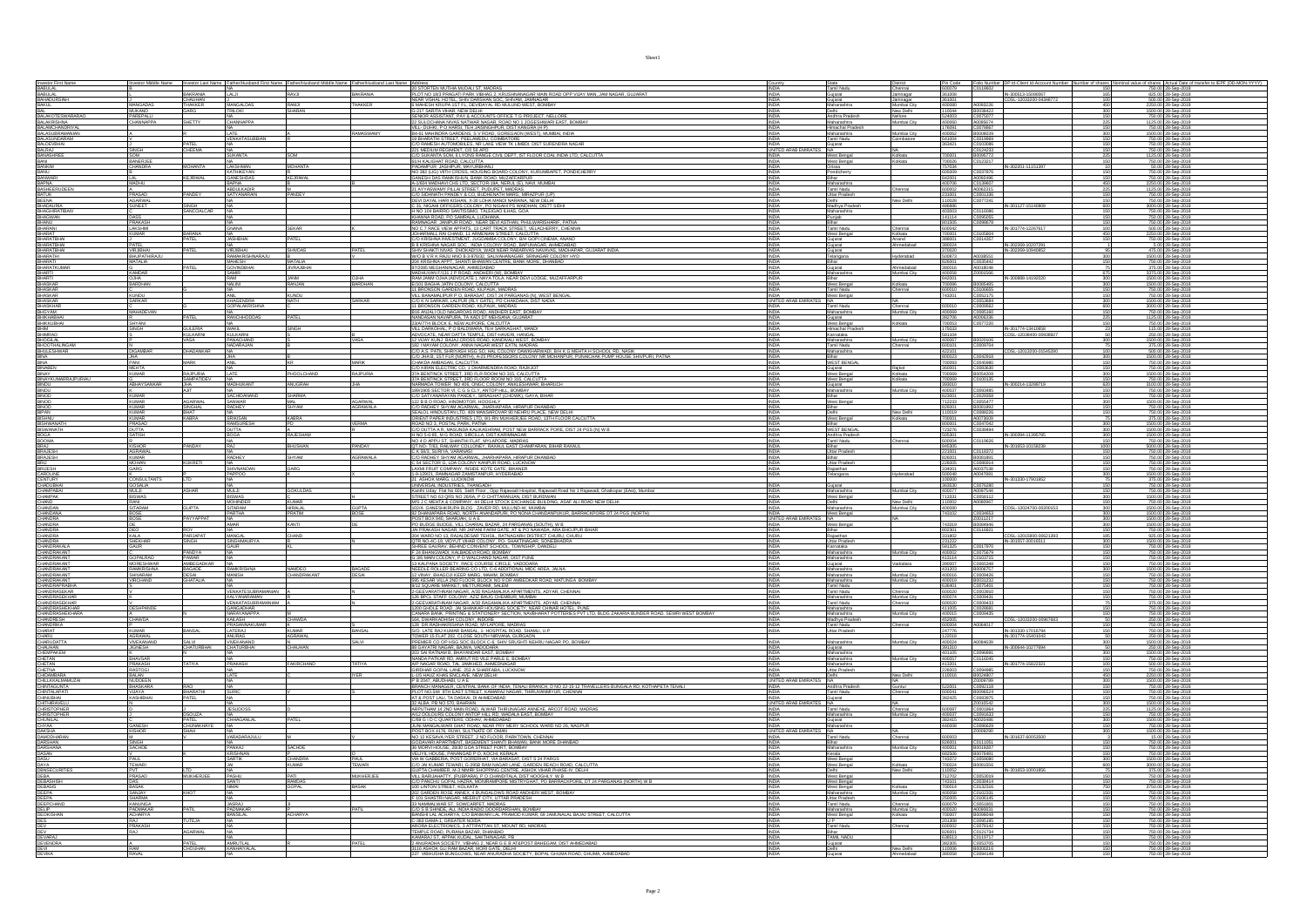|                                                                                                                                                 |                                   | stor Last Na                      | Father/Husbar<br>KUPPUSAM                           |                            |                 | NO A/5, 3 RD STREET A BLOCK, ANNA NAGAR EAST, CHENNAL                                                                                                                                                                                                                                                                     | <b>INDIA</b>                                         | Tamil Nadu                                                                      |                                                       |                                                          | er DP Id-Client Id-Account Numb<br>CDSL-12010600-01435067           | shares Actual Date of tr<br>10.00 28-Sep-2018                                          |
|-------------------------------------------------------------------------------------------------------------------------------------------------|-----------------------------------|-----------------------------------|-----------------------------------------------------|----------------------------|-----------------|---------------------------------------------------------------------------------------------------------------------------------------------------------------------------------------------------------------------------------------------------------------------------------------------------------------------------|------------------------------------------------------|---------------------------------------------------------------------------------|-------------------------------------------------------|----------------------------------------------------------|---------------------------------------------------------------------|----------------------------------------------------------------------------------------|
| Investor First Name<br>DHANACHEYAN<br>DHANARAJ<br>DHANESH                                                                                       |                                   |                                   |                                                     |                            |                 |                                                                                                                                                                                                                                                                                                                           |                                                      | Chennai                                                                         | Pin Code<br>600102<br>638183                          |                                                          |                                                                     |                                                                                        |
|                                                                                                                                                 | .<br>CHANDRA<br>DEVI              | <b>RASTOGI</b>                    | ARUMUGAM<br>TARA<br>BASDEV                          | CHANDRA                    | S<br>RASTOGI    | 74-A WEST COLONY, KOMARAPALAYAM PO, SALEM DIST<br>SIO SHRI TARA CHANDRA RASTOGI, MOH KOTE EAST, SAMBHAL, MORADABAD<br>H NO 10, WARD 5 NIT, BLOCK 3G, FARIDABAD                                                                                                                                                            | INDIA Tamil Nadu<br>UNITED ARAB EMIRATES NA<br>INDIA | Haryana                                                                         | 121001                                                | C0048264<br>C0135457                                     | IN-302236-10803779                                                  | 750.00 28-Sep-2018<br>750.00 28-Sep-2018<br>185.00 28-Sep-2018                         |
| DHARAM<br>DHARMA                                                                                                                                |                                   | <b>ALUGUBELLI</b>                 |                                                     |                            |                 | NO 44/3 RT. VIJAYA NAGAR COLONY. HYDERABAD                                                                                                                                                                                                                                                                                | <b>INDIA</b>                                         | Telangana<br>Hyderabad                                                          | 500457                                                | A0052671                                                 |                                                                     | 750.00 28-Sep-2018                                                                     |
| DHARMENDRA                                                                                                                                      | <b>KUMAR</b>                      | BHAVSAR<br><b>SHAHI</b>           | <b>BHAVSAR</b><br>RAMESHNARAIN                      | SHAHI                      |                 | RU 440 KI. VUATA NASAN LOUDINT, HTUEKARAD<br>1218 PADAM BUILDING, S. V. ROAD DR. N. R. KARODE ROAD, BORIVALI (WEST), BOMBAY<br>21 E., FERTILIZER COLONY, BARGADWA ROAD, GORAKHPUR                                                                                                                                         | <b>INDIA</b>                                         | Maharashtra<br>Mumbai City<br>Uttar Pradesh                                     | 400092<br>273005                                      | B0090121<br>$\overline{\phantom{a}}$                     |                                                                     | 750.00 28-Sep-2018                                                                     |
| DHARMENDRA<br>DHARMESHKUMAF<br>DHIRAN                                                                                                           | LIMBACHIYA                        |                                   | <b>IMBACHIYA</b>                                    |                            |                 | <u>1. NEST TENAMENT. GANESH CROSSING. MANGALPURA ROAD. ANAND</u><br>Z-8 GHANSHYAM NAGAR, NEAR SUBHASH BRIDGE OPP R T.O., AHMEDA                                                                                                                                                                                           | <b>INDIA</b>                                         | Gujarat<br>Anand                                                                | 388001                                                | B0063037                                                 | CDSL-12020600-00081678<br>CDSL-13016700-00496347                    | 500.00 28-Sep-2018                                                                     |
| DHIREN<br>DILIP                                                                                                                                 | DINESHBHAI<br>RASIKLAL            | SHAH<br>SHAH                      | <b>DINESHBHAI</b><br>RASIKLAL                       | <b>BHIKHALAL</b>           | SHAH<br>SHAH    |                                                                                                                                                                                                                                                                                                                           | INDIA<br>INDIA                                       | Gujarat<br>Ahmedabad<br>Maharashtra<br>Mumbai City                              | 380027<br>400071                                      |                                                          | N-300513-14898007                                                   | 750.00 28-Sep-2018<br>250.00 28-Sep-2018<br>750.00 28-Sep-2018                         |
|                                                                                                                                                 | KHUSHUMAL                         | DHARMANI                          | KHUSHUMAL                                           | CHELLARAM                  | DHAMANI         | 7 74 SAHAKAR NAGAR 1, CHEMBUR, MUMBAI, MAHARASHTRA<br>A 5 NEW GRAIN MANDI, CHAND POLE BAZAR, JAIPUR                                                                                                                                                                                                                       | <b>INDIA</b>                                         | Rajasthan<br>Maharashtra                                                        | 302001<br>411017                                      | C0138936                                                 |                                                                     | 2250.00 28-Sep-2018                                                                    |
|                                                                                                                                                 |                                   |                                   |                                                     |                            |                 | H B 36/4 PIMPRI, POONA<br>68 N S B ROAD, HANUMAN COLONY, PO RANIGANJ, DT BURDWAN<br>1 ASHUTOSH MUKHERJEE LANE, NEAR GOLABARI P S, SALKIA, HOWRAH                                                                                                                                                                          |                                                      | West Bengal                                                                     | 713347<br>711106                                      | C0038922<br>C0120889<br>B0070311                         |                                                                     | 750.00 28-Sep-2018<br>750.00 28-Sep-2018                                               |
| DILIP<br>DILIP<br>DILIP<br>DILIP<br>DILIP                                                                                                       | <b>KUMAR</b>                      | AGARWAL<br>KANORIA                | <u>NA</u><br>VISHWANATH<br><b>BRAHMA</b>            | KANORIA<br>MOHAL           | <b>NATH</b>     |                                                                                                                                                                                                                                                                                                                           | <b>INDIA</b><br><b>INDIA</b>                         | Howrah<br>West Bengal<br>West Bengal<br>Kolkata                                 | 700089                                                |                                                          | 150                                                                 |                                                                                        |
|                                                                                                                                                 | KUMAR<br>RANJAN                   | CHAKI                             | CHAKI                                               |                            |                 | 155/1 LAKE TOWN, BLOCK-A, CALCUTTA<br>265 C MAHARANI INDIRA, DEBI ROAD, CALCUTTA<br>39 KASHIVISHWANATH SOCIETY, NEHRU ROAD, NEAR LALBAUG, BAROD.                                                                                                                                                                          | INDIA                                                | West Bengal<br>Kolkata                                                          | 700060                                                | C0048378<br>C0056666                                     | $\frac{300}{300}$                                                   | 1500.00 28-Sep-2018<br>1500.00 28-Sep-2018                                             |
| DINESH<br>DINESH<br>DINESH                                                                                                                      | CHANDRA                           | SHAH<br>TPIVEN                    | BHAILALBHAI                                         | PRASAD                     | <b>TRIVEDI</b>  |                                                                                                                                                                                                                                                                                                                           |                                                      | Gujarat<br>Vadodara<br><b>Littar Pradesh</b>                                    | 390001<br>209801                                      | C0035617<br><b>BOOR4193</b>                              | 300                                                                 | 1500.00 28-Sep-2018<br>1500.00 28-Sep-201                                              |
|                                                                                                                                                 | KHANNA                            |                                   | ONKARLAL                                            |                            | KHANNA          | VILL & POST SIKANDERPUR KARAN, DIST UNNAO, UP                                                                                                                                                                                                                                                                             |                                                      | Maharashtra                                                                     | 411037                                                | A0052948                                                 | 300                                                                 | 1500.00 28-Sep-2018                                                                    |
| DINESH<br>DINESH<br>DINESH                                                                                                                      | KHANNA<br>KUMAR                   | SHARMA                            | na<br>Shadi                                         | RAM                        | <b>SHARMA</b>   | 30 PREM NAGAR SATARA ROAD, PUNE<br>3F 224, MADHAV PURAM, MEERUT, MEERUT                                                                                                                                                                                                                                                   | INDIA<br>INDIA                                       | Maharashtra<br>Uttar Pradesh                                                    | 411037<br>250002                                      |                                                          | C0079080<br>IN-300239-12714056<br>150                               | 750.00 28-Sep-2018<br>35.00 28-Sep-2018                                                |
| <b>DIPAK</b>                                                                                                                                    |                                   |                                   | <b>SHYMAPAD</b>                                     | DAS                        |                 | KANTILAL DINESH KUMAR, ASTODIA KAPAD BAZAR, AHMEDABAD<br>DIPAK DAS, 23 BHATTACHARJEE PARA LANE, P O SANTRAGACHI, HOWRAH                                                                                                                                                                                                   | INDIA<br><b>INDIA</b>                                | Gujarat<br>Ahmedabad<br>West Bengal                                             | 380001<br>11104                                       | C0122310<br>C0040637                                     |                                                                     | 750.00 28-Sep-2018<br>750.00 28-Sep-2018                                               |
| <b>DIPAK</b>                                                                                                                                    | <b>DEY</b>                        |                                   | BALAI                                               | CHAND                      |                 | C/O TAPANJYOTI KONAR. UNITED BANK OF INDIA. RANIGANJ BR 86 C R ROAD. RANIGANJ DIST BURDHWAN                                                                                                                                                                                                                               | <b>INDIA</b>                                         | West Bengal                                                                     | 713347                                                | C0002357                                                 | 450                                                                 | 2250.00 28-Sep-2018                                                                    |
|                                                                                                                                                 | KUMAR<br>RAMESHBHAI               | BANERJEE<br>PATEL                 | Gokulch<br>Rameshbhai                               | BANERJEE                   |                 | <b>ULL A PO JANARI, PASCHIMPARA, HOOGHI VALLA PORTUGAL EN SA DIT NICEL LORDER DI SA DIT NICEL LORDER DI SA DIT NI<br/>A 18 SHREE SHRADDHA SOCIETY, BAH, VRUMDAVAN SOCIETY, JAHANGIRPURA, SURAT<br/>C.1 JAI APARTMENT, BANSIDHAR SOCIETY </b>                                                                              |                                                      | West Bengal<br>Surat<br>Ahmedabad<br>Gujarat                                    | 712304<br>395005                                      |                                                          | C0004720<br>C0004720<br>CDSL-12010700-00188906<br>$\frac{300}{100}$ | 1500.00 28-Sep-2018<br>500.00 28-Sep-2018                                              |
|                                                                                                                                                 | <b>KANDAR</b><br>TANNA            |                                   | <b>ROOP</b>                                         | <b>KUMAR</b>               |                 |                                                                                                                                                                                                                                                                                                                           | <b>INDIA</b><br><b>INDIA</b>                         | Gujarat<br>Gujarat                                                              | 380007<br>370205                                      | C0090317                                                 | 150                                                                 | 750.00 28-Sep-2018<br>1125.00 28-Sep-2018                                              |
| DIPAK<br>DIPAKBHAI<br>DIPENKUMAR<br>DIPTI<br>DIWYA                                                                                              |                                   |                                   | RISHNAKUMA                                          |                            |                 | PLOT NO 266/2B. ADIPUR. KUTCH<br>802 IST FLOOR CONTOUR ROAD, OPP ADITYA HOSPITAL, 2ND STAGE, GOKULAM, MYSORE                                                                                                                                                                                                              | <b>INDIA</b>                                         | Karnataka<br>Mysore                                                             | 570002                                                | A0015210                                                 |                                                                     | 750.00 28-Sep-2018                                                                     |
| DIXON<br>DOBARIYA<br>DODDI<br>DOROTHY<br>DOROTHY<br>DOROTHY                                                                                     | RASIK                             | <b>AMRUTLAL</b>                   | MANI<br>DOBARIYA                                    | AMRUTI AL                  |                 | NO 5 KAKKAN STREET, H.L. COLONY. PAMMAL, MADRAS<br>KHODIYAR KRUPA, BLOCK NO-23 MEHUL NAGAR, NR TELEPHONE EXCHANGE, JAMNAGAR                                                                                                                                                                                               |                                                      | Tamil Nadu<br>Chennai<br>Jamnagar                                               | 600075<br>361004                                      | A0001031                                                 | 225<br>IN-300394-14683096                                           | 1125.00 28-Sep-2018<br>1000.00 28-Sep-2018                                             |
|                                                                                                                                                 | <b>JAGGA</b>                      | SHAH                              | <b>ANKAJ</b>                                        | MAFATLAL                   |                 | NYODITAN NOUZY, BLOOD, NOVES INSTRUCTIONS IN, INTELEFTIONE EXCHANGE, JAWA, DEBIND REWIN HOSPITAL, SANTIFA BHAVAR, CAMP ROAD INVINSIBILITY IS A KANDO OF ST S DIVN, PO 37 DAMMAN 31411, SAUDI ARABIA<br>BEHIND REWIN HOSPITAL, SAN                                                                                         |                                                      | Andhra Pradesh                                                                  |                                                       | C0116797                                                 |                                                                     | 750.00 28-Sep-2018                                                                     |
|                                                                                                                                                 | PANKAJ<br>LOBO<br>ROBELLO         |                                   |                                                     |                            |                 |                                                                                                                                                                                                                                                                                                                           |                                                      | Maharashtra<br>NA<br>Tamil Nadu                                                 | 44604                                                 | Z0010412                                                 |                                                                     | 25.00 28-Sep-2018<br>750.00 28-Sep-2018                                                |
| <b>DURAI</b>                                                                                                                                    |                                   |                                   | MUTHIAHNADAR                                        |                            |                 | ZWSC PB NO 303, ABUDBAHI U A I                                                                                                                                                                                                                                                                                            | <b>INDIA</b><br>ES NA<br><b>LINITED ARAB EM</b>      | Chennai                                                                         | 600087                                                | C0112874<br>20003819                                     | 150<br>600                                                          | 750.00 28-Sep-2018<br>3000.00 28-Sep-2018                                              |
|                                                                                                                                                 | PRASAD                            |                                   | SHANMUGA<br><b>I ATEKEDAR</b>                       | SUNDARAM                   |                 | C P PLANT, FACT PD, UDYOGAMANDAL, COCHIN                                                                                                                                                                                                                                                                                  | <b>INDIA</b>                                         | Kerala                                                                          | 683501<br>800006                                      | C0023984                                                 | 300<br>IN-300888-13945091                                           | 1500.00 28-Sep-2018<br>6000.00 28-Sep-201                                              |
|                                                                                                                                                 | <b>PATIL</b>                      |                                   | JUKARAM<br>KANNIMUTHU                               | NATH<br>PATIL              |                 |                                                                                                                                                                                                                                                                                                                           |                                                      | Bihar<br>Maharashtra<br>Tamil Nadu                                              | 410201<br>641006                                      |                                                          | 300                                                                 | 1500.00 28-Sep-2018<br>250.00 28-Sep-2018                                              |
|                                                                                                                                                 |                                   |                                   |                                                     |                            |                 | LC PLART, PRI, UPO, UPORABARAC, UOGRIBA<br>LGMANICA CARRICA DE CARRICA DE CARRICA DE CARRICA DE PRIMERA DE CARRICA DE CARRICA DE CARRICA DE CARRICA DE C<br>1926 DE ARRICANO E CONSE, SARÁN COUTRE LO DE CARRICA DE PRIMERA DE TRAGA                                                                                      |                                                      | Coimbatore<br>Tamil Nadu<br>ruvannamai                                          |                                                       |                                                          | C0039826<br>CDSL-12011600-00035573                                  | 750.00 28-Sep-2018                                                                     |
| DURAI<br>DURAI<br>DYNESHWAR<br>EASWARAMOORTHY<br>ELANGOVAN<br>ELANGOVAN<br>ELANGOVAN                                                            | CHACKO                            |                                   |                                                     |                            |                 |                                                                                                                                                                                                                                                                                                                           | <b>INDIA</b>                                         | Kerala                                                                          |                                                       |                                                          | 300                                                                 | 1500.00 28-Sep-2018                                                                    |
| ELIZABETH<br>EPHRAM<br>ESWAR<br>ESWAR<br>ESWARI<br>ETAKKILKUTTI<br>FATHIMA<br>FATHIMA                                                           |                                   | <b>KAPASI</b>                     | TAHERALI                                            | <b>KAPASI</b>              |                 | ) MARATION DAS PERINDIS CASSER POLITICAL EN CONTROLLER DE CONTROLLER DE VIDEO DE VALIVAN ANNO 1990.<br>1991 - ESTATE QUIDOK, DIFILIO DI MARATION DA CONSISTERET, RAUGNARI APARTHENTS, OPP TO POS KALYANA MANDAPAM, KODAMBAKKAM CH                                                                                         |                                                      | Mumbai City<br>Maharashtra<br>Tamil Nadu                                        | 400008<br>600024                                      | B0062026<br>A0001824                                     | 300                                                                 | 1500.00 28-Sep-2018<br>1500.00 28-Sep-2018                                             |
|                                                                                                                                                 |                                   |                                   | ENKATASUL                                           |                            |                 |                                                                                                                                                                                                                                                                                                                           |                                                      | Karnataka<br>hysare                                                             |                                                       | A0061713                                                 | IN-302148-10253156                                                  | 150.00 28-Sep-201                                                                      |
|                                                                                                                                                 |                                   |                                   |                                                     |                            |                 |                                                                                                                                                                                                                                                                                                                           |                                                      | Andhra Prades<br>Tamil Nadu<br>untur.<br>hennai                                 | \$00033                                               | C0115340                                                 |                                                                     | 750.00 28-Sep-2018<br>750.00 28-Sep-2018                                               |
|                                                                                                                                                 | SANKARAN                          |                                   | NAIR<br>HASKARREDD                                  |                            |                 | 27 UWPARTHY ST, WEST MAMBALJAN, NAURAS<br>MAMBATTA, P.O.CHERUKARA, MALAPPURAM DIST, KERALA STATE<br>CO P BALI REDDY, 12-2-822/B/2/12 OPP METHODISTCHURCH, BESIDE PULLA REDDY COLLEGE, MEHIDHIPATNAM HYDERABAD                                                                                                             | INDIA                                                | Kerala<br>Telangana<br>Hyderabad                                                | 679340                                                | C0031156                                                 | 150                                                                 | 750.00 28-Sep-2018<br>750.00 28-Sep-2018                                               |
| FATIMA                                                                                                                                          |                                   |                                   | RAFIYODDIN<br>BASHR<br>NEROTH<br>KRISHNA<br>CHUNEAL | AHMED                      | <b>FA711</b>    | <b>COURE THE RESIDENCE CONSULTING IN A STATE OF A PARTICULAR CONSULTANCE CONSULTING IN A MARKET CONSULTANCE OF A STATE OF A STATE OF A STATE OF A STATE OF A STATE OF A STATE OF A STATE OF A STATE OF A STATE OF A STATE OF A S</b>                                                                                      | <b>INDIA</b>                                         | Maharashtra<br>Jammu and Kash<br>Maharashtra<br>Mumbai City                     |                                                       | C0040315<br>B0084560<br>C0039898<br>C0039898<br>C0044888 | 750<br>750<br>75                                                    | 3750.00 28-Sep-2018<br>3750.00 28-Sep-2018                                             |
| FATINA<br>FIROSH<br>GADIPARTHIV<br>GAJENDRA<br>GANESH<br>GANESH                                                                                 | :<br>AHMED<br>NEROTH<br>SRINIVASA | FAZILI<br>PARAMBI<br>RAO          |                                                     |                            |                 |                                                                                                                                                                                                                                                                                                                           |                                                      |                                                                                 | 400037<br>190015<br>425405                            |                                                          | CDSL-12013200-01513649<br>IN-302324-10866688                        | 375000 28-Sep-2018<br>375.00 28-Sep-2018<br>5.00 28-Sep-2018<br>750.00 28-Sep-2018     |
|                                                                                                                                                 |                                   |                                   |                                                     | <b>MURTHY</b>              |                 |                                                                                                                                                                                                                                                                                                                           | INDIA                                                | Andhra Pradesh<br>Gujarat                                                       | 522403                                                |                                                          |                                                                     |                                                                                        |
|                                                                                                                                                 | SRINIVAS                          | GANDHI                            | <b>RAJESHWAR</b><br><b>GANESH</b>                   | RAO                        | <b>GANDHI</b>   | JIGNESH ARVIND GANESH BAZAR, PALEJ, DBHARAT                                                                                                                                                                                                                                                                               | <b>INDIA</b>                                         | Andhra Pradesh                                                                  | 504301 C0041888<br>392220 80097882                    |                                                          | 300<br>150                                                          | 1500.00 28-Sep-2018<br>750.00 28-Sep-2018                                              |
|                                                                                                                                                 | ARVINDLAL                         |                                   |                                                     | <b>NAIK</b>                |                 | S/O BABU NAIK. SANNA KUDULU. KUDULU. KASARAGOD                                                                                                                                                                                                                                                                            | <b>INDIA</b>                                         | Guiarat<br><b>KERALA</b>                                                        | 671121                                                |                                                          | CDSL-12056700-00100100                                              | 155.00 28-Sep-2018                                                                     |
| GANESH<br>GANESH<br>GANESH                                                                                                                      |                                   |                                   | <br>IAGESWARA                                       | RAO                        | <b>ILLA</b>     |                                                                                                                                                                                                                                                                                                                           |                                                      | Uttar Pradesh                                                                   | 221001<br>533218<br>495001                            | C0113781                                                 | IN-301151-22279780                                                  |                                                                                        |
| GANESH                                                                                                                                          | ILLA<br>PRASAD                    |                                   |                                                     | PANICKER                   |                 | MS ARCHANA, C.K.2178 THATHERI BAZAR, VANAVASI<br>5 334, PERURU, AMALAPURAM, E G DIST<br>CO SIKHAR CONSTRUCTION, VINOBA NAGAR, TELAPARA ROAD, BILASPUR M P<br>CO SIKHAR CONSTRUCTION, VINOBA NAGAR, TELAPARA ROAD, BILASPUR M P                                                                                            | <b>INDIA</b>                                         | Madhya Prades                                                                   |                                                       | C0120867                                                 | 300                                                                 | 2250.00 28-Sep-2018<br>5.00 28-Sep-2018<br>1500.00 28-Sep-2018                         |
|                                                                                                                                                 |                                   |                                   | <b>CRISHNAN</b><br>NA                               |                            |                 | CHAITHRAM (KOINMADATHIL). P O PUTHUR VIA BADAGARA. CALICUT DIST<br>NO 621 2ND B MAIN, 14TH CROSS, GOKULAM III STAGE, MYSORE                                                                                                                                                                                               | <b>INDIA</b><br>INDIA                                | Kerala<br>Karnataka<br>Mysore                                                   | 673104                                                | Z0001336                                                 | $\frac{600}{150}$                                                   | 3000.00 28-Sep-2018<br>750.00 28-Sep-2018                                              |
|                                                                                                                                                 | NAGENDRA                          | DESAI                             | MANEKDHAR                                           |                            | DESAI           |                                                                                                                                                                                                                                                                                                                           |                                                      | Gujarat<br>Gujarat<br>Patan                                                     | 384265<br>394650                                      | B0009945                                                 | 300                                                                 |                                                                                        |
| GANGADHARAN<br>GANGADHARAN<br>GANARANG<br>GANARANG<br>GEETHA<br>GEETHA<br>GEETHA<br>GEORGE<br>GANASHYAM<br>GIRIJA<br>GIRIJA<br>GIRIJA<br>GIRIJA | DEVI                              |                                   | <b>DHANWANT</b>                                     | <b>KUMAR</b>               | <b>SINGH</b>    |                                                                                                                                                                                                                                                                                                                           | <b>INDIA</b>                                         | Bihar                                                                           | 811201                                                | B0049717                                                 | 300                                                                 | 1500.00 28-Sep-2018<br>7500.00 28-Sep-2018<br>1500.00 28-Sep-2018                      |
|                                                                                                                                                 | MADHAVAN<br>MOHAN                 |                                   | <u>NA</u><br>MOHANRAO                               |                            |                 |                                                                                                                                                                                                                                                                                                                           | INDIA                                                | Mumbai City<br>Maharashtra<br>Karnataka<br>Davanagere                           | 400014<br>577001                                      | C0097020<br>A0067536                                     | 150                                                                 | 750.00 28-Sep-2018<br>750.00 28-Sep-2018                                               |
|                                                                                                                                                 | <b>GUPTA</b><br><b>JACOB</b>      |                                   | <b>GUPTA</b>                                        |                            |                 |                                                                                                                                                                                                                                                                                                                           | <b>INDIA</b><br><b>INDIA</b>                         | Rajasthan<br>Kerala                                                             |                                                       |                                                          | 750<br>150                                                          | 3750.00 28-Sep-2018<br>750.00 28-Sep-2018                                              |
|                                                                                                                                                 |                                   |                                   | <b>MAMMEN</b>                                       |                            |                 |                                                                                                                                                                                                                                                                                                                           |                                                      | Kerala                                                                          | 689111                                                |                                                          | IN-300239-10556828                                                  |                                                                                        |
|                                                                                                                                                 | r<br>TRIPATHI<br>BALASUBRA        |                                   | MATA<br>BALASUBRA                                   | PHER                       | <b>TIWARI</b>   |                                                                                                                                                                                                                                                                                                                           |                                                      | Uttar Pradesh<br>Tamil Nadu                                                     |                                                       | C0033024<br>A0065251                                     |                                                                     | 50.00 28-Sep-2018<br>750.00 28-Sep-2018<br>750.00 28-Sep-2018                          |
|                                                                                                                                                 | DAS                               | LIMITED                           | DAS                                                 |                            |                 |                                                                                                                                                                                                                                                                                                                           | INDIA                                                | West Bengal                                                                     | 743248                                                | C0045233                                                 | 300                                                                 | 1500.00 28-Sep-2018                                                                    |
|                                                                                                                                                 | <b>SECURITIES</b>                 |                                   |                                                     |                            |                 |                                                                                                                                                                                                                                                                                                                           | <b>INDIA</b><br>INDIA                                | West Bengal<br>Kolkata                                                          | 700013                                                | C0046043<br>C0086610                                     | 450<br>150                                                          | 2250.00 28-Sep-2018<br>750.00 28-Sep-2018                                              |
|                                                                                                                                                 | NANGUNOORI                        |                                   |                                                     |                            |                 |                                                                                                                                                                                                                                                                                                                           |                                                      | Telangana<br>Hyderabad                                                          | 500040                                                |                                                          |                                                                     |                                                                                        |
|                                                                                                                                                 |                                   | BANERJEE                          |                                                     |                            |                 |                                                                                                                                                                                                                                                                                                                           |                                                      |                                                                                 |                                                       | C0028561                                                 | IN-301080-22608762                                                  |                                                                                        |
|                                                                                                                                                 | PRASAD<br>KRISHNAN                |                                   | BENARJEE<br>KARUPPUSAMY<br>POTHILINGA               | SAMY                       |                 | GLOBAL SECURITIES LIMITED. 17 GANESH CHANDRA AVENUE, 5TH FLOOR, CALCUTTA<br>CO K BALNARSAIAH, 41-124 HANUMAN NAGAR, MOULALL, HYDERABAD<br>VILL-RAMKRISHNAPUR(EAST), P O BARASAT, P S BARASAT, DIST 24 PARGANAS (NORTH)<br>NO 1 / 13 NOR                                                                                   |                                                      | West Bengal<br>Tamil Nadu<br>Tamil Nadu<br>Tiruchirapalli<br><b>Tirunelveli</b> | 743201<br>620015<br>627007                            | B0068355                                                 | 300                                                                 | 750.00 28-Sep-2018<br>190.00 28-Sep-2018<br>1500.00 28-Sep-2018                        |
| GITA<br>GLOBAL<br>GNANJI<br>GOBANDA<br>GOMATIN'<br>GOMATINEN<br>GOMATINEN<br>GOMATINEN                                                          | KHODIDAS                          |                                   |                                                     |                            |                 |                                                                                                                                                                                                                                                                                                                           | <b>INDIA</b>                                         |                                                                                 | 382480                                                |                                                          | 150                                                                 | 750.00 28-Sep-2018                                                                     |
| <b>GOPAL</b>                                                                                                                                    | LUHARUKA.<br>VOKUDA               |                                   | NA<br>LATELUHARUKA<br>VOKUDA                        |                            |                 | NOT THE MAIN THE CONDITIONS AND CONTROL CONTROL CONTROL CONTRACT CONTRACT CONTRACT CONTRACT CONTRACT CONTRACT CONTRACT CONTRACT CONTRACT CONTRACT CONTRACT CONTRACT CONTRACT CONTRACT CONTRACT CONTRACT CONTRACT CONTRACT CONT                                                                                            | <b>INDIA</b>                                         | Gujarat<br>West Bengal<br>Kolkata<br>Karnataka                                  | 700073<br>560019                                      | C0084549<br>C0046655                                     | 300                                                                 | 1500.00 28-Sep-2018                                                                    |
| GOPALAKRISHNA                                                                                                                                   |                                   |                                   | <b>SUBBIYAN</b>                                     |                            |                 | NO 51 MAIN ROAD, R K MUTT LAYOUT, K G NAGAR, BANGALORE<br>FLAT NO 12 PLOT NO 122, GEETA PRAKASH GARODIANAGAR, GHATKOPAR EAST BOMBAY<br>AYEMAPUDUR. ANNUR. COIMBATORE DIST                                                                                                                                                 |                                                      | Bangalore Urban<br>Mumbai City<br>Maharashtra<br>TAMIL NADU                     | 638653                                                | C0026863<br>C0085856<br>B0091868                         | 150                                                                 | 750.00 28-Sep-2018<br>750.00 28-Sep-2018<br>750.00 28-Sep-2018                         |
|                                                                                                                                                 | CHAND                             | MUKHERJE                          |                                                     | <b>HAND</b>                | MIKHER.IFF      |                                                                                                                                                                                                                                                                                                                           |                                                      |                                                                                 |                                                       |                                                          |                                                                     |                                                                                        |
| GOPALSAMY<br>GORA<br>GOUTAM                                                                                                                     | GHOSH                             | SONI                              | BALAI<br>JOYDEB                                     | <b>GHOSH</b><br>DAS        |                 | 24/1-C RUPNARAYAN NANDAN LANE<br>C/O JOYDEB GHOSH, ANDAL MORE, UKHRA ROAD, PO ANDAL DIST BURDWAN                                                                                                                                                                                                                          | UNITED ARAB EMIR                                     | West Bengal<br>West Bengal                                                      | 13321                                                 | C0001903<br>C0047074                                     | 300                                                                 | 1500.00 28-Sep-2018                                                                    |
| GOVIND<br>GOVIND<br>GOVIND                                                                                                                      | DAS<br>GAONKAR<br>LAL             | NARSARIA                          | DAMODAR<br>NCHUT<br>BISHWANAT                       | <b>NARSARIA</b>            | SONI<br>GAONKAR | 4 MANGLAM, 5-B OLD PALASIA, INDORE<br>9 YOGDAN CO OPERATIVE HOUSING, -SOCIETY LTD ST FRANCIS ROAD, VILE PARLE WEST BOMBAY.<br>6 KANNULAL LANE, CALCUTTA                                                                                                                                                                   | <b>INDIA</b>                                         | NA<br>Maharashtra<br>NA.<br>Mumbai City<br>West Bengal<br>Kolkata               | 400056<br>700007                                      | B0099835<br>B0018415<br>B0044581                         | 150<br>150                                                          | 750.00 28-Sep-2018<br>500.00 28-Sep-2018<br>750.00 28-Sep-2018                         |
|                                                                                                                                                 | <b>RAMESH</b>                     | DHOOT                             | RAMESH                                              | <b>BANSILAL</b><br>DAS     | <b>DHOOT</b>    |                                                                                                                                                                                                                                                                                                                           | <b>INDIA</b><br><b>INDIA</b>                         |                                                                                 | 441904<br>312612                                      |                                                          | IN-301811-10142850<br>1000                                          | 5000.00 28-Sep-2018                                                                    |
|                                                                                                                                                 | VAISHNAV                          |                                   | NARAYAN<br>HARIHARAN                                |                            | VAISHNAV        | STRUMUM GAJRIHY HOUSE, GIUARATHY COLONY, BHANDARA<br>F-17/4 MEERA COLONY, SHAMBHUFURA, ADITYA PURAM ADITYA CEMENT WORKS, CHITTORGARH RAJASTHAN<br>10 408 DEFENCE LAB QUARTERS, KANCHANBAGH PO, HYDERABAD                                                                                                                  | <b>INDIA</b>                                         | Maharashtra<br>Rajasthan<br>Telangana<br>Hyderabad                              | 312612<br>500258                                      | A0038792                                                 | IN-302269-11021586<br>196<br>150                                    | 980.00 28-Sep-2018                                                                     |
|                                                                                                                                                 | <br>RAMASWAMY<br>LAKSHMAIAH       | CHETTY                            | <b>AMASWAMY</b>                                     |                            |                 |                                                                                                                                                                                                                                                                                                                           | <b>INDIA</b><br><b>INDIA</b>                         | Tamil Nadu<br>Andhra Pradesh<br>Chennai<br>Nellore                              |                                                       |                                                          | $-75$<br>300                                                        | 375.00 28-Sep-2018<br>1500.00 28-Sep-2018                                              |
|                                                                                                                                                 | SANJEEVA                          |                                   |                                                     |                            |                 |                                                                                                                                                                                                                                                                                                                           | <b>INDIA</b><br><b>INDIA</b>                         | Maharashtra<br>Mumbai City                                                      | 600029 A0062630<br>524002 C0100430<br>400103 C0108654 |                                                          | 150                                                                 | 750.00 28-Sep-2018                                                                     |
| GOVIND<br>COVIND<br>COVINDARAJAN<br>COVINDARAJAN<br>CULSHAN<br>CULSHAN<br>CULSHAN                                                               | ARORA<br><b>SHARDWAJ</b>          |                                   | ARORA                                               | <b>KUMAR</b>               |                 | NO 6 V O C COLONY 1ST STREET, AMINJIKARAJ, MADRAS<br> POST OFFICE STREET, A C NAGAR, NELLORE A P<br> C/O LATA M RAO, 2015/A WING LAXMAN APTS I C COLONY, BORIVAJ W BOMBAY<br> FLAT NO-16, BRU KISHOR VIHAR APARTMENT, 118-A M G MARG, A<br>B 139 GALI NO O. MAJLIS PARK. DELHI                                            | <b>INDIA</b>                                         | Uttar Pradesh<br>Delhi<br>New Delhi                                             | 211001<br>110033                                      |                                                          | IN-301330-19413797<br>300<br>CDSL-12029900-0233569-                 | 1500.00 28-Sep-2018<br>100.00 28-Sep-2018                                              |
|                                                                                                                                                 |                                   | <b>ADANI</b>                      | <b>IAGHAJBHAI</b>                                   |                            |                 |                                                                                                                                                                                                                                                                                                                           | <b>INDIA</b>                                         | Tamil Nadu                                                                      |                                                       | C0111908                                                 |                                                                     |                                                                                        |
| GULSHAN<br>GUNALAN<br>GUNIBENVAGHAJI                                                                                                            | BHAI                              |                                   |                                                     |                            |                 | B 139 GALI NO O, MADIS PARK, DELHI<br>H 2/6 HIG ROW TYPE HOUSE, BESANT NAGAR, MADRAS<br>825 PANCHBHAIS POLE, GHEEKANTA ROAD, AHMEDABA                                                                                                                                                                                     |                                                      | Chennai<br>Ahmedabad<br>Gujarat<br>Karnataka<br>Bangalore Urbar                 | 380001                                                | A0019752<br>C0073756                                     |                                                                     | 750.00 28-Sep-2018<br>750.00 28-Sep-2018                                               |
| GURU<br>GURUDATTA<br>GURUMURTHY                                                                                                                 | PRASAD<br>BALKRISHNA              | SHEJWAL                           | na<br>Balkrishna<br><b>KRISHNAN</b>                 | <b>SHEJWAL</b>             |                 | NO- 96 E 16TH MAIN ROAD, VIJAYA NAGAR, BANGALORE<br>10 SHIVNERI APPTT, BHAVANI PETH, SATARA<br>17 RANGAIAH STREET, AYANAVARAM, CHENNAI                                                                                                                                                                                    | INDIA<br>INDIA<br><b>INDIA</b>                       | Maharashtra<br>Tamil Nadu<br>Chennai                                            | 560040<br>415002<br>600023                            | A0001067                                                 | IN-301774-11868016                                                  | 750.00 28-Sep-2018<br>250.00 28-Sep-2018<br>750.00 28-Sep-2018                         |
| <b>GURUNATH</b>                                                                                                                                 | KUMAR                             | <b>JAIN</b>                       | VEERAPPASETTY                                       |                            |                 | NO 15 I FLOOR OUTHOUSE. S S TEMPLE STREET. V V PURAM. BANGALORI                                                                                                                                                                                                                                                           | <b>INDIA</b><br><b>INDIA</b>                         | Karnataka<br><b>Bangalore Urba</b><br>Bihar                                     | 560004                                                |                                                          | IN-301356-2002811                                                   | 5.00 28-Sep-2018                                                                       |
| <b>GYANENDRA</b>                                                                                                                                |                                   |                                   |                                                     |                            |                 |                                                                                                                                                                                                                                                                                                                           |                                                      |                                                                                 | 800008                                                | $\frac{1}{\sqrt{\frac{1}{10007710}}}}$                   |                                                                     |                                                                                        |
| HABEEB<br>HANIFABAI                                                                                                                             | ABOOBAKER<br>ABDULLA              | <b>KADWANI</b>                    | ABOOBACKER<br>ABDULLA<br>SURAJ                      | KADWANI<br>BHAN            |                 |                                                                                                                                                                                                                                                                                                                           | UNITED ARAB EMIRATES NA<br>UNITED ARAB EMIRATES NA   | Haryana                                                                         | 132001                                                | $\frac{20007879}{B0016994}$                              | $\frac{450}{300}$<br>IN-302269-11115663<br>- 23                     | 750.00 28-Sep-2018<br>2250.00 28-Sep-2018<br>1500.00 28-Sep-2018<br>115.00 28-Sep-2018 |
|                                                                                                                                                 | SINGH                             | <b>PANCHAL</b>                    |                                                     |                            |                 | INCLUSTER DE MARIADOR A SUBMINATION EN L'UTIMON RENOVALISME<br>1979 ANN LAMP ROUSTRES, BUXIDI MAQUIN BEGUNA DR. PATRICITY<br>1980 ANN LAMP ROUSTRES, BUXIDI MAQUIN SEA RO, BOMBAY<br>1980-1130 A. (VIARD HAOBSHALMAE NAN, HANY/MA)<br>1980                                                                                |                                                      | Maharashtra                                                                     | 400604                                                | C0115076                                                 | 300                                                                 | 750.00 28-Sep-2018                                                                     |
|                                                                                                                                                 |                                   | CHAWLA                            | SOHAN                                               | SINGH                      |                 | 912 DR MUKERJEE NAGAR, DELHI                                                                                                                                                                                                                                                                                              |                                                      | Delhi<br>New Delhi<br>Maharashtra                                               | 110009                                                | B0001742                                                 | IN-300513-15777957                                                  | 1500.00 28-Sep-2018                                                                    |
| HANSRAJ<br>HARGOVIND<br>HARBANS<br>HARESH<br>HARESH<br>HARESH                                                                                   | GOPAL<br>PRABHUDAS                | PHULWALE                          | SOPAL<br>PRABHUDAS                                  |                            | PHULWALE        |                                                                                                                                                                                                                                                                                                                           |                                                      |                                                                                 |                                                       | A0091759                                                 |                                                                     | 150.00 28-Sep-2018                                                                     |
| <b>HARESH</b>                                                                                                                                   | RATILAL                           | <b>MODI</b><br>PANCHAL            | RATILAL<br>VAGARDA                                  | TUKARAM<br>MANILAL<br>MODI |                 | 1912 DR MUKERJEE NAGAR, DEUH<br>1890 WAN WILAGE, SUNDER LANE MARVE ROAD, MALAD W MUMBAL MAHARASHTRA<br>1978 BENDU GARODIA NAGAR, GHATKOPAR (EAST), BOMBAY<br>1971 BENDU GARODIA NAGAR, GHATKOPAR (EAST), BOMBAY<br>1971 BENDU GARODIA NAGA                                                                                | <b>INDIA</b><br><b>INDIA</b>                         | Mumbai City<br>Mumbai City<br>Mumbai City<br>Maharashtra<br>Maharashtra         | 400077<br>400604                                      | A0095605<br>C0013976                                     | 150<br>150                                                          | 750.00 28-Sep-2018<br>750.00 28-Sep-2018                                               |
| HARGOVIND<br>HARI                                                                                                                               | N<br>PRAKASH                      | <b>BHIRGU</b><br><b>MAHESHWAR</b> | <b>IUKTHAR</b>                                      | SINGH                      |                 |                                                                                                                                                                                                                                                                                                                           | INDIA<br>INDIA                                       | Maharashtra<br>Assam                                                            | 422207                                                | C0102835                                                 |                                                                     | 500.00 28-Sep-2018<br>750.00 28-Sep-2018                                               |
|                                                                                                                                                 | PRASAD<br>SINGH                   | <b>CHAUDHAR</b>                   | NA<br>SWARUPSING                                    | RAMTILAL                   | CHAUDHARY       | OTR.NO.3113 TYPE-II A., HAL TOWNSHIP, OJHAR NASIK, NASIK<br>DEWAN GROUP OF TEA ESTATES, P. O DEWAN, DIST CACHAR ASSAM<br>180 SHRINATH NAGAR, OPP KARMACHARI NAGAR PANCHDEV MANDIR, RANNA PARK GHATLODIA, AHMEDABAD                                                                                                        |                                                      | Gujarat<br>Ahmedabad<br>Howrah                                                  | 788102<br>380061                                      | C0135107                                                 | IN-3017<br>2550                                                     | 150.00 28-Sep-201                                                                      |
| Hari<br>Hariomswarup<br>Harish<br>HARNAM                                                                                                        | KUMAR<br>DASS                     | DINODIYA                          | KIRPA<br>NAND                                       | RAM                        | <b>DINODIA</b>  |                                                                                                                                                                                                                                                                                                                           | UNITED ARAB EMIR                                     | West Bengal<br>NA                                                               | 711106                                                |                                                          | 150                                                                 | 12750.00 28-Sep-2018                                                                   |
|                                                                                                                                                 | <b>RAJPAL</b>                     | <b>TRIVEDI</b>                    | NA<br>DARSHAN                                       | ۱ <u>ü,</u>                | <b>RAJPAL</b>   |                                                                                                                                                                                                                                                                                                                           | INDIA<br>INDIA                                       | NA<br>Ahmedabad<br>Gujarat<br>Delhi<br>New Delhi                                | 380013<br>110033                                      | B0067968<br>C0109915<br>C0048670                         | 150                                                                 | 750.00 28-Sep-2018<br>750.00 28-Sep-2018<br>3750.00 28-Sep-2018                        |
| HARSHVARDHAN<br>HARVESH<br>HASMUKH                                                                                                              | CHUNILAL                          | PANSURIA<br>SHAH                  | BHIMJIBHA                                           | PANSURIA                   |                 | SO UNIMIDATION DUTA LANE, HOWRAH WEST BENGAL<br>1718 SHAKTI NAGAR, JALANDHAR CITY<br>1893 HAKTI NAGAR, JALANDHAR CITY<br>189-1058 PARAS NAGAR, SOLA ROAD NARANPURA, AHMEDABAD<br>A-6 RAMA ROAD, ADARSH NAGAR, DELHI<br>C/O VRUNDAVAN EMPORIAM, GHANIKOTHA ROAD, DHORAJI<br>2 ADARSH 9/83 NEHRU ROAD, VILE PARLE E, BOMBAY | <b>INDIA</b>                                         | Guiarat<br>Maharashtra<br>Mumbai City                                           | 360410<br>400057                                      | B0043378<br>C0101040                                     |                                                                     | 750.00 28-Sep-2018<br>750.00 28-Sep-2018                                               |
|                                                                                                                                                 |                                   |                                   |                                                     |                            |                 |                                                                                                                                                                                                                                                                                                                           |                                                      |                                                                                 |                                                       |                                                          |                                                                     |                                                                                        |
| HASMUKH<br>HASMUKHKUMAR<br>HASMUKHBHAI<br>HASMUKHBHAI                                                                                           | REVABHAI                          | PARMA                             | REVSHIBHAI<br>HUNILAL<br>REVABHAI                   |                            | SHAH            |                                                                                                                                                                                                                                                                                                                           | <b>INDIA</b>                                         | Gujarat<br>Gujarat<br>Gujarat                                                   | 384001                                                | C0036513<br>B0010329                                     | 600<br>CDSL-12033200-0193152<br>135                                 | 3000.00 28-Sep-2018<br>675.00 28-Sep-2018                                              |
|                                                                                                                                                 |                                   |                                   |                                                     |                            |                 | CO SHANKER VIJAY SAW MILL, LATI BAZAR, AT DHANSA JN<br>29 MADHYAM VERG SOCIETY, GITA MANDIR ROAD, AHMEDABAD<br>8 VASHISHTH PARK, VALMIKI NAGAR, SOMANATH ROAD, MEHSAN                                                                                                                                                     | <b>INDIA</b>                                         | Jammu and Kash                                                                  | 190005                                                |                                                          | CDSL-12039800-00021576<br>920<br>CDSL-12044700-04812861             | 4600.00 28-Sep-2018                                                                    |
| HASSANLAL<br>HAZARI                                                                                                                             | PURI<br>GANGASAGAR                |                                   | MOHD<br>VITTOBA                                     | ISMAIL<br>HAZARI           |                 | RAWAL ROPA, SRINAGAR<br>3/6/62 HUSNABAD ARMUR M AND V, NIZAMABAD OLD BUS STAND, NIZAMAE                                                                                                                                                                                                                                   | <b>INDIA</b><br>INDIA                                | Andhra Pradesh<br>Tamil Nadu<br>Chennai                                         | 503224                                                | C0064766                                                 | 54                                                                  | 270.00 28-Sep-2018                                                                     |
|                                                                                                                                                 | PRABAVATHY                        |                                   | <b>ARUL</b><br>ARUL<br>ARUL                         |                            |                 | OLD NO 42 NEW NO 341, GANDHI ROAD, TAMBARAM WEST, CHENNAL OLD NO 42 NEW NO 341, GANDHI ROAD, TAMBARAM WEST, CHENNAL                                                                                                                                                                                                       |                                                      | <b>Tamil Nadu</b><br>Chennai<br>Tamil Nadu<br>Chennai                           | 600045<br>600045<br>600045                            | C0064767                                                 | 450                                                                 | 2250.00 28-Sep-2018<br>3000.00 28-Sep-2018                                             |
|                                                                                                                                                 | PRABAVATHY                        |                                   |                                                     |                            |                 |                                                                                                                                                                                                                                                                                                                           |                                                      |                                                                                 |                                                       | C0064769                                                 | 450                                                                 |                                                                                        |
|                                                                                                                                                 | KUMAR<br><b>SIKHAR</b>            | <b>GUPTA</b><br>BHOUMIK           |                                                     |                            |                 |                                                                                                                                                                                                                                                                                                                           | <b>INDIA</b><br><b>INDIA</b>                         | Bihar<br>Uttar Pradesh<br>West Bengal<br>Kolkata                                | 250004<br>700053                                      |                                                          |                                                                     | 2250.00 28-Sep-2018<br>750.00 28-Sep-2018<br>750.00 28-Sep-2018                        |
| HELENMERCY<br>HELENMERCY<br>HELENMERCY<br>HEMA<br>HEMANT<br>HIMADRI<br>HIMADRI<br>HIMADRI                                                       |                                   | <b>SHAH</b>                       | MANUBHAI                                            |                            |                 | <b>OLD NO 42 NEW NO 341, GANDH ROAD, TAMBARAM WEST, CHENNA<br/>CLO BE ASBROAR BANK OF BURA MANATAND BRANCH PO &amp; DET DHANBA<br/>CLO BE ASBRAR BANK OF BURA MANATAND BRANCH PO &amp; DT DHANBA<br/>STARU KUNJ, TEJ GARDH, MEERLT<br/>SESA GREEN PARK M</b><br>106/2 JAWAHAR NAGAR ROAD NO 5, GOREGAON (W), BOMBAY       | <b>INDIA</b>                                         | New Delhi<br>Maharashtra<br>Mumbai City                                         | 400062                                                | C0105037<br>C0111022<br>C0108623<br>C0071912<br>B0059304 |                                                                     | 750.00 28-Sep-2018<br>750.00 28-Sep-2018<br>375.00 28-Sep-2018                         |
|                                                                                                                                                 | MANIK                             |                                   |                                                     |                            |                 |                                                                                                                                                                                                                                                                                                                           |                                                      |                                                                                 |                                                       |                                                          |                                                                     |                                                                                        |
| HITESH<br>HITESH<br>NDERJIT<br>NDRAN                                                                                                            |                                   | <b>BAGGA</b>                      |                                                     |                            |                 | , 1996, 2008 MICRAIN, BANK, GANDHI NAGAR, BASTI, UP<br>ESOT ANDHER MANISH GARDER, HSG SOCIETY FOUR BUNGLOW, ANDHERI WEST BOMBAY<br>ESOT ANDHER MANISH GARDER, HSG SOCIETY FOUR BUNGLOW, ANDHERI WEST BOMBAY<br>35/1894 KAVYATH LANE, PA                                                                                   |                                                      | Uttar Pradesh<br>Mumbai City<br>Kerala                                          | 682025                                                | A0079687<br>B0064890                                     |                                                                     | 750.00 28-Sep-2018<br>1500.00 28-Sep-2018                                              |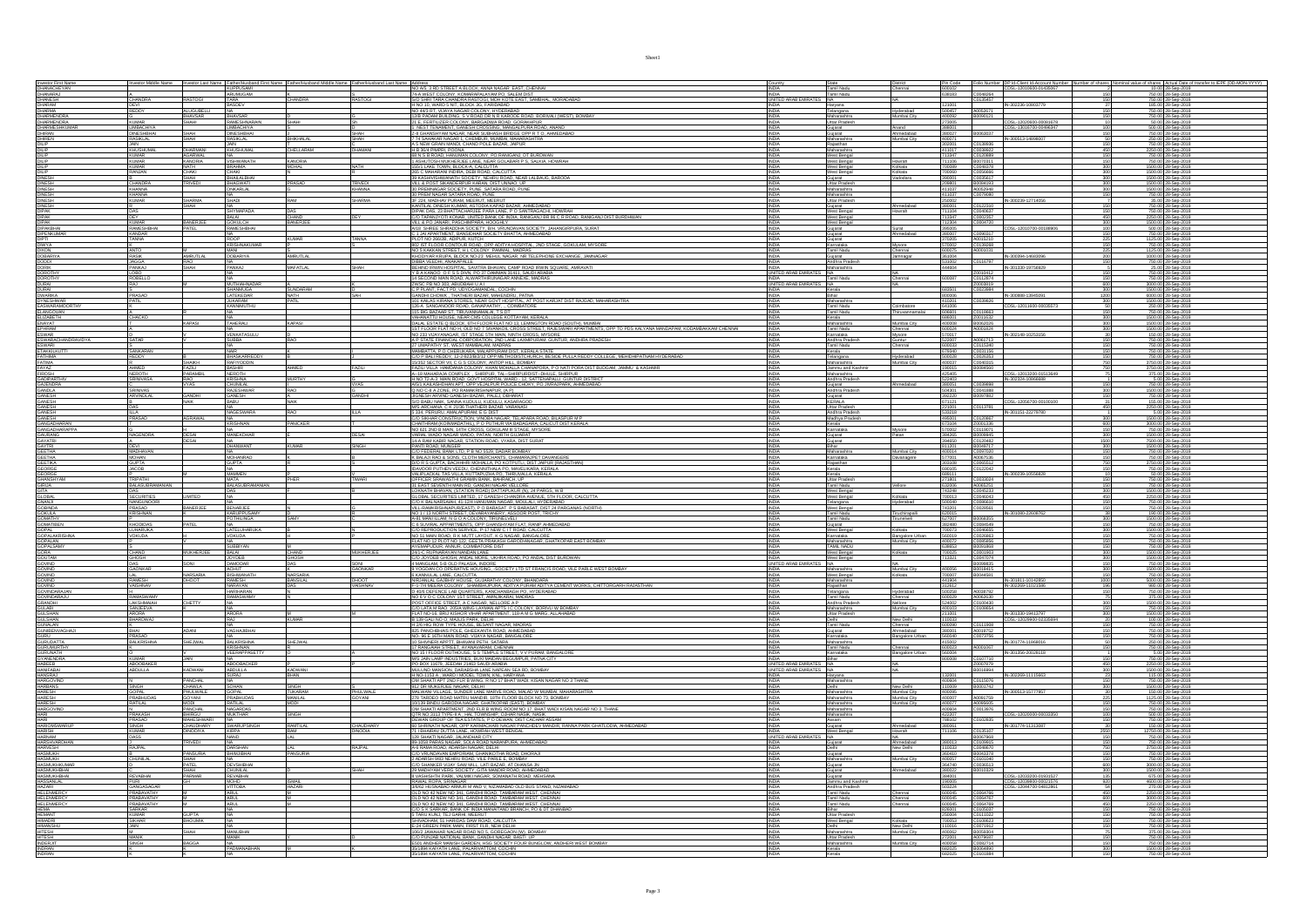|                                                                                                                                                                                                                                                                                                                                      |                                             |                              |                                         |                       |                    |                                                                                                                                                                                                                                                                                                      | Country<br>INDIA                                   | State<br>District                                                                          |                                                |                                                          |                                                     | Pin Code Folio Number 10P Id-Client Id-Account Number Number of shares Nominal value of shares Actual Date of transfer to IEPF (DD-MON-YYYY)<br>802101 CDSL-12030000-00333327 450 |
|--------------------------------------------------------------------------------------------------------------------------------------------------------------------------------------------------------------------------------------------------------------------------------------------------------------------------------------|---------------------------------------------|------------------------------|-----------------------------------------|-----------------------|--------------------|------------------------------------------------------------------------------------------------------------------------------------------------------------------------------------------------------------------------------------------------------------------------------------------------------|----------------------------------------------------|--------------------------------------------------------------------------------------------|------------------------------------------------|----------------------------------------------------------|-----------------------------------------------------|-----------------------------------------------------------------------------------------------------------------------------------------------------------------------------------|
| Investor First Name<br>INDRASAN<br>INDU                                                                                                                                                                                                                                                                                              |                                             |                              |                                         |                       |                    | Thomas Made Name   Investor Lea Marin   Made   Marin   Marin   Marin   Marin   Marin   Marin   Marin   Marin  <br>  Marin   Marin   Marin   Marin   Marin   Marin   Marin   Marin   Marin   Marin   Marin   Marin   Marin   Mari                                                                     | <b>INDIA</b>                                       | Bihar<br>West Bengal<br>Kolkata                                                            | 700054                                         | C0056205                                                 | 300                                                 | 1500.00 28-Sep-2018                                                                                                                                                               |
|                                                                                                                                                                                                                                                                                                                                      | SONI                                        |                              | <b>SURYA</b>                            |                       |                    |                                                                                                                                                                                                                                                                                                      | <b>INDIA</b>                                       | Uttar Pradesh<br>Madhya Pradesi                                                            | 277001<br>492001                               | A0016588                                                 |                                                     | 1500.00 28-Sep-2018<br>750.00 28-Sep-2018                                                                                                                                         |
|                                                                                                                                                                                                                                                                                                                                      | BAHADU                                      |                              |                                         |                       |                    | <b>UNDER SON S.K. MIG-ONE INDRAVATE COLONY, RAIPUR<br/>R222 OPP B DAMRICET, TMARPURE, DELHI<br/>CO FELIZ M LEWIS, TAWOOS L.L.C.P O BOX 8676 MUTTRAH, SULTANATE OF OMAN<br/>KOKKATTU HSE MULAPPURAM PO, VIA THODUPUZHA KARIMANNOOR, IDUKKI DT</b>                                                     | INDIA<br>UNITED ARAB EMIRA                         | New Delhi<br>NA.                                                                           |                                                | A0052733<br>A0052733<br>B0025213<br>Z0011008<br>C0115767 | $\frac{300}{300}$                                   | 1500.00 28-Sep-2018<br>1500.00 28-Sep-2018                                                                                                                                        |
|                                                                                                                                                                                                                                                                                                                                      |                                             |                              |                                         |                       |                    |                                                                                                                                                                                                                                                                                                      |                                                    | Kerala                                                                                     | 685581                                         |                                                          |                                                     | 750.00 28-Sep-2018                                                                                                                                                                |
|                                                                                                                                                                                                                                                                                                                                      | PHILIP<br>DHARMDAS                          | PATEL                        | PHILIP<br>DHARMDAS                      | ATEL                  |                    | MALAYIL HOUSE, VAKAYAR POST PTA, KERALA<br>DABHODA TO, GANDHI NAGAR TA&DIST                                                                                                                                                                                                                          | <b>INDIA</b><br><b>INDIA</b>                       | Kerala<br>Gujarat                                                                          | 689698<br>382355                               | C0042195<br>B0012876                                     | 150                                                 | 5250.00 28-Sep-2018<br>750.00 28-Sep-2018                                                                                                                                         |
| NDU<br>MARINE<br>MARINE<br>MARINE<br>MARINE<br>MARINE<br>MARINE<br>MARINE<br>MARINE<br>MARINE<br>MARINE<br>MARINE<br>MARINE<br>MARINE<br>MARINE<br>MARINE                                                                                                                                                                            | NARAIN<br>NARAIN<br>PRASAD                  | CHOUDHARY<br>CHOUDHARY       | NARAIN                                  |                       |                    | ONE-PORT IT WAS CITED AND A SAMPLE TO A MARINAL PRODUCTION OF BALARY AND BRACK AND BRACK THE SERVICE OF BACK AND STANDARD CONTROL CONTROL CONTROL CONTROL CONTROL CONTROL CONTROL CONTROL CONTROL CONTROL CONTROL CONTROL CONT                                                                       |                                                    | Rajasthan<br>Rajasthan                                                                     |                                                | B0052078<br>C0099403                                     |                                                     | 750.00 28-Sep-2018<br>1500.00 28-Sep-2018                                                                                                                                         |
|                                                                                                                                                                                                                                                                                                                                      |                                             | VADODARIA                    | SINGH                                   |                       |                    |                                                                                                                                                                                                                                                                                                      | <b>INDIA</b><br><b>INDIA</b>                       | Bihar<br>Aumbai City<br>Maharashtra                                                        | 827001<br>400069                               | C0028973<br>C0085639                                     | 300                                                 | 1500.00 28-Sep-2018<br>750.00 28-Sep-2018                                                                                                                                         |
|                                                                                                                                                                                                                                                                                                                                      | <b>INAMDAR</b>                              |                              | <b>JAGDISH</b>                          | <b>NAMDAR</b>         |                    |                                                                                                                                                                                                                                                                                                      | UNITED ARAB EMIRATES NA                            |                                                                                            |                                                | 20007458                                                 | $\frac{150}{300}$                                   | 1500.00 28-Sep-2018                                                                                                                                                               |
|                                                                                                                                                                                                                                                                                                                                      | PRAKASH<br>SHANKER                          | PRASAD<br>TRIPATHI           | <b>LATESRIDEVI</b>                      | <b>RASAD</b>          | RIPATH             | C/O UNIVERSAL TUBE MFG CO, 7 BELUR ROAD PO LILUAH, DISTT HOWRAH W B 127/500 SAKET NAGAR, (JUHI), KANPUR                                                                                                                                                                                              | UNITED ARAB EMIRATES NA                            | Uttar Pradesh                                                                              | 208014                                         | C0096251<br>A0048414                                     | 150                                                 | 750.00 28-Sep-2018<br>750.00 28-Sep-2018                                                                                                                                          |
|                                                                                                                                                                                                                                                                                                                                      | CHANDA<br>KALASH<br>RAJESH                  |                              | CHANDA                                  | <b>IRDHICHAND</b>     |                    | SERIUY GONGE, CALCUTTA<br>NANDINI BUILDING, IST C ROAD SARDARPURA, JODHPUR<br>NANDINI HOUSE, IST C ROAD SARDARPURA, JODHPUR                                                                                                                                                                          |                                                    | West Bengal<br>Kolkata                                                                     | 700019                                         | B0073055<br>A0046017<br>A0046166                         |                                                     | 750.00 28-Sep-2018                                                                                                                                                                |
|                                                                                                                                                                                                                                                                                                                                      |                                             |                              | JAIN<br>JAIN                            |                       |                    |                                                                                                                                                                                                                                                                                                      | <b>INDIA</b>                                       | Rajasthan<br>Rajasthan<br>Kerala                                                           | 342003<br>342003                               | B0044443                                                 | $\frac{225}{225}$                                   | 125.00 28-Sep-2018<br>1125.00 28-Sep-2018                                                                                                                                         |
|                                                                                                                                                                                                                                                                                                                                      |                                             |                              | LATET<br>SURENDRANA                     |                       |                    | 28/7 TRIPUNITHURA ROAD, COCHIN<br>VILL KHANPUR, PO TULSHIBERIA, DT HOWRAH                                                                                                                                                                                                                            |                                                    | West Bengal                                                                                | 682016<br>711401                               | C0042774                                                 |                                                     | 750.00 28-Sep-2018<br>750.00 28-Sep-2018                                                                                                                                          |
|                                                                                                                                                                                                                                                                                                                                      |                                             | RAVAL                        | <b>NA</b><br><b>HARESHCHAND</b>         |                       |                    | NO: 33 SOUTH STREET, TIRUTURAIPOONDI, TIRUTURAIPOOND                                                                                                                                                                                                                                                 | INDIA<br><b>INDIA</b>                              | Tamil Nadu<br>Vadodara                                                                     | 614713<br>390008                               |                                                          | CDSL-12046300-00067569<br>402<br>IN-301127-15801262 | 2010.00 28-Sep-2018<br>750.00 28-Sep-201                                                                                                                                          |
|                                                                                                                                                                                                                                                                                                                                      | HARESHCHANDRA<br>JITENDRA<br>MENON<br>KAURU |                              |                                         |                       |                    |                                                                                                                                                                                                                                                                                                      | INDU                                               | Gujarat<br>Gujarat<br>Karnataka<br>Anand<br>Bangalore Urban                                | 388001                                         | C0105793                                                 |                                                     | 750.00 28-Sep-2018<br>750.00 28-Sep-2018<br>750.00 28-Sep-2018<br>750.00 28-Sep-2018                                                                                              |
|                                                                                                                                                                                                                                                                                                                                      | <b>SINGH</b>                                | <b>ARORA</b>                 | <b>MAHINDER</b>                         | SINGH                 |                    |                                                                                                                                                                                                                                                                                                      | <b>INDIA</b>                                       | New Delhi<br>Delhi                                                                         | 560034<br>834001<br>110058                     | C0091639<br>C0079885<br>C0024010                         | 300                                                 | 1500.00 28-Sep-2018                                                                                                                                                               |
| JAY                                                                                                                                                                                                                                                                                                                                  | NARAYAN<br>PRAKASH                          | <b>CHAND</b><br><b>GUPTA</b> | RAM                                     | <b>DHANI</b>          | <b>GUPTA</b>       | NOT 33 SOUTH SHEET, INDIUNIVERSUARI, INDIUNIVERSI<br>38 KABASHDHAM SOCIETY, NEW SAMA ROAD, VADODARA<br>NOT 71 ST MAIN, KORAWANGALA 1ST BLOCK, BANGAB<br>GYAN COTTAGE, P P COMPOUND, RANCHI BIHAR<br>BEANAT COLONY, OR MO LAH<br>BASAMIT                                                              | <b>INDIA</b><br><b>INDIA</b>                       | Orissa<br>Madhya Pradesh                                                                   | 769012<br>495001                               | C0109170                                                 | CDSL-12019101-01564418<br>525                       | 750.00 28-Sep-2018<br>2625.00 28-Sep-2018                                                                                                                                         |
| <b>JAY<br/>JAYA<br/>JAYALAKSHM</b><br>JAYANT<br>JAYANT<br>JAYANT<br>JAYANT                                                                                                                                                                                                                                                           | A<br>DORAISWAM                              |                              | <mark>inantharaman</mark><br>Atek       |                       | DORASWAMY          | <b>JOUSE NO 32/310, 8 KHOLI BHATKHANDE GALL, TI KARAPARA, Bilaspur<br/>PLOT NO 80, A 18 E A NAGAR, VENNAMALAI P O, KARUR, TRICHY DT<br/>12-B POCKET I, MAYUR VIHAR P H I, DELH<br/>15 A KARANJ IKERE LAYOUT, STAGE II, MYSORE<br/>15 AN RHI DINC</b>                                                 |                                                    | Tamil Nadu<br>(arur<br>Vew Delhi                                                           |                                                | C0019683<br>B0024692<br>Z0006733                         |                                                     |                                                                                                                                                                                   |
|                                                                                                                                                                                                                                                                                                                                      | KAMATH                                      |                              | ARANATH                                 |                       | <b>SHIBRURKAR</b>  |                                                                                                                                                                                                                                                                                                      |                                                    | Karnataka<br>llysare                                                                       | 639006<br>110091<br>570011                     |                                                          |                                                     | 750.00 28-Sep-2018<br>750.00 28-Sep-2018<br>1500.00 28-Sep-2018                                                                                                                   |
|                                                                                                                                                                                                                                                                                                                                      | KUMAR<br>KUMAR                              | <b>OJHA</b>                  | <b>ANTILAL</b><br>NA 1                  |                       |                    | JANI BUILDING, JHARIA, DHANBAD BIHAR<br>JANI BUILDING, P.O. JHARIA, DHANBAD                                                                                                                                                                                                                          | <b>INDIA</b><br>INDIA                              | Bihar<br>Bihar                                                                             | 828111<br>828111                               | B0066438<br>C0106917                                     | 150                                                 | 750.00 28-Sep-2018<br>750.00 28-Sep-2018                                                                                                                                          |
|                                                                                                                                                                                                                                                                                                                                      | <b>MONDAL</b>                               |                              | SWANATH<br><b>IARAGOPA</b>              | MONDAL                |                    | VILL & PO PUJALI, P S BUDGE BUDGE, DIST SOUTH 24 PARGANAS, WEST BENGAL                                                                                                                                                                                                                               | <b>INDIA</b>                                       | hderabad                                                                                   |                                                | C0032481                                                 | 300                                                 | 1500.00 28-Sep-2018<br>1500.00 28-Sep-2018                                                                                                                                        |
|                                                                                                                                                                                                                                                                                                                                      | KATTIRISETT                                 | PATFI                        | KUBERDAS                                | <b>MANDAS</b>         |                    | <b>VALLE YOUGALLE'S BUDGE BUDGE, DIS JOURNAL PROGRAMMENT SURFAINER SURFAINER SURFAINER SURFAINER SURFAINER SURFAIN</b><br>COLEMANTA AT A PO SARDAYU, DIST GARDHI NAGAR<br>COLEMANTA AT A PO SARDAYU, DIST GARDHI NAGAR<br>COLEMANTA BULDAN S                                                         | INDIA<br>INDIA<br>INDIA<br>INDIA                   | West Bengal<br>Telangana<br>Gujarat<br>Maharashtra<br>Maharashtra<br>Tend Meda             | 743319<br>500028<br>382640<br>411039<br>400002 | C0032481<br>A0038528<br>C0008865<br>C0092852<br>C0043395 |                                                     | 1500.00 28-Sep-2018<br>750.00 28-Sep-2018<br>750.00 28-Sep-2018                                                                                                                   |
|                                                                                                                                                                                                                                                                                                                                      |                                             | MORANKAR<br>MANTRI           |                                         |                       |                    |                                                                                                                                                                                                                                                                                                      |                                                    | Mumbai City                                                                                |                                                |                                                          |                                                     |                                                                                                                                                                                   |
|                                                                                                                                                                                                                                                                                                                                      | VITHAL<br>RAGHUNATHAN<br><b>NATVARLAL</b>   | HAVSAR                       | RAGHUNATHAN                             |                       |                    |                                                                                                                                                                                                                                                                                                      | INDIA<br><b>INDIA</b>                              | Tamil Nadu<br>Chennai<br>Vadodara<br>Guiarat                                               | 390004 C0089494                                |                                                          | 450<br>150                                          | 2250.00 28-Sep-2018<br>750.00 28-Sep-2018                                                                                                                                         |
|                                                                                                                                                                                                                                                                                                                                      | PREMJIBHA                                   |                              | <b>JARENDRA</b>                         | <b>RAJLAL</b>         |                    |                                                                                                                                                                                                                                                                                                      |                                                    | Guiarat<br>Raikot<br>Jamnagar                                                              | 360001                                         | A0049793                                                 | IN-301039-10552533                                  | 750.00 28-Sep-2018                                                                                                                                                                |
| <b>JAYANTA<br/>JAYANTA<br/>JAYANTIJAL<br/>JAYANTIJAL<br/>JAYASHREE<br/>JAYASHREE<br/>JAYFRAKASH<br/>JAYFRAKASH<br/>JAYFRAKASH<br/>JEETOO</b><br>JEETOO<br>JEETOO                                                                                                                                                                     |                                             |                              |                                         |                       |                    | CO A DIARA BOLDER DE DE A MARISMA EN CARACTERISTA DE LA CARACTERISTA DE CONSUMERENT DE LA CARACTERISTA DE LA CARACTERISTA DE LA CARACTERISTA DE LA CARACTERISTA DE LA CARACTERISTA DE LA CARACTERISTA DE LA CARACTERISTA DE LA                                                                       |                                                    | Gujarat<br>GLUARAT                                                                         |                                                | C0090468                                                 |                                                     | 750.00 28-Sep-201                                                                                                                                                                 |
|                                                                                                                                                                                                                                                                                                                                      | <b>DEVI</b><br><b>MUDHALIA</b>              |                              | KARRUPPASA                              | <b>MUDALIAR</b>       |                    | 51 KATHIRESAN KOIL STREET, TUTICORIN<br>VILL - MALARI, PO - MALAGAN, DISTT- BILASPUR, H.P                                                                                                                                                                                                            | INDIA<br><b>INDIA</b>                              | Punjab<br>Tamil Nadu                                                                       | 143401<br>628002                               | C0084793<br>B0028038                                     |                                                     | 750.00 28-Sep-2018<br>3750.00 28-Sep-2018                                                                                                                                         |
| JEYARAJ<br>JITENDER                                                                                                                                                                                                                                                                                                                  | <b>KUMAR</b><br>RATILAL                     |                              | <b>BHAG</b>                             | SINGH                 |                    |                                                                                                                                                                                                                                                                                                      | INDIA                                              | Himachal Pradesh<br>Vadodara                                                               | 176001                                         | C0089860                                                 | IN-301653-10217692                                  | 50.00 28-Sep-2018                                                                                                                                                                 |
|                                                                                                                                                                                                                                                                                                                                      |                                             |                              | NA<br>THOMAS                            |                       |                    | CAHTURFLORMLL OPPSARABHAI, CHEMICALS WADI WADI, BARODA O NO 7/27 N NO7/67, AVUDAI SIVANPATTI, AVUDAIYANOOR, TENKASI                                                                                                                                                                                  | <b>INDIA</b><br>INDIA                              | Gujarat<br>Tamil Nadu<br>Tamil Nadu<br>Chennai                                             | 390007<br>627431                               | C0117930                                                 | IN-301774-1239605                                   | 750.00 28-Sep-2018<br>75.00 28-Sep-2018<br>750.00 28-Sep-2018                                                                                                                     |
|                                                                                                                                                                                                                                                                                                                                      | SINGH                                       |                              |                                         |                       |                    | STATISTICS, MILANDI, AND ANNI ANNI ANNO 1999 NO TRONG MARIA MUGHATHALA HOUSE. MARUTHOOR, VATTAPPARA PO. TRIVANDRUM<br>MUGHATHALA HOUSE. MARUTHOOR, VATTAPPARA PO. TRIVANDRUM<br>MAA SECURITIES, 17/9 NAGAMANI GARDEN STREET, CHENNAL                                                                 | <b>INDIA</b><br>INDIA                              | Kerala<br>Tamil Nadu<br>Chennai                                                            | 600001                                         | C0043770<br>C0043770                                     |                                                     | 750.00 28-Sep-2018                                                                                                                                                                |
|                                                                                                                                                                                                                                                                                                                                      |                                             |                              |                                         |                       |                    | KUTTIANICKAL HOUSE, NERIANGANAM PO, PALAI KOTTAYAM<br>KUTTIANICKAL, NARIANGANAM PO PALAI, KOTTAYAM                                                                                                                                                                                                   | INDIA                                              | Kerala<br>Kerala                                                                           |                                                |                                                          | 600                                                 | 3000.00 28-Sep-2018<br>750.00 28-Sep-2018                                                                                                                                         |
|                                                                                                                                                                                                                                                                                                                                      |                                             |                              |                                         |                       |                    | KUTTIANICKAL, NARIANGANAM PO, PAWAI KOTTAYAM                                                                                                                                                                                                                                                         | UNITED ARAB EMIRATES NA                            | <b>Uttar Prades</b>                                                                        | 201301                                         | C0110752<br>C0106421                                     |                                                     | 750.00 28-Sep-2018                                                                                                                                                                |
|                                                                                                                                                                                                                                                                                                                                      | MIKHER.IFF                                  |                              | DI IP                                   | <b>MUKHERJEE</b>      |                    |                                                                                                                                                                                                                                                                                                      |                                                    |                                                                                            | 700110                                         |                                                          | IN-300360-10253247                                  | 250.00 28-Sep-2018                                                                                                                                                                |
|                                                                                                                                                                                                                                                                                                                                      | <b>BHATTACHARYY</b>                         |                              | PRANAY<br>SUBRAMON                      | <b>BHATTACHARYY/</b>  |                    | NUI INRIGANI, NINRINGARING POL PARIGI NO ILITERA<br>1880 NORDAN DE MARCARDO NO SENDERING COMPLEX SECTOR 22 NOIDA<br>1890 NORTINGIT FLAT NO 10, BARASAT ROAD, PO MOKDIMPUR, DT MALD, SODEPUR<br>100 PRANAY BHATTACHARYYA, GOUR ROAD, PO                                                               | <b>INDIA</b>                                       | West Bengal<br>Chennai<br>Tamil Nadu                                                       | 732103<br>600003                               | C0013500                                                 | 750<br>IN-301637-402666                             | 3750.00 28-Sep-2018<br>5.00 28-Sep-2018                                                                                                                                           |
| JITENDER<br>JOELINGARI<br>JOELINGARI<br>JOERNIAR<br>JOERN<br>JOERN<br>JOERN<br>JOERN<br>JOERN<br>JOERN<br>JOERN<br>JOERN<br>JOERN<br>JOERN<br>JOERN<br>JOERN<br>JOERN<br>JOERN<br>JOERN<br>JOERN<br>JOERN<br>JOERN<br>JOERN<br>JOERN<br>JOERN<br>JOERN<br>JOERN<br>JOERN<br>JOERN<br>JOERN<br>JOERN<br>JOERN<br>JOERN<br>JOERN<br>JO | <b>ASHWIN</b><br><b>MISHRA</b>              | PARIKH                       | <b>ASHWIN</b><br>RAJEEV                 | <b>ISHRA</b>          | PARIKH             | BHAGWAD KRIPA GANUBAKARIS LANE, OLD LAKKADPITHA, BARODA<br>M-394 D-I SECTOR L D A COLONY. KANPUR ROAD. LUCKNOW (U P)                                                                                                                                                                                 | INDIA<br><b>INDIA</b>                              | Gujarat<br>Vadodara<br>Uttar Pradesh                                                       | 390001<br>226005                               | A0030007<br>A0043542                                     | 150                                                 | 750.00 28-Sep-2018<br>750.00 28-Sep-2018                                                                                                                                          |
|                                                                                                                                                                                                                                                                                                                                      | <b>MITTAL</b><br><b>RAMESHCHANDRA</b>       | <b>DUDHIA</b>                | RAMESHCHANDRA                           | <b>DUDHIA</b>         |                    | 129 JAORA COMPOUND. INDORE<br>439 DUDHIA BLDG, KHETAR PALS POLE NAKA, MANEK CHOWK, AHMEDABAD                                                                                                                                                                                                         | <b>INDIA</b><br><b>INDIA</b>                       | Madhya Prades<br>Gujarat<br><i><b>Indabad</b></i>                                          | 452001<br>380001                               | C010964<br>B0097886                                      |                                                     | 750.00 28-Sep-2018<br>375.00 28-Sep-2018                                                                                                                                          |
|                                                                                                                                                                                                                                                                                                                                      | BIPINKUMAR<br><b>LALITCHANDRA</b>           | <b>FOZDA</b>                 | BIPINKUMAR<br><b>LALITCHANDRA</b>       | VORA                  |                    | B-303 ANAND BHAVAN 3RD FLOOR. V P ROAD, BOMBAY<br>C/O VINODRAI P PATEL, LOKHOTA MIG COLONY BLOCK 1/2, SUMER CLUB ROAD JAMNAGAR                                                                                                                                                                       |                                                    | Maharashtra<br>Aumbai City                                                                 | 400004 B0018294<br>361005 Z0007555             |                                                          | 300<br>300                                          | 1500.00 28-Sep-2018                                                                                                                                                               |
|                                                                                                                                                                                                                                                                                                                                      | NATUBHAI                                    |                              | NTUBHAI<br>CHIDAMBARAM                  | NARSHIBHAI            |                    | 10 KEARTON CLOSE, KENLEY SURREY CR 8 SEN UK<br>OLD NO 324 NEW NO 20, THAMBU CHETTY STREET, CHENNAI                                                                                                                                                                                                   | <b>INDIA</b><br>UNITED ARAB EMIRATES NA Tamil Nadu | Gujarat<br>Jamnagar<br>hennai                                                              | 600001                                         | Z0000678<br>C0125205                                     | $\frac{450}{300}$                                   | 1500.00 28-Sep-2018<br>2250.00 28-Sep-2018<br>1500.00 28-Sep-2018                                                                                                                 |
|                                                                                                                                                                                                                                                                                                                                      | <b>KUMAR</b>                                | <b>AGARWA</b>                |                                         |                       | .<br>AGARWAL       | TILAK WARD, NARSINGHPUR, NARSINGHPUR                                                                                                                                                                                                                                                                 |                                                    |                                                                                            |                                                |                                                          | IN-301774-13475062                                  |                                                                                                                                                                                   |
|                                                                                                                                                                                                                                                                                                                                      |                                             |                              | <b>RAMESHWAR</b>                        | <b>RASAD</b>          |                    |                                                                                                                                                                                                                                                                                                      | <b>INDU</b>                                        | Madhya Prades                                                                              | 487001                                         |                                                          |                                                     | 230.00 28-Sep-2018                                                                                                                                                                |
|                                                                                                                                                                                                                                                                                                                                      |                                             |                              | BIRDHICHAND                             | <b>AIN</b>            |                    |                                                                                                                                                                                                                                                                                                      |                                                    | Raiasthar<br>Rajasthan                                                                     | 342003<br>342003                               | ADD46042                                                 | 450                                                 | 2250.00 28-Sep-2018                                                                                                                                                               |
|                                                                                                                                                                                                                                                                                                                                      | JAIN<br>ABDUL                               | SALEEM                       | ABDULLAH                                |                       |                    |                                                                                                                                                                                                                                                                                                      | <b>INDIA</b>                                       | Kerala                                                                                     |                                                | B0023131                                                 | IN-300239-10149075<br>300                           |                                                                                                                                                                                   |
| KARIKESAN<br>KAILASHCHAND<br>KAILASHCHAND<br>KAICASHCHAND<br>KAI DANA<br>KAI DANA<br><b>KALPANA</b>                                                                                                                                                                                                                                  |                                             | VASAVADA                     |                                         |                       |                    | THER WAS IMPOUNDED IN A REPORT OF A SARDARPURA JODHPUR<br>NANDIN BHAWAN IST C ROAD SARDARPURA JODHPUR<br>NANDIN BHAWAN IST C ROAD SARDARPURA, JODHPUR<br>KALLENCHERY HOUSE, S.S. ROAD, CHIRAKARA THALASSERY, KERALA<br>ASHISH MANGAMAT<br>ASHISH MANGANATH ROAD, JUNAGADY                            | INDIA                                              | Junagadh<br>Gujarat<br>Gujarat<br>Junagadh                                                 | 670104<br>362001<br>362001                     | C0100991<br>C0103084                                     |                                                     | 1500.00 28-Sep-2018<br>750.00 28-Sep-2018<br>750.00 28-Sep-2018                                                                                                                   |
|                                                                                                                                                                                                                                                                                                                                      | <b>JAWALE</b>                               | PATFI                        | BABURAO                                 |                       | <b>JAWALE</b>      | C/O A K DOLAS. A-19 UDAY MITRA COOP HSG SOC LTD. SHIV SRUSHTI, KURLA (EAST). BOMBAY<br>C/O RAJPIUT R D, FA-18 ALEMBIC COLONY, ALEMBIC ROAD, VADODARA, GUJARAT                                                                                                                                        | <b>INDIA</b><br><b>INDIA</b>                       | Maharashtra<br>Mumbai City<br>Guiarat<br>Vadodara                                          | 400024<br>390003                               | B0006684                                                 |                                                     | 375.00 28-Sep-2018<br>750.00 28-Sep-2018                                                                                                                                          |
|                                                                                                                                                                                                                                                                                                                                      | DAVE                                        |                              | <br>JAGANNATHAN<br>BHASKAR              | a<br>DAVE             |                    |                                                                                                                                                                                                                                                                                                      |                                                    | Tamil Nadu<br>Chennai<br>Vadodara                                                          | 600078<br>390007                               |                                                          | 750                                                 | 3750.00 28-Sep-2018<br>750.00 28-Sep-2018                                                                                                                                         |
| KALPANA<br>KALPU<br>KALYANI<br>KAMAL<br>KAMAL                                                                                                                                                                                                                                                                                        | <b>JAIN</b><br>CHIDAMBARAM                  |                              |                                         |                       |                    | THE PONNAMBALAM SALAI, WEST K K NAGAR, MADRAS<br>204 riya Residency-I, B/M Narmada Guest House, Incx Road Race Course, Vadodara<br>200 DHAVANDRA KUMAR JAIN, STATION ROAD, DHAMPUR<br>200 DHAVANDRA KUMAR JAIN, STATION ROAD, DHAMPUR                                                                | <b>INDIA</b><br><b>INDIA</b>                       | Gujarat<br>Uttar Pradesh<br>Tamil Nadu<br>Chennai                                          | 246761<br>600040                               | C0102161<br>B0030052<br>A0050138<br>C0103639             | 150                                                 | 750.00 28-Sep-2018<br>750.00 28-Sep-2018                                                                                                                                          |
|                                                                                                                                                                                                                                                                                                                                      | <b>WADHVANI</b>                             |                              | SHYAMSUNDER                             |                       |                    | Z-296 II AVENUE. ANNA NAGAR, MADRAS<br>305A PARIJAT, L T ROAD BORIVLI W, BOMBAY                                                                                                                                                                                                                      | <b>INDIA</b><br><b>INDIA</b>                       | Maharashtra<br>Mumbai City<br>Mumbai City                                                  | 400092                                         | C0099378                                                 |                                                     | 750.00 28-Sep-2018                                                                                                                                                                |
|                                                                                                                                                                                                                                                                                                                                      |                                             |                              | <b>ATHINASAMYNAD</b>                    |                       |                    |                                                                                                                                                                                                                                                                                                      |                                                    | Maharashtra<br>TAMIL NADU                                                                  | 400050                                         | B0031943<br>A0055508                                     |                                                     | 2250.00 28-Sep-2018<br>750.00 28-Sep-2018                                                                                                                                         |
|                                                                                                                                                                                                                                                                                                                                      | TRIVEDI<br>PARMAR                           |                              | <b>TWARI</b><br><b>MOHANBHA</b>         |                       |                    |                                                                                                                                                                                                                                                                                                      | <b>INDIA</b>                                       | Bihar<br>Gujarat                                                                           | 827004<br>382350                               | B0036402<br>A0007436                                     | 262                                                 | 750.00 28-Sep-2018<br>1310.00 28-Sep-2018                                                                                                                                         |
|                                                                                                                                                                                                                                                                                                                                      |                                             | <b>KULKARNI</b>              | DADASAHEB<br>HAZARI                     |                       | kulkarni           | SART ARABA (12 YANG 45 ANDRE) WARRAN DOMENY<br>14 SARTA APARTMENTS BJ ROAD, BAHDRA GOMENY<br>20 RATHRASAMY NADAY 17, 57 THEN ROAD, USBAMPATTY<br>19 DAN REN TANAR GR NO 1233, SECTOR 4-G BOKARD STEEL CITY, BHAR<br>19 RAYA COLONY, SAVEDI                                                           | <b>INDIA</b><br><b>INDIA</b>                       | Maharashtra<br>New Delhi                                                                   | 414001<br>110058                               | A0081795                                                 | IN-300239-11868806                                  | 250.00 28-Sep-2018<br>750.00 28-Sep-2018                                                                                                                                          |
| NAMALA<br>KAMALABEN<br>KAMALABEN<br>KAMARAJT<br>KAMLABEN<br>KAMESH<br>KAMESH<br>KAMACAMPAL<br>KAMACAMPAL                                                                                                                                                                                                                             | <b>HAZARI</b><br>PRASAD                     |                              | MUTHUGANEISAN                           | .<br>SUNDER           | .<br>RIPATH        | BLOCK-C4F FLAT NO 70, JANAKPURI, NEW DELHI<br>VILL AND POST KHAIRAGARH, 04 TEACHERS COLONY I K S V V, DIST RAJNANDGAON, RAJNANDGAON<br>NO 20/96 KAYAKOTI NAGAR FLATS, RAMESWARAM ROAD, T NAGAR, MADRAS                                                                                               | <b>INDIA</b>                                       | Delhi<br>Madhya Pradesi<br>Chennai                                                         | 491881<br>600017 C0005333                      |                                                          | 300                                                 | 5.00 28-Sep-2018                                                                                                                                                                  |
|                                                                                                                                                                                                                                                                                                                                      |                                             |                              |                                         | <b>HOSH</b>           |                    |                                                                                                                                                                                                                                                                                                      |                                                    |                                                                                            |                                                |                                                          |                                                     |                                                                                                                                                                                   |
|                                                                                                                                                                                                                                                                                                                                      | GHOSH<br>BUDDHDEV<br>GHOSH<br>RADHAKRISHNAM |                              | MANSUKHLAL<br><b>SUKRITI</b>            | Kumar<br>KANDASAMI    | SHOSH              |                                                                                                                                                                                                                                                                                                      | INDIA<br>UNITED ARAB EMIRATES NA<br><b>INDIA</b>   | Tamil Nadu<br>West Bengal<br>Gujarat                                                       | 743369<br>360370 B0092700<br>600024            | C0028235                                                 | IN-301313-2097990                                   | 1500.00 28-Sep-2018<br>15.00 28-Sep-2018<br>750.00 28-Sep-2018<br>750.00 28-Sep-2018<br>185.00 28-Sep-2018                                                                        |
|                                                                                                                                                                                                                                                                                                                                      | SHARMA<br>SINGH                             |                              | THIRLIVENGADAM<br><b>KRISHAN</b>        | KUMAR                 |                    | NU AURA KATAKUTI NAJARA PAJA SOMARA NE PARA MARA MARAMA (1990)<br>1990 ANDAR SARKER, ROAD SOMARPUR, SOUTH 24, PARGANAS<br>1900 SUKRIT KUAD, RODH SIDORI, ULE PUTRIAN, PO DAULATPUR, DIST 24 PGS S<br>1900 SUKRIT KUAMA GHOSH, VILL PUTR                                                              | <b>INDIA</b><br><b>INDIA</b>                       | Tamil Nadu<br>Delhi<br>Chennai<br>New Delhi<br>Uttar Pradesh                               | 110034<br>274001                               | C0110581                                                 | IN-300476-40922435                                  | 375.00 28-Sep-2018<br>1500.00 28-Sep-2018                                                                                                                                         |
| KANAGAMBAL<br>KANAGAMBAL<br>KANCHAN<br>KANDASAM<br>KANTA<br>KANTA                                                                                                                                                                                                                                                                    | <b>TIRKEY</b>                               |                              | RAJEN                                   | OSEPH                 | <b>TIRKEY</b>      | CO SRI M P SINGH A E. OR NO 26 OLD GANDAK COLONY. DEORIA U P                                                                                                                                                                                                                                         |                                                    | Bihar                                                                                      | 800001                                         |                                                          |                                                     | 375.00 28-Sep-2018                                                                                                                                                                |
| KANTI<br>KANTILAL                                                                                                                                                                                                                                                                                                                    | <b>BHIKHABH/</b><br>GOADHANDA               | SHAH                         |                                         |                       |                    | <b>200 R J TREKEY NABARD, MAURYA LOK COMPLEX B BLK 4TH FLR, DAK BUNGALOW RD PATNA</b><br>23 JANAHAR NAGAR, VIANY VILLA THIRD FLOOR, GOREGAON WEST, BOMBAY<br>23 JANAHAR NAGAR, VIANY VILLA THERD FLOOR, GOREGAON WEST, BUNJANY QUIVALENCE                                                            | UNITED ARAB EMIRA                                  | Maharashtra<br>Aumbai City                                                                 | 400062                                         | B0071033<br>C0089783                                     | 300<br>150                                          | 500.00 28-Sep-2018<br>750.00 28-Sep-2018                                                                                                                                          |
| KANTILAL<br>KANTILAL                                                                                                                                                                                                                                                                                                                 | PATEL<br><b>KESHAVLAL</b>                   | SHAH                         |                                         |                       |                    |                                                                                                                                                                                                                                                                                                      | <b>INDIA</b>                                       | NA<br>GUJARAT<br>Gujarat<br>Ahmedabad                                                      | 394602<br>380026                               | C0083098<br>C0100903                                     | 150                                                 | 750.00 28-Sep-2018<br>750.00 28-Sep-2018                                                                                                                                          |
|                                                                                                                                                                                                                                                                                                                                      |                                             |                              | BHARAT<br>CHIDAMBARAM                   | <b>ITTAR</b>          |                    | CO ASHWINGIMAR NATWARLAL SHETH 43 VILAYSOCETY NO 1 BEHIND WADI SHAKMARKET VADODARA<br>SUB-NSPECTOR PROHIBITON & EXCISE SUGARE FACTORY, BARDOLI DIST SURAT<br>44 DAYA PARK SOCETY, C.T.M.CHAR RASTA, AMMANIADI, AMMEDABAD<br>200 ORDELTA                                                              | <b>INDIA</b><br><b>INDIA</b>                       | New Delhi                                                                                  | 110085<br>600032                               | C0013200                                                 |                                                     | 3750.00 28-Sep-2018                                                                                                                                                               |
|                                                                                                                                                                                                                                                                                                                                      |                                             |                              |                                         |                       |                    |                                                                                                                                                                                                                                                                                                      |                                                    | Chennai                                                                                    |                                                |                                                          |                                                     |                                                                                                                                                                                   |
|                                                                                                                                                                                                                                                                                                                                      | MOHAN<br>CHANDRA                            | <b>GHOSH</b>                 | BHAGYADHAR<br>LATERATAN                 | GHOSH<br>CHANDRA      | SHOSH              |                                                                                                                                                                                                                                                                                                      | INDIA<br>INDIA<br><b>INDIA</b>                     | Tamil Nadu<br>Tamil Nadu<br>West Bengal<br>Kolkata<br>West Bengal                          | 713210<br>700054                               | A0001403<br>C0120168<br>C0032265                         | IN-301250-28079185                                  | 750.00 28-Sep-2018<br>750.00 28-Sep-2018<br>750.00 28-Sep-2018                                                                                                                    |
| <b>KANTUBHAL<br/>KAPIL<br/>KARTHIKEYAN<br/>KARTICK<br/>KARTICK<br/>KARTICK<br/>KARTICK</b>                                                                                                                                                                                                                                           | CHANDRA<br>CHANDRA                          | GHOSH<br>KONER               | SUBRAMANIAM                             |                       |                    | 2002 SPIC LIBRARY CONTROL CONTRACTOR AND SAFEKEEP CONTRACTOR CONTRACTOR CONTRACTOR CONTRACTOR CONTRACTOR CONTRACTOR CONTRACTOR CONTRACTOR CONTRACTOR CONTRACTOR CONTRACTOR CONTRACTOR CONTRACTOR CONTRACTOR CONTRACTOR CONTRAC<br>93-A EAST RAJA STREET, KANCHEEPURAM, TAMIL NADU                    | <b>INDIA</b>                                       | West Bengal<br>Howrah<br>Tamil Nadu<br>Kanchipuram                                         | 11104<br>631502                                | C0121744<br>A0064929                                     | 225                                                 | 750.00 28-Sep-2018<br>750.00 28-Sep-2018<br>1125.00 28-Sep-2018                                                                                                                   |
|                                                                                                                                                                                                                                                                                                                                      |                                             |                              | SATHAPPAN                               |                       |                    | NO 17 KEEL CHATRAM ROAD. TENNUR. TRICHY                                                                                                                                                                                                                                                              | <b>INDIA</b>                                       | Tamil Nadu<br>iruchirapall<br>Maharashtra                                                  | 620017<br>411047                               | C0032758<br>C0107250                                     |                                                     | 750.00 28-Sep-2018<br>750.00 28-Sep-2018                                                                                                                                          |
|                                                                                                                                                                                                                                                                                                                                      | <b>MONGA</b><br>MONGA                       |                              |                                         |                       | MONGA<br>MONGA     |                                                                                                                                                                                                                                                                                                      | <b>INDIA</b><br><b>INDIA</b>                       | New Delhi<br>New Delhi<br>Delhi<br>Delhi                                                   | 10017<br>10017                                 | B0038126<br>B0038127                                     | $\frac{450}{450}$                                   | 2250.00 28-Sep-2018<br>2250.00 28-Sep-2018                                                                                                                                        |
| KARUNAKARAN<br>KATHIRESAN<br>KATKAR<br>KAUSHALYA<br>KAUSHALYA<br>KAUSHIK                                                                                                                                                                                                                                                             | DAS<br>BANSAL                               |                              | LATEC<br>LATEC<br>TARAKESWAR<br>LAKSHML |                       |                    | BO THE SAGE BUILDING, SANT NAGAR, LOHAGAON, PUNE<br>D-117 SAKET, NEW DELHI<br>D-117 SAKET, NEW DELHI<br>ATMA NIRBHAR-EK CHALLENGE, GOPINATH NAGAR, GUWAHAT                                                                                                                                           | <b>INDIA</b><br><b>INDIA</b>                       | Assam<br>Harvana                                                                           | 81016<br>126115                                | C0057799                                                 | 300<br>2000                                         | 1500.00 28-Sep-2018<br>10000.00 28-Sep-2018                                                                                                                                       |
|                                                                                                                                                                                                                                                                                                                                      | SHARMA                                      |                              |                                         |                       |                    | C/O NARESH KUMAR JAGDEEP RAI, WARD NO. 11, UCHANA MANDI<br>BHARTI NIVAS 2ND FLOOR, 34 BESANT STREET SANTACRUZ W, BOMBAY                                                                                                                                                                              | <b>INDIA</b>                                       | Maharashtra<br>Mumbai City                                                                 | 400054                                         | C0086295                                                 | 150                                                 | 750.00 28-Sep-2018                                                                                                                                                                |
|                                                                                                                                                                                                                                                                                                                                      | DEO<br>KONDIRAM                             | SHARMA<br>GUNDECHA           | KONDIRAM                                | <b>GUNDELHA</b>       |                    |                                                                                                                                                                                                                                                                                                      |                                                    | West Bengal<br>Maharashtra<br>Colkata                                                      | 700034<br>411042                               |                                                          |                                                     | 750.00 28-Sep-2018<br>1500.00 28-Sep-2018                                                                                                                                         |
|                                                                                                                                                                                                                                                                                                                                      | DEVI<br>CHANDER                             |                              |                                         |                       |                    | 198 BHUPEN ROY ROAD, BEHALA, CALCUTTA<br>365/23 GHORPADI PETH, PUNE<br>WORD NO 2 SADAR BAZAR, CHOMU, JAIPUR RAJ                                                                                                                                                                                      | <b>INDIA</b><br><b>INDIA</b>                       | Rajasthan<br>vew Delhi                                                                     | 303702<br>110026                               | C0079841<br>A0053792<br>C0089292                         | 150                                                 | 750.00 28-Sep-2018<br>750.00 28-Sep-2018                                                                                                                                          |
| <b><i>VANTA</i></b><br>KEDARNATH<br>KESHAR<br>KESHARCHAND<br>KESHARI<br>KESHAN<br>KESHAN<br>KESHAN<br>KESHAN                                                                                                                                                                                                                         | DAS<br><b>NAG</b>                           | SHAI<br>MULCHANDANI          | GAUTAM                                  | <b>KUMAR</b><br>HATIA |                    | HOUSE NO28, ROAD NO75, WEST PUNJABLAGH, NEW DELHI<br>BHAGWANDAS BROTHERS, STATION ROAD, KATNI M P<br>C/O SARDAR JASWANT SINGH POTIWAL, H 17 12 3RD FLOOR MALVIYA NAGAR, NEW DELHI                                                                                                                    | <b>INDIA</b><br><b>INDIA</b><br><b>INDIA</b>       | Delhi<br>Madhya Pradesi<br>Delhi<br>New Delhi                                              | 483501<br>110017                               | C0088764<br>C0113478                                     | IN-300513-12994789                                  | 750.00 28-Sep-2018<br>255.00 28-Sep-2018                                                                                                                                          |
|                                                                                                                                                                                                                                                                                                                                      | BHATIA                                      |                              |                                         |                       |                    |                                                                                                                                                                                                                                                                                                      |                                                    | New Delhi                                                                                  | 110003                                         | C0032910<br>C0074249                                     |                                                     | 750.00 28-Sep-2018                                                                                                                                                                |
|                                                                                                                                                                                                                                                                                                                                      | SHARMA<br>VILAS<br>NITINKUMAR               |                              | <u>VILAS<br/>NITINKUMAR</u>             | KESHAV                | SHEDBALE<br>GANDHI |                                                                                                                                                                                                                                                                                                      |                                                    | Maharashtra<br>iurendranaga<br>Gujarat                                                     | 416410<br>363001                               |                                                          | CDSL-12013300-00053461<br>N-301991-10399278         | 750.00 28-Sep-2018<br>1000.00 28-Sep-2018<br>1000.00 28-Sep-2018                                                                                                                  |
| KINGSHUK<br>KIRAN<br>KIRAN<br>KIRANBEN<br>KIRANBEN<br>KIRANBEN                                                                                                                                                                                                                                                                       | NATVARLAL<br>SAINANI                        | SHEDBALE<br>GANDHI<br>TAILOR |                                         |                       |                    | COMMON CONSTRUCTION (CONSTRUCT) (CONSTRUCT) (COMMON CONSTRUCT) (COMMON CONSTRUCT) (CONSTRUCT) (CONSTRUCT) (CONSTRUCT) (CONSTRUCT) (CONSTRUCT) (CONSTRUCT) (CONSTRUCT) (CONSTRUCT) (CONSTRUCT) (CONSTRUCT) (CONSTRUCT) (CONSTRU                                                                       | <b>INDIA</b><br><b>INDIA</b>                       | Maharashtra<br>Mumbai City<br>Maharashtra<br>Aumbai City                                   | 400057<br>400001                               | C0095669<br>C0120878                                     | 300                                                 | 750.00 28-Sep-2018<br>1500.00 28-Sep-2018                                                                                                                                         |
| <b>KISHIN</b><br>KISHOR                                                                                                                                                                                                                                                                                                              | <b>KUMAR</b>                                | <b>JAIN</b>                  | CHAINSUKH                               | <b>AIN</b>            |                    | CITIBANK N.A. NON RESIDENT INDIAN BUSINESS. INVESTMENT MANAGEMENT SERVICES. PO BOX 636 GPO FORT BOMBAY                                                                                                                                                                                               | <b>INDIA</b>                                       | Assam                                                                                      | 786125                                         |                                                          | IN-301250-28209565                                  | 750.00 28-Sep-2018                                                                                                                                                                |
|                                                                                                                                                                                                                                                                                                                                      | <b>HAZARI</b><br>KUMAR                      |                              |                                         |                       |                    |                                                                                                                                                                                                                                                                                                      | <b>INDIA</b><br>INDIA                              |                                                                                            |                                                |                                                          |                                                     |                                                                                                                                                                                   |
|                                                                                                                                                                                                                                                                                                                                      | SANGHV<br>GORDHANDA:                        | GOKANI<br>PATEL              | GORDHANDAS                              | GOKANI                |                    | BLOCK C 4 F FLAT NO 70, JANAKPURI, NEWDELHI<br>2 RAJA GRAHMANI GARDEN, 1ST FLOOR, MANDAVELI, MADRAS<br>SAKARIA HOUSE, 55 NATTU PILLAYAR KOIL STREET, CHENNAI                                                                                                                                         | <b>INDIA</b><br>INDIA                              | New Delhi<br>Chennai<br>Chennai<br>Delhi<br>Tamil Nadu<br>Tamil Nadu<br>Gujarat<br>adodara | $\frac{110058}{600028}$<br>390021              | C0095424<br>C0123159<br>C0096301                         | IN-301039-245327                                    | 750.00 28-Sep-2018<br>750.00 28-Sep-2018<br>750.00 28-Sep-2018<br>250.00 28-Sep-2018                                                                                              |
| KISHORE<br>KISHORE<br>KISHOREKUMAR<br>KISHORKUMAR<br>KODARBHA                                                                                                                                                                                                                                                                        |                                             |                              | <b>MADHU</b>                            | <b>MURTHY</b>         |                    | 403 COMFORT A HARVEST RESIDENCY. NR LOTUS PLAZA. GOTRI. VADODARA.<br>H P PATEL BUILDING ROOM NO 24, RANI SATI MARG OPP TIPCO CO, MALAD EAST.                                                                                                                                                         |                                                    | Mumbai City<br>Maharashtra                                                                 | 400097                                         | B0017629<br>C0020251                                     | CDSL-12041500-00027436                              | 750.00 28-Sep-2018                                                                                                                                                                |
| KOKILABEN<br>KOLLURI                                                                                                                                                                                                                                                                                                                 | DINESHBHAL<br>RADHIKA<br><b>SHASKAR</b>     | DHARU<br>SUNDARI             | DINESHBHAI<br>SURYANARAYANA             |                       |                    | 601 ARIHANT VILA, DEEPA COMPLEX, ADAJAN ROAD, SURAT.<br>H NO 6-40 ANUPURAM, P O ECIL, HYDERABAD                                                                                                                                                                                                      |                                                    | Gujarat<br>Telangana<br>Andhra Pradesh<br>lyderabad                                        | 395009<br>500762                               | 70000324                                                 | IN-300360-10277647                                  | 1000.00 28-Sep-2018<br>1500.00 28-Sep-2018<br>4000.00 28-Sep-2018                                                                                                                 |
| KONDURI<br>KOSHY<br>KOSO<br>KOTHA<br>KOTHA                                                                                                                                                                                                                                                                                           | AMARABHULAKSHMI                             |                              | NIZOKHOLIE<br>KRISHNA<br>RAMILLI        | <b>MURTHY</b>         | PERUMALLA          | HAND 11-18/1, POSTEL MDL - KODIMAL, DIST - KARIM NAGAR<br>JP O BOX 3813 BLWL SULTANATE OF OMAN<br>EASTERN AUTO & BEARING HOUSE, GOLAGHAT ROAD, NEAR SENTI HOTEL, PO DIMAPUR NAGALAND<br>HOUSE NO 4-16/2, GURAZALA POST, GUNTUR DIST<br>C/O ASHOKS ROOK & GENERAL STORES, RALKONDA, DT DIZAMARAD, A P | TED ARAB EMIRA<br>INDIA                            | Nagaland<br>Andhra Pradesh                                                                 | 797112<br>522415                               | C0016795<br>C0024993                                     | IN-302324-10926986                                  | 3375.00 28-Sep-2018<br>6000.00 28-Sep-2018<br>500.00 28-Sep-2018                                                                                                                  |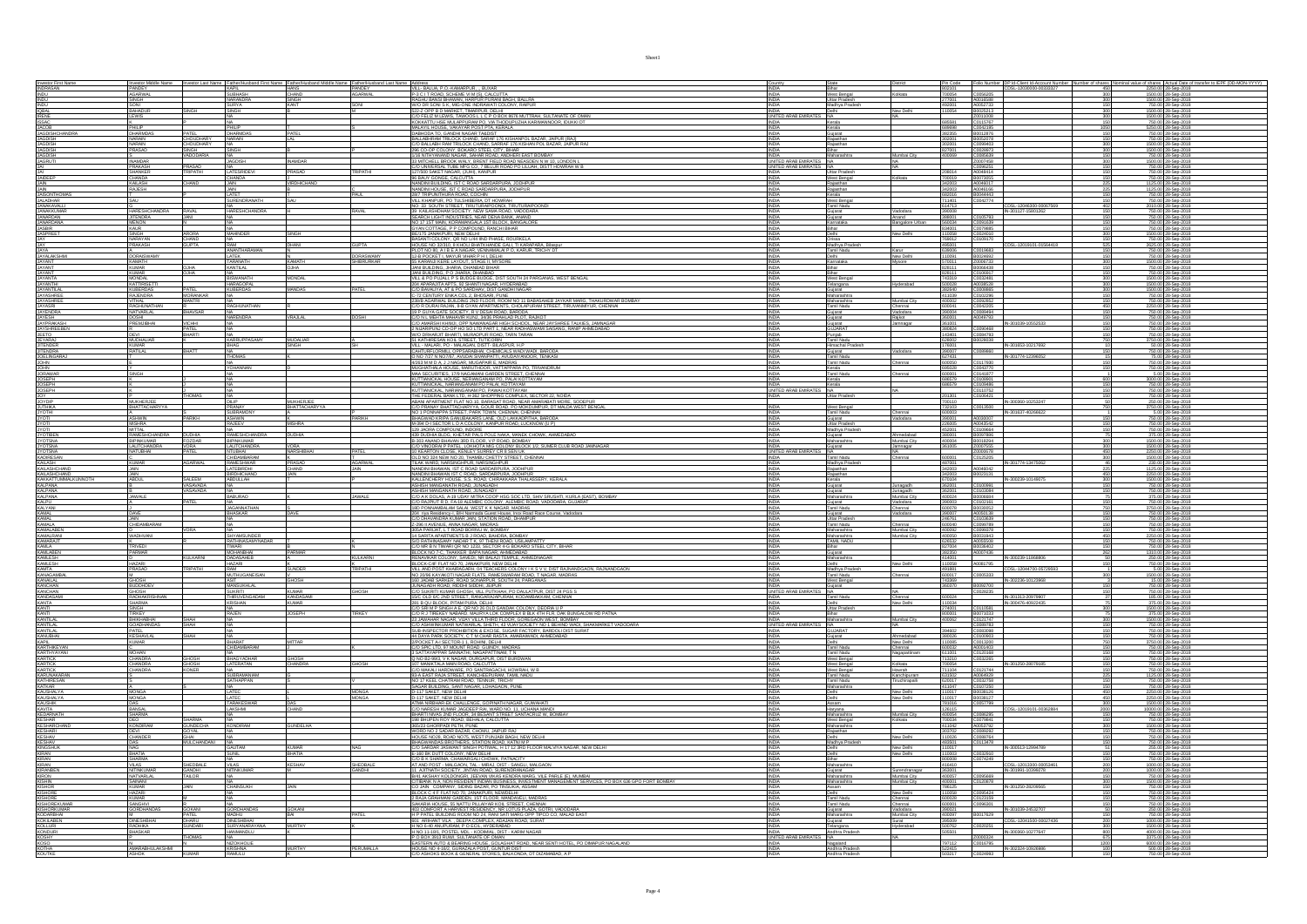|                                                                                                                                |                                                       |                                |                                           |                                 | Investor Middle Name Investor Last Name Father/Husband First Name Father/Husband Middle Name Father/Husband Last Name Address |                                                                                                                                                                                                                                                                                                                | <b>INDIA</b>                               | State<br>Haryana                                      | District                                     |                            |                                                                               |                                                                                                                                                         |
|--------------------------------------------------------------------------------------------------------------------------------|-------------------------------------------------------|--------------------------------|-------------------------------------------|---------------------------------|-------------------------------------------------------------------------------------------------------------------------------|----------------------------------------------------------------------------------------------------------------------------------------------------------------------------------------------------------------------------------------------------------------------------------------------------------------|--------------------------------------------|-------------------------------------------------------|----------------------------------------------|----------------------------|-------------------------------------------------------------------------------|---------------------------------------------------------------------------------------------------------------------------------------------------------|
| Investor First Name<br>KRISHAN<br>KRISHNA<br>KRISHNA                                                                           | <b>BHATIA</b>                                         |                                |                                           |                                 |                                                                                                                               | C/O BHATIA IRON STORE, KOTA ROAD BUNDI, RAJASTHAN<br>607-ASPEN ST JOHNS WOODS APTS, #80 ST JOHNS CROSS ROAD, TAVERKERE, BANGALORE                                                                                                                                                                              |                                            | Rajasthan                                             |                                              |                            |                                                                               |                                                                                                                                                         |
| <b>KRISHNA</b>                                                                                                                 | <b>KUMAR</b><br><b>KUMARI</b>                         | GRAWAL                         |                                           | SHANKAR                         | <b>AGRAWAL</b>                                                                                                                |                                                                                                                                                                                                                                                                                                                |                                            | Karnataka<br>Uttar Pradesh                            | Bangalore Urban                              |                            |                                                                               | 750.00 28-Sep-2018                                                                                                                                      |
|                                                                                                                                |                                                       |                                |                                           | PRASAD                          |                                                                                                                               |                                                                                                                                                                                                                                                                                                                |                                            | Uttar Pradesi<br>Tamil Nadu                           | hennai                                       |                            | C0105690<br>C0001262<br>IN-301549-14255019                                    | <u>750.00 28-Sep-2018</u><br>155.00 28-Sep-2018                                                                                                         |
|                                                                                                                                | M<br>SINGH                                            |                                |                                           |                                 |                                                                                                                               | ANNY CLOTH CENTRE, RAILWAY ROAD, HAPUR<br>20 YOGERHWAR DAYAL, 3/200 VISHNIJPURI, KANPUR<br>26 IST MAIN ROAD, THIRUMALAI NAGAR, CHENNAI<br>20 IST MAIN ROAD, THIRUMALAI NAGAR, CHENNAI<br>20 R P SINGH, UCO BANK GORAKHPOR BANK ROAD, GORAK                                                                     | <b>INDIA</b>                               | Uttar Pradesh                                         |                                              | 273001                     | C0095927                                                                      | 750.00 28-Sep-2018                                                                                                                                      |
|                                                                                                                                | NAMBOODIRI                                            |                                | <b>BALAKRISHN</b>                         |                                 |                                                                                                                               | 1/59 MAIN ROAD, VADAPATHI MANGALAM, TANJORE DT<br>MUCHEERY KALAM, MUCHEERY PO PALAKKAD DIST, KERALI                                                                                                                                                                                                            | <b>INDIA</b><br><b>INDIA</b>               | Tamil Nadu<br>Kerala                                  |                                              | 610206<br>678631           | A0063483<br>C0100407                                                          | 2250.00 28-Sep-2018<br>750.00 28-Sep-2018                                                                                                               |
|                                                                                                                                |                                                       |                                |                                           |                                 |                                                                                                                               | B-179 ASHOK VIHAR I, DELHI<br>NO 5 CHINNAMUTHUPALAYAM IST STREET, THIRUVOTTIYUR, MADRAS                                                                                                                                                                                                                        | INDIA<br>INDIA                             | Delhi<br>Tamil Nadu<br>Tamil Nadu                     | New Delhi<br>Chennai                         | 110052<br>500019           | C0119765<br>C0097362<br>C0103238                                              | 750.00 28-Sep-2018<br>1500.00 28-Sep-2018<br>3750.00 28-Sep-2018                                                                                        |
|                                                                                                                                |                                                       |                                |                                           |                                 |                                                                                                                               | NO 5 CHINNA METTUPALAYAM, KALADIPET, MADRAS                                                                                                                                                                                                                                                                    | INDIA                                      |                                                       | Chennai                                      |                            |                                                                               |                                                                                                                                                         |
| ERISHIM<br>KRISHNAMURTHY<br>KRISHNAMOORTHY<br>KRISHNAMOORTHY<br>KUCKREJA<br>KUMAR<br>KUMAR<br>KUMAR<br>KUMAR<br>KUMAR<br>KUMAR |                                                       |                                |                                           |                                 |                                                                                                                               | NO 186 T H ROAD, THIRUVOTTIYUR, MADRAS<br>5 CHINNA METTUPALAYAM, KALADIPET, MADRAS                                                                                                                                                                                                                             | <b>INDIA</b><br>INDIA                      | Tamil Nadu<br>Tamil Nadu                              | Chennai<br>Chennai                           | 600019<br>600019           | C0111818<br>C0115585<br>300<br>150                                            | 1500.00 28-Sep-2018<br>750.00 28-Sep-2018                                                                                                               |
| KUMAR<br>KUNWARSETH                                                                                                            | <b>GANESH</b>                                         |                                | KANDASAMY<br>LATEKUNWAR                   | KRISHNA                         | SAHAI                                                                                                                         | O NO 5/43, SOUTH STREET IDAIKKAL, AMBASAMUDRAM, TIRUNELVELI<br>384 BLOCK D, SHYAMNAGAR, KANPUR                                                                                                                                                                                                                 |                                            | Tamil Nadu<br>Uttar Pradesh                           |                                              | 627821                     | IN-301774-12388295<br>B0037024                                                | 125.00 28-Sep-2018<br>1500.00 28-Sep-2018                                                                                                               |
|                                                                                                                                |                                                       |                                |                                           |                                 |                                                                                                                               | SUCHIKKADAVIL HOUSE, UC COLLEGE POST, ALWAYE<br>179 PALSKAR COLONY. INDORE<br>BLOCK NO 70 ROOM NO 2, THAKKER BAPANAGAR, AHMEDABAD<br>BLOCK NO 70 ROOM NO 2, THAKKER BAPANAGAR, AHMEDABAD                                                                                                                       |                                            |                                                       |                                              |                            | Z0011042<br>C0077852<br>A0020599                                              | 1500.00 28-Sep-2018                                                                                                                                     |
| NUNTURKADAMUMOHDABDULJALEEL<br>LADIBAI<br>LADIBAI<br>LAKSHMI<br>LAKSHMI<br>LALIT                                               | SATWANI<br>PATEL<br><b>KUMAR</b>                      |                                | RANCHHODBHA                               | PATEL                           |                                                                                                                               |                                                                                                                                                                                                                                                                                                                |                                            | Kerala<br>Madhya Pradesh<br>Gujarat<br>Andhra Pradesh |                                              | 382350<br>522325           | C0113183                                                                      | 125.00 28-Sep-2018                                                                                                                                      |
|                                                                                                                                |                                                       |                                |                                           |                                 |                                                                                                                               | GOVADA AMARTALUR MNPL, GUNTUR DT, A P.<br>C/O R P MOURYA, PHC RANI KI SARAI, AZAMGARH U P.                                                                                                                                                                                                                     | INDIA<br>UNITED ARAB EMIRA                 |                                                       |                                              | 800023                     | C0121390                                                                      | 750.00 28-Sep-2018<br>3750.00 28-Sep-2018                                                                                                               |
| LALIT                                                                                                                          | <b>KUMAR</b>                                          |                                | <b>MUSHAR</b>                             | YADAV                           |                                                                                                                               | S/O. MUSHAR YADAV, MOH. VIKASH COLONY, PO.SHASTRI NAGAR, PATNA<br>RATILAL & CO. 416 AVENUE RD. BANGALORE, 0005                                                                                                                                                                                                 | <b>INDIA</b><br>UNITED ARAB EMIRATES       | Bihar                                                 |                                              |                            | IN-300999-10060153<br>300<br>C0076551                                         | 1500.00 28-Sep-2018<br>750.00 28-Sep-2018                                                                                                               |
| <b>LALIT<br/>LALITHA<br/>LATA<br/>LATABEN</b>                                                                                  | MAHADEVAN                                             | BANE                           | MAHADEVAN<br>CHANDRAKANT                  |                                 | <b>BANE</b>                                                                                                                   | , PRUSA ANOX 1990 NEW BROWN WAS ARRESTED ON THE PROGRAM IN THE PRODUCT OF PROGRAM IN THE PRODUCT OF PRODUCT IN<br>1.420 SEPTIMA SECTOR - V, VASANT WAS IN THE PARTIES OF THANKS AND A SEPTIMATE OF PRODUCT OF THE SECTOR ROAD, BO                                                                              | <b>INDIA</b><br><b>INDIA</b>               | West Bengal<br>Maharashtra                            | Kolkata                                      | 700026                     | A0068871<br>300                                                               | 780.00 28-Sep-2018<br>2250.00 28-Sep-2018<br>750.00 28-Sep-2018                                                                                         |
|                                                                                                                                | PARMANAND                                             | VASANI                         | PARMANAND                                 | VADILAL                         |                                                                                                                               |                                                                                                                                                                                                                                                                                                                | INDIA                                      | Maharashtra<br>Gujarat                                | Mumbai City<br>Ahmedabad                     | 401205<br>400026<br>380015 | B0099406<br>C0121934<br>B0011478<br>$\frac{450}{150}$<br>300                  | 1500.00 28-Sep-2018                                                                                                                                     |
| LAXM<br>LAXM                                                                                                                   | KANT<br>NARAYAN                                       |                                | KISHAN                                    |                                 |                                                                                                                               |                                                                                                                                                                                                                                                                                                                | <b>INDIA</b><br><b>INDIA</b>               | Uttar Pradesh                                         |                                              | 800001<br>284403           | C0110306<br>CDSL-12019101-00819676<br>500                                     | 750.00 28-Sep-2018<br>2500.00 28-Sep-2018                                                                                                               |
| <b>LAXMDAS</b><br>LEELAVAT                                                                                                     | PANDHI                                                |                                |                                           | <b>PANDHI</b><br>SEKARA         |                                                                                                                               |                                                                                                                                                                                                                                                                                                                |                                            | .<br>Famil Nadu                                       | Raikot                                       |                            | B0027819                                                                      | 750.00 28-Sep-201                                                                                                                                       |
| LEELAWATI                                                                                                                      |                                                       |                                |                                           |                                 |                                                                                                                               | 380 MARJANDE LA CARELLA (NEW PARA-HARIAN HANGAMAN)<br>110, CML LANES, LAUTPUR<br>NARAMOA MANSION, 9 KASH UNSUNAKTH PUCT, RAIKOT<br>1770-10, 10 MURUGANATHA PURAM, NORTH STREET, KARUR<br>NOUSE NO TAX-66, ADPINI AND ANGEREET. MAJID BOMBA                                                                     | INDIA                                      | Uttar Pradesh                                         |                                              | 208002                     | C0086810<br>450                                                               | 2250.00 28-Sep-2018                                                                                                                                     |
| LEENA<br>LEENA                                                                                                                 | THAKKAR                                               |                                |                                           |                                 |                                                                                                                               |                                                                                                                                                                                                                                                                                                                | <b>INDIA</b><br><b>INDIA</b>               | Maharashtra<br>Gujarat                                | Wumbai City                                  | 400003<br>370205           | C0075553<br>150<br>C0108860                                                   | 750.00 28-Sep-2018<br>750.00 28-Sep-2018                                                                                                                |
| LEENA                                                                                                                          | THAKKAR<br>THAKKER                                    |                                |                                           |                                 |                                                                                                                               | HOUSE NO TAX 66 PACHEESWALI, ADIPUR (KUTCH), GUJAR<br>HOUSE NO T A X-66, ADIPUR KUTCH, GUJARAT                                                                                                                                                                                                                 | <b>INDIA</b><br><b>INDIA</b>               | Gujarat<br>Guiarat                                    |                                              | 370205<br>370205           | C0114512<br>150                                                               | 750.00 28-Sep-2018<br>3750.00 28-Sep-201                                                                                                                |
|                                                                                                                                | DEVI<br>PEREIRA                                       |                                |                                           |                                 |                                                                                                                               |                                                                                                                                                                                                                                                                                                                |                                            | Bihar                                                 |                                              | 800001                     |                                                                               |                                                                                                                                                         |
| LEENA<br>LILA<br>LISTON<br>LUKOSE<br>MADANA<br>MADANA                                                                          |                                                       |                                |                                           |                                 |                                                                                                                               | PROGE WAY FAR ARRUPATION OF MANUAL SOGNISHING PROGET IN A NEW YARPUR AMEUDD BAGAIDHA, JANTA ROAD, PATRA<br>JABAY YARPUR AMEUDDI BAGAIDHA, JANTA ROAD, PATRA<br>JAILAPURATH HOUSE, EZHAKKARANAD P O PUTHENCRUZ VIA, ERNAKULAM DT KERA                                                                           | INDIA<br>INDIA<br>INDIA                    | Kerala<br>Kerala                                      |                                              | 678006<br>682308           | C0122827<br>C0122827<br>C0111353<br>C0078292<br>B0053926<br>150<br>150<br>150 | 750.00 28-Sep-2018<br>750.00 28-Sep-2018<br>750.00 28-Sep-2018                                                                                          |
|                                                                                                                                | A<br>RUPCHAND<br><b>GOPAL</b>                         | <b>GUPTA</b><br><b>ULUKOLL</b> | NA<br>RUPCHAND<br>PAPAIAH                 | <b>GUPTA</b><br>NAIDU           |                                                                                                                               | 19-26 PULUKOLLU VARI PALEM. VENKATAGIRI TOWN. NELLORE (DT) AF                                                                                                                                                                                                                                                  | <b>INDIA</b>                               | Maharashtra<br>Andhra Prades                          |                                              | 411006<br>524132           | C0034697                                                                      | 750.00 28-Sep-2018<br>750.00 28-Sep-2018                                                                                                                |
|                                                                                                                                | <b>MHASKAR</b>                                        |                                | ANANT                                     | <b>MHASKAR</b>                  |                                                                                                                               | 9 SAMRUDHI HOUSING SOCIETY, RAJAJI ROAD, DOMBIVLI (EAST)                                                                                                                                                                                                                                                       | <b>INDIA</b>                               | Maharashtra                                           |                                              | 421201                     | B0020068<br>300                                                               | 1500.00 28-Sep-2018                                                                                                                                     |
|                                                                                                                                |                                                       |                                |                                           |                                 |                                                                                                                               |                                                                                                                                                                                                                                                                                                                |                                            | Indhra Pradest                                        | Vishakhapatnam<br>Vadodara<br>Ahmedabad      |                            | C0117091<br>C0083193                                                          |                                                                                                                                                         |
| MADHAV<br>MADHAVI<br>MADHU<br>MADHU<br>MADHU<br>MADHU                                                                          | SHAMLAL<br>SUDAN                                      | RAJDE<br>BHATIA                | MUKUND<br>NA<br>BAIDYA                    | RAJDEV                          |                                                                                                                               | 12 SAMOARDA SACETT, MARIA WARDA DA BARNI ERROR<br>12 DE SEBAGAI NA SACETT, ANNI EN NA GODIRIANA<br>12 DE NAMBARA SOCITT, APPARTEN NORTRO DA MONDA GUJARIT<br>12 DE NAMBARAY, PARTI NORVPASTIVA TOURE BELS, NEAR VISTRAPUR SARAGI VASANT                                                                        | UNITED ARAB E                              | Gujarat<br>MUMBAI 40006                               |                                              |                            | B0085200<br>C0073707                                                          | 2250.00 28-Sep-2018<br>750.00 28-Sep-2018<br>7500.00 28-Sep-2018                                                                                        |
| MAHADEVAN<br>MAHARAJAN                                                                                                         |                                                       | PAUL                           | SUBRAMANIAIYE<br>ADITYAN                  | <b>NATH</b>                     | PAUL                                                                                                                          | T T K PRESTIGE LTD, P B 5 SIPCOT, HOSUR<br>9 IST FLOOR, 8TH LANE, G A ROAD, MADRAS                                                                                                                                                                                                                             | INDIA                                      | West Bengal<br>Tamil Nadu<br>Tamil Nadu               |                                              | 743165<br>635126<br>600021 | C0070917<br>1500<br>C0027246<br>B0096992                                      | 750.00 28-Sep-2018<br>750.00 28-Sep-2018                                                                                                                |
|                                                                                                                                | PRASHAD                                               |                                | RAJA                                      | RAM                             |                                                                                                                               |                                                                                                                                                                                                                                                                                                                |                                            |                                                       | hennai                                       |                            | CDSL-13041400-0244930                                                         |                                                                                                                                                         |
| MAHAVIR<br>MAHENDRA<br>MAHESH<br>MAHESH<br>MAHESH                                                                              | KUMAR<br>KUMAR                                        | JAISWA<br>GOYAL                | JAISWAL<br>GHANSHYAM                      | DASS                            | AGRAWAL                                                                                                                       | SD 124, SHASTRI NAGAR, GHAZIABAD<br>2261 BIDHAN SARANI, CALCUTTA<br>92, ROSHAN NAI KE KUAN KE PAS, KHEDALI GANJ, DIST. ALWAR                                                                                                                                                                                   | INDIA<br>INDIA                             | Uttar Pradesh<br>West Bengal<br>Rajasthan             |                                              | 700007<br>321606           | B0097383<br>IN-301330-18409388                                                | 5.00 28-Sep-2018<br>750.00 28-Sep-2018<br>7750.00 28-Sep-2018                                                                                           |
|                                                                                                                                | KUMAR<br>MANMOHANDAS                                  | <b>KAPOOR</b>                  | <b>UDAY</b>                               | KUMAR                           | <b>KAPOOR</b>                                                                                                                 | E-7 JAJODIA GARDEN, P O BELURMATH, HOWRAH, (W B)<br>4 PETHE WADI GROUND FLOOR, JAMBLI GALI BORIVALI WEST, BOMBAY                                                                                                                                                                                               | <b>INDIA</b><br><b>INDIA</b>               | West Bengal<br>Maharashtra                            | Mumbai City                                  | 711202<br>400092           | C0028538<br>C0091468<br>300                                                   | 1500.00 28-Sep-2018<br>750.00 28-Sep-2018                                                                                                               |
|                                                                                                                                | MANJUBHAI<br><b>ARJANBHA</b>                          | DESAI<br><b><i>CANDRHA</i></b> | MAJUBHAI                                  | <b>OCHHAVLAL</b>                | <b>DESAI</b>                                                                                                                  | A - 3 NAGDEVNAGAR , OPP. SURESH PARKNRNAGESHWAR, TEMPLE WAGHODIA ROAD, VADODARA                                                                                                                                                                                                                                | <b>INDIA</b><br><b>INDIA</b>               | Gujarat<br>texein.                                    | Vadodara                                     | 390019                     | CDSL-13016700-00399784<br>IN-300974-10229587                                  | 750.00 28-Sep-2018<br>750.00 28-Sep-2018                                                                                                                |
| MAHESHBHAL<br>MAHIDA<br>MALLIKA                                                                                                | RAMACHANDRA                                           |                                |                                           |                                 |                                                                                                                               | NO.4 GURUDWARA RAKAB GANJ ROAD, NEW DELHI                                                                                                                                                                                                                                                                      |                                            |                                                       | New Delhi                                    | 110001                     | C0080302                                                                      | 750.00 28-Sep-201                                                                                                                                       |
| MAMMU<br>MAMTA<br>MAMTA<br>MANGA<br>MANGA<br>MANGA<br>MANGA<br>MANGA<br>MANGA<br>MANGA<br>MANGA                                | A<br>AGRAWAL                                          |                                | NA<br>BISESARLAL                          | AGARWAL                         |                                                                                                                               | BASIN ROAD, ERNAKULAM, COCHIN, 31<br>C/O SUSHIL KUMAR RAJESH KUMAR, 29/18/30 ARMENIAN STREET, CALCUTTA                                                                                                                                                                                                         | UNITED ARAB EMIRA                          | NA<br>West Bengal                                     | NA<br>Kolkata                                |                            | A0027286<br>A0076615<br>150                                                   | 750.00 28-Sep-2018<br>750.00 28-Sep-2018                                                                                                                |
|                                                                                                                                | BHARATBHAI                                            |                                | BHARATBHAI                                |                                 | SHAH                                                                                                                          | 1 NAVAL APPARTMENT, JAIN MERCHANT PENCH RASTA, PALDI, AHMEDABAD                                                                                                                                                                                                                                                | <b>INDIA</b><br><b>INDIA</b>               | Gujarat<br>Harvana                                    | Ahmedabad                                    | 380007<br>121007           | B0094289<br>C0081877                                                          | 750.00 28-Sep-2018<br>750.00 28-Sep-2018                                                                                                                |
|                                                                                                                                | RANI<br>PATEL                                         |                                |                                           |                                 |                                                                                                                               | W/O SH V B RASTOGI, H NO 359 SECTOR 15, FARIDABAD<br>6 PART VILLATE BAREJA, TA DASKROI, DIST AHMEDABAD                                                                                                                                                                                                         | <b>INDIA</b><br><b>INDIA</b>               | Gujarat<br>Gujarat                                    | Vadodara                                     | 382425<br>390007           | C0083976<br>C0102718                                                          | 750.00 28-Sep-2018<br>750.00 28-Sep-2018                                                                                                                |
|                                                                                                                                | A<br>PRASAD<br>GANESH<br>KATHOTIY.                    |                                |                                           |                                 | VERMA                                                                                                                         | 2 PART VILOUS BREEV, OD DEPIRIO KALPANA SOCETY, R.C. CIRCLE BARODA<br>A 20 A SMEUI 14 SANDALWOOD, BEHIND KALPANA SOCETY, R.C. CIRCLE BARODA<br>A 20 A JAN BHARAT ENGLANCE BARACAI CARDER EXT. UTTAM NAGRAS<br>20 A DE MAMA APURAN CO                                                                           | INDIA<br>INDIA                             | Delhi<br>Tamil Nadu                                   | New Delhi                                    | 110059                     | C0117688                                                                      | 25.00 28-Sep-2018<br>750.00 28-Sep-2018                                                                                                                 |
|                                                                                                                                |                                                       |                                | NA<br>UMMED                               | SINGH<br>CHAKRABORTY            | KATHOTIYA                                                                                                                     |                                                                                                                                                                                                                                                                                                                | INDIA                                      | West Bengal                                           | Chennai<br>Kolkata                           | 600063<br>700072           | B0092441<br>C0028349                                                          | 750.00 28-Sep-2018<br>1500.00 28-Sep-2018                                                                                                               |
|                                                                                                                                | <b>CHAKRABORT</b><br><b>AGRAWAL</b>                   |                                | <b>AMALESH</b>                            |                                 |                                                                                                                               | C/O RAMAN LAL CURIWALA, CHHATTA BAZAR, MATHURA, U P                                                                                                                                                                                                                                                            | <b>INDIA</b>                               | West Bengal<br>Uttar Pradesh                          |                                              | 712205<br>281001           | C0121620<br>300                                                               | 1500.00 28-Sep-2018                                                                                                                                     |
| MANISH<br>MANISH<br>MANISH                                                                                                     | <b>BARANWAL</b>                                       |                                | <b>BARANWA</b><br>GYAN                    | SINGH                           | GEHLOT                                                                                                                        | D-14 S F, ELDECO RESIDENCY GREEN, SECTOR PI GREATER KAILASH, NOIDA                                                                                                                                                                                                                                             |                                            | <b>Uttar Prades</b>                                   |                                              | 201301<br>42001            | IN-300118-10696542                                                            | 5000.00 28-Sep-201<br>130.00 28-Sep-2018                                                                                                                |
| MANISHA<br>MANJEET                                                                                                             | GEHLOT<br>ACHARYA<br>KAUR<br>GARG                     |                                | ACHARY/<br>SATNAM                         | SINGH                           |                                                                                                                               | LET S P. EULEUX RESIDENCT GREEN, SECUR PI GREATER KAILASPI, NOD<br>NAGORI GATE RAM, MOHALLA, JODHPUR<br>ROOM NO 4 AMBAKUTIR, ARUNODAYA COLONY, J.W. ROAD, PAREL BOMBAY<br>118/411 KAUSHAL PURI, KANPUR                                                                                                         | <b>INDIA</b><br>INDIA                      | Maharashtra<br>Uttar Pradesh                          | Mumbai City                                  | 400012                     | C0030654<br>B0023383<br>300                                                   | 1500.00 28-Sep-2018<br>750.00 28-Sep-2018                                                                                                               |
| <b>LUMAN</b><br><b>LUANA</b>                                                                                                   | <b>KUMAR</b>                                          |                                |                                           |                                 |                                                                                                                               | 118/411 KAUSHAL PURI, KANPUR<br>YASHODA, 147 SHANTI NIKETAN COLONY, B/H BOMBAY HOSPITAL, NIRANJANPUR, INDORE MP                                                                                                                                                                                                | <b>INDIA</b><br><b>INDIA</b>               | Madhya Pradesi<br>Uttar Pradesh                       |                                              | 452010<br>102001           | C0082759<br>C0088407                                                          | 750.00 28-Sep-2018<br>750.00 28-Sep-2018                                                                                                                |
| <b>MANJU</b>                                                                                                                   | ROY                                                   |                                | <b>SUBHASH</b>                            | CHANDRA                         | ROY                                                                                                                           | C/O RAM KISHAN DAS, 3 54 MARRIS ROAD, ALIGARH<br>C/O S C ROY, HARIDHAN CHAKRABORTY, SURANI P O SONARPUR, DIST 24 PARGANAS (SOUTH), W B                                                                                                                                                                         | <b>INDIA</b>                               | West Bengal                                           |                                              | 743369                     | C0034597                                                                      |                                                                                                                                                         |
|                                                                                                                                |                                                       |                                |                                           |                                 |                                                                                                                               |                                                                                                                                                                                                                                                                                                                |                                            |                                                       |                                              |                            |                                                                               | 750.00 28-Sep-2018                                                                                                                                      |
|                                                                                                                                |                                                       |                                | <b>DINESH</b>                             | PRAKASH                         | SINGH                                                                                                                         |                                                                                                                                                                                                                                                                                                                |                                            |                                                       |                                              | 226016<br>788102           |                                                                               |                                                                                                                                                         |
|                                                                                                                                | SINGH<br>MAHESHWARI<br>SUMAN                          |                                | SUMAN <sub></sub>                         | BAPALL                          | <b>MODI</b>                                                                                                                   | WO D P SINGH VUAYA BANK RSM NAGAR, BABA BHOOTH NATH MARKET, INDIRA NAGAR LUCKNOW<br>DEWAN GROUP OF TE, PO DEWAN, DIST CACHAR ASSAM<br>24/B UMED PARK, BH SARVODAY SOCY NO 2, SOLA ROAD AHMEDABAD                                                                                                               | INDIA<br>INDIA<br><b>INDIA</b>             | Uttar Pradesh<br>Assam<br>Gujarat                     | <b>Mmedabad</b><br>low Delhi                 | 380061<br>110045           | A0043394<br>C0100830<br>B0011899<br>150<br>300<br>150                         | 750.00 28-Sep-2018<br>1500.00 28-Sep-2018<br>750.00 28-Sep-2018                                                                                         |
| MANJU<br>MANJULA<br>MANJULABEN<br>MANCHARAN<br>MANOHARAN                                                                       |                                                       |                                | PAKRISAMY                                 |                                 |                                                                                                                               | HOUSE NO RZ-50A/1 . STREET NO.7. DURGA PARK, DABRI NASIRPUR ROAD, NEW DELHI SEC THERADI STREET, PATTUKKOTTAI, THANJAVUR DISTRICT                                                                                                                                                                               | INDIA                                      | Tamil Nadu                                            | Mumbai City                                  | 614601                     | A0001234<br>C0041506<br>300<br>C0113280                                       | 1500.00 28-Sep-2018<br>1500.00 28-Sep-2018                                                                                                              |
|                                                                                                                                | NATHUMAL                                              | JAIN<br>SANTANI                | VATHUMA                                   |                                 |                                                                                                                               | AFZAL BLDG SHOP, NO 11 SAYANI ROAD, BOMBAY<br>MASAN ROAD PAKKI KHOLI , GANDHI NAGAR, SINDHI CAMP, AKOLA                                                                                                                                                                                                        |                                            |                                                       |                                              | 44004                      | 300<br>CDSL-13035800-00033564<br>C0120818                                     | 1500.00 28-Sep-2018<br>375.00 28-Sep-2018                                                                                                               |
|                                                                                                                                |                                                       |                                |                                           |                                 |                                                                                                                               | C/O MANOJKUMAR & SONS, MEHADAWAL ROAD, PANDEY BAZAR, PO PURANI BASTI DT BASTI                                                                                                                                                                                                                                  |                                            | Maharashtra<br>Maharashtra<br>Uttar Pradesh           |                                              |                            |                                                                               | 3750.00 28-Sep-2018                                                                                                                                     |
|                                                                                                                                | JAISWAL<br>SAXENA<br>PATIL                            | SUDHAKARAN                     |                                           |                                 |                                                                                                                               | KL-38 KAVI NAGAR, GHAZIABAD, U P<br>KL-38 KAVI NAGAR, GHAZIABAD, U P<br>C-12/192 CENTURY RAYON COLONY, P O SHAHAD, DIST THANE                                                                                                                                                                                  | NA                                         | Uttar Pradesi<br>Maharashtra                          |                                              | 421103                     | C0080438<br>C0093058                                                          | 750.00 28-Sep-2018                                                                                                                                      |
| MANOJKUMAR<br>MANORMA<br>MANSINGH<br>MARMUTHU<br>MARMUTHU                                                                      | RAMAN<br>ANBALAGAN<br>RATILAL                         | RHATT                          | RATILAL                                   | BHATT                           |                                                                                                                               | P O BOX 50096, UMM SAID, QATAR<br>LABORATORY ANALYST, PO BOX 3627, DUBAL DUBAI - UAE<br>CHATUR FLOR MILL, OPP SARABHAI CHEMICAL WADI WADI, BARODA                                                                                                                                                              | UNITED ARAB EMIRA<br>S NA<br><b>INDIA</b>  | Gujarat                                               | Vadodara                                     | 390007                     | Z0010383<br>Z0009206<br>300<br>300<br>A0030898                                | 1500.00 28-Sep-2018<br>1500.00 28-Sep-2018<br>1125.00 28-Sep-2018                                                                                       |
|                                                                                                                                |                                                       |                                | <b>GANPAT</b>                             | SINGHVI<br><b>KUMAR</b>         | BOSWAM                                                                                                                        |                                                                                                                                                                                                                                                                                                                | UNITED ARAB EMIRATES NA<br><b>INDIA</b>    | West Bengal                                           | Kolkata                                      | 700001                     | Z0004081<br>B0082792                                                          | 1500.00 28-Sep-2018                                                                                                                                     |
| MAYABEN<br>MAYANK<br>MEENA                                                                                                     | SINGHM<br>GOSWAMI<br>LAXMAN                           | DESHPANDE                      | PRADEEP<br>CHAVDHARI<br><b>USHYANT</b>    | PAREKH                          |                                                                                                                               | AWLAD NASSER CORP. AL SALAM ST PO BOX 49611 ABLI DHABLI LA E<br>STATE BANK OF BIKAMER & JAPUR, INTERNATIONAL BANKING DIVISION, MARSHALL HOUSE 33/1 N S ROAD, CALCUTTA<br>1837 RABJAVAY COLONY, NEAR RABJAVAY STATION, NANDURBAR, NAN                                                                           | INDIA                                      | Maharashtra                                           |                                              | 425412                     | CDSL-12013300-00293760<br>500                                                 | 7500.00 28-Sep-2018<br>750.00 28-Sep-2018<br>2500.00 28-Sep-2018                                                                                        |
|                                                                                                                                | <b>PAREKH</b>                                         |                                |                                           |                                 |                                                                                                                               |                                                                                                                                                                                                                                                                                                                | INDIA<br><b>INDIA</b><br>INDIA             | West Bengal<br>Tamil Nadu<br><b>Guiarat</b>           | Kolkata<br>Chennai<br>hmedahar               | 700025<br>600019<br>380013 | B0075783<br>750                                                               | 3750.00 28-Sep-2018<br>750.00 28-Sep-2018<br>750.00 28-Sep-2018                                                                                         |
|                                                                                                                                | K.<br>PRAVIN<br>BHATIA                                |                                |                                           |                                 |                                                                                                                               | C/O DUSHYANT PAREKH, 36D GIRISH MUKHERJEE ROAD, CALCUTTA<br>5 CHINNAMETTU PALAYAM, KALADIPET, MADRAS<br>10 NALAND SOCIETY, NARANPUR ROAD, NARANPURA AHMEDABAD<br>118/537 KAUSHAL PURI, KANPUR                                                                                                                  |                                            | Uttar Pradesh                                         |                                              | 208012<br>580054           | C0111455<br>C0084607<br>C0117044                                              | 750.00 28-Sep-2018                                                                                                                                      |
|                                                                                                                                |                                                       | PRABHU<br>PRABHU               |                                           |                                 |                                                                                                                               |                                                                                                                                                                                                                                                                                                                |                                            | Karnataka                                             | Bangalore Urban                              |                            | C0109424<br>750                                                               | 3750.00 28-Sep-2018                                                                                                                                     |
|                                                                                                                                | F<br>Prabhu<br>Dilipbhai                              |                                | DILIPBHA                                  |                                 | <b>SETA</b>                                                                                                                   | T18837 KAUSHAL PURI, KANFUR<br># 526 BEHIND ANJUNA MINI HALL, OPP MATHI KERE BUS STOP, M S R ROAD, BANGALORE<br># 526 BEHIND ANJUNA MINI HALL, OPP MATHI KERE BUS STOP. M S R ROAD, BANGALORE<br># 526 BEHIND ANJUNA MINI HALL, OPP MAT                                                                        | INDIA                                      | Karnataka<br>Karnataka<br>Sujarat                     | Bangalore Urban<br>Bangalore Urban<br>Rajkot | 560054<br>360001           | C0112777<br>C0114500<br>$\frac{450}{300}$<br>C0065768                         | 2250.00 28-Sep-2018<br>1500.00 28-Sep-2018                                                                                                              |
| MEENA<br>MEENA<br>MEENA<br>MEENA<br>MEERA<br>MEERA<br>MEERA<br>MEERA<br>MEERA<br>MEERA<br>MEERA<br>MEERA<br>MEERA              |                                                       | <b>JEAN</b><br>PETHANI         | SHAMBHULA                                 |                                 | PETHANI                                                                                                                       | SIDDHI VINAYAK, 2 AMARNATH PLOT, B/H MAHILA COLLEGE, RAJKOT SAIFCO CORPORATION, DR AMBEDKAR ROAD, KALYAN<br>07 VASANTI APPARTMENTS, TITHAL ROAD, VALSAD.                                                                                                                                                       | INDIA                                      | Maharashtra<br>Gujarat                                | Valsad                                       | 421301<br>396001           | C0104625<br>IN-300974-10804591                                                | 750.00 28-Sep-2018<br>750.00 28-Sep-2018<br>250.00 28-Sep-2018                                                                                          |
|                                                                                                                                | DANIFI                                                | <b>THOMAS</b>                  |                                           |                                 | PATEL                                                                                                                         |                                                                                                                                                                                                                                                                                                                | <b>UNITED ARAB EMBATE</b>                  |                                                       |                                              | REBERO                     | 70010043                                                                      | 500.00 28-Sep-201                                                                                                                                       |
|                                                                                                                                |                                                       | PATL                           |                                           | PANDA<br>VINODCHANDRA           |                                                                                                                               |                                                                                                                                                                                                                                                                                                                |                                            | Maharashtra<br>Orissa<br>sujarat                      | Mumbai City                                  | 400066<br>756045           | B0004287<br>C0057049<br>IN-301330-20197474                                    | 750.00 28-Sep-2018                                                                                                                                      |
| MEHULKUMAR<br>MELELTHOMAS<br>MINAL<br>MINATI<br>MIRATI<br>MENILESH<br>MIRATI                                                   | SHASHIKANT<br>MOHAPATRA<br>VINODCHANDRA<br>BHADLAWALA | OLANKI                         | INA<br>SRIKANTA<br>SOLANKI<br>NAVINBHAI   |                                 | RANJITLAL                                                                                                                     |                                                                                                                                                                                                                                                                                                                | <b>INDIA</b><br>INDIA<br><b>INDIA</b>      | Gujarat                                               | Rajkot                                       | 394210<br>360002           | B0095912                                                                      | 750.00 28-Sep-2018<br>1000.00 28-Sep-2018<br>375.00 28-Sep-2018                                                                                         |
| <b>MITHILESH</b><br>MOHAMEDUNNI                                                                                                | <b>KUMAR</b>                                          | <b>RIPATHY</b>                 | <b>KUNHUTT</b>                            | CHANDRA                         | <b>TRIPATHY</b>                                                                                                               | C/O AGARWAL INDUSTRIES, 370 MARSHALL HOUSE, 25 STRAND ROAD, CALCUTTA<br>PALLI MANHAYALIL. P O KUDALLUR. KUMBIDI. PALAKAD DT                                                                                                                                                                                    | <b>INDIA</b>                               | West Bengal<br>Kerala                                 |                                              | 700001<br>679554           | B0091608<br>375<br>C0049889                                                   | 1875.00 28-Sep-2018<br>750.00 28-Sep-2018                                                                                                               |
|                                                                                                                                | AHMED                                                 |                                |                                           |                                 |                                                                                                                               |                                                                                                                                                                                                                                                                                                                | JNITED ARAB EMIRATE<br>JNITED ARAB EMIRATE |                                                       |                                              |                            | Z0009615<br>Z0010868                                                          |                                                                                                                                                         |
| MOHAMMED<br>MOHAMMED<br>MOHAMMED<br>MOHAMMED                                                                                   | <b>KUNJU</b>                                          |                                | NANJ                                      |                                 |                                                                                                                               | CO SHAREIF PARMACY PO BOX 283, DUBAI U A E<br>P O BOX 50249, DUBAI, U A E<br>PUTHEN VEETIL, THULAM PARAMBU SOUTH, HARIPAD                                                                                                                                                                                      |                                            | Kerala<br><b>Sujarat</b>                              |                                              | 382350                     | C0091975<br>B0083426                                                          | 1500.00 28-Sep-2018<br>750.00 28-Sep-2018<br>1500.00 28-Sep-2018                                                                                        |
| MOHAN<br>MOHAN                                                                                                                 | NANJI<br>SUBRAMAN<br>RAMJIBHAI                        | <b>APADIA</b>                  | NEELAKANTAN                               |                                 |                                                                                                                               | BLOCK NO 7-C. THAKKER BAPA NAGAR. AHMEDABAD<br>C/O N VENKAT KRISHNAN, A-24 KALPANA 5TH ROAD, CHEMBUR, BOMBAY                                                                                                                                                                                                   | INDIA                                      | Maharashtra                                           | Mumbai City                                  | 400071                     | $\frac{262}{600}$<br>B0099139                                                 | 1310.00 28-Sep-2018<br>3000.00 28-Sep-2018                                                                                                              |
| MOHANLAL<br>MOHSIN                                                                                                             | SHAMSUDDIN                                            | MOHAMMAD                       | RAMJIBHAI<br>MUNAWER                      | <b>HUSSAIN</b>                  | <b>SHAMSLIDDIN</b>                                                                                                            | C/O KANTILAL VAJEJHANKER VAKHARIA, 48 SAGAR DARSHAN. OPP BREACH CANDY, 81/83 BHULABHAI DESAI RD BOMBAY.<br>1559 JAMALPUR WARD NO 1, SINDHINAD, NEAR F D HIGH SCHOOL, AHMEDABAD                                                                                                                                 | <b>INDIA</b>                               | Maharashtra<br>Gujarat                                | Mumbai City<br>Ahmedabad                     | 400026<br>380001<br>425001 | Z0007222<br>C0015240<br>150<br>300                                            |                                                                                                                                                         |
|                                                                                                                                |                                                       |                                | PYARESAHAB                                | MOHAMMAD                        |                                                                                                                               |                                                                                                                                                                                                                                                                                                                |                                            | Maharashtra                                           |                                              |                            |                                                                               |                                                                                                                                                         |
|                                                                                                                                | KESWANI<br>CHAKRABORTY                                | ALIHTAB                        | <b>THAKURDAS</b><br>CHAKRABORTY           | <b>BATHUA</b>                   |                                                                                                                               | 1928 2000/2010 NWAD WAS INTEL NAGAR, AURANGARA D<br>1920 BEED BAYPASS, PATEL NAGAR, AURANGARAD<br>1920 BEED BAYPASS, PATEL NAGAR, AURANGARAD<br>1920 PUSHPA VILAS APTS, 388 CHIMBAI RD BANDRA, BOMBAY<br>9 BRAJAMONI DEBBYA ROAD, P.O. SAR                                                                     | INDIA<br>INDIA<br>INDIA                    | Maharashtra<br>Maharashtra<br>West Bengal             | Mumbai City<br>Mumbai City<br>Kolkata        | 400022<br>400050<br>700061 | C0087231<br>B0004848<br>150<br>150<br>C0027158<br>150                         | 750.00 28-Sep-2018<br>1500.00 28-Sep-2018<br>750.00 28-Sep-2018<br>750.00 28-Sep-2018<br>750.00 28-Sep-2018<br>750.00 28-Sep-2018<br>750.00 28-Sep-2018 |
|                                                                                                                                | <b>BIHARILAL</b><br>PATEL                             |                                | ARSOTTAM                                  |                                 | <b>PATFI</b>                                                                                                                  | POO DEVANG PARK SOCIETY. DR VIKRAM SARABHAI ROAD. AHMEDABAD<br>C/O M N PATEL, 9 JIBA NAGAR, B/H PANCHAVATI JAKAT NAKA, GORWA, BARODA-16                                                                                                                                                                        | <b>INDIA</b><br>UNITED ARAB EMIRATES NA    | <b>Guiarat</b>                                        | Ahmedahad                                    | 280015                     | C0083966<br>A0028494                                                          | 750.00 28-Sep-2018<br>750.00 28-Sep-2018                                                                                                                |
|                                                                                                                                |                                                       |                                |                                           |                                 |                                                                                                                               |                                                                                                                                                                                                                                                                                                                |                                            | Maharashtra<br>Uttar Pradesi                          |                                              | 421301                     | C0101849<br>C0120415                                                          | 750.00 28-Sep-2018                                                                                                                                      |
| MOINUDDIN<br>MOINUDDIN<br>MOTI<br>MRUDULA<br>MRUDULABEN<br>MRUGESH<br>MUKESH<br>MUKESH<br>MUKESH                               | RAMANLAL<br>AGARWAL<br>HARMANBHAI                     | PATEL                          | <b>HARMANBHAL</b><br>MAHINDER.            | <b>HARIBHAL</b><br><b>KUMAR</b> | PATEL                                                                                                                         | 405 KALPRAL APPT, GOODS SHED ROAD, KALYAN<br>176 KANPUR ROAD, KACHARI CHORHHA, JHANSI U P<br>CO FAKIRBHAI PATEL, NEAR DAYNA MANDIR CHOPATO, AT ANAND<br>427/12 S.D GIRLS HIGH SCHOOL, JALOBPURA, GURGAON                                                                                                       | INDIA<br><b>INDIA</b>                      | Gujarat<br>Haryana                                    | Anand                                        | 388001<br>122001           | A0012149<br>150<br>B0095836                                                   | 750.00 28-Sep-2018<br>750.00 28-Sep-2018                                                                                                                |
| MUKESH<br>MUKESH<br>MUKESH                                                                                                     | JAIN<br>KUMAR                                         | SHARM<br>нан                   | RAM                                       | KRISHAN                         | JAIN<br>SHARMA                                                                                                                | H NO 2927, GALI NO 4, KAILASH NAGAR, LUDHIANA                                                                                                                                                                                                                                                                  | <b>INDIA</b><br><b>INDIA</b>               | Punjab                                                | Ahmedabad                                    | 141008<br>380007           | CDSL-13041400-00978332<br>A0015885<br>300                                     | 375.00 28-Sep-2018                                                                                                                                      |
| MUKESH<br>MUMTAJ                                                                                                               | <b>RASIKLAL</b><br>BEGAM                              |                                | RASIKLAL<br>MOHAMED                       | CHUNILAL                        |                                                                                                                               | M/10 BHAVANA FLAT 2ND FLOOR, NARAYAN NAGAR PALDI, AHMEDABAD FATHIMA MANSON, MUDALIAR STREET, THUVARANKURICHI                                                                                                                                                                                                   |                                            | Gujarat<br>Tamil Nadu                                 |                                              | 21314                      |                                                                               | 1500.00 28-Sep-2018<br>750.00 28-Sep-2018                                                                                                               |
|                                                                                                                                |                                                       |                                | SAINI<br>NAGESHWAR                        | S<br>KUMAR                      |                                                                                                                               |                                                                                                                                                                                                                                                                                                                | INDIA<br>UNITED ARAB EMIRATE               | Punjab                                                |                                              | 143001                     | C0005998<br>B0054445                                                          | 750.00 28-Sep-2018<br>1500.00 28-Sep-2018                                                                                                               |
|                                                                                                                                | BEGANI<br>SAINI<br>DEVI<br>KRISHNA<br>KRISHNA         |                                |                                           |                                 |                                                                                                                               |                                                                                                                                                                                                                                                                                                                | INDIA Ker<br>UNITED ARAB EMIRATES NA       | Kerala                                                |                                              | 690102                     | $\frac{300}{150}$<br>C0078577<br>C0078243                                     | 750.00 28-Sep-2018                                                                                                                                      |
| MUNISH<br>MUNNI<br>MURALEEDHARAN<br>MURILOHAR<br>MURLIDHAR                                                                     |                                                       |                                | LATER<br><b>MURUGESAN</b>                 |                                 |                                                                                                                               | FRIPADES SURGENC MADALINE SHEEL , ITIDONGKOMMANISTRA<br>SURGENCIAR MARIN SHEEL , ITIDONGKOMMANISTRA<br>SHEEMILAYAR NEAR BAR PHOSEITA. RANGHIZ<br>SHEEMILAYAR NGCHAALDEY, THAZHAKARA MAVELIKARA<br>LAKSHA NINS MOORARI NOOR NGCHAALDER.<br>S/O MYLSAMY GOUNDER, KURUNALLIPALAYAM PO, VADASITHUR VIA POLLACHI TK | <b>INDIA</b>                               | Uttar Pradesh<br>Tamil Nadu                           |                                              | 221005<br>641202           | A0068714<br>A0032555                                                          | 750.00 28-Sep-2018<br>750.00 28-Sep-2018<br>750.00 28-Sep-2018                                                                                          |
| MURUGESAN<br>MURUGESH<br>MUTHUSWAMY<br>DHANDAPANI<br>NADUPARAMBII                                                              | SAMBASADHASIVAM                                       |                                | SAMBASADHASIVAM<br><b>KALYANASUNDARAM</b> | <b>IYER</b>                     |                                                                                                                               | A MARIDASALA ST. COMBATORE<br>1 MARIDASALA ST. COMBATORE<br>NG. GREEN GARDEN, LAWSPET, PONDICHERRY<br>NG. GREEN GARDEN, LAWSPET, PONDICHERRY<br>NG. GREEN GARDEN, ALAKKAL HOUSE, P O NATTIKA DIST TRICK                                                                                                        |                                            | Tamil Nadu<br>Tamil Nadu                              | cimbatore<br>Chennai                         | 600078                     | 70004513<br>A0000548<br>CDSL-13017400-00059378                                | 750.00 28-Sep-2018<br>875.00 28-Sep-2018                                                                                                                |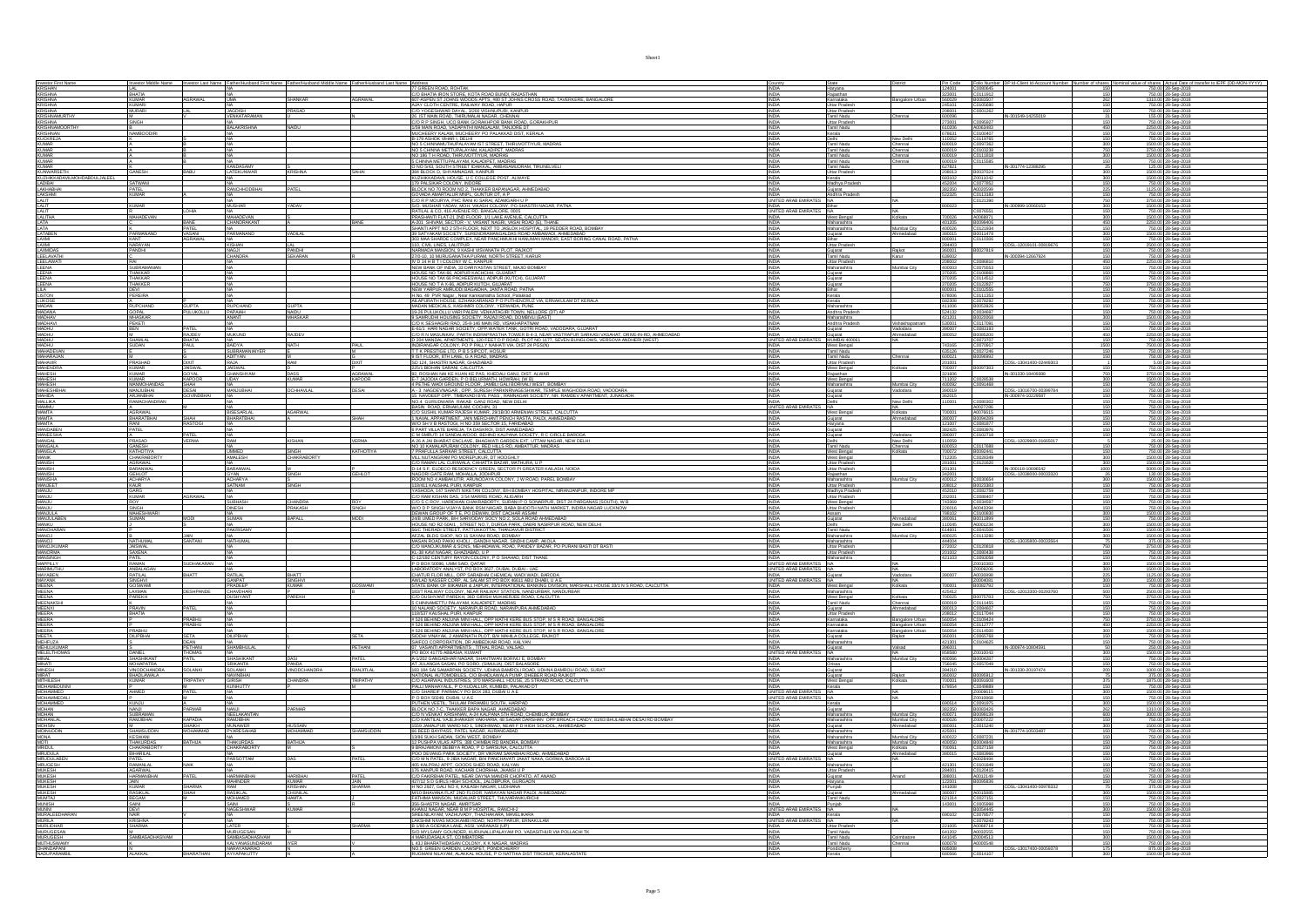|                                                                                                                                                                                                                               |                                             |                           | Investor Last Name Father/Husband First Nam |                         |                  | NO 2 S S PILLAI ST, GANAPATHI PURAM, EAST TAMBARAM, MADRAS                                                                                                                                                                                                                                                   |                                   | State<br>Tamil Nadu                                                          | Pin Code<br>600059                 |                                                  |                                                     | f shares Actual Date of transfer to IEP<br>750.00 28-Sep-2018    |
|-------------------------------------------------------------------------------------------------------------------------------------------------------------------------------------------------------------------------------|---------------------------------------------|---------------------------|---------------------------------------------|-------------------------|------------------|--------------------------------------------------------------------------------------------------------------------------------------------------------------------------------------------------------------------------------------------------------------------------------------------------------------|-----------------------------------|------------------------------------------------------------------------------|------------------------------------|--------------------------------------------------|-----------------------------------------------------|------------------------------------------------------------------|
| Investor First Name<br>NAGARAJ<br>NAGARAJAN<br>NAGINDAS                                                                                                                                                                       |                                             |                           |                                             |                         |                  |                                                                                                                                                                                                                                                                                                              | <b>INDIA</b>                      | Chennai                                                                      |                                    | Folio Number<br>C0119832<br>B0088581<br>A0088147 |                                                     |                                                                  |
|                                                                                                                                                                                                                               | VANDRAVAN<br><b>GURURAJAN</b>               | SHAH                      | SUBRAMANIAN<br>VANDRAVAN<br>GURURAJAN       | KALYANJI                |                  | FLAT 2D 10 2ND MAIN ROAD, ALWARTHIRUNAGAR ANNEXE, MADRAS C-3 NIMESH APARTMENT, SVP ROAD BORIVALI (W), BOMBAY<br>FLAT B-5 NO 12. SRI RAGHAVENDRA, 14TH STREET, NANGANALLUR MADRAS                                                                                                                             | INDIA<br>INDIA<br><b>INDIA</b>    | Tamil Nadu<br>Maharashtra<br>Chennai<br>Mumbai City<br>Tamil Nadu<br>Chennai | 600087<br>400092<br>600061         | C0042782                                         | $\frac{300}{300}$                                   | 1500.00 28-Sep-2018<br>1500.00 28-Sep-2018<br>750.00 28-Sep-2018 |
| NALINI<br>NALINI<br>NALINI                                                                                                                                                                                                    |                                             |                           |                                             | HAI RF                  |                  | FIXE BPOL STAFF COLONY, AZIZ BAUG CHEMBUR, BOMBAY<br>155 BPCL STAFF COLONY, AZIZ BAUG CHEMBUR, BOMBAY<br>1591 MANEKBAG SMRD, MIMEONADI, AHMEONBAD<br>220 TOLLY GUNJ ROAD, CALCUTTA<br>220 SRI G D PANDEY, L C RD, MANORAM NAGAR, DHANBA                                                                      |                                   | Mimhai City<br>Maharashtra                                                   | 400074                             | A0090960                                         |                                                     |                                                                  |
|                                                                                                                                                                                                                               | SHUKLA                                      |                           | NARENDRARAY<br>PANNA                        |                         |                  |                                                                                                                                                                                                                                                                                                              | <b>INDIA</b><br>INDIA             | hmedabad<br>Gujarat<br>West Bengal<br>Kolkata                                | 380015<br>700026                   | A0020802<br>C0029160                             | 300                                                 | 750.00 28-Sep-2018<br>1500.00 28-Sep-2018                        |
| NAMAICHANDRA<br>NAMAMI<br>NAND                                                                                                                                                                                                | <b>SHANKAR</b>                              |                           |                                             |                         |                  |                                                                                                                                                                                                                                                                                                              | <b>INDIA</b>                      | Bihar                                                                        | 826001                             | C0118711                                         |                                                     | 750.00 28-Sep-2018                                               |
|                                                                                                                                                                                                                               | KUMAR                                       | YADAV<br>SAHA             | <b>SUNDER</b>                               | RAM                     | YADAV<br>SAHA    | 58-B GUJRANWALA TOWN, PART I, DELHI                                                                                                                                                                                                                                                                          | <b>INDIA</b>                      | New Delhi<br>Delhi                                                           | 110009                             | B0038516                                         | 300<br>IN-301330-18369907<br>1500                   | 1500.00 28-Sep-2018                                              |
|                                                                                                                                                                                                                               | LAL<br>GOPAL                                |                           | SITA<br>LATE                                | <b>NAKULESWAR</b>       |                  | J P JAL NIGAM, CHAKTODAR COLONEY, GYANPUR, SANT RAVI DAS NAGAR, CO HARANCH PODDAR 51 SCHOOL ROAD, P O PURBAPUTIARY, CALCUTTA<br>B 36 BHATIA BLDG 3RD FLOOR, LT DILIP GUPTE MARG, MAHIM BOMBAY                                                                                                                | <b>INDIA</b>                      | <b>WEST BENGAL</b>                                                           | 100000                             | B0067194<br>C0076231                             |                                                     | 7500.00 28-Sep-2018<br>750.00 28-Sep-2018<br>750.00 28-Sep-2018  |
| MAND<br>MANI<br>MANIKI<br>MARASHINHBHAI<br>MARAYANA                                                                                                                                                                           | CHANGRANI<br>KALYANBHAI                     | PATEL                     | <b>KALYANBHAI</b>                           | PATEL                   |                  |                                                                                                                                                                                                                                                                                                              | <b>INDIA</b><br>INDIA             | Maharashtra<br>Mumbai City<br>Gujarat<br>kurat -                             | 400016<br>395004                   |                                                  | IN-300425-10131255<br>300                           | 1500.00 28-Sep-2018                                              |
|                                                                                                                                                                                                                               |                                             |                           | BABU<br>SRINIVASAN                          | SHETTY                  |                  | , 30 CHITRANDI INGGAS SOCIETY, LAXMINANT ASHRAM ROAD, KATARGAM, SURAT.<br>HEMALATHA NIVAS, TELLAR ROAD, KARKALAI ROAD, T. NAGAR, CHENNAI<br>JBUILDING NO 1 FLAT NO 11, AURANGABAD HSG STY JAVABAR, COLONY, NEAR ANDHA SHALA NASIK RO                                                                         | <b>INDIA</b><br><b>INDIA</b>      | Karnataka<br>Tamil Nadu<br>Chennai                                           | 574104                             |                                                  | IN-301696-10093390<br>CDSL-12033500-00036299        | 50.00 28-Sep-2018                                                |
| NARAYANAN<br>NARENDRA<br>NARENDRAKUMARRAGHUNATHRAJDEV                                                                                                                                                                         | S<br>DATTATRAYA                             | EKBOTE                    |                                             |                         |                  |                                                                                                                                                                                                                                                                                                              |                                   | Maharashtra                                                                  | 600017<br>422101                   | C0112404                                         | CDSL-12033200-00129063                              | 750.00 28-Sep-2018<br>750.00 28-Sep-2018                         |
|                                                                                                                                                                                                                               |                                             | HUF                       | RAGHUNATH                                   | <b>RAIDEV</b>           |                  | BRUAINS MOT THAN 1992 COMPARING MISSION COMPANY AND MANUSCRIPT AND A SUBJECT OF A SUBJECT OF A SUBJECT OF A SUBJECT OF A SUBJECT OF A SUBJECT OF A SUBJECT OF A SUBJECT OF A SUBJECT OF A SUBJECT OF A SUBJECT OF A SUBJECT OF                                                                               |                                   | Gujarat<br>Surat<br>Maharashtra                                              | 395001<br>401101                   |                                                  | IN-300513-13942214                                  | 1000.00 28-Sep-2018<br>250.00 28-Sep-2018                        |
|                                                                                                                                                                                                                               | CHAND                                       | GOEL                      |                                             |                         |                  |                                                                                                                                                                                                                                                                                                              | INDIA                             | New Delhi<br>Delhi                                                           | 110052                             | C0112145                                         |                                                     | 750.00 28-Sep-2018                                               |
|                                                                                                                                                                                                                               | KANUBHAI<br>SANGWAN                         | SHAH                      |                                             | SINGH                   |                  |                                                                                                                                                                                                                                                                                                              | <b>INDIA</b><br><b>INDIA</b>      | Gujarat<br>Ahmedabad<br>New Delhi<br>Delhi                                   | 380026<br>110015                   | C0100904                                         | IN-302822-10065128                                  | 750.00 28-Sep-2018<br>45.00 28-Sep-2018                          |
|                                                                                                                                                                                                                               | NARSEEDAS<br>NHMED                          |                           | NARSEEDAS<br>SHARRIR                        | <b>AHMED</b>            |                  | 8 BOW BAZAR STREET, CALCUTTA                                                                                                                                                                                                                                                                                 | INDIA                             | West Bengal<br>Kolkata                                                       | 700012<br>262501                   | B0049060                                         | IN-301186-20101884                                  | 1500.00 28-Sep-2018                                              |
| NARESH<br>NARESH<br>NARESH<br>NASOTTAMDAS<br>NASEEM<br>NATHA<br>NATHAMAL<br>NATHAMAL<br>NATHAMAL<br>NATHAMAL                                                                                                                  |                                             |                           | <b>VENKATESAIAH</b>                         |                         |                  | BHAT KOT ROAD, SILTHAM, PITHORAGARH<br>MAKAM CONSULTANTS, 15-3-436 MAIN BAZAAR, HINDUPUR                                                                                                                                                                                                                     | INDIA<br>INDIA                    | Uttar Pradesh<br>Andhra Pradesh                                              | 515201                             |                                                  | $\frac{10040239}{10040239}$                         | 375.00 28-Sep-2018                                               |
|                                                                                                                                                                                                                               | I<br>SINGH<br>JAIN                          |                           | ROOP<br>MATHURALAL                          | SINGH                   |                  | 17/1 VILL NALTI POST OFFICE, NALTI TEHSIL GHUMARWN, DISTT BILASPUR, H.P. 15 NALYA BAKHAL IIRD FLOOR, BHARAT MARG, INDORE M P                                                                                                                                                                                 | INDIA<br>INDIA                    | Himachal Pradesh<br>Madhya Pradesh                                           | 177001<br>452002                   |                                                  |                                                     | 500.00 28-Sep-2018<br>750.00 28-Sep-2018                         |
| <b>NAVIN</b>                                                                                                                                                                                                                  | <b>PERIWAL</b><br><b>KUMAR</b>              | SHAH                      | BASANTA                                     |                         | SHAH             | C/O LUDHIANA YARN SUPPLY AGENCIES, 86 SUBHASH MARKET, CHAURA BAZAR, LUDHIANA                                                                                                                                                                                                                                 | INDIA<br><b>INDIA</b>             | Punjab<br>West Bengal<br>Kolkata                                             | 141008<br>700015                   | C0077831<br>C0059025                             |                                                     | 750.00 28-Sep-2018<br>750.00 28-Sep-2018                         |
| <b>NAVINCHANDRA</b>                                                                                                                                                                                                           | CHHAGANIAL                                  |                           |                                             |                         |                  |                                                                                                                                                                                                                                                                                                              | <b>INDIA</b>                      | Surat<br>Gujarat                                                             | 395003                             | C0082919                                         |                                                     | 750.00 28-Sep-2018                                               |
|                                                                                                                                                                                                                               | KISHORE<br>BHAI                             | JHAWAR<br>PATEL           | CHAND<br>PATEL                              | RATAN                   | <b>JHAWAR</b>    | CO DORRINA SARA SUPET PARTICULA DE SUBDIVISTI INVOLUTION SUPER CONTRACTOR CONTRACTOR DE CONTRACTOR DE CONTRACTOR DE CONTRACTOR DE CONTRACTOR DE CONTRACTOR DE CONTRACTOR DE CONTRACTOR DE CONTRACTOR DE CONTRACTOR DE CONTRACT                                                                               | INDIA<br>INDIA                    | West Bengal<br>Gujarat                                                       | 712233<br>382470                   | C0069637<br>A0004244                             | $\frac{300}{300}$                                   | 1500.00 28-Sep-2018<br>1500.00 28-Sep-2018                       |
|                                                                                                                                                                                                                               |                                             |                           |                                             |                         |                  |                                                                                                                                                                                                                                                                                                              | INDIA                             | Tamil Nadu                                                                   | 632502                             | C0121633                                         | 600                                                 | 3000.00 28-Sep-2018                                              |
|                                                                                                                                                                                                                               | NITNAWARE<br>SELOT                          |                           | DAULAT                                      |                         | <b>NITNAWARE</b> | D.K.N.- 250 VIJAY NAGAR . SCH NO. 74 C. INDORE<br>B K NO 2/C, ST NO 34, SECTOR-1, BHAILAI DIST DURG                                                                                                                                                                                                          | <b>INDIA</b><br><b>INDIA</b>      | Madhya Prader<br>Madhya Prades!                                              | 452001<br>490001                   | C0032339                                         | 105                                                 | 525.00 28-Sep-2018<br>750.00 28-Sep-2018                         |
|                                                                                                                                                                                                                               | <b>GUPTA</b>                                |                           |                                             |                         |                  |                                                                                                                                                                                                                                                                                                              | <b>INDIA</b>                      | Punjab<br>lew Delhi                                                          | 143001 C0084899<br>110017 B0002377 |                                                  |                                                     | 750.00 28-Sep-2018                                               |
|                                                                                                                                                                                                                               |                                             | OSWAL                     | SANJAY<br>INDERMAL                          | GUPTA<br>OSWAL          |                  |                                                                                                                                                                                                                                                                                                              | <b>INDIA</b><br>INDIA             | Delhi<br>Maharashtra                                                         | 410201                             |                                                  | 150<br>750                                          | 750.00 28-Sep-2018<br>3750.00 28-Sep-2018                        |
| NAVAL<br>NAVAL<br>NAVARANOM<br>NEERA<br>NEERA<br>NEERA<br>NEERA<br>NEETA<br>NEETA<br>NEETA<br>NEETA<br>NEETA<br>NEETA<br>NEETA<br>NEETA                                                                                       | SHRIVASTAVA<br><b>SHIRISH</b>               | GANDHI                    |                                             |                         |                  | US AN 2CL, SI NO 28, SECURAR ROAD, AMBITSAR<br>CCL PANCHISTIER ENGLAR ROAD, AMBITSAR<br>CCL PANCHISTIER ENGLAR ROAD, AMBITSAR<br>CCL CHHAGANLAL TILOCHAND & CO, MAHAVIR PETH, AT PO KARJAT, DIST RAJGAD<br>CCL CHHAGANLAL TILOCHAND & CO,                                                                    | <b>INDIA</b><br><b>INDIA</b>      | Mumbai City<br>Maharashtra<br>Maharashtra<br>Mumbai City                     | 400051<br>400007                   | C0031463<br>C0114527<br>Z0011617                 |                                                     | 750.00 28-Sep-2018<br>750.00 28-Sep-2018                         |
| NIDHI<br>NIKETA<br>NIKUNJ<br>NIKUNJ<br>NILABEN                                                                                                                                                                                | <b>JAIN</b>                                 |                           | <b>VIKAS</b>                                | <b>KUMAR</b>            | <b>JAIN</b>      | 413, GUGHAL ROAD PANDEY WALA, MOH CHAKLAN JWALAPUR, HARIDWAR                                                                                                                                                                                                                                                 | INDIA                             | Uttar Pradesh<br>hmedahad                                                    | 249407                             | A0003824                                         | IN-301774-10632665                                  | 500.00 28-Sep-2018                                               |
|                                                                                                                                                                                                                               | MODI<br>Bihari                              | SINGH                     | KANAILA<br>SHYAM<br>NIKUNJ                  | MODI<br>BIHARI          | SINGH            | 413, SUGORA NORU PARA AHMEDARAN<br>2117 ASTADDA DORVAJA, AHMEDARAN<br>KUMWAR SINGH COLONY, CHAS, BOKARO STEEL CITY<br>2017 ASTADDA DORVAJA, AHMEDARAN NAGAR, S.V. ROAD, BORIVLIV<br>20 KIRAN ELECTRIC CO., 1 DHARMENDRA ROAD, RAJKOT 1110,                                                                   | INDIA                             | Gujarat<br>Bihar                                                             | 380001<br>827013                   |                                                  | IN-300271-10157782                                  | 750.00 28-Sep-2018<br>250.00 28-Sep-2018                         |
|                                                                                                                                                                                                                               | PRAVIN<br>MEHTA                             | SHAH                      |                                             | PARVIN                  |                  |                                                                                                                                                                                                                                                                                                              | <b>INDIA</b><br>INDIA             | Vlumbai City<br>Maharashtra                                                  | 400092<br>360001                   |                                                  |                                                     | 750.00 28-Sep-2018<br>750.00 28-Sep-2018                         |
| <b>NILESH</b>                                                                                                                                                                                                                 | BHARMAL                                     | <b>CHHADWA</b>            | BHARMAL                                     | <b>JIVRAJ</b>           |                  | C-4 JANARDHAN BHUVAN, NEAR MARKET B K MARG, MULUND (E), BOMBA                                                                                                                                                                                                                                                | <b>INDIA</b>                      | Gujarat<br>Rajkot<br>Maharashtra<br>Mumbai City                              | 400081                             | C0083629<br>C0013769                             |                                                     | 750.00 28-Sep-2018                                               |
| NILESH<br>NILIMA                                                                                                                                                                                                              | Saha                                        |                           | HASMI IKHI AI<br>BIKASH                     | <b>KUMAR</b>            | SAHA             | SE ARREST STREET, SED FLOOR AN'SHREE BLOG, BOMBAY<br>346 BARJIKHOTE STREET, SED FLOOR AN'SHREE BLOG, BOMBAY<br>346 BARJIKHOTE STREET, SED FLOOR AN'SHREE BLOG, BOMBAY<br>47 PRAMUNIK SOC, NEAR RADHA SWAMI ROAD, RANIP APMEDABAD<br>47                                                                       | <b>INDIA</b><br>INDIA             | Mumbai City<br>Maharashtra<br>West Bengal                                    | 400003<br>743422                   | B0043853                                         | IN-300214-14511600                                  | 750.00 28-Sep-201<br>750.00 28-Sep-2018                          |
|                                                                                                                                                                                                                               | DAS<br>PATADIA                              |                           |                                             |                         |                  |                                                                                                                                                                                                                                                                                                              | INDIA<br>INDIA                    | West Bengal                                                                  | 721160<br>380005                   |                                                  | $\frac{150}{150}$                                   | 750.00 28-Sep-2018<br>750.00 28-Sep-2018                         |
| NILMANI<br>NIRALEE<br>NIRANJAN<br>NIRANJANABEN                                                                                                                                                                                | <b>METHI</b>                                |                           | MOHANLAL                                    | <b>METHI</b>            |                  |                                                                                                                                                                                                                                                                                                              | INDIA                             | <b>Mmedabad</b><br>Gujarat<br>Madhya Pradesh                                 | 453441                             | C0120414<br>C0094473<br>A0040236                 |                                                     | 750.00 28-Sep-2018                                               |
|                                                                                                                                                                                                                               | <b>DEVENDRABHATT</b><br><b>DEVENDRAKUMA</b> | <b>RHITT</b>              | DEVENDRA                                    |                         | BHUTT            | 479 CHURI GALI, MHOW, M P<br>18 SAMARPAN SOCIETY. OPP RLY STATION. KALAL DIST MEHSANA<br>18 SAMARPAN SOCIETY. OPP RLY STATION. KALOL IN G)                                                                                                                                                                   | <b>INDIA</b><br><b>INDIA</b>      | Guiarat<br>Guiarat                                                           | 382721<br>382721                   | C0102766<br>B0068219                             |                                                     | 750.00 28-Sep-2018<br>750.00 28-Sep-2018                         |
| NIRANJANABEN<br>NIRANJANABEN<br>NIRAMAL<br>NIRMALA<br>NIRAMALA<br>NISHA<br>NISHA<br>NISHA<br>NISHA<br>NISHA<br>NISHA<br>NISHA<br>NISHA<br>NISHA                                                                               | ARORA<br>SINGH                              |                           | ARORA<br>KARAM                              |                         |                  | COORE TILAK KAJ MEHADIRATTA, 8 LAJPAT NAGAR, KISHANPURA, SAHARANPUR (U P)<br>1994 POCKET 1, MAYUR VIHAR, NEW DEUH<br>1995 KESAR VILLA 2ND FLOOR, BLOCK NO 9 DR AMBEDKAR ROAD, MATUNGA BOMBAY                                                                                                                 | UNITED ARAB EMIRATES NA           |                                                                              |                                    | C0013676<br>A0083089                             | 300                                                 | 1500.00 28-Sep-2018                                              |
|                                                                                                                                                                                                                               | CHANDRAKAN                                  | <b>GHATALIA</b>           | CHANDRAKAN                                  | S<br>NGH                |                  |                                                                                                                                                                                                                                                                                                              | <b>INDIA</b>                      | New Delhi<br>Maharashtra<br>Mumbai City                                      | 110091<br>400019                   | B0031231                                         | 300                                                 | 1500.00 28-Sep-2018                                              |
|                                                                                                                                                                                                                               | SHETH                                       | HAH                       | HIRAJLAL<br>KRISHNAKANT                     | <b>SHETH</b>            |                  | D/4-29 ROAD NO 3. CHITTRANTON NAGAR. RAJAWADI GHATKOPER EAST. BOMBAY<br>9 GOYAGATE SOCIETY, PRATAP NAGAR, BAROAD                                                                                                                                                                                             | <b>INDIA</b><br>INDIA             | Maharashtra<br>Mumbai City<br>Gujarat<br>Vadodara                            | 400077<br>390004                   | B0095261<br>B0014620                             | 300                                                 | 750.00 28-Sep-2018<br>1500.00 28-Sep-2018                        |
|                                                                                                                                                                                                                               |                                             |                           |                                             |                         |                  |                                                                                                                                                                                                                                                                                                              |                                   | West Bengal<br>Kolkata                                                       |                                    |                                                  |                                                     | 750.00 28-Sep-2018<br>750.00 28-Sep-2018                         |
|                                                                                                                                                                                                                               | JAIN<br>RANI<br>PATEL<br>KUMAR              | CHAUHAN                   |                                             |                         |                  | A MARINDRA SARAHI, CHADITTA<br>1941 NARINDRA SARAHI, CALCUITTA<br>1941 NARINDRA SARAHI, CALCUITTA<br>1973 NARINDRA SARAHI, CALCUITTA<br>1974 NARINDRA SARAHI, CHADRA NARINDRA ROAD, BARODA<br>1974 NARINDRA ALI PERPILANDRERI INYI, BOHBAY<br>19                                                             | <b>INDIA</b>                      | Haryana<br>Vadodara<br>Gujarat                                               | 700005<br>122001<br>390004         | C0080023<br>C0077346<br>C0089918                 | 150                                                 | 750.00 28-Sep-2018                                               |
|                                                                                                                                                                                                                               |                                             | JAIN                      | <b>HARISH</b>                               | CHANDRA<br>SITARAM      | <b>JAIN</b>      |                                                                                                                                                                                                                                                                                                              | <b>INDIA</b>                      | Bihar                                                                        | 800001                             | A0054376                                         | 150                                                 | 750.00 28-Sep-2018                                               |
|                                                                                                                                                                                                                               | HARISCHANDRA<br>ONKARMAL                    | PATIL<br>DHOOT            | <b>HARISCHANDRA</b><br>ONKARMAL             | PUSARAM                 | DHOOT            |                                                                                                                                                                                                                                                                                                              | <b>INDIA</b><br><b>INDIA</b>      | Mumbai City<br>Maharashtra<br>Maharashtra                                    | 400058<br>444005                   | B0084962                                         | 225<br>IN-301696-11245090<br>500                    | 1125.00 28-Sep-2018<br>2500.00 28-Sep-2018                       |
| NITIN<br>NITISH<br>NUSABA<br>NVIN<br>OM<br>OM                                                                                                                                                                                 |                                             |                           | <b>MOHAMMED</b>                             |                         |                  | LARSKO MURSKO, ZE POZNA ZARANSKO WAGAR, AKOLA, MANARASHTRA<br>PARIWAR HOUSING SOGIETY, KESHAY NAGAR, AKOLA, MANARASHTRA<br>PATH MOZZO SANSKIRI PATIS PACINGAS. SECTOR 10. DWARKA, NEW DELHI<br>COL MAS ELEKTRO EQUIPMENTS, SIZ EZRA STR                                                                      |                                   | New Delhi                                                                    | 690514                             | A0027525                                         |                                                     | 1125.00 28-Sep-2018                                              |
|                                                                                                                                                                                                                               |                                             |                           | <b>DAMODAR</b>                              | <b>KUNJU</b><br>NANDLAL | CHAWLA           |                                                                                                                                                                                                                                                                                                              | <b>INDIA</b><br>INDIA             | Kerala<br>West Bengal<br>lolkata<br>Jow Delhi                                | 700001<br>110006                   |                                                  |                                                     |                                                                  |
|                                                                                                                                                                                                                               | <u>CHAWLA</u><br>PRAKASH<br>PRAKASH         |                           | <b>LATESRIRAMESHWA</b>                      |                         |                  |                                                                                                                                                                                                                                                                                                              |                                   | Delhi<br>Madhya Pradesh                                                      |                                    | A0067765<br>C0114692                             |                                                     | 750.00 28-Sep-2018<br>750.00 28-Sep-2018                         |
|                                                                                                                                                                                                                               |                                             |                           |                                             |                         |                  |                                                                                                                                                                                                                                                                                                              |                                   |                                                                              |                                    |                                                  |                                                     |                                                                  |
|                                                                                                                                                                                                                               | PRAKASH                                     | GOYAL                     | <b>BASUDEO</b>                              | DAYAL<br>ROY            | GOYAL            | 3/1627 JADAV COLONY, BAHODAPUR, GWALIOR<br>8 KUNDAN LANE. POST LILUAH. DIST HOWRAH, WEST BENGA                                                                                                                                                                                                               | INDIA<br><b>INDIA</b>             | West Bengal                                                                  | 474001<br>711204                   | C0040993                                         | IN-301557-21809596                                  | 250.00 28-Sep-2018<br>750.00 28-Sep-2018                         |
|                                                                                                                                                                                                                               | BHADANI                                     |                           | SADANAND                                    | PRASAD                  |                  |                                                                                                                                                                                                                                                                                                              | <b>INDIA</b>                      | Bihar                                                                        | 811101                             | C0039001                                         |                                                     |                                                                  |
|                                                                                                                                                                                                                               | CHAND<br>CHAND                              |                           | LATESHRI<br>AMIN                            | <b>DALIP</b><br>CHAND   | CHAND<br>KAPILA  |                                                                                                                                                                                                                                                                                                              | INDIA<br>INDIA                    | Himachal Pradesh<br>MADHYA PRADESH                                           | 177204<br>495451                   |                                                  | $\frac{\text{IN-301653-10253210}}{\text{C0043726}}$ | 750.00 28-Sep-2018<br>50.00 28-Sep-2018<br>1500.00 28-Sep-2018   |
|                                                                                                                                                                                                                               | <b>HANLIMANTH</b>                           | KAPILA<br>KATHURIA        | KOTAIAH                                     |                         |                  |                                                                                                                                                                                                                                                                                                              | <b>INDIA</b><br><b>INDIA</b>      | Haryana<br>Andhra Pradest                                                    | 121001<br>523001                   | C0088786                                         |                                                     | 750.00 28-Sep-2018<br>1000.00 28-Sep-2018                        |
|                                                                                                                                                                                                                               | <b>INDERLAL</b>                             |                           |                                             |                         |                  | A DIAMANCANE PASTIGADAL INSTANTANTA PASTA DENSA<br>CO BHADAN JEVELARS, PO BARBOHA DIST SHEROPURA<br>VILL PRINIPUR, TEH AMB, DIST, UNA HAMCHA, PRADESH<br>EZA HITP COLONY, P. O VIDYUTNAGAR, KORBA, CHIATTISGARH<br>2028 N.T.T. ANDRAN COLO<br>19/A JUMANI BAZAR, SINDHI MARKETS, AHMEDABAD                   | <b>INDIA</b>                      | Gujarat<br>Ahmedabad                                                         | 380002                             | C0084102                                         |                                                     | 750.00 28-Sep-2018                                               |
|                                                                                                                                                                                                                               |                                             |                           | .<br>MAMIRTHY                               |                         |                  |                                                                                                                                                                                                                                                                                                              |                                   | Karnataka<br>Tamil Nadu<br>Bangalore Urban<br>Chennai                        |                                    | C0078184                                         | IN-300597-10054688                                  | 750.00 28-Sep-2018                                               |
| OM<br>OMSHANKAR<br>ONGHANKAR<br>ONGAR<br>PADMANARHUNI<br>PADMANARHAN<br>PADMANARHAN<br>PADMANATHI<br>PADMANATHI<br>PADMANATHI                                                                                                 | <sub>M</sub><br>SINGH                       | <b>KUSHWAHA</b>           | SRINIVAS                                    | SARAN<br>NARAYAN        | M<br>KUSHWAHA    | 1122 3 E MAIN, II STAGE, RAJAJINAGAR, BANGALORE<br>NO.1/15 V.V.GIRI STREET, DEVI NAGAR, AVADI, CHENNAI<br>D NO 26-20-28 SWAMY STREET, GANDHI NAGAR, VIJAYAWADA-3                                                                                                                                             | UNITED ARAB EMI<br><b>INDIA</b>   | <b>NA</b><br>Maharashtra                                                     | 421301                             | C0058988                                         |                                                     | 750.00 28-Sep-2018<br>750.00 28-Sep-2018                         |
| PAL<br>PALANI                                                                                                                                                                                                                 |                                             |                           | MUTHUMAANICKAI                              |                         |                  | SHANKAR COLONY 1/5, KALA TALAO, KALYAN<br>POST BOX NO.5144 , YAMUNA APARTMENTS, FLAT NO. S11 GANGA STREET, SALIGRAMA                                                                                                                                                                                         | <b>INDIA</b>                      | Tamil Nadu<br>Chennai                                                        | 600093                             | C0052036<br>C0125336                             |                                                     | 750.00 28-Sep-2018                                               |
|                                                                                                                                                                                                                               |                                             |                           | ARUNACHALAM                                 |                         |                  |                                                                                                                                                                                                                                                                                                              | <b>INDIA</b><br><b>INDIA</b>      | Bangalore Urbar<br>Karnataka<br>TAMIL NADU                                   | 560004                             |                                                  |                                                     |                                                                  |
|                                                                                                                                                                                                                               | SHETH                                       |                           |                                             |                         |                  |                                                                                                                                                                                                                                                                                                              | <b>INDIA</b>                      | elkata                                                                       | 753003                             | C0111105<br>C0002672<br>C0114786                 | 300                                                 | 750.00 28-Sep-2018<br>1500.00 28-Sep-2018<br>1500.00 28-Sep-2018 |
|                                                                                                                                                                                                                               | NARAYANASAMY<br>SELVAM                      |                           | NA<br>PANDURENGAN                           |                         |                  | <b>FOOL BACKWITHE TRIGGENOPHOTOGET - TRIGGENOPHOTOGET - TRIGGENOPHOTOGET - TRIGGENOPHOTOGET - TRIGGENOPHOTOGET - TRIGGENOPHOTOGET - TRIGGENOPHOTOGET - TRIGGENOPHOTOGET - TRIGGENOPHOTOGET - TRIGGENOPHOTOGET - TRIGGENOPHOTOGET</b>                                                                         | <b>INDIA</b><br>INDIA             | Orissa<br>West Bengal<br>Tamil Nadu                                          | 700007 A0076741<br>628003          | B0028617                                         | 150<br>225                                          | 750.00 28-Sep-2018<br>1125.00 28-Sep-2018                        |
|                                                                                                                                                                                                                               | <b>KUMAR</b>                                | <b>MAHALLE</b><br>AGRAWAL | MAHALLE                                     |                         |                  |                                                                                                                                                                                                                                                                                                              | <b>INDIA</b>                      | Gujarat<br>Uttar Pradesh                                                     | 370201<br>282001                   | C0115473                                         | IN-300214-13202687<br>2000                          | 10000.00 28-Sep-2018<br>750.00 28-Sep-2018                       |
| PALANIAPPAN<br>PALANISAMY<br>PALASH<br>PANDURENGAN<br>PANKAJ<br>PANKAJ<br>PANKAJ<br>PANKAJ                                                                                                                                    | TANDON                                      |                           | <b>AMAN</b>                                 | KRISHAN                 | <b>TANDON</b>    | WE LTD S NO 65/A 95/A MEGHPAR BORICHI, ANJAR GALPADAR ROAD, GANDHIDHAM<br>6/106 RAJNARAIN MKT, TAJ GANJ, AGRA                                                                                                                                                                                                | <b>INDIA</b>                      | Haryana                                                                      | 121102                             |                                                  | IN-302620-10060909                                  | 1000.00 28-Sep-2018                                              |
|                                                                                                                                                                                                                               |                                             |                           | ridhara                                     |                         |                  |                                                                                                                                                                                                                                                                                                              | <b>INDIA</b>                      | Telangana<br>Maharashtra<br>Hyderabad<br>Mumbai City                         | 400090                             | 80046675<br>C0033829                             | 300                                                 | 375.00 28-Sep-2018<br>1500.00 28-Sep-2018                        |
| PANKAJAVAL<br>PAPIYA<br>PAPPAJAN<br>PARBATI                                                                                                                                                                                   | <b>DEM</b>                                  |                           | <u>DAS</u><br>JAYARAMNAIDU<br>RADHESHYAM    |                         |                  | 2000 DEMONDATION COLONY, PALWAL, HARYANA<br>1970 - 2134 ANN COLONY, PALWAL, HARYANA<br>1972 - HARRY STREET NO 20. TARNAKA SECUNDER NASAR, GOREGAON (W), BOMBAY<br>200 P H ROAD, VELAPPANCHAVADI, MADRAS<br>6 GANPAT ROY KHEMKA LANE. LILUAH                                                                  | <b>INDIA</b><br><b>INDIA</b>      | Tamil Nadu<br>Chennai<br>West Bengal                                         | 600077<br>711204                   | A0067258<br>C0025415                             |                                                     | 750.00 28-Sep-2018<br>750.00 28-Sep-2018                         |
|                                                                                                                                                                                                                               |                                             | <b>AMRUTRHAL</b>          | <b>AMRUTRHAL</b>                            | <b>JAGMAI RHAI</b>      |                  | NO 40 AGRAHARAM, MUSIRI, TAMIL NADU STATE                                                                                                                                                                                                                                                                    | <b>INDIA</b>                      | Tamil Nadu                                                                   | 621211<br>385001                   | C0103093                                         |                                                     | 750.00 28-Sep-2018                                               |
|                                                                                                                                                                                                                               |                                             | PATEL                     |                                             | BHIKHAIBHAI             |                  |                                                                                                                                                                                                                                                                                                              |                                   | Gujarat                                                                      | 388335                             |                                                  |                                                     | 375.00 28-Sep-2018                                               |
|                                                                                                                                                                                                                               | ::<br>HASMUKHBHAI<br>MANIBHAI<br>KULBHUSHAN | <b>MAFTALAL</b>           | MANIBHAI<br>KULBHUSHAN                      |                         |                  |                                                                                                                                                                                                                                                                                                              | <b>INDIA</b><br><b>INDIA</b>      | fumbai City<br>Maharashtra<br>Guiarat                                        | 400062<br>384315                   |                                                  |                                                     | 375.00 28-Sep-2018<br>750.00 28-Sep-2018                         |
| PARBATI<br>PARMALA<br>PARMAR<br>PARSOTTAMBHAI<br>PATELBHARAT<br>PATEL<br>PATEL<br>PATEL                                                                                                                                       | DEEPIKA                                     | RAMESHBHAI                | PATELRAMESH                                 |                         |                  | WA AVANARARA MASIRI, IAMA DE ALAND SIN ISI<br>1911-YASADA POST SADARPUR, PIA ANNO, DISTRIEDA<br>2014: STREET AT PO KUNJAV, TA ANNO, DISTRIEDA<br>1912: JAWAHAR NAGAR, ROAD NOTS, GOREGAON WEST, MUMBA<br>19 DAPIYAKAKA NAGAR, MEGHANI NAGA                                                                   | <b>INDIA</b>                      | Gujarat<br><b>Ahmedabad</b>                                                  | 380016                             | A0005857                                         | B0015036<br>CDSL-16010100-00008050                  | 750.00 28-Sep-2018                                               |
|                                                                                                                                                                                                                               |                                             | BHAI<br>VITHALRAO         |                                             |                         |                  |                                                                                                                                                                                                                                                                                                              |                                   |                                                                              | 384315<br>431005                   | C0090579<br>C0118807                             |                                                     | 750.00 28-Sep-2018<br>750.00 28-Sep-2018                         |
|                                                                                                                                                                                                                               | NEMAGONDA                                   |                           |                                             |                         |                  |                                                                                                                                                                                                                                                                                                              | INDIA                             | Gujarat<br>Maharashtra<br>Maharashtra<br>hennai                              | 416502                             | C0027302                                         | 300                                                 | 500.00 28-Sep-2018                                               |
|                                                                                                                                                                                                                               | <b>HAIBBU</b><br>DASH                       | ANNA<br>THIRUVENGADA      | <b>ATTARPURAM</b><br>MALAYA                 | <b>SUBBIAH</b><br>KUMAR | NANDA            |                                                                                                                                                                                                                                                                                                              | <b>INDIA</b><br><b>INDIA</b>      | Tamil Nadu<br>Orissa                                                         | 600102<br>759145                   | C0133755<br>C0028738                             | 150                                                 | 750.00 28-Sep-2018<br>750.00 28-Sep-2018                         |
|                                                                                                                                                                                                                               | <b>KUMAR</b>                                | <b>SINGHI</b>             | SATYANARAYAN<br><b>ASHNELI</b>              | SINGHI                  |                  |                                                                                                                                                                                                                                                                                                              | <b>INDIA</b>                      | Madhya Pradesi<br>Uttar Pradesh                                              | 452008                             | B0034245<br>C0057154                             | 600                                                 | 3000.00 28-Sep-2018<br>7500.00 28-Sep-201                        |
|                                                                                                                                                                                                                               |                                             | JAIN                      |                                             |                         |                  |                                                                                                                                                                                                                                                                                                              |                                   | Assam                                                                        | 785001                             |                                                  |                                                     | 750.00 28-Sep-2018                                               |
|                                                                                                                                                                                                                               | KUMAR<br>KUMAR                              | SHARMA                    |                                             |                         |                  |                                                                                                                                                                                                                                                                                                              | <b>INDIA</b><br><b>INDIA</b>      | lew Delhi<br>Delhi<br>Tamil Nadu                                             | 110006<br>638182                   | C0103422<br>C0043020                             | 150<br>150                                          | 750.00 28-Sep-2018<br>750.00 28-Sep-2018                         |
|                                                                                                                                                                                                                               | <b>GODINHO</b>                              |                           |                                             |                         |                  |                                                                                                                                                                                                                                                                                                              | UNITED ARAB EMIRATES NA           | Mumbai City<br>Maharashtra                                                   |                                    | C0097923<br>C0009633                             |                                                     | 750.00 28-Sep-2018<br>2250.00 28-Sep-2018                        |
| PATEL<br>PATEL<br>PATEL<br>PATEL<br>PATEL<br>PATEL<br>PATEL<br>PATEL<br>PANAN<br>PANAN<br>PANAN<br>PANAN<br>PERYASAMY<br>PERYASAMY<br>PERYASAMY<br>PERYASAMY<br>PERYASAMY<br>PERYASAMY<br>PERYASAMY<br>PERYASAMY<br>PERYASAMY | LODH                                        |                           |                                             |                         |                  | CO DAVINAPOUR, CA ZIZZASIDIBSIWANO, VARANNO<br>I CO LACCHARD SITA RAM, ZABERNARIA RASAM<br>I CO LACCHARD SITA RAM, ZABERNARIA RASAM<br>I CO LACCHARD SITA LA MAPALAVAM (PO), VELUE, SALEM<br>I TC SZ2022 AREKVARA HOUSE, SREE KRISHAL ANNE                                                                   | <b>INDIA</b>                      | West Bengal<br>Kolkata                                                       | 400070<br>700006                   |                                                  |                                                     | 750.00 28-Sep-2018                                               |
|                                                                                                                                                                                                                               | DESAL<br>PARIHAR                            |                           | <b>MUKUNDLA</b>                             | DESAI                   |                  |                                                                                                                                                                                                                                                                                                              |                                   | Gujarat<br>Rajasthan                                                         | 391156<br>313001                   | C0108524<br>A0029579                             | CDSL-12034500-00215454                              | 750.00 28-Sep-2018                                               |
|                                                                                                                                                                                                                               |                                             |                           |                                             |                         | PARIHAR<br>PATEL |                                                                                                                                                                                                                                                                                                              |                                   | Vadodara                                                                     | 390007                             |                                                  |                                                     |                                                                  |
|                                                                                                                                                                                                                               | <br>GUPTA<br>DHANJIMAL                      |                           | AMITRAJNIKAN<br>CHANDRESH                   | <b>GUPTA</b>            |                  | CO 2193227 260 Verme 219 SHADON ROAD CALCUITA<br>1. AT APARE POST THUGADH 31106 BEADON ROAD CALCUITA<br>1. AT APARE POST THUGADH 1761 ANA CHAPADA ADDEPIRE TO BET ARRODA<br>1. 2005 - HARAN MAGIN SEC 5, NR MARK AN SOCK TY, RACE CO<br>C/O MOHANLAL SURPCHAND, GUNJ BAZAR SHOP NO 46, RADHANPUR DT B K GUJ  | <b>INDIA</b><br>INDIA<br>INDIA    | Gujarat<br>Uttar Pradesh<br>Gujarat                                          | 229001<br>385340                   | A0024171<br>A0043276<br>C0105347                 | 450                                                 | 750.00 28-Sep-2018<br>1125.00 28-Sep-2018<br>2250.00 28-Sep-2018 |
|                                                                                                                                                                                                                               | RANI                                        |                           | WAMAN                                       | <b>KUMAR</b>            | <b>GUPTA</b>     |                                                                                                                                                                                                                                                                                                              | INDIA<br>INDIA                    |                                                                              | 121102                             |                                                  | 300                                                 | 4750.00 28-Sep-2018                                              |
|                                                                                                                                                                                                                               | WAMAN                                       | NADKARNI                  | SIVANANDAM                                  | PRABHAKAR               | GIRISH           |                                                                                                                                                                                                                                                                                                              | INDIA                             | Haryana<br>Maharashtra<br>Mumbai City<br>Tamil Nadu<br>Chennai               | 400028<br>600092                   | B0080104<br>C0039889                             | 150                                                 | 1500.00 28-Sep-2018<br>750.00 28-Sep-2018                        |
|                                                                                                                                                                                                                               | S<br>CHAKRABORTY<br><b>KUMAR</b>            |                           |                                             | V<br>BHUSAN             | CHAKRABORTY      | CO BURNING THE MAIL IS A MAIL FAIRING AND THE MAIL IN A SAFEKEEP OF A MAIL IS A MAIL IS A MAIL IS A MAIL IS A MAIL IS A MAIL IS A MAIL IS A MAIL IS A MAIL IS A MAIL IS A MAIL IS A MAIL IS A MAIL IS A MAIL IS A MAIL IS A MA                                                                               | <b>INDIA</b><br><b>INDIA</b>      | West Bengal<br>West Bengal<br>Kolkata                                        | 743233<br>700091                   | C0040206<br>C0110676                             | 450                                                 | 2250.00 28-Sep-2018<br>750.00 28-Sep-2018                        |
| PHILOMENA<br>PINTUSH<br>PYUSH<br>POPATKUMA<br>POPATKUMAR<br>PRABHAKAR<br>PRABHAKAR<br>PRABHAKAR<br>PRABHAKAR<br>PRABHAKAR<br>PRABHAKAR<br>PRABHAKAR<br>PRABHAKAR                                                              | CHANDRA                                     | DEB<br>SAMPAT             | <b>YARI</b>                                 | <b>MOHA</b>             | DER              | QRT G/34 B AREA 5 DVC, PO MAITHON DAM, DIST DHANBAD, BIHAR. HUNS TRADERS, 7/1172 TOWN HALL RD, CALICUT                                                                                                                                                                                                       | <b>INDIA</b>                      | Bihar<br>Kerala                                                              | 828207<br>673001                   | C0043089                                         | 1050                                                | 5250.00 28-Sep-2018<br>750.00 28-Sep-2018                        |
| PRABODH<br>PRABODH<br>PRADEEP                                                                                                                                                                                                 |                                             | <b>ATWARDHAN</b>          | BALWANT                                     |                         |                  |                                                                                                                                                                                                                                                                                                              |                                   | Mumbai City<br>Maharashtra                                                   | 400004                             | C0056028                                         |                                                     | 750.00 28-Sep-2018                                               |
|                                                                                                                                                                                                                               | KUMAR<br>KUMAR                              | CHOUDHARY                 | GHISA<br>GOVARDHAI                          | RAM<br>PANT             | CHOUDHARY        |                                                                                                                                                                                                                                                                                                              | <b>INDIA</b><br><b>INDIA</b>      | West Bengal<br>Uttar Pradesh<br>kwrah                                        | 711101<br>208002                   | C0010902<br>C0052573                             |                                                     | 15.00 28-Sep-2018<br>750.00 28-Sep-2018                          |
|                                                                                                                                                                                                                               | ABASAHEB<br>GUPTA                           | <b>BOCHARE</b>            |                                             | <b>NARAIN</b>           |                  | <b>1990 - DEN BULDING, IST FLOOR ROOM NO 14, TATYA GHARPURE PATH, GIRGALIM BOMBAY</b><br>1991/3 BENI MADHAV MUKHERJEE LANE, HOWRAH<br>1990 R. P. PANDEY, AN 1970 ARYANGARA, KANPUR, UP<br>1990 R. PANDEY, AN 1970 R. ANDRO AJEMA CHANDIS, UP                                                                 | INDIA<br><b>INDIA</b>             | Maharashtra<br>Haryana                                                       | 413401<br>133001                   | C0119928<br>A0026394                             | 300                                                 | 1500.00 28-Sep-2018<br>1500.00 28-Sep-2018                       |
|                                                                                                                                                                                                                               | <b>GUPTA</b>                                |                           | <b>KRISHNA</b>                              | <b>GUPTA</b>            |                  | C/O VISHAL GENERAL STORES, NEW CHATIGALLI, BARSHI, DT SOLAPUR.<br>359 LAL KURTI BAZAR, AMBALA CANTT                                                                                                                                                                                                          | <b>INDIA</b>                      |                                                                              | 226012                             |                                                  |                                                     |                                                                  |
|                                                                                                                                                                                                                               |                                             |                           |                                             |                         |                  |                                                                                                                                                                                                                                                                                                              |                                   | Mumbai City                                                                  | 400031                             |                                                  |                                                     |                                                                  |
|                                                                                                                                                                                                                               |                                             | GANDHI<br>RANE<br>AROOR   |                                             |                         |                  |                                                                                                                                                                                                                                                                                                              | UNITED ARAB EMI<br>INDIA<br>INDIA | Uttar Pradesh<br>NA<br>Maharashtra<br>Tamil Nadu<br>Chennai                  |                                    | C0000406<br>C0066546<br>C0087524<br>C0091897     |                                                     | 375.00 28-Sep-2018<br>750.00 28-Sep-2018<br>750.00 28-Sep-2018   |
| PRADEEP<br>PRADEEP<br>PRAHLAD<br>PRAHLAD<br>PRAKASH<br>PRAKASH<br>PRAKASH<br>PRAKASH<br>PRAKASH<br>PRAKASH                                                                                                                    | <b>MIAL</b><br><b>KUMAR</b>                 | <b>JAIN</b>               |                                             |                         |                  | 381 DIMONDADA LO ALIDONOVI<br>1984 NOVEMBRICA DI ANDRE CHARASSAR ROADMAGPUR<br>1984 SAMUAR NAMARE LONARON CROSS ROAD WADALA, BOMBAY<br>1985 SAMAAR NAMAR, NAMARON CROSS ROAD WADALA, BOMBAY<br>1987 DIESBREY ESTATE, CANC ROAD, MADRAS<br>198<br>C/O SHREEPALJI JAIN, GRAHAM BAZAR NR JAIN TEMPLE, DIBRUGARH | <b>INDIA</b>                      | West Bengal<br><b>Colkata</b><br>Assam                                       | 600105<br>700007<br>786001         | C0108604                                         | IN-301250-28138204                                  | 1500.00 28-Sep-2018<br>750.00 28-Sep-2018<br>750.00 28-Sep-2018  |
| PRAMOD<br>PRAMOD<br>PRAMODKUMAR<br>PRAMOD                                                                                                                                                                                     | <b>JHUJHARSING</b>                          | MA IAL.                   |                                             |                         |                  | E/317 PANCHSHEEL NO 3, RAHEJA TOWNSHIP, MALAD E BOMBAY                                                                                                                                                                                                                                                       |                                   | Maharashtra<br>Mumhai City<br>West Bengal<br><b>Colkata</b>                  | 400097<br>700071                   | C0097381<br>C0081746                             |                                                     | 3750.00 28-Sep-20<br>750.00 28-Sep-2018                          |

PRAMODANI GUPTA NA NA NA SIZ RAMGANJ, KANPUR INDIA DITELERTRADESH NA NA 208002 C0105212 1 300 1500.00 28-Sep-2018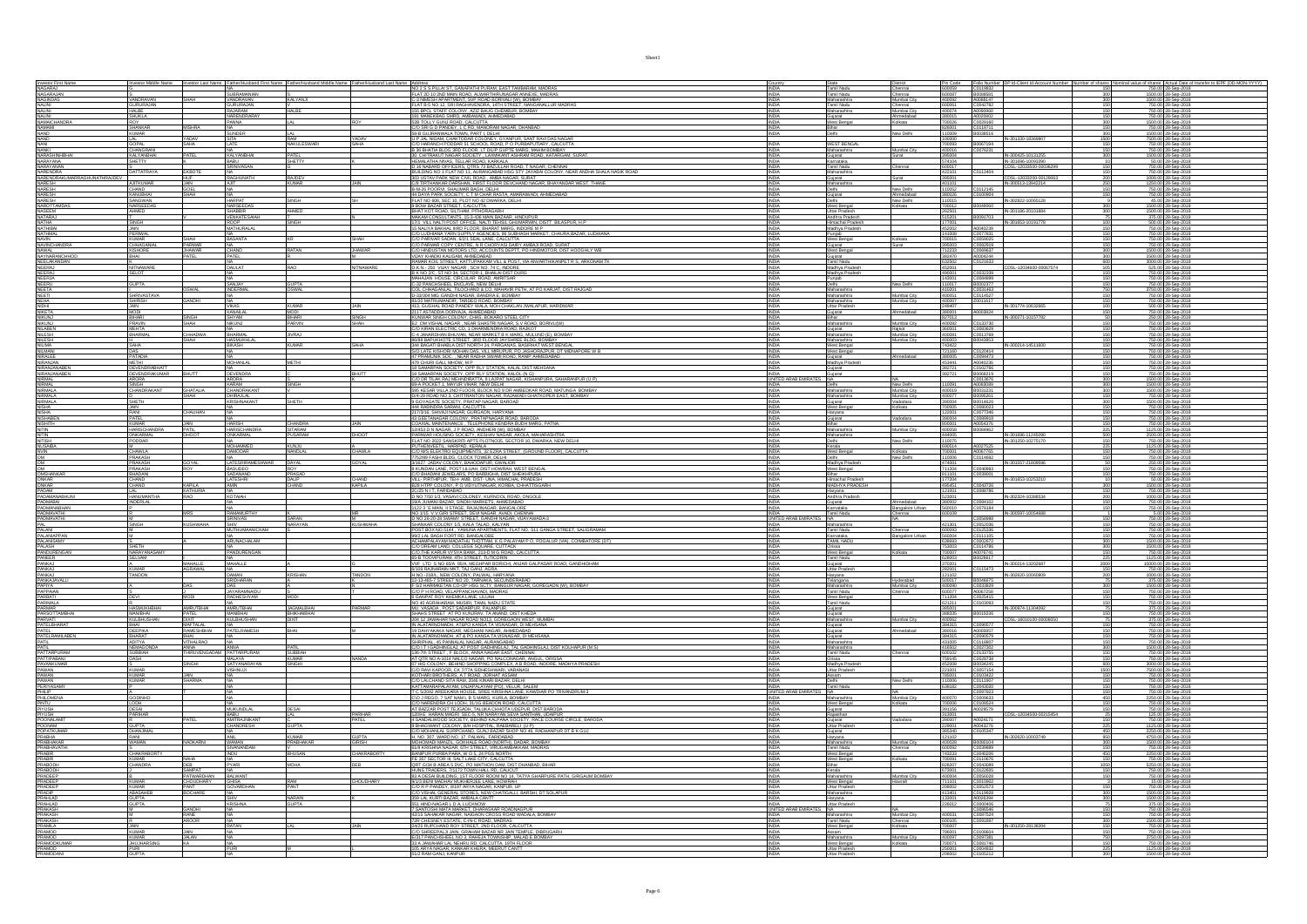| Investor First Name<br>PRASAD<br>PRASANNAKUMAR<br>PRASANTA                                                                                                        |                                            |                            |                                                                      | Father/                    | Father/Husban<br>JANGAM | H.NO. C-2, JAWAHAR NAVODAYA VIDYALAYA, VENNALAVALASA SARUBUJJILI, SRIKAKULAM                                                                                                                                                                                                                                | INDIA                                                                  | Andhra Pradesh                                       | Pin Code<br>532190                  |                                  | er DP Id-Client Id-Account Num<br>CDSL-12048100-00005635<br>CDSL-12013200-00670547 |                          | shares Actual Date of the<br>650.00 28-Sep-2018                  |
|-------------------------------------------------------------------------------------------------------------------------------------------------------------------|--------------------------------------------|----------------------------|----------------------------------------------------------------------|----------------------------|-------------------------|-------------------------------------------------------------------------------------------------------------------------------------------------------------------------------------------------------------------------------------------------------------------------------------------------------------|------------------------------------------------------------------------|------------------------------------------------------|-------------------------------------|----------------------------------|------------------------------------------------------------------------------------|--------------------------|------------------------------------------------------------------|
|                                                                                                                                                                   | PRABHAKAR.<br>KUMAR                        | <b>KOLEKAR</b>             | SANJEEVA<br>PRABHAKAR<br>LATE                                        |                            |                         | BAZAR ROAD, BAILHONGAL, BAILHONGAL<br>140/4 SOUTH SINTHEE ROAD, CALCUTTA                                                                                                                                                                                                                                    | <b>INDIA</b><br>INDIA                                                  | Karnataka<br>West Bengal                             | 591102<br>700050                    |                                  |                                                                                    | 130                      | 30.00 28-Sep-2018<br>750.00 28-Sep-2018                          |
| PRATIBHA                                                                                                                                                          |                                            |                            | SHRIRANG                                                             | PRONABANANDA<br><b>JOG</b> |                         | 12 SHAKUNT 2ND FLOOR, PLOT NO 9, K G S SOCIETY MARG, JOGESHWARI EAST, BOMBAY                                                                                                                                                                                                                                | <b>INDIA</b>                                                           | Kolkata<br>Maharashtra<br>Mumbai City                |                                     | C0046241<br>400060 B0033582      |                                                                                    | 225                      | 1125.00 28-Sep-2018                                              |
| PRATIMA                                                                                                                                                           | RAMCHANDRA                                 | <b>GOROLAY</b>             | AMCHANING A                                                          | MAHADEV                    |                         | 6 LACHMI APT. 472/B SALISBURY PARK. PUNE                                                                                                                                                                                                                                                                    | <b>INDIA</b>                                                           | Maharashtra                                          | 411001                              | B0085869                         |                                                                                    |                          | 1500.00 28-Sep-201                                               |
| <b>FRAVEEN</b><br>PRAVIN<br>PRAVIN<br>PRAVINABEN<br>PRAVINABEN                                                                                                    | SINHA<br>CHANDRA                           | SHAH                       | <b>DHARMSHH</b>                                                      |                            |                         | E LACHMI APT. 4720 SALISBURY PARK, PUNIE<br>CIO D'N SINHA, AT SHASTRINAGAR, PO MUNGER, DIST MUNGER BIHAR<br>MIS PRESTIGE SHOP NO: 1, SEC-5, ROURKELA<br>110 INGALAGIMA NAM. IRIND 284 RA VAREGE, ROMMANAJOG, SINDGI                                                                                         | <b>INDIA</b><br><b>INDIA</b>                                           | Orissa                                               | 811201<br>769002                    | C0120804                         | CDSL-12025700-00016827                                                             |                          | 750.00 28-Sep-2018<br>750.00 28-Sep-2018                         |
|                                                                                                                                                                   | HUGGI                                      | SONPAL                     | KAREPPA<br>/ASANTKUMAP                                               | SHAH<br>BHAIRAPPA          | HUGGI<br>SONPAL         |                                                                                                                                                                                                                                                                                                             | <b>INDIA</b>                                                           | Karnataka                                            | 586115                              | A0027942                         | CDSL-12044700-0460061                                                              |                          | 265.00 28-Sep-201                                                |
| FROM<br>PREM<br>PREM<br>PREMA<br>PRIVADARSHINE<br>PRIVADARSHINE<br>PRIVADARSHINE<br>PRIVADARSHINE<br>PRIVADARSHINE                                                | CHAND<br>KUMAR                             | GUPTA<br>AMARJOTHI         |                                                                      |                            |                         | OT NO 1046 KUNDAN KUNJ, AMBAWADI, BHAVNAGAR<br>266 SFS II BLOCK E, SECTOR 18, ROHINI, DELHI<br>ACCOUNTS SECTION NO 6 WING, AIR FORCE C/O 99 APO, KOLKATA, WEST BENGAL                                                                                                                                       | <b>INDIA</b><br><b>INDIA</b>                                           | Gujarat<br>Bhaynagar<br>Delhi<br>New Delhi           | 364001<br>110085                    | C0088709                         |                                                                                    |                          | 750.00 28-Sep-2018<br>750.00 28-Sep-2018                         |
|                                                                                                                                                                   | KUMARI                                     |                            | <b>MARJOTHI</b><br><b>IANDERA</b>                                    | <b>VENKAT</b><br>ASSAN     |                         |                                                                                                                                                                                                                                                                                                             | <b>INDIA</b>                                                           | Tamil Nadu<br>Salem                                  | 700120<br>636005                    | C0039315                         | IN-300513-141229                                                                   |                          | 250.00 28-Sep-201<br>750.00 28-Sep-2018                          |
|                                                                                                                                                                   | K.<br>KHANNA                               |                            |                                                                      |                            |                         |                                                                                                                                                                                                                                                                                                             | INDIA<br>INDIA                                                         | Tamil Nadu<br>Uttar Pradesh<br>hennai                |                                     | C0019916<br>C0087030             |                                                                                    | 150                      | 750.00 28-Sep-2018<br>750.00 28-Sep-2018                         |
|                                                                                                                                                                   |                                            |                            | NA<br>SHUNMUGASUNDRAM                                                |                            |                         | ACCOUNTS SECTION WAS WHOLE MISSION COLORADO AND A COLORADO COLORADO ANGELES TO INTERNACIONAL ANGELES TO A COLORADO COLORADO COLORADO COLORADO COLORADO COLORADO COLORADO COLORADO COLORADO COLORADO COLORADO COLORADO COLORADO                                                                              | <b>INDIA</b>                                                           | Chennai<br>Tamil Nadu                                | 226018<br>600002                    |                                  |                                                                                    | 150                      | 750.00 28-Sep-2018                                               |
|                                                                                                                                                                   | BANERJEE                                   |                            |                                                                      |                            |                         | C/O S K MUKHERJEE, 438 SARAT CHATERJEE ROAD, P O B GARDEN, HOWRAH                                                                                                                                                                                                                                           | INDIA                                                                  | Maharashtra<br>West Bengal<br>Howrah                 | 431001<br>711103                    | C0018761<br>C0141752<br>C0095433 |                                                                                    | 150                      | 750.00 28-Sep-201<br>750.00 28-Sep-2018                          |
|                                                                                                                                                                   |                                            |                            | <b>AXMIKANT</b>                                                      | HARIL AI                   |                         |                                                                                                                                                                                                                                                                                                             |                                                                        | West Bengal                                          | 70000                               | <b>BOO43689</b>                  |                                                                                    |                          | 825.00 28-Sep-201                                                |
| PRONOB<br>PRUL<br>PUJA<br>PURNIMABEN<br>PURNIMABEN<br>PURNIMABEN                                                                                                  | <b>ORPORATION</b>                          | <b>IMTED</b><br>DHULIPALLA |                                                                      |                            |                         |                                                                                                                                                                                                                                                                                                             |                                                                        |                                                      | 20005                               | B0080540<br>A0001593             |                                                                                    |                          | 750.00 28-Sep-2018<br>2250.00 28-Sep-2018<br>750.00 28-Sep-2018  |
|                                                                                                                                                                   |                                            |                            |                                                                      | MOHON                      |                         |                                                                                                                                                                                                                                                                                                             | UNITED ARAB EMIRATES NA                                                | Andhra Prades<br>West Bengal                         |                                     |                                  |                                                                                    |                          |                                                                  |
| <b>PURSHOTTAM</b>                                                                                                                                                 | <b>HONS</b>                                |                            | <b>ATESHRIRAM</b>                                                    | DAYAL                      |                         | C/O SULEIMAN MED CLINIC ALAIN. P BOX 1887 ALAIN. ABUDHABI U A E                                                                                                                                                                                                                                             | UNITED ARAB EMIRATES NA                                                | <b>NA</b>                                            |                                     | C0109268<br>20004404             |                                                                                    | 150<br>450               | 750.00 28-Sep-2018<br>2250.00 28-Sep-201                         |
| PURSHOTTAM<br>PURUSHOTTAMAN<br>PURUSHOTTAMAN<br>PURUSHOTTAMAN<br>PUSHPABEN<br>RABINDRA<br>RABINDRA<br>RABINDRA                                                    |                                            |                            |                                                                      |                            |                         | 1388 VACHLO VAAS, MITHAKHALI ELLISBRIDGE, AHMEDABAD                                                                                                                                                                                                                                                         | <b>INDIA</b>                                                           | Guiarat<br>Ahmedabad                                 | 380006                              | C0087972                         |                                                                                    |                          | 750.00 28-Sep-2018                                               |
|                                                                                                                                                                   |                                            |                            |                                                                      |                            |                         | ROYAL OMAN POLICE (DBP), PO BOX 2, MUSCAT SULTANATE OF OMAN<br>ROYAL OMAN POLICE (DBP), PO BOX 2 MUSCAT, OMAN<br>65, AUDIAPPA NAICKEN STREET, SOVICARPET, CHENNAI                                                                                                                                           | UNITED ARAB EMIRATES NA<br>UNITED ARAB EMIRATES NA<br>INDIA Tamil Nadu |                                                      |                                     | Z0010241<br>Z0009226             |                                                                                    |                          | 1500.00 28-Sep-2018<br>1500.00 28-Sep-2018<br>5.00 28-Sep-2018   |
|                                                                                                                                                                   | DEVI<br>NATVERLA                           | GANDHI                     | SHANTILAL                                                            |                            |                         |                                                                                                                                                                                                                                                                                                             | <b>INDIA</b>                                                           | Chennai<br>Maharashtra<br>Aumbai City                | 600079<br>400067                    | C0101001                         | IN-301637-40256257                                                                 | 150                      | 750.00 28-Sep-201                                                |
|                                                                                                                                                                   | <b>KUMAR</b><br>ABRAHAM                    | <b>KARNA</b>               | TIKESWAR                                                             | KARNA                      |                         | N-239 MOHAN NAGAR. DAHANUKARWADI DUTT MANDIR ROAD. KANDIVILI W BOMBAY<br>AT P O MODIPARA, NEAR HANUMAN STATUE, SAMBALPUR                                                                                                                                                                                    | INDIA                                                                  | Orissa                                               | 768002                              |                                  | IN-301774-12994036                                                                 | 100<br>300               | 500.00 28-Sep-2018                                               |
| RAGNEL<br>RACHEL<br>RADHAKRISHNAN<br>RAGHAVAN<br>RAGHAVAN<br>RAGHAVAN<br>RAGHAVAN                                                                                 |                                            |                            |                                                                      |                            |                         | W/O ABRAHAM JOSEPH, FEDERAL BANK, SHILLONG<br>1 H L SASRKAR ROAD 3RD FLR, P O BANSDRONI, 24 PARGANAS W B                                                                                                                                                                                                    |                                                                        | Meghalaya<br>West Bengal                             | 793001<br>743501                    | C0114395<br>C0081550             |                                                                                    |                          | 1500.00 28-Sep-2018<br>750.00 28-Sep-2018                        |
|                                                                                                                                                                   | SHYAM                                      | ARORA                      | <b>ATESHN</b>                                                        |                            | ARORA                   | THE WARRELA DELONY, OPP. OLD ANN MANDINARELA, DELHI<br>15/352 SECTOR VII C G S COLONY. BOMBAY. ANTOP HILL<br>16/352 SECTOR VII C G S COLONY. BOMBAY. ANTOP HILL<br>100 14 1ST CROSS, R A PURAM, CHENNAL                                                                                                     |                                                                        | <b>Vew Delhi</b>                                     |                                     |                                  | IN-300206-10561210                                                                 |                          | 350.00 28-Sep-201                                                |
|                                                                                                                                                                   |                                            |                            |                                                                      |                            |                         |                                                                                                                                                                                                                                                                                                             | INDIA<br>INDIA                                                         | Maharashtra<br>Tamil Nadu<br>Mumbai City.<br>Chennai | 600028                              | C0123203                         |                                                                                    | 150                      | 3750.00 28-Sep-2018<br>750.00 28-Sep-2018                        |
|                                                                                                                                                                   |                                            |                            | <b>JARASIMHAN</b>                                                    |                            |                         | NO 14 FIRST CROSS, R A PURAM, CHENNAI<br>103 SRI VENKATESWARA KRUPA LAYOUT. WEST OF CHORD ROAD. BANGALORE                                                                                                                                                                                                   | INDIA<br><b>INDIA</b>                                                  | Tamil Nadu<br>Chennai<br>Karnataka<br>Bangalore Urba | 600028<br>560079                    | C0123395<br>C0011901             |                                                                                    | 150                      | 750.00 28-Sep-2018<br>750.00 28-Sep-2018                         |
|                                                                                                                                                                   | erna                                       |                            |                                                                      |                            |                         | NO 25 12TH MAIN. 11TH CROSS RAGHAVENDRA BLOCK, SRINAGAR, BANGALORI                                                                                                                                                                                                                                          | <b>INDIA</b><br>INDIA                                                  | Karnataka<br>Bangalore Urbar<br>West Bennal          | 560050                              | C0120190                         |                                                                                    |                          | 750.00 28-Sep-2018<br>750.00 28-Sep-201                          |
| RAGHAVAN<br>RAGHUNANDANA<br>RAGHUNATH<br>RAGHUNATHAN<br>RAGIOTHAMAN                                                                                               |                                            |                            |                                                                      |                            |                         | 22/1 GOMMANN STREET PO, BEADON STREET, ON OUTLA WAS ARRESTED FOR A 2007 COMMAND STREET PO, BEADON STREET CALCULTA WAS ARRESTED FOR A MONDA AND COMMAND STREET PO AND THE STREET PO AND THE STREET PO AND THE STANDARD ON A STR                                                                              | <b>INDIA</b>                                                           | Karnataka                                            | Bangalore Urban                     |                                  |                                                                                    | 300                      | 1500.00 28-Sep-2018                                              |
| RAGOTHAMAN<br>RAHUL<br>RAJ                                                                                                                                        |                                            |                            | <b>HAYAGREEVAN</b><br>BANWARI                                        |                            |                         |                                                                                                                                                                                                                                                                                                             | <b>INDIA</b><br><b>INDIA</b>                                           | Tamil Nadu<br>Combatore<br>Harvana                   | 641002<br>123001                    | B0090039                         | N-301151-22655849                                                                  | 150                      | 750.00 28-Sep-2018<br>125.00 28-Sep-2018                         |
|                                                                                                                                                                   | BALA                                       | MADHOGARIA                 |                                                                      |                            |                         | H NO 9 VILL FAIZABAD. TEH NARNAUL. NARNAUL. MEHINDERGARH<br>C/O NITASH ENTERPRISES, 8 O ROAD BALGACHIA, HOWARH                                                                                                                                                                                              | UNITED ARAB EMIR<br><b>INDIA</b>                                       | S NA<br>Rajasthan                                    | 335001                              | C0081315                         |                                                                                    |                          | 750.00 28-Sep-2018                                               |
|                                                                                                                                                                   | Kumar                                      | SOMANI                     | ARDHENDU                                                             | <b>SEKHAR</b>              | <b>TAMILI</b>           | 9-E (NINE - E) BLOCK, SRI GANGANAGAR<br>VILL-KAKDWIP NEW MARKET, P O - KAKDWIP, DIST - 24 PARGANAS SOUTH                                                                                                                                                                                                    |                                                                        | West Bengal                                          | 743347                              | C0106982                         |                                                                                    |                          | 750.00 28-Sep-2018<br>2250.00 28-Sep-2018                        |
|                                                                                                                                                                   | RANI                                       | KATYAL                     |                                                                      | NATH                       | <b>KATYAL</b>           | CO P C SABHARWAL, D-197 PHASE I ASHOK VIHAR, NEW DELHI                                                                                                                                                                                                                                                      | <b>INDIA</b>                                                           | New Delhi<br>Delhi                                   | 10052<br>110008                     | A0099767<br>C0068429             |                                                                                    | 450                      | 1125.00 28-Sep-2018<br>2250.00 28-Sep-2018                       |
| RAJ<br>RAJ<br>RAJADAWINDER<br>RAJA                                                                                                                                |                                            | SETHI                      | SETH                                                                 | <b>SINGH</b>               | <b>SETHI</b>            |                                                                                                                                                                                                                                                                                                             | <b>INDIA</b>                                                           | New Delhi<br>New Delhi<br>Delhi                      | 10009                               | A0084528                         |                                                                                    | 150                      | 750.00 28-Sep-2018                                               |
|                                                                                                                                                                   | SINGH<br>SEKAR                             | <b>SETHI</b>               | <b>GURDI</b><br>RAJENDRAN                                            |                            |                         | , B-266, DERAWAL NAGAR, DELHI<br>  V 296 (SF) RAJOURI GARDEN, NEAR M K W HOSPITAL, NEW DELHI<br> TAMILNADU MERCANTILE BANK LTD, VIRADHUNAGAR MAIN ROAD, ARUPPUKOTTA                                                                                                                                         | <b>INDIA</b>                                                           | New Delhi<br><b>Tamil Nadu</b>                       | 110027<br>626101                    | A0083357<br>C0049911             |                                                                                    | 450                      | 2250.00 28-Sep-2018<br>2250.00 28-Sep-2018                       |
| RAJA                                                                                                                                                              | SEKAR                                      |                            | RAJENDRAN                                                            | REDDIAR                    |                         | TAMILNADU MERCANTILE BANK, VIRUDHUNAGAR MAIN ROAD, ARUPPUKOTTAI                                                                                                                                                                                                                                             | INDIA                                                                  | Tamil Nadu                                           | 626101<br>627426                    | C0052252<br>C0027058             |                                                                                    | 300                      | 1500.00 28-Sep-2018<br>750.00 28-Sep-2                           |
| RAJAGOPAL<br>RAJALAKSHMI<br>RAJALAKSHMI<br>RAJALRGAMI<br>RAJALINGAM                                                                                               |                                            |                            | SHANMUGA<br>LAKSHMIPATHY<br>MUTHUKRISHNAN<br>SHANKARA<br>DALAHISHAAN |                            |                         | <b>UMBENGAU MENDANTAL BURG, WISCHINGHAMMARK PROJECTION CROSSOVICIAL SECTION CONTRACT AND A STATE OF A STATE OF A STATE OF A STATE OF A STATE OF A STATE OF A STATE OF A STATE OF A STATE OF A STATE OF A STATE OF A STATE OF A S</b>                                                                        |                                                                        | Tamil Nadu<br>Tamil Nadu<br>Chennai                  |                                     | C0035578                         | IN-301637-40250887                                                                 |                          | 5.00 28-Sep-2018                                                 |
|                                                                                                                                                                   |                                            |                            |                                                                      | <i><b>IARAYANAN</b></i>    |                         |                                                                                                                                                                                                                                                                                                             |                                                                        | Kerala<br>Tamil Nadu<br>irunelveli                   | 688001                              | C0015533                         |                                                                                    |                          | 2250.00 28-Sep-2018<br>750.00 28-Sep-2018                        |
| <b>RAJAM</b>                                                                                                                                                      | VASUDEVAN                                  |                            | PALANISWAMY<br>VASUDEVAN                                             |                            |                         | C/O CHITRA V. OLD NO 65 NEW NO 83, 7TH CROSS THIRUMAGAL NAGAR. PEELAMEDUPUDUR. COIMBATORE                                                                                                                                                                                                                   | INDIA<br><b>INDIA</b>                                                  | Tamil Nadu<br>Chennai<br>Tamil Nadu<br>Coimbatore    | 600040<br>641004                    | C0038805<br>A0026220             |                                                                                    | 150<br>750               | 750.00 28-Sep-2018<br>3750.00 28-Sep-2018                        |
| RAJAN                                                                                                                                                             |                                            |                            | <b>NATESAN</b>                                                       |                            |                         |                                                                                                                                                                                                                                                                                                             | <b>INDIA</b>                                                           | Tamil Nadu<br>Coimbatore                             |                                     | C0133647                         |                                                                                    |                          | 750.00 28-Sep-201                                                |
| RAJAN<br>RAJASEKAR<br>RAJAT                                                                                                                                       | THOMAS                                     |                            | RAJENDRAN                                                            |                            |                         | SOUGHING V. SALUND AN INDIA ANG ATIT ANG ANG TITADAWAN ANG ATITAL PERSANYA PERSANYA PERSANYA PERSANYA PERSANYA<br>FRANKIATHIL HOUSE, PUTHUVELY PO, MONPPALY VA KOTTAYAM<br>TAMILMAD MERCANTILE BANK LTD, VIRUDHUNGAR MAIN ROAD, ARUP                                                                        |                                                                        | Kerala<br>Tamil Nadu                                 |                                     | C0120756<br>C0053052             |                                                                                    | 150<br>1350              | 750.00 28-Sep-201                                                |
| <b>RAJBALA</b>                                                                                                                                                    | <b>TANDON</b>                              |                            |                                                                      |                            |                         | VEETRAAG JETHMAL SINGHVI. A 37 SHASTRI NAGAR. JODHP                                                                                                                                                                                                                                                         | <b>INDIA</b><br>UNITED ARAB                                            | Haryana                                              | 122002                              | C0094904<br>C0113621             |                                                                                    |                          | 750.00 28-Sep-201                                                |
| RAJEEV                                                                                                                                                            | SINGHVI<br><b>KUMAR</b>                    | JAIN                       | CHANDRA                                                              | <b>KUMAR</b>               | <b>JAIN</b>             | 7 SADAR SARAFA BAZAR, MEERUT CANTT, U P                                                                                                                                                                                                                                                                     | INDIA                                                                  | NA.<br>Uttar Pradesh                                 | 250001                              | C0046279                         |                                                                                    | 150<br>450               | 750.00 28-Sep-201<br>2250.00 28-Sep-2018                         |
| RAJEEV<br>RAJEEV<br>RAJENDER                                                                                                                                      | RAMESHCHANDR                               |                            |                                                                      |                            |                         | LOT NO 12, GURUDHAM COLONY, VARANASI                                                                                                                                                                                                                                                                        | <b>INDIA</b>                                                           | Uttar Pradesh<br>Gujarat<br>Rajasthan                | 221010                              | C0119249<br>B0014676             |                                                                                    |                          | 750.00 28-Sep-2018<br>1500.00 28-Sep-2018<br>1440.00 28-Sep-2018 |
|                                                                                                                                                                   |                                            | GUPTA<br>KASHYAP           | RAMESH                                                               | CHANDRA<br>RAM             | GUPTA<br>KASHAP         | - LOTTING ROUGH POLICING COLONY, VANDARIAN<br>PAREKH POLE, BORSAD<br>RAJENDAR KUMAR KASHYAP, KALOO RAM KASHYAP, RALWAY STATION RAJEN, SAMBHAR LAKE                                                                                                                                                          |                                                                        |                                                      | 303604                              | C0041989                         | IN-301774-12106049                                                                 | 288                      |                                                                  |
| RAJENDRA<br>RAJENDRA                                                                                                                                              | AGARWAL                                    |                            | <b>AGARWAL</b>                                                       |                            |                         | 96/2 TOLLYGUNGA ROAD, CALCUTTA<br>8 MUNICIPAL ROAD, DEHRA DUN                                                                                                                                                                                                                                               | <b>INDIA</b>                                                           | Kolkata<br>West Bengal<br>Uttar Pradesh              | 700026<br>248001                    |                                  |                                                                                    | 150                      | 750.00 28-Sep-2018<br>750.00 28-Sep-201                          |
| RAJENDRA                                                                                                                                                          | <b>KUMAR</b><br>PRASAD                     | <b>AGARWAL</b><br>KABRA    | RICHPAL                                                              | <b>AGARWAL</b><br>KABRA    |                         | 57/1 TARAKASIDDAHANTA LANE, P O BALLY, DIST HOWRAH                                                                                                                                                                                                                                                          | INDIA<br><b>INDIA</b>                                                  | West Bengal                                          | 711201<br>302001                    | B0096716<br>B0076550             |                                                                                    | 225<br>150               | 1125.00 28-Sep-2018<br>750.00 28-Sep-2018                        |
| RAJENDRA<br>RAJENDRA                                                                                                                                              |                                            | SONKAR                     | <b>ITARAW</b>                                                        | SONKAR                     |                         | JOINT INNOVASIONAINAN INTERNATIONAL INTERNATIONAL INTERNATIONAL CONSULTANT INTERNATIONAL CONSULTANT INTERNATIONAL CONSULTANT INTERNATIONAL INTERNATIONAL INTERNATIONAL INTERNATIONAL INTERNATIONAL INTERNATIONAL INTERNATIONAL                                                                              |                                                                        | West Bengal<br>olkata                                | 700007                              | C0038538                         |                                                                                    |                          | 500.00 28-Sep-201                                                |
| RAJENDRA                                                                                                                                                          |                                            | PATIL                      |                                                                      |                            |                         |                                                                                                                                                                                                                                                                                                             |                                                                        | Uttar Pradesh<br>Wumbai City<br>Maharashtra          |                                     | C0088408                         | CDSL-12013200-00572218                                                             |                          | 750.00 28-Sep-201                                                |
| RAJENDRAN                                                                                                                                                         | KOTHAR                                     |                            | SAMIAPPAN<br>EJRAJ                                                   | KOTHARI                    |                         |                                                                                                                                                                                                                                                                                                             | INDIA<br><b>INDIA</b>                                                  | Tamil Nadu<br>Tamil Nadu<br>Chennai                  | 603001<br>600017                    | C0029294                         | IN-301696-10049447                                                                 | 150                      | 750.00 28-Sep-2018<br>15.00 28-Sep-2018                          |
| RAJESH<br>RAJESH                                                                                                                                                  | <b>KUMAR</b>                               | GOSWAMI                    | LATEMADHA\                                                           | LAL                        | <b>BOSWAMI</b>          | 4/748, JAWAHAR NAGAR, JAIPUR                                                                                                                                                                                                                                                                                | <b>INDIA</b>                                                           | Rajasthan                                            | 302004                              |                                  | IN-302236-10678279                                                                 |                          | 50.00 28-Sep-2018                                                |
| RAJESH<br>RAJESH                                                                                                                                                  | <b>KUMAR</b><br>KUMAR                      | JAIN                       |                                                                      |                            |                         | AJAY TRADING COMPANY, SHINGHANIA KHATRA SUJAGANJ, BHAGALPUR BIHAR.<br>2 DEBENDRA DUTTA LANE, CALCUTTA                                                                                                                                                                                                       | <b>INDIA</b>                                                           | West Bengal<br>Kolkata                               | 812002                              | C0081543<br>C0099860             |                                                                                    |                          | 750.00 28-Sep-2018<br>3750.00 28-Sep-2018                        |
| RAJESH<br>RAJESH<br>RAJESH<br>RAJESH<br>RAJESWARY                                                                                                                 | <b>KUMAR</b><br><b>KUMAR</b>               | <b>MUNDHRA</b><br>SHARMA.  |                                                                      | <b>KISHAN</b>              | MUNDURA                 | CIO BHARAT THREAD HOUSE, 113B MONOHAR DAS KATRA, 1ST FLOOR, CALCUTTA                                                                                                                                                                                                                                        | <b>INDIA</b><br><b>INDIA</b>                                           | West Bengal<br>Kolkata<br>West Bengal<br>olkata      | 700007<br>700054                    | C0007414<br>C0019024             |                                                                                    | 300                      | 750.00 28-Sep-2018<br>1500.00 28-Sep-2018                        |
|                                                                                                                                                                   | <b>KUMAR</b>                               | SHARMA                     |                                                                      | CHAND<br>PRAKASH           | SHARMA<br>SHARMA        | G-5 IDEAL ASSOCIATION. ESTATE - B VIP ROAD, CALCUITTA<br>H.NO.2376, UNIVARON KA RASTA, CHANDPOLE BAZAR, JAIPUR<br>9 UPPER CHITPUR ROAD, CALCUITA<br>NO 4 MORRISON STREET, STH LANE ALANDUR, MADRAS                                                                                                          | <b>INDIA</b>                                                           | Rajasthan                                            | 302001                              | B0094794                         | CDSL-13017600-00514793                                                             | 1950<br>450              | 9750.00 28-Sep-2018                                              |
|                                                                                                                                                                   | <br>SELVAKUMAI                             |                            | MANHERLA<br>SELVAKUMA                                                | PATEL                      |                         |                                                                                                                                                                                                                                                                                                             | <b>INDIA</b>                                                           | West Bengal<br>Kolkata<br>Tamil Nadu<br>Chennai      | 700007                              | A0038509                         |                                                                                    |                          | 2250.00 28-Sep-2018<br>750.00 28-Sep-2018                        |
| RAJINDER                                                                                                                                                          | <b>KUMAR</b>                               | <b>AGGARWAL</b>            | <b>JEETRAM</b>                                                       | <b>AGGARWAL</b>            |                         | SHIVA FERTILIZER CO CIRCULAR ROADAMBALA CITY                                                                                                                                                                                                                                                                | <b>INDIA</b>                                                           | Haryana                                              | 134002                              | A0026581                         |                                                                                    |                          | 375.00 28-Sep-2018                                               |
| <b>RAJINDER</b>                                                                                                                                                   | SINGH<br>KHANNA                            |                            | IARNAM<br>!OSHAN                                                     | $M_{-}$                    | KHANNA                  |                                                                                                                                                                                                                                                                                                             | <b>INDIA</b>                                                           | West Bengal<br>Kolkata                               | 700007                              | B0070211<br>C0033018             |                                                                                    |                          | 750.00 28-Sep-2018                                               |
| RAJKUMAR<br>RAJKUMARI                                                                                                                                             | PAUL<br>HINGAD                             |                            | MANIK<br>BUDHI                                                       | CHAND<br>SAGAR             | PAUL<br>HINGAD          | SHOW HERE INSURANCE IN A MARIAM WAS ARRESTED FOR A STATEMENT OF A STATEMENT OF A STATEMENT OF A STATEMENT OF A<br>1901 FRENCIS COLONY, INDIE I, GRAN LUCOURD<br>1904 PARTIC GARAN BANER JEE STREET, (BACK TO JAHAJ BARI), HOWRAH, BE                                                                        | INDIA<br>UNITED ARAB EI                                                | West Bengal                                          | 11202                               | C0134066<br>B0089926             |                                                                                    |                          | 375.00 28-Sep-2018<br>3750.00 28-Sep-2018                        |
| RAJU                                                                                                                                                              |                                            | <b>MEHTA</b>               | <b>MEHTA</b>                                                         |                            |                         |                                                                                                                                                                                                                                                                                                             | <b>INDIA</b>                                                           | Tamil Nadu<br>Chennai                                | 600001                              | C0129449                         |                                                                                    | 1200                     | 6000.00 28-Sep-2018                                              |
| RAJUBHAI                                                                                                                                                          | BABUBHA                                    | PATIL                      | BABUBHAI                                                             | <b>RAVRHAI</b>             |                         | AJIT EMPORIOUM. A-11 METPUR ROAD. KHAMBHAT<br>DELHI CHAKLA, NR RANCHODJIS TEMPLE, AHMEDABAD                                                                                                                                                                                                                 | <b>INDIA</b><br><b>INDIA</b>                                           | Guiarat<br>Gujarat<br>Ahmedabad                      | 380001                              | A0087713                         |                                                                                    | 150                      | 750.00 28-Sep-201                                                |
|                                                                                                                                                                   | <b>JILKA</b><br>KUMAR                      | MITTAL                     | <b>RAM</b>                                                           |                            |                         | 5/508 MEHRAUL<br>101 CITY PALACE. NAVGHAR ROAD BHAYANDER (EAST), THANE. MUMBAL                                                                                                                                                                                                                              | <b>INDIA</b>                                                           | New Delhi<br>Delhi<br>Maharashtra                    | 110030                              | C0084356<br>C0088435             |                                                                                    | $\frac{150}{150}$        | 750.00 28-Sep-2018                                               |
|                                                                                                                                                                   | BABU<br>BABU                               | MAHTO<br>SINGH             | CHANDRA                                                              | LOCHAN<br>DEO              | MAHTO<br>SINGH          | C/O GAURAV X-RAY YADVA CHOWK, NAYATOLA ROAD, PO HAJIPUR, VAISHA                                                                                                                                                                                                                                             | <b>INDIA</b><br><b>INDIA</b>                                           | Bihar                                                | 401105<br>844101                    | C0055528                         |                                                                                    |                          | 750.00 28-Sep-2018<br>750.00 28-Sep-2018                         |
| RAJUBHA<br>RAJUBHA<br>RAM<br>RAM<br>RAM<br>RAM                                                                                                                    | BABU<br>KARAN                              | <b>SINGH</b><br>SINGH      |                                                                      | BHULAN                     |                         | AT+P.O/BAZIDPUR SAIDAT. VIA/BIDDUPUR. DIST/VAISHALI<br>SGT R K SINGH STA, MEDICAL STORE, COMMAND HOSPITAL AIR FORCE, BANGALORE                                                                                                                                                                              | <b>INDIA</b><br><b>INDIA</b>                                           | Bihar<br>Karnataka                                   | 844503<br>Bangalore Urbar<br>560007 | C0119295                         | IN-300888-1459566                                                                  | 150                      | 375.00 28-Sep-2018<br>750.00 28-Sep-2018                         |
|                                                                                                                                                                   |                                            |                            | <b>LEKHRA</b>                                                        |                            |                         |                                                                                                                                                                                                                                                                                                             |                                                                        | Haryana                                              | 135003                              |                                  | IN-301590-10071878                                                                 | 500                      | 2500.00 28-Sep-2018<br>750.00 28-Sep-2018<br>750.00 28-Sep-2018  |
|                                                                                                                                                                   |                                            |                            |                                                                      |                            |                         |                                                                                                                                                                                                                                                                                                             |                                                                        | Rajasthan<br>Maharashtra<br>umbai City               |                                     | C0082748                         |                                                                                    |                          |                                                                  |
| RAMA<br>RAMABEN                                                                                                                                                   | KOTESWAR                                   |                            |                                                                      |                            |                         | SINCE AN SINGLE AND ARREST CONDUCT ON A MARINE WAS CITED AND INCREASED FOR A MARKED ON A MARKED AND SINGLE AND A MARKED AND A SAN AND A MARKED AND A COLOR WAY ON A MARKED AND A SAN AND A MARKED AND A MARKED ON A MARKED ON                                                                               | <b>INDIA</b>                                                           | Andhra Pradest<br>Gujarat<br>Anand                   | 522601<br>388120                    | C0102228<br>A0016211             |                                                                                    |                          | 750.00 28-Sep-2018<br>50.00 28-Sep-201                           |
|                                                                                                                                                                   |                                            | <b>KONDEWAR</b>            |                                                                      |                            |                         | 32/512 AZAD NAGAR, ANDHERI WEST, BOMBAY                                                                                                                                                                                                                                                                     | INDIA<br><b>INDIA</b>                                                  | Maharashtra<br>Mumbai City                           | 400058                              | C0087259                         |                                                                                    | 150                      | 750.00 28-Sep-2018<br>750.00 28-Sep-201                          |
|                                                                                                                                                                   | PILLAI<br>RAO                              |                            | <b>AMAKRISHNA</b>                                                    | PILLAI                     |                         |                                                                                                                                                                                                                                                                                                             |                                                                        |                                                      | 690518                              | C0096879                         | IN-300239-10123147                                                                 |                          |                                                                  |
| RAMACHANDRA<br>RAMACHANDRA<br>RAMACHANDRAN<br>RAMAKRISHNA<br>RAMAKRISHNAN<br>RAMAMCORTHY<br>RAMAMCORTHY                                                           |                                            |                            | .<br>VENKATESWARARAC<br>VENKATESAN                                   |                            |                         | AND THE CONSTRUCTION OF THE CONSTRUCTION OF THE CONSTRUCTION OF THE CONSTRUCTION OF THE CONSTRUCTION OF THE CONSTRUCTION OF THE CONSTRUCTION OF THE CONSTRUCTION OF THE CONSTRUCTION OF THE CONSTRUCTION OF THE CONSTRUCTION O                                                                              | <b>INDIA</b><br>INDIA                                                  | Kerala<br>Andhra Pradesh<br>Tamil Nadu<br>hennai     | 52000                               | C0012907                         | IN-301549-15926553                                                                 |                          | 375.00 28-Sep-2018<br>750.00 28-Sep-2018<br>5.00 28-Sep-2018     |
| RAMAMURTHY                                                                                                                                                        |                                            |                            | KESAVAL<br>BHAKTAVATSAL                                              | NAIDU                      |                         |                                                                                                                                                                                                                                                                                                             | INDIA<br><b>INDIA</b>                                                  | Tamil Nadu<br>Chennai<br>Andhra Prades               | 600109<br>521456                    | C0057907                         | IN-300597-10067248                                                                 |                          | 5.00 28-Sep-2018<br>750.00 28-Sep-2018                           |
|                                                                                                                                                                   |                                            |                            | RAMANATHAN                                                           |                            |                         | AE-125 C COLONY, VTPS IBRAHIMPATNAM, KRISHNA DIST A P<br>NO 18 A/2 SECOND STREET, BHARATHI NAGAR, ZAMIN PALLAVARAM, MADRAS                                                                                                                                                                                  | <b>INDIA</b>                                                           | Tamil Nadu<br>Chennai                                | 600043                              | A0065826                         |                                                                                    |                          | 750.00 28-Sep-2018                                               |
|                                                                                                                                                                   | <b>AMANATHAN</b>                           |                            |                                                                      | MOHAN                      |                         |                                                                                                                                                                                                                                                                                                             |                                                                        |                                                      |                                     |                                  |                                                                                    |                          | 5.00 28-Sep-201<br>50.00 28-Sep-201                              |
|                                                                                                                                                                   |                                            |                            | WRIPATHIRA                                                           |                            |                         |                                                                                                                                                                                                                                                                                                             |                                                                        |                                                      |                                     | A0047763                         | IN-300597-10067352                                                                 |                          |                                                                  |
|                                                                                                                                                                   | murthy<br>Nedunuri                         |                            | MANHTA:                                                              |                            |                         |                                                                                                                                                                                                                                                                                                             | INDIA                                                                  | Tamil Nadu<br>Telangana<br>Tamil Nadu                | 623001                              | C0007732                         |                                                                                    |                          | 750.00 28-Sep-2018                                               |
|                                                                                                                                                                   | <b>AIAL</b>                                |                            | <b>ACHALCHANI</b><br>SANGILIANDI                                     |                            |                         | <b>NO.138 CHIGIRINTHAPALEM ISTREET, K.H. ROAD, KORUKKUPET, CHENNA<br/>2011 ROADHARRISHNA HNO 63-603110, ANNO NAGAR KHAIRATHABAD, HYDERABA<br/>2011 RACHI CHETTIAR STREET, KARAIKUDI<br/>2012 RAGHARCIES, 157 MINT STREET MARIAKUDI<br/>2012 RAMA</b><br>54 AGRAHARAM STREET, CHINNAMANUR POST, MADURAI DIST | <b>INDIA</b><br>INDIA                                                  | Chennai<br>Tamil Nadu<br>TAMIL NADU                  | 600079<br>626515                    | A0065596<br>A0051878             |                                                                                    |                          | 375.00 28-Sep-201<br>750.00 28-Sep-2018                          |
| RAMANURTHY<br>RAMANA<br>RAMANARAO<br>RAMANARAO<br>RAMANARAO<br>RAMANARAO                                                                                          |                                            | YADA\                      | BALKRISHNA                                                           |                            |                         |                                                                                                                                                                                                                                                                                                             | <b>INDIA</b>                                                           | Bangalore Urbar                                      | 560002                              | C0051900                         |                                                                                    |                          |                                                                  |
| RAMENDRA<br>RAMESH                                                                                                                                                | BHANDARI<br>BALAKRISHNA                    |                            | <b>MAG</b>                                                           | <b>KISHAN</b>              |                         | 532 I FLOOR BRINDAVAN BUILDING, AVENUE ROAD, BANGALORE<br>C/O CASTROL INDIA LTD, A-8 MIDC PATALGANGA, DIST RAIGAD, MAHARASHTRA                                                                                                                                                                              | <b>INDIA</b>                                                           | Karnataka<br>MAHARASHTRA<br>Haryana                  | 136118                              |                                  | IN-302316-10133727                                                                 |                          | 750.00 28-Sep-2018<br>750.00 28-Sep-2018<br>125.00 28-Sep-2018   |
|                                                                                                                                                                   |                                            |                            | KEDAR                                                                | NATH                       | GULATI                  |                                                                                                                                                                                                                                                                                                             |                                                                        |                                                      |                                     | C0119538                         |                                                                                    |                          |                                                                  |
|                                                                                                                                                                   | CHAND<br>MAGANLA<br>GULATI<br><b>GUPTA</b> |                            |                                                                      |                            |                         | <u>TROGENO, 1821, URBAN ESTATE, TEH-PPLIKURUSSIETIKA HARYANA.</u><br>1740 INDIAPRASTILOGMELEX IST FLOOR NG DRIVE IN CINEMA OPP PUNJAB TRAVELS. DRIVE IN ROAD, AHMEDABA<br>1740 TRADE LINIS LIMITED, 17 RAJINDRA PLACE, NEW DELHI<br>1740 TRA                                                                | UNITED ARA<br><b>INDIA</b>                                             | NA<br>Uttar Pradesh<br>New Delhi<br>Delhi            | 204101<br>110008                    | A0010250<br>C0108314             |                                                                                    | $\frac{100}{225}$<br>300 | 750.00 28-Sep-2018<br>1125.00 28-Sep-2018<br>1500.00 28-Sep-2018 |
|                                                                                                                                                                   | <b>KUMAR</b><br><b>KUMAR</b>               | JAJOC                      | CHUTRABHU<br>KISHAN                                                  |                            |                         | SHOP N 17. ANAJMANDI, BAHADURGARH<br>C/O KRISHNA ENTERPRISES, 13 NARAYAN PRASAD BABU LANE, KOLKATA                                                                                                                                                                                                          | <b>INDIA</b><br>INDIA                                                  | Harvana<br>West Bengal<br>Kolkata                    | 124507<br>700007                    | C0134194                         |                                                                                    |                          | 50.00 28-Sep-2018<br>750.00 28-Sep-2018                          |
|                                                                                                                                                                   |                                            | GANDHI                     |                                                                      |                            |                         |                                                                                                                                                                                                                                                                                                             |                                                                        |                                                      |                                     | C0116043                         |                                                                                    |                          | 750.00 28-Sep-2018                                               |
|                                                                                                                                                                   |                                            | PRAJAPATI                  |                                                                      |                            |                         | 12/3149 BHAJIVALI POLE, BARANPURI BHAGAL, SURAT NEW NO 49 OLD NO 20, THAMBIAHREDDY ROAD, WEST MAMBALAM, CHENNAL                                                                                                                                                                                             | INDIA                                                                  | Gujarat<br>Tamil Nadu<br>Gujarat                     | 384002                              | C0114486                         |                                                                                    | 150                      | 750.00 28-Sep-2018                                               |
|                                                                                                                                                                   | SHAH                                       |                            | NA<br>SOMCHAND                                                       |                            |                         | CHETAN SOCIETY, AKOTA, BARODA<br>5/210-B VOC NASAR, OPP.TO TAC NASAR, TUTICORIN                                                                                                                                                                                                                             | <b>INDIA</b><br><b>INDIA</b>                                           | Gujarat<br>Tamil Nadu<br>adodara                     | 390020<br>628005                    | B0014491<br>C0119606             |                                                                                    | 150                      | 750.00 28-Sep-201<br>750.00 28-Sep-2018                          |
| RAMESH<br>AMESHCHANDRA<br>RAMESHCHANDRA<br>RAMESH<br>RAMESH<br>RAMESHCHANDRA<br>RAMESHCHANDRA<br>RAMESHCHANDRA<br>RAMESHCHANDRA<br>RAMESHCHANDRA<br>RAMESHCHANDRA | ASHOKKUMAR                                 | PATE                       | <b>IRABHA</b>                                                        |                            |                         | C/O ANAND GENERAL STORES, SARDAR CHOWK, UNJHA N G.<br>VIJAY RAJ NAGAR, OPP RTO, PLOT NO 708 A, BHAVNAGAR                                                                                                                                                                                                    | <b>INDIA</b>                                                           | Gujarat<br>Guiarat<br>Bhaynagar                      | 384170<br>364001                    | C0084773                         |                                                                                    |                          | 750.00 28-Sep-2018<br>250.00 28-Sep-201                          |
| RAMILA<br>RAMJIBHAI                                                                                                                                               | <b>GUPTA</b>                               |                            |                                                                      |                            |                         |                                                                                                                                                                                                                                                                                                             |                                                                        | West Bengal<br>elkata                                | 700001                              | C0080147                         |                                                                                    |                          | 750.00 28-Sep-2018                                               |
|                                                                                                                                                                   | <b>JEBHAI</b><br>PANDEY                    | RAHMBHATT                  | RAMNOHAR                                                             | PANDEY                     |                         |                                                                                                                                                                                                                                                                                                             | UNITED ARAB EMIRA<br><b>INDIA</b>                                      | S NA<br>West Bengal<br>Kolkata                       | 700007                              | C0106006<br>C0046324             |                                                                                    | 150<br>150               | 750.00 28-Sep-2018<br>750.00 28-Sep-2018                         |
| RAMLAL<br>RAMLAL<br>RAMSURAT<br>RAMSWARUP<br>RANGANATH                                                                                                            | LADDHA                                     |                            | KEDARNATHJI<br>RAGHUPATHYRA                                          | <b>LADDHA</b>              |                         | <b>JANUARY AND RESIDENT AND A CONTRACT ACTION OF A CONTRACT AND A CONTRACT ACT ACTS OF A CONTRACT ACTS OF A CONTRACT ACTS OF A CONTRACT ACTS ANNUR RD. AHMEDABAD</b><br>A LABHASHAN COMPLEX STREET, 4TH FLOOR, CALCUITA                                                                                     | <b>INDIA</b>                                                           | Maharashtra<br>Mumbai City<br>Maharashtra            | 431401<br>400074                    | C0039572<br>A0097534             |                                                                                    | 300                      | 1500.00 28-Sep-2018<br>750.00 28-Sep-201                         |
|                                                                                                                                                                   | NARASIMHAN                                 |                            |                                                                      |                            |                         | RAVI DRESSES, SHIVAJI ROAD, PARBHANI<br>C/O RANGANATH R, FLAT NO 90, BPCL STAFF COLONY, AZIZ BAUG CHEMBUR, MUMBA<br>812 SYNDICATE BANK COLONY. ANNA NAGAR WESTERN EXTN., MADRAS                                                                                                                             | <b>INDIA</b>                                                           | Tamil Nadu<br>Chennai                                | 600101                              | A0067082                         |                                                                                    |                          | 750.00 28-Sep-2018                                               |
| RANGANATHAN<br>RANGANATHAN<br>RANGARAJ<br>RANGASAMY                                                                                                               |                                            |                            | <b>HENGALUARAYA</b><br>ENKATESACHETTIAR                              | NAIDL                      |                         | STERN AND THE BANK COLONY, ANNOUNCE INTERNATIONAL TRANSPORT OF A SERVER STERN AND THE BANK COLONY. ANNA NAGAR WESTERN EXTN. MADRAS<br>OLD NO 1/165D NEW NO 351, THIRUVALLUVAR STREET, PALAVANSATHU KUPPAM, VELLORE<br>24 VENAATRAM                                                                          |                                                                        | Tamil Nadu<br>Vellore<br>Tamil Nadu<br>Salem         | 636006                              | A0061320                         | IN-301080-22769224                                                                 |                          | 250.00 28-Sep-2018<br>750.00 28-Sep-2018                         |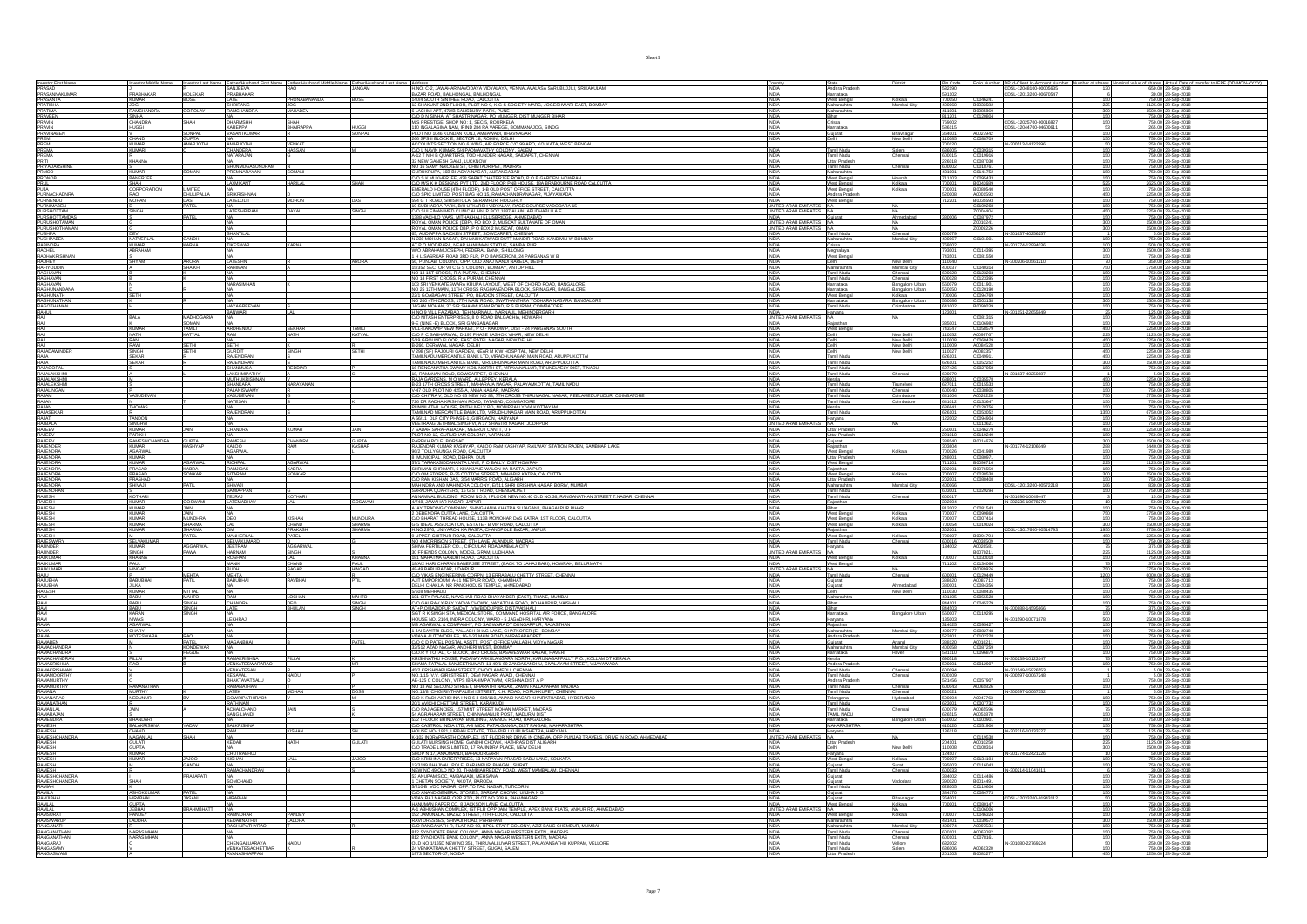|                                                                                                                                                                                                                                              |                                               |                                |                                            |                                |                        | Investor Middle Name Investor Last Name   Father/Husband First Name   Father/Husband Middle Name   Father/Husband Last Name   Address ACUN MARG, INDIAN INSTITUTE OF SCIENCE, BANGALORE                                                                                                                                                        | Country<br><b>INDIA</b>                          | State<br>Karnataka<br><b>District</b><br><b>Bangalore Urban</b>                                                  |                                                |                                                          |                                                  |                                                                |                   | Pin Code Folio Number DP Id-Client Id-Account Number Number of shares Nominal value of shares Actual Date of transfer to IEPF (DD-MON-YYYY) 560012 C0078646 |
|----------------------------------------------------------------------------------------------------------------------------------------------------------------------------------------------------------------------------------------------|-----------------------------------------------|--------------------------------|--------------------------------------------|--------------------------------|------------------------|------------------------------------------------------------------------------------------------------------------------------------------------------------------------------------------------------------------------------------------------------------------------------------------------------------------------------------------------|--------------------------------------------------|------------------------------------------------------------------------------------------------------------------|------------------------------------------------|----------------------------------------------------------|--------------------------------------------------|----------------------------------------------------------------|-------------------|-------------------------------------------------------------------------------------------------------------------------------------------------------------|
| Investor First Name<br>RANGASWAMY<br>RANI                                                                                                                                                                                                    | <b>THATTAVARTHI</b><br>KUMAR                  |                                |                                            |                                |                        | 16-3-8 KAUTAVARI ST, POORNANANDAMPET, VIJAYAWADA 1/2A/1D RAM KRISHNA NASKAR LAN, BELEGHATA, ., KOLKATA                                                                                                                                                                                                                                         | <b>INDIA</b>                                     | Andhra Pradesh<br>West Bengal<br>Kolkata<br>Bihar                                                                | 520016<br>700010<br>800001                     | C0078758<br>A0054760                                     | CDSL-13020800-0043269                            |                                                                |                   | 750.00 28-Sep-2018<br>250.00 28-Sep-2018                                                                                                                    |
| RANJAN<br>RANJANIBEN<br>RANJANIBEN<br>RASHID<br>RASHIDA<br>RASHIDA<br>RASHIDA<br>RATANINDU<br>RATANINDU<br>RATANINDU<br>RATANINDU<br>RATANINDU<br>RATANINDU<br>RATANINDU                                                                     |                                               |                                | ATARAJAN                                   |                                |                        | 2021 to USE IN A SERVER MARINA CONTRACT CONTRACT IN A SERVER OF THE ROAD RANGE RANGE AND CONTRACT ON A DISPLAN<br>COP JUN ROAD RANGE AT A SERVER AND THE SURFAING ARE SAIDAPET, CHENNAL<br>DISPERIMA A-12 TN HIS QUARTERS, TOD HUNTE                                                                                                           |                                                  | Gujarat<br>Tamil Nadu<br>Chennai                                                                                 | 600015                                         | A0027845<br>C0019917                                     |                                                  |                                                                |                   | 750.00 28-Sep-2018<br>750.00 28-Sep-2018<br>750.00 28-Sep-2018                                                                                              |
|                                                                                                                                                                                                                                              | KHAN                                          | SHETH                          | <b>JAGMOHANLAL</b>                         | AKHTAR                         |                        | C K 46/20, HARHA SARAI, VARANASI 4/1 GOLF LINK RALI MILL, UNION PARK KHAR, BOMBAY                                                                                                                                                                                                                                                              | <b>INDIA</b><br><b>INDIA</b>                     | Gujarat<br><b>Inmedabad</b><br>Uttar Pradesh                                                                     | 380015<br>221001                               | C0008097                                                 | IN-30155                                         |                                                                |                   | 375.00 28-Sep-2018<br>750.00 28-Sep-2018                                                                                                                    |
|                                                                                                                                                                                                                                              | B<br>KUMUDCHANDRA                             | KARAMALI<br>PRAJAPAT<br>ZAVERI | YASUFALI<br><b>MGUBHAI</b><br>KUMUDCHANDRA |                                | PRAJAPATI<br>ZAVERI    |                                                                                                                                                                                                                                                                                                                                                | <b>INDIA</b>                                     | Maharashtra<br>Mumbai City<br>Gujarat<br>Maharashtra                                                             | 400052                                         | B0064254<br>A0056223<br>B0084668                         |                                                  | 112                                                            |                   | 560.00 28-Sep-2018                                                                                                                                          |
|                                                                                                                                                                                                                                              |                                               | RANA<br>SAHA                   | RISHNA                                     | S<br>KESHAVLAL<br>KUMAR        |                        | <b>AT A POST ISHANY, TAL PETILOL DIST KARA<br/> SHORI MARKA NGA KARA NGA AKTIFANG A BOMBAY<br/> SHORI MARKA NGA KARA NGA BARANGAN A BOMBAY<br/> YANAD BHAVAN, CIVIL LINE, BALKAMPUR<br/> YANAD BHAVAN, CIVIL LINE, BALKAMPUR<br/> YANAD BHAVAN, CIVI</b>                                                                                       | <b>INDIA</b><br><b>INDIA</b>                     | Mumbai City<br>Uttar Pradesh<br>West Bengal                                                                      | 271201<br>733141                               |                                                          | IN-301557-11034532<br>IN-300327-10482943         | 300<br>150<br>150                                              |                   | 750.00 28-Sep-2018<br>1125.00 28-Sep-2018<br>1500.00 28-Sep-2018<br>750.00 28-Sep-2018                                                                      |
|                                                                                                                                                                                                                                              | KUMAR<br>MULCHANDANI                          | <b>BHALJA</b><br>BAPULAL       |                                            |                                |                        | 6 SMRUTI R B MEHTA ROAD, GHATKOPAR EAST, BOMBAY                                                                                                                                                                                                                                                                                                | <b>INDIA</b>                                     | Gujarat<br>Ahmedabad<br>Maharashtra<br>Mumbai City                                                               | 380013<br>400077                               | C0087924<br>C0085301<br>A0013049                         |                                                  | 150                                                            |                   | 750.00 28-Sep-2018<br>750.00 28-Sep-2018<br>750.00 28-Sep-2018                                                                                              |
| FRATILAL<br>RAVIAL<br>RAVIKUMAR<br>RAVINDER<br>RECYKHA<br>REELA<br>REELA<br>REELA                                                                                                                                                            | PURSOTTAMDAS<br>SHAILSHKUMAR<br><b>MANGLA</b> |                                | <b>BAPULAL</b>                             |                                | <b>RAVAL</b>           | <b>INSORT WARRANT AN INCOLUME AND ARREST AGRICULTURE IN A STATE OF A STATE OF A STATE OF A STATE OF A STATE OF A STATE OF A STATE OF A STATE OF A STATE OF A STATE OF A STATE OF A STATE OF A STATE OF A STATE OF A STATE OF A S</b>                                                                                                           |                                                  | Tamil Nadu<br>Chennai                                                                                            | 600106                                         | C0116174                                                 | IN-301080-22137993                               | 450                                                            |                   |                                                                                                                                                             |
|                                                                                                                                                                                                                                              | MARIA<br>SETTY                                |                                | NTONIOVFCOLA                               |                                |                        |                                                                                                                                                                                                                                                                                                                                                | UNITED ARAB E<br><b>INDIA</b>                    | Haryana<br>NA<br><b>Bangalore Urban</b><br>Karnataka                                                             | 560001                                         | C0012547<br>C0074320                                     |                                                  | 150                                                            |                   | 2250.00 28-Sep-2018<br>750.00 28-Sep-2018<br>7500.00 28-Sep-2018<br>750.00 28-Sep-2018                                                                      |
|                                                                                                                                                                                                                                              | <b>HRISTOPHEI</b><br>AGARWAL                  |                                | <b>HRISTOPHER</b>                          |                                |                        | AJAY CLOTH CENTRE, RAILWAY ROAD, HAPUR                                                                                                                                                                                                                                                                                                         | INDIA                                            | Tamil Nadu<br>Chennai<br>Uttar Pradesh                                                                           | 245101                                         | B0045337<br>C0105691                                     |                                                  | 150                                                            |                   | 25.00 28-Sep-201<br>750.00 28-Sep-2018                                                                                                                      |
| REEJA<br>REETA<br>REETA<br>REEGNA<br>REKHA<br>RENGANATHAN<br>RENU<br>RENU<br>RENU<br>RENU<br>RENU<br>RENU<br>RENU                                                                                                                            | CHANDRASEKAP                                  |                                | VESLEY                                     |                                |                        | ARIC CONTROLL MANUFACTURE CONTROLL OF A STATE CONTROLL AND CONTROLL AND CONTROLL OF A STATE OF A STATE OF A STATE OF A STATE OF A STATE OF A STATE OF A STATE OF A STATE OF A STATE OF A STATE OF A STATE OF A STATE OF A STAT                                                                                                                 |                                                  | Tamil Nadu<br>Tamil Nadu<br>Haryana                                                                              | 625004                                         | C0078704                                                 |                                                  |                                                                |                   | 750.00 28-Sep-201                                                                                                                                           |
|                                                                                                                                                                                                                                              | WESLEY<br>AGARWA<br>DODEJA<br>RANI            |                                |                                            |                                | <b>DODEJA</b>          |                                                                                                                                                                                                                                                                                                                                                | <b>INDIA</b>                                     | lew Delhi<br>Bihar                                                                                               | 603203<br>123401<br>110019<br>826001           | B0028215<br>C0107002<br>B0025768<br>C0094786             |                                                  |                                                                | 150               | 750.00 28-Sep-2018<br>750.00 28-Sep-2018<br>750.00 28-Sep-2018<br>750.00 28-Sep-2018                                                                        |
|                                                                                                                                                                                                                                              | <b>KUPPATHIL</b><br>ABRAHAM                   |                                | VASANKARA                                  |                                |                        | STATE BANK OF TRAVANCORE. ADOOR, PATHANAMTHITT DT                                                                                                                                                                                                                                                                                              | <b>INDIA</b><br><b>INDIA</b>                     | Kerala<br>Kerala                                                                                                 | 691523<br>689547                               | A0032489<br>C0120753                                     |                                                  | 300<br>150                                                     |                   | 1500.00 28-Sep-2018<br>750.00 28-Sep-2018                                                                                                                   |
|                                                                                                                                                                                                                                              | ahuja<br>Sahay<br>Sinha                       |                                | <b>SHOP</b>                                | KIMAR                          |                        | THYCOODATHIL HORSE, KUMBANAD PO, THIRUVALIA<br>16/101 BHAGAT HOUSE, NEAR GOVT GIRLS SR SEC SCHOOL, BAHADURG                                                                                                                                                                                                                                    |                                                  | Haryana                                                                                                          |                                                | B0099112                                                 |                                                  |                                                                |                   | 750.00 28-Sep-201<br>750.00 28-Sep-201                                                                                                                      |
| RENUKA<br>RESHMA                                                                                                                                                                                                                             | <b>BALRAJ</b>                                 | CHAVAN                         | MOHAN                                      |                                |                        | IO II , DUNNO 9 I EEL LITT<br>CIO SUPRIYA KUMAR, ADMINISTRATIVE MISC DEPTT, PATNA HIGH COURT PATNA BIHAR<br>1 PULLA AVENUE. SENOY NAGAR. MADRAS<br>CAS SECURITIES, 35/37 HAMAM STREET, OPP HAMAM HOUSE, 1ST FLOOR FORT, MUMBAL                                                                                                                 | <b>INDIA</b>                                     | Tamil Nadu<br>Mumbai City                                                                                        | 800001<br>600030                               | C0110570<br>C0092338                                     |                                                  | $\frac{150}{300}$                                              |                   | 750.00 28-Sep-2018<br>750.00 28-Sep-201                                                                                                                     |
|                                                                                                                                                                                                                                              | M.<br>ARYA                                    |                                | <b>PRAKASH</b>                             | <b>SWAROOP</b>                 |                        |                                                                                                                                                                                                                                                                                                                                                | INDIA<br><b>INDIA</b><br><b>INDIA</b>            | Maharashtra<br>Delhi<br>New Delhi<br>Maharashtra<br>Mumbai City                                                  | 400001<br>110032<br>400077                     | C0135137<br>B0000862<br>C0091135                         |                                                  | 150                                                            |                   | 1500.00 28-Sep-2018<br>750.00 28-Sep-2018<br>750.00 28-Sep-201                                                                                              |
| REGITION<br>RINANAL NSHETH<br>RISHI<br>RITA<br>RITA<br>RITA<br>RITA                                                                                                                                                                          | NAYYAR<br>PREMI                               |                                |                                            |                                |                        |                                                                                                                                                                                                                                                                                                                                                | <b>INDIA</b>                                     | Maharashtra<br>Maharashtra<br>Maharashtra<br>Delhi<br>West Bengal<br>Mumbai City<br>New Delhi                    | 440001<br>400066<br>110007                     | C0122460<br>C0085445<br>C0088966                         |                                                  | 150                                                            |                   | 750.00 28-Sep-2018<br>750.00 28-Sep-2018<br>750.00 28-Sep-2018                                                                                              |
|                                                                                                                                                                                                                                              | ROY<br>VERMA                                  | <b>CHOWDHURY</b>               | ASHWANI                                    | <b>KUMAR</b><br>PRAKASH        | VERMA                  | H NO: 9/461, MISSAR MURAR, SAHARANPUR, SAHARANPUR,                                                                                                                                                                                                                                                                                             | <b>INDIA</b><br><b>INDIA</b>                     | Kolkata<br>Uttar Pradesh                                                                                         | 700005<br>247001                               |                                                          | CDSL-12034500-00122834<br>CDSL-12013500-00078514 |                                                                |                   | 5.00 28-Sep-2018<br>200.00 28-Sep-2018                                                                                                                      |
|                                                                                                                                                                                                                                              |                                               |                                | DHAN<br>KAILASH<br><b>EWAK</b>             | CHANDRA<br>SINGHANIA           |                        | 103 ARAVALI APTTS, ALAKNANDA, NEW DELHI                                                                                                                                                                                                                                                                                                        | INDIA                                            | New Delhi<br>Delhi                                                                                               | 110019                                         | B0074397                                                 |                                                  | 450                                                            |                   | 2250.00 28-Sep-2018<br>750.00 28-Sep-201                                                                                                                    |
| RITU<br>ROHIT<br>RONAK                                                                                                                                                                                                                       | <b>SINGHANIA</b><br>CHARLES<br>DHARIWAL       |                                | <b>JOHRIMA</b>                             | <b>DHARIWAL</b>                |                        | SINGHANIA COLLEGE, NEAR PRINCE HOSTEL CIVIL LINES, LUDHIANA<br>112247 SWARUP NAGAR, KANPUR<br>COO VUAY RAJ MANAML, MEHTA MARKET KATLA BAZAR, JODHPUR<br>WO MANA INDIN KHAN TIC AGENT 4410 BANGHANA BIS BARCILLY                                                                                                                                | <b>INDIA</b>                                     | Punjab<br>Uttar Pradesh<br>Rajasthan                                                                             | 141001<br>208002<br>342001                     | A0041380<br>A0041042<br>A0046274                         |                                                  | 150                                                            |                   | 750.00 28-Sep-2018                                                                                                                                          |
| ROSHAN<br>ROSHAN<br>RUCHI<br>RUGMINI                                                                                                                                                                                                         | <b>JAHAN</b><br>KUMAR<br>SETH                 | <b>KANKARYA</b>                | <b>GANPATHRA</b>                           | KANKARYA                       |                        | W/O NAIM UDDIN KHAN, LIC AGENT 11/5 BANKHANA RD. BAREILLY U F<br>C/O B P KANKARYA, CLOTH MERCHANT, GOLTHANA, RAICHUR                                                                                                                                                                                                                           | <b>INDIA</b><br><b>INDIA</b>                     | Uttar Pradesh<br>Karnataka<br>Raichur                                                                            | 243003<br>584101                               | C0114339<br>B0098400                                     |                                                  | 750                                                            |                   | 3750.00 28-Sep-2018<br>750.00 28-Sep-2018                                                                                                                   |
|                                                                                                                                                                                                                                              | MOHAMED                                       |                                |                                            |                                |                        | 9/239 BAGH MUZAFFAR KHAN, AGRA<br>AYYAPPA DISTRIBUTORS, X11/628 COLLEGE ROAD, PALGHAT KERALA<br>PO BOX 50249, DUBAI, UAE                                                                                                                                                                                                                       | UNITED ARAB EMIRATES NA                          | Uttar Pradesh<br>Kerala                                                                                          | 282002<br>678001                               | C0107675<br>C0076149<br>Z0010898                         |                                                  |                                                                |                   | 750.00 28-Sep-2018<br>750.00 28-Sep-2018                                                                                                                    |
| RUKKIYA<br>RUKKIYA<br>RUKSHMANI<br>RUFESH<br>RUSHIKESH<br>SACHIN<br>SACHIN                                                                                                                                                                   | HIMATLAL                                      | METHA                          |                                            |                                |                        | 40 TRUNK ROAD, WALAJAPET, N.A.A.DIST<br>HIMATNIVAS 71 CROSS V BLOCK, RAJAJI NAGAR, BANGALORE                                                                                                                                                                                                                                                   | <b>INDIA</b>                                     | Tamil Nadu<br>Karnataka<br>Bangalore Urban                                                                       | 632513<br>560010                               | B0028842<br>C0078945                                     |                                                  | 225<br>150                                                     |                   | 750.00 28-Sep-2018<br>1125.00 28-Sep-2018<br>750.00 28-Sep-2018                                                                                             |
|                                                                                                                                                                                                                                              | KUMAR<br>JAIBHAI                              | BAHETY<br>DESAI                | KRISHNA<br>JASBHAI                         | KUMAR<br>DESAI                 | <b>BAHETY</b>          | 43 VIVEKANANDA ROAD, CALCUTTA<br>C/O KANAN PATEL AKSHAV, 25 KAVERIAPPA LAYOUT, MILLER TANK BUND RD, BANGALORE                                                                                                                                                                                                                                  | <b>INDIA</b>                                     | West Bengal<br>Karnataka<br>Kolkata<br>Bangalore Urban                                                           | 700007<br>560052                               | A0097884                                                 | IN-300327-10123075                               |                                                                |                   | 75.00 28-Sep-2018<br>750.00 28-Sep-2018                                                                                                                     |
| SACHIN                                                                                                                                                                                                                                       | CHANDRASEKHARAI<br>BHAUNICK<br>KAPOOR         |                                | CHANDRASEKHARAN<br><b>SOPAL</b>            | SHARAN                         | <b>KAPOOR</b>          | 96/C SIXTH MAIN ROAD V BLOCK, JAYANAGAR, BANGALORE                                                                                                                                                                                                                                                                                             | <b>INDIA</b><br><b>INDIA</b>                     | Karnataka<br>Bangalore Urban<br>Maharashtra<br>Mumbai City<br>Uttar Pradesh                                      | 560041<br>400050<br>226003                     | B0021523<br>C0087372<br>B0071697                         |                                                  | 150                                                            |                   | 750.00 28-Sep-2018<br>750.00 28-Sep-2018<br>750.00 28-Sep-2018                                                                                              |
|                                                                                                                                                                                                                                              |                                               |                                |                                            |                                | SAIGAL                 | <b>300 DOMINI BRANCHOLOGY, PART 2 CHONGAY</b><br><b>11 MARIA APARTMENTS, 78 PALI HILL, BOMBAY</b><br><b>19 NAPIER ROAD COLONY, PART 2 CHOWK, LUCKNOW<br/> BRAZY HARI NAGAR, LULICK MAND VIHAR, JAIL ROAD, NEW DELHI<br/> BRAZY HARI NAGAR, LULICK MAND</b>                                                                                     | INDIA<br>INDIA                                   | Madhya Prades<br>New Delhi                                                                                       | 462021<br>110064                               | C0077392<br>B0093470                                     |                                                  | 150<br>450                                                     |                   | 750.00 28-Sep-2018<br>2250.00 28-Sep-2018                                                                                                                   |
| SADHNA<br>SALEN<br>SALAN<br>SALAN<br>SALIM<br>SALIM<br>SALIM<br>SALIM<br>SALIM<br>SALIM<br>SALIM                                                                                                                                             | BHATTACHARIEE<br><b>KUMAR</b>                 | SAHU                           | DEBEN                                      | BHATTACHARJEE                  |                        | VILL & PO MISSAMARI, DIST SONITPUR, ASSAM<br>179/P KALIGHAT ROAD, CALCUTTA<br>C/O SHREERAM TRADING & SUPPLY CO, 13 BABOURNE ROAD, CALCUTT.                                                                                                                                                                                                     | <b>INDIA</b><br><b>INDIA</b>                     | Assam<br>West Bengal<br>Kolkata                                                                                  | 784505<br>700026                               | A0047598<br>C0121804                                     |                                                  |                                                                |                   | 750.00 28-Sep-2018<br>750.00 28-Sec-201                                                                                                                     |
|                                                                                                                                                                                                                                              | <b>KUMAR</b><br><b>MOOTHA</b>                 | AGARWALLA                      | SAMPATHRAJ                                 | <b>MOOTHA</b>                  |                        |                                                                                                                                                                                                                                                                                                                                                | <b>INDIA</b><br>UNITED ARAB EMIRA                | West Bengal<br>Kolkata<br>Tamil Nadu<br>Chennai                                                                  | 700001<br>600079                               | C0081196<br>C0001316                                     |                                                  | 150<br>300                                                     |                   | 750.00 28-Sep-2018<br>750.00 28-Sep-2018<br>1500.00 28-Sep-2018<br>750.00 28-Sep-2018                                                                       |
|                                                                                                                                                                                                                                              | .<br>MARAMKOLLIL<br>MARAMKOLLIL               |                                | NA<br>DAMODARAN                            |                                |                        | <b>CO-SINGENIER TRANSPORTS SCIPPED AND ARRANGEMENT CONSULTANT AND A CONSULTANT CONSULTANT CONSULTANT CONSULTANT CONSULTANT CONSULTANT CONSULTANT CONSULTANT CONSULTANT CONSULTANT CONSULTANT CONSULTANT CONSULTANT CONSULTANT CO</b>                                                                                                           |                                                  | Kerala<br>Kerala                                                                                                 | 689643<br>689643                               | Z0009430<br>A0090220<br>C0104914                         |                                                  | $\frac{150}{750}$                                              |                   |                                                                                                                                                             |
|                                                                                                                                                                                                                                              | BANERJEE                                      |                                | SHAFIQUDDIN<br><b>KALA</b>                 | CHAND<br><b>DRASAD</b>         | BANERJEE               | 483/4 ASHOKENAGAR, P O ASHOKENAGAR, DIST NORTH 24 PARGANAS, WEST BENGAL                                                                                                                                                                                                                                                                        | <b>INDIA</b>                                     | New Delhi<br>West Bengal                                                                                         | 110006<br>743222                               | C0055119                                                 | IN-300118-1095663-                               | 150                                                            |                   | 3750.00 28-Sep-2018<br>5.00 28-Sep-2018<br>750.00 28-Sep-2018                                                                                               |
| SAMIR<br>SAMIR<br>SAMPATH                                                                                                                                                                                                                    |                                               |                                | RAMESHWAR<br>ANI                           |                                | SINGH                  |                                                                                                                                                                                                                                                                                                                                                | NITED ARAB EMIRATES NA                           |                                                                                                                  |                                                | C0045974<br>C0130981                                     |                                                  |                                                                |                   | 750.00 28-Sep-201<br>250.00 28-Sep-2018                                                                                                                     |
| SANDEEP<br>SANDHYA<br>SANDHYA                                                                                                                                                                                                                | MOHAN<br>SINHA                                | MEHTA<br>PATKAR                | <u>DAYALAL</u><br>MOHAN<br>VINOD           | MEHTA<br>PATLKAR<br>KUMAR      | SINHA                  |                                                                                                                                                                                                                                                                                                                                                | <b>INDIA</b>                                     | Mumbai City<br>Mumbai City<br>Maharashtra<br>Maharashtra<br>Bihar                                                | 400061<br>800013                               | C0022199<br>B0004317<br>C0053262                         |                                                  |                                                                | $\frac{150}{150}$ | 750.00 28-Sep-2018<br>750.00 28-Sep-2018<br>1500.00 28-Sep-2018                                                                                             |
|                                                                                                                                                                                                                                              |                                               |                                |                                            |                                |                        | B-9 ANAND FLATS. 4TH TRUST CROSS STREET. MANDAVELL MADRA                                                                                                                                                                                                                                                                                       | <b>INDIA</b>                                     | Tamil Nadu                                                                                                       |                                                | C0055566                                                 |                                                  |                                                                | 300               | 1500.00 28-Sep-201                                                                                                                                          |
|                                                                                                                                                                                                                                              | NARESHKUMAR                                   | SHAH                           | VENKATESWARA<br>NARESHKUMAR                |                                | SHAH                   | C/O KANTILAL MAGANLAL SHAH, 1 JAIN SOCIETY, NEAR HOSPITAL, JORAVARNAGAR (GUJARA                                                                                                                                                                                                                                                                | INDIA                                            | Gujarat                                                                                                          | 600028<br>363020                               | B0094410                                                 |                                                  |                                                                |                   | 375.00 28-Sep-2018                                                                                                                                          |
|                                                                                                                                                                                                                                              | AMBALAL<br>GUPTA                              |                                | MBALAL<br>SUPTA                            |                                | PATEL                  |                                                                                                                                                                                                                                                                                                                                                |                                                  | Ahmedabad<br>New Delhi                                                                                           |                                                |                                                          | B0002378<br>CONTEAM                              |                                                                |                   |                                                                                                                                                             |
|                                                                                                                                                                                                                                              |                                               | MURARKA                        |                                            | PRASAD                         | CHOUDHARY              | C-8 AM AKHANDANAND-1, AMRAVADI, AHMEDABAD,<br>C-32 PANCHSHEEL ENCLAVE, NEW DELHI<br>BALKISHUN GANJ, PATNA<br>GULJAR POKHAR, MUNGER<br>C/O SHYAM PRASAD KRISHANA, KUMAR PO JAYNAGAR, MUDHUBANI BIHAR                                                                                                                                            | INDIA<br><b>INDIA</b><br><b>INDIA</b>            | Gujarat<br>Delhi<br>Bihar<br>Bihar<br>Bihar                                                                      | 380026<br>110017<br>800007<br>811201<br>847226 | C0077502<br>C0077464                                     |                                                  | 150<br>225<br>150                                              |                   | 500.00 28-Sep-2018<br>750.00 28-Sep-2018<br>750.00 28-Sep-2018<br>1125.00 28-Sep-201<br>750.00 28-Sep-2018                                                  |
| SANGEETHA<br>SANGEETHA<br>SANJAY<br>SANJAY<br>SANJAY<br>SANJAY<br>SANJAY<br>SANJAY                                                                                                                                                           | KUMAR<br>KUMAR<br>KUMAR<br>SINGH              | SHAH                           | SURESH                                     | LAL<br>NAGAR                   |                        | D 5 SUGAM FLATS, NEAR VASNA BUS STAND, VASNA, AHMEDABAD.<br>39/570 AMINPARA CHOWK, KANKALI NAKA, RAIPUR (M P)                                                                                                                                                                                                                                  |                                                  | Gujarat<br>Madhya Prades<br>Ahmedabad                                                                            | 380007<br>492001                               | C0137041<br>B0059542                                     |                                                  | 150                                                            |                   | 750.00 28-Sep-2018<br>2250.00 28-Sep-2018                                                                                                                   |
|                                                                                                                                                                                                                                              |                                               |                                |                                            |                                |                        |                                                                                                                                                                                                                                                                                                                                                | <b>JNITED ARAB EMIRATES N/</b>                   |                                                                                                                  |                                                |                                                          |                                                  |                                                                |                   |                                                                                                                                                             |
|                                                                                                                                                                                                                                              | ARORA<br>GOEL<br>ROY                          |                                | SAILEN                                     |                                |                        |                                                                                                                                                                                                                                                                                                                                                | <b>INDIA</b>                                     | West Bengal<br>Kerala<br>Kerala                                                                                  | 700051<br>682002<br>680703                     | Z0010152<br>B0095148<br>C0128436<br>C0054203<br>C0112876 |                                                  |                                                                | 150               | 1500.00 28-Sep-2018<br>1500.00 28-Sep-2018<br>750.00 28-Sep-2018<br>750.00 28-Sep-2018<br>750.00 28-Sep-201                                                 |
| SANJAY<br>SANJAY<br>SANJEEV<br>SANKAR<br>SANTHA<br>SANTHOSH<br>SANTHOSH                                                                                                                                                                      | AGARWAI<br>DINODIA                            |                                | RAJENRA                                    | <b>AGARWAL</b><br><b>KUMAR</b> |                        | SHISTO MINIPARA CHOWN, KWAKALI NAMOZ KARPUR (MP)<br>2316 HANNETT NE, ALBUQUERQUE, NM 87106 U S A<br>31/217 JANAK PURI, NEW DELHI<br>2775 SAHID GANESH DUTTA ROAD, BIRATI, KOLHATA<br>4985 SANTHA SREE NORTH CHERLAL, KOCHI<br>KOLLARA HOUSE,<br>C/O AGARWAL AGENCIES, NEW PALONCHA, KHMMAM DIST AP                                             | <b>INDIA</b><br><b>INDIA</b>                     | Andhra Pradesh<br>West Benga<br>Howrah                                                                           |                                                | A0039266<br>C0004791                                     |                                                  | 150                                                            |                   | 750.00 28-Sep-2018<br>825.00 28-Sep-201                                                                                                                     |
|                                                                                                                                                                                                                                              | KUMAR<br>VIRENDRAKUMAR                        | KASHMIRA<br>YADAV              | HARISH<br>CHANDRA<br>VIRENDRAKUMAR         | SHEKHAR                        | DINODIA<br>KASHMIRA    | 71/1 BHAIRAV DUTTA LANE, IST FLOOR NANDIBAGAN, SALKIA, HOWRAH<br>NEAR R.K.TENT HOUSE, BEHIND ABDULLHA PETROL PUMP, KALADHUNGI ROAD HALDWANI, HALDWANI<br>C-7 TIRUPATI TOWNSHIP-1, DEESA HIGHWAY, PALANPUR                                                                                                                                      | INDIA                                            |                                                                                                                  | 507115<br>711106<br>263139<br>385001           |                                                          | IN-302902-43347323<br>CDSL-12045800-00002011     | $rac{25}{100}$                                                 |                   | 125.00 28-Sep-2018                                                                                                                                          |
|                                                                                                                                                                                                                                              |                                               | KHAN                           | <b>MUZAFFAR</b><br>NA 11<br>ANNAMALAI      |                                | KHAN                   | MOH-QAZI ZADA, AMROHA, J P NAGAR, UTTAR PRADESH<br>903 CHALLENGERS TOWER 1, THAKUR VILLAGE SCHEME, KANDIVLI (EAST), MUMBAI<br>19 CHINNATHAMBI STREET, TRIPLICANE, MADRAS                                                                                                                                                                       | <b>INDIA</b><br>INDIA<br><b>INDIA</b>            | Vrest Bengar<br>Uttar Pradesh<br>Gujarat<br>Uttar Pradesh<br>Mumbai City<br>Maharashtra<br>Tamil Nadu<br>Chennai | 244221<br>400101<br>600005                     | C0097217<br>B0028738                                     | IN-300966-10207782                               | $\frac{800}{600}$<br>300                                       |                   | 4000.00 28-Sep-201<br>3000.00 28-Sep-2018<br>1500.00 28-Sep-2018                                                                                            |
|                                                                                                                                                                                                                                              | BANSILAL                                      | RAIAI                          | <b>GANESHLAL</b>                           | <b>MOTIAL</b>                  | <b>RAIAI</b>           | SAFALYA, SOMESH COLONY, BEHIND KAKAMANDIR, NANDED MAHARASHTRA                                                                                                                                                                                                                                                                                  | <b>INDIA</b>                                     | Maharashtra                                                                                                      | 431601<br>639003                               |                                                          | IN-301895-10764678                               |                                                                |                   | 500.00 28-Sep-201<br>125.00 28-Sep-201                                                                                                                      |
|                                                                                                                                                                                                                                              | DEVI                                          | DHOOT                          | HANUAN<br>ULABCHAND                        | SEN<br>MODANI                  |                        |                                                                                                                                                                                                                                                                                                                                                | <b>INDIA</b>                                     | Tamil Nadu<br>West Bengal<br>Rajasthan                                                                           | 700014<br>342601                               |                                                          | IN-301604-10279064                               | 1000                                                           |                   | 750.00 28-Sep-2018<br>5000.00 28-Sep-2018                                                                                                                   |
|                                                                                                                                                                                                                                              | KHANDELWAL<br>SHAHANI<br>DADHICH              |                                | VA<br>VARAIN                               | SHAHANI                        |                        | SIMALIA SURESMINALORI A BEHAD MAMARAMA (MARIE) MANAMOSININA<br>1994 Y.A. SURESMINALORI A BHARI MAMARAMA (MARIE) MANAMOSININA MERIE, CALCUITA<br>1994 Y. MARI COUT FOURNA BEHAR BLOCKE FLAT S. DR SURDARI MOHAN MERIE, CALCUITA<br>1994<br>103 ASHOK NAGAR D, STATION RD, BHAYANDAR W, DT THANE                                                 | <b>INDIA</b><br>INDIA<br><b>INDIA</b>            | Bihar<br>MAHARASHTRA<br>Maharashtra                                                                              | 828113<br>411221<br>401101                     | C0112293<br>C0002320<br>C0085308                         |                                                  | $\frac{450}{300}$<br>150                                       |                   | 2250.00 28-Sep-2018<br>1500.00 28-Sep-2018<br>750.00 28-Sep-2018                                                                                            |
|                                                                                                                                                                                                                                              | SOMANI<br><b>VERMA</b>                        |                                | OMANI                                      |                                |                        |                                                                                                                                                                                                                                                                                                                                                | <b>INDIA</b><br><b>INDIA</b>                     |                                                                                                                  |                                                | COORRAGO                                                 | IN-301143-10118122                               |                                                                | 100               | 500.00 28-Sep-201                                                                                                                                           |
|                                                                                                                                                                                                                                              |                                               |                                | <b>VAIDVALINAGER</b>                       |                                |                        |                                                                                                                                                                                                                                                                                                                                                | <b>INDIA</b>                                     | Uttar Pradesh<br>Uttar Pradesh<br>Tamil Nadu<br>Chennai<br>Tamil Nadu<br>Chennai                                 | 401101<br>201301<br>251201<br>600018<br>600018 | <b>BOOOBS38</b><br>C0020098                              |                                                  | $\frac{300}{300}$                                              |                   | 750.00 28-Sep-2018<br>1500.00 28-Sep-2018<br>1500.00 28-Sep-2018                                                                                            |
|                                                                                                                                                                                                                                              | ARVIND<br>SINGH                               | CHOKSI                         | PURSHOTHAM                                 | <b>SINGH</b>                   |                        | 193 ASHOK NAGAR CUSTANDARU, DHAWARDAR W, DT THANE<br>C 3A CHANDER NAGAR GHAZMAD, UP<br>WAL PO SETMAR (NATAULI, M NAGAR UP)<br>WASANTIKA, 48 B M GARDEN ST NADRAS<br>WASANTIKA, 48 B M GARDEN STREET, TEVNAMPET PO, MADRAS<br>TOGAZMATI NAGAR                                                                                                   | INDIA<br><b>INDIA</b><br>UNITED ARAB EMIRATES NA | Maharashtra<br>Harvana                                                                                           | 400601<br>124001                               | C0119537<br>00107633<br>Z0004405                         |                                                  | 150<br>450                                                     | 150               | 750.00 28-Sep-2018<br>750.00 28-Sep-2018<br>2250.00 28-Sep-201                                                                                              |
|                                                                                                                                                                                                                                              | UTTAMCHAND<br>NATARA IAN                      | <b>CHOUDHARY</b>               | <b>ITTAMCHAND</b>                          |                                |                        | CO SULEIMAN MED CLINIC ALAIN, P BOX 1887 ALAIN, ABUDHABI U A E                                                                                                                                                                                                                                                                                 |                                                  | Maharashtra                                                                                                      | 400004                                         | B0060617                                                 |                                                  | 1500                                                           |                   | 7500.00 28-Sep-2018                                                                                                                                         |
|                                                                                                                                                                                                                                              | SRINIVASAN<br>SRINVIASAN                      |                                | SRINIVASANV<br>RINIVASANY                  |                                |                        | 38 KHETWADI 10TH LANE, MISKIN MANSION 2ND FLOOR, R NO 33 BOMBAY<br>FLAT 6 BLDG 4 GOVT COLONY, HAJI ALI, BOMBAY<br>PLOT W-185, NORTH MAIN ROAD, ANNANAGAR WEST EXTN, MADRAS<br>PLOT 2 185 NORTH MAIN ROAD. ANNA NAGAR WEST EXTN. MADRAS                                                                                                         | <b>INDIA</b><br><b>INDIA</b>                     | Mumbai City<br>Mumbai City<br>Maharashtra<br>Tamil Nadu<br>Chennai<br>Tamil Nadu<br>Chennai                      | 600101                                         | C0050740<br>C0034667                                     |                                                  | 150<br>150                                                     |                   | 750.00 28-Sep-2018<br>750.00 28-Sep-201                                                                                                                     |
|                                                                                                                                                                                                                                              | GULHANE                                       | PANDEY                         | KESHAO<br>RADHEY<br>JIVAJIRAO              | <b>GULHANE</b><br>SHYAM        | PANDEY                 | 287 KENTON ROAD, KENTON HARROW MIDDLE SEX, HA3OHQ                                                                                                                                                                                                                                                                                              | UNITED ARAB EMIRATES NA                          | Kolkata<br>Chennai                                                                                               |                                                | 20003059<br>C0041023<br>Y0000314                         |                                                  | 300                                                            |                   | 750.00 28-Sep-2018<br>750.00 28-Sep-201<br>500.00 28-Sep-201                                                                                                |
|                                                                                                                                                                                                                                              | KUMAR<br>PRABHA<br>SAMRAJ                     |                                |                                            | SAMRAJ                         |                        | 4-A ROY STREET, CALCUTTA<br>NO 3 III CROSS STREET, L I C COLONY PAMMAL, MADRAS                                                                                                                                                                                                                                                                 | UNITED ARAB EMIRATES                             | West Bengal<br>Tamil Nadu<br>Tamil Nadu<br>Chennai<br>i NA                                                       | 700020<br>600075<br>600008                     | C0081843<br>20004470                                     |                                                  |                                                                |                   | 750.00 28-Sep-2018                                                                                                                                          |
|                                                                                                                                                                                                                                              | KUMAR                                         | NANGIA                         | IMMANUEL<br>DIVAKARAN                      |                                |                        | TO BE A TOWERS, 33 HALLS RD EGMORE, MADRAS<br>P O BOX 22802, SHARJAH, U A E<br>PANACHIKUNNEL HOUSE, ADIMALY P O., ADIMALY, ADIMALY<br>B 2/249 PASCHIM VIHAR, NEW DELHI                                                                                                                                                                         | INDIA<br><b>INDIA</b>                            | Kerala<br>New Delhi<br>Delhi                                                                                     | 685561<br>110063                               | C0088962                                                 | IN-300896-10458906                               | $\frac{300}{100}$                                              |                   | 1500.00 28-Sep-2018<br>500.00 28-Sep-2018<br>750.00 28-Sep-2018                                                                                             |
|                                                                                                                                                                                                                                              | <b>CHANDRA</b><br><b>KUMAR</b>                | <b>GUPTA</b><br>SEHGAL         | <b>MOTILAL</b>                             | <b>SEHGAL</b>                  |                        | 1884 MOHAN KUNJ, DAIMPEAR NAGAR, MATHURA - U.P.<br>HOUSE NUMBER 1503, SECTOR 33-D, CHANDIGARH                                                                                                                                                                                                                                                  | <b>INDIA</b><br>INDIA                            | Uttar Pradesh<br>Chandigarh<br>Chandigarh                                                                        | 281001<br>160031                               | C0081880<br>A0026748                                     |                                                  | 150<br>300                                                     |                   | 750.00 28-Sep-2018<br>1500.00 28-Sep-2018                                                                                                                   |
|                                                                                                                                                                                                                                              | SINGH<br>PARKASH<br>DAS                       |                                | <b>IEHAR</b>                               | SINGH                          |                        |                                                                                                                                                                                                                                                                                                                                                | <b>INDIA</b>                                     | Uttar Pradesh<br>New Delhi<br>Deirii<br>West Bengal                                                              | 208012<br>743248                               | B0023382<br>C0045231                                     |                                                  |                                                                |                   | 750.00 28-Sep-201<br>1500.00 28-Sep-2018                                                                                                                    |
|                                                                                                                                                                                                                                              | POONIA<br>SHARMA                              |                                | UGNAR.<br>TAQMAR                           | POONIA<br>SHARMA               |                        | PAUSE MUSEUM DE SECUN AFFICIAL CHARGEMENT<br>1986: TRAISIAL PUBLIC MAPUR<br>1986: TRAISIAL PUBLIC MAPUR<br>1996: TRAISIAL RASTA SUBPLEMENT PRODUCTION 24 PARGS, W B<br>1996: TRAISIAL MAGAR, MAYA PARAD, KATH MARD, ROHTAK<br>1997: RAM MAGAR                                                                                                  | <b>INDIA</b><br><b>INDIA</b>                     | Rajasthan<br>Haryana                                                                                             | 331505<br>124001                               | C0064993<br>C0003971                                     |                                                  | $\begin{array}{r} 150 \\ 150 \\ 300 \\ 600 \\ 450 \end{array}$ |                   | 3000.00 28-Sep-201<br>2250.00 28-Sep-2018                                                                                                                   |
|                                                                                                                                                                                                                                              | <b>AGARWAL</b><br>SANTRA                      |                                | LALAGARWA                                  |                                | <b>SANTRA</b><br>MISRA | 1/1 SANGAT, FATHEGARH<br>C/O SOVA PANJA, VILL & POST SANKRAIL, HOWRAH                                                                                                                                                                                                                                                                          | UNITED ARAB EMIRATES NA                          | West Bengal                                                                                                      | 711313                                         | C0001261<br>C0044192                                     |                                                  | 225                                                            |                   | 1125.00 28-Sep-2018<br>750.00 28-Sep-201                                                                                                                    |
| <u>uman alaman di seria di seria di seria di seria di seria di seria di seria di seria di seria di seria di seria<br/>2000 - Carlo Carlo Carlo Carlo Carlo Carlo Carlo Carlo Carlo Carlo Carlo Carlo Carlo Carlo Carlo Carlo Carlo<br/>2</u> | NATARAJAN                                     | <b>MOHITE</b>                  | <b>JAGDISH</b>                             | PRASAD                         |                        |                                                                                                                                                                                                                                                                                                                                                | Mah Mah Mah<br>UNITED ARAB EMIRATES NA           | Uttar Pradesh<br>umbai City<br>Maharashtra                                                                       | 208011<br>100034                               |                                                          |                                                  |                                                                |                   | 750.00 28-Sep-2018<br>750.00 28-Sep-2018<br>1500.00 28-Sep-2018                                                                                             |
| SEEMA<br>SEEMA                                                                                                                                                                                                                               | MADAN<br>ASREEN                               |                                |                                            |                                |                        | OR BUILDIGH ANN ANN AN AIR AN AIR AN AIR AN AIR AN AIR AN AIR AN AIR AN AIR AN AIR AN AIR AN AIR AN AIR AIR AI<br>THAT A BLOCK, NOWA NAGAR, NAN ALL BOABAY.<br>1940 SHIV PRABHA CO HSG SOCIETY, ASALPHA LINK ROAD, SAKINAKA, KURLA(W<br>5/64 W E A AJMAL KHAN ROAD, KAROL BAGH, NEW DELHI<br>BHARTIYA TRADERS, GHORA NAKHAS ROAD, BHOPAL (M.P) | <b>INDIA</b>                                     | New Delhi<br>Delhi<br>Madhya Prades                                                                              | 10005                                          | A0040910<br>C0077176<br>C0072427<br>C0104108<br>A0025605 |                                                  | $\frac{150}{300}$<br>$\frac{300}{150}$                         |                   | 1500.00 28-Sep-2018<br>750.00 28-Sep-201                                                                                                                    |
| SEEMA<br>SEETAARAMAN<br>SEETHALAKSHMI<br>SELVARAJ<br>SELVARAJ                                                                                                                                                                                |                                               |                                | <b>IIACARA IAN</b>                         |                                |                        | 27 BHELPUR MODEL, TOWNSHIP TIRUVARAMBUR, TIRUCHY<br>2 GOVT MIDDLE SCHOOL, ABERDEEN (TAMIL), PORT BLAIR, ANDAMA<br>NO 23 RAJAJI ST, NADUPET, GUDIYATTAM, N A A DT<br>99 DR ANSARI STREET, POLLACHI<br>NO 7 AMBIGAI ILLAM, 9TH CROSS, BRINDAVAM, PONDICHERRY                                                                                     | <b>INDIA</b><br>INDIA<br>I INITED ARAB EMIR/     | Tamil Nadu<br>Tiruchirapalli<br>Andaman and Nicobar Island<br>Tamil Nadu                                         | 620013                                         | C0117654<br>C0025628<br>C0098326                         |                                                  | 150                                                            |                   | 750.00 28-Sep-2018<br>50.00 28-Sep-2018                                                                                                                     |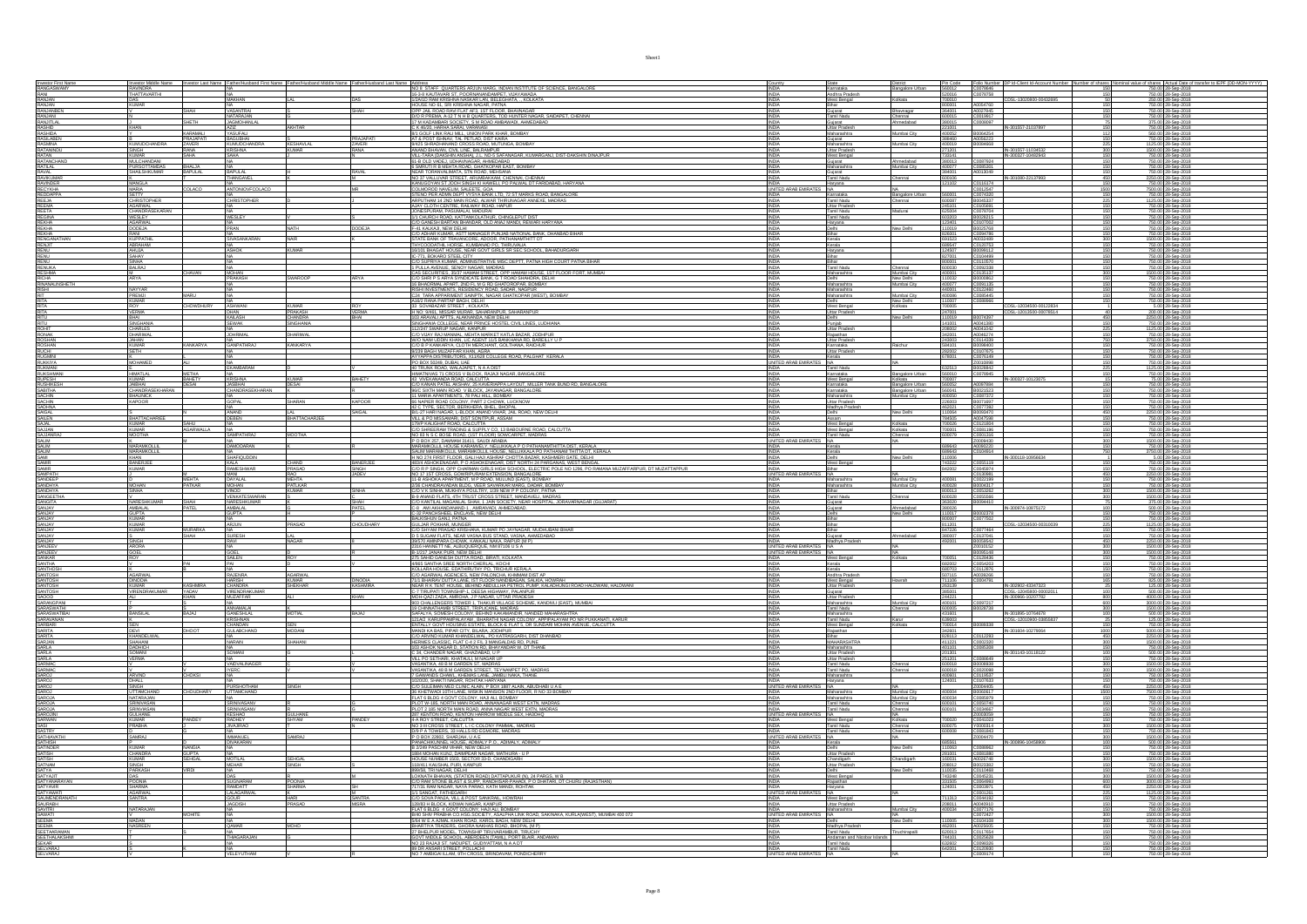|                                                                                                                                                                                                                                          | RAJ                             |                        |                                           |                         |                       |                                                                                                                                                                                                                                                                                                                                                                                                                                                                                       |                                         | State<br>Tamil Nadu                            |                                 | Pin Code<br>600030         | Folio Number                                                                                                                                       |      | of shares Actual Date of tr<br>1500.00 28-Sep-2018                                                           |
|------------------------------------------------------------------------------------------------------------------------------------------------------------------------------------------------------------------------------------------|---------------------------------|------------------------|-------------------------------------------|-------------------------|-----------------------|---------------------------------------------------------------------------------------------------------------------------------------------------------------------------------------------------------------------------------------------------------------------------------------------------------------------------------------------------------------------------------------------------------------------------------------------------------------------------------------|-----------------------------------------|------------------------------------------------|---------------------------------|----------------------------|----------------------------------------------------------------------------------------------------------------------------------------------------|------|--------------------------------------------------------------------------------------------------------------|
|                                                                                                                                                                                                                                          |                                 |                        | NA.<br><b>BALRAJ</b>                      |                         |                       | 1 PULLA AVENUE, SHENOY NAGAR, MADRAS                                                                                                                                                                                                                                                                                                                                                                                                                                                  | INDIA                                   |                                                | Chennai<br>Chennai              |                            | 300                                                                                                                                                |      |                                                                                                              |
|                                                                                                                                                                                                                                          | RAJ<br>IMMADI<br><b>GRANDHI</b> |                        |                                           |                         |                       | NO 1 PULLA AVENUE, SHENOY NAGAR MADRAS<br>C/O SAIGENERAL STORES, GOPALA REDDY STREET, TENAL<br>POST OFFICE STREET, A C NAGAR, NELLORE A P                                                                                                                                                                                                                                                                                                                                             | <b>INDIA</b><br><b>INDIA</b>            | Tamil Nadu<br>Andhra Pradesh<br>Andhra Pradesh | lellore                         | 600030<br>522201<br>524002 | Y0000201<br>C0078777<br>1500<br>C0075076<br>150                                                                                                    |      | 7500.00 28-Sep-2018<br>750.00 28-Sep-2018<br>750.00 28-Sep-2018                                              |
| Investor First Name<br>SENDHIL<br>SENDHIL<br>SESHAGIRIRAO<br>SESHASAYANARAO<br>SHAFI                                                                                                                                                     |                                 |                        | 403554                                    |                         |                       | ANNICONALE IN HOUSE VY PANNITHADAM CHIRAMANANGAD P O. TRICHUR<br>FSF-5 RUSIKA APARTMENT, SHAHIBAG, AHMEDABAD<br>32/A CHAMPANER SOCIETY, ASHRANA ROAD VADAL, AHMEDABAD<br>32/A CHAMPANER SOCIETY, ASHRAN ROAD VADAL AHMEDABAD<br>32/A CHAMP                                                                                                                                                                                                                                            | <b>INDIA</b>                            | Kerala                                         |                                 | 680604                     | IN-301774-15213415<br>C0084457                                                                                                                     |      | 250.00 28-Sep-2018                                                                                           |
| SHAH<br>SHAH                                                                                                                                                                                                                             | CHENIDEVI                       | MOOLCHAND              |                                           |                         |                       |                                                                                                                                                                                                                                                                                                                                                                                                                                                                                       | <b>INDIA</b>                            | Sujarat<br>Gujarat                             | <b>Ahmedabad</b><br>Ahmedabad   | 380004<br>380013           | 150<br>150<br>C0090503                                                                                                                             |      | 750.00 28-Sep-2018<br>750.00 28-Sep-2018                                                                     |
| SHAHINAS<br>SHAILENDRA                                                                                                                                                                                                                   | <b>JATIN</b><br>ASHRAF          |                        | ASHRA                                     |                         |                       | W/O C K ASHRAF QAPCO ETHYLENE. PO BOX 50155 UMMSAID QATA!<br>HAZRAT GANJ, KOIRIPUR SULTANPUR, SULTANPUR                                                                                                                                                                                                                                                                                                                                                                               | UNITED ARAB EMIRATE                     |                                                |                                 |                            | 20006585<br>300                                                                                                                                    |      | 1500.00 28-Sep-2018                                                                                          |
|                                                                                                                                                                                                                                          | <b>KUMAR</b><br>YADAV<br>KEDIA  |                        | SHYAM<br>YADAV<br>GOPAL                   |                         |                       | 194 SECTOR 17, GURGAON, HARYANA<br>168 A COTTON STREET, 3RD FLOOR, CALCUTTA                                                                                                                                                                                                                                                                                                                                                                                                           | <b>INDIA</b><br>UNITED ARAB EMIRATES NA | Uttar Pradesh                                  |                                 | 22301                      | CDSL-12013200-0011803<br>122<br>B0038896<br>450                                                                                                    |      | 610.00 28-Sep-2018<br>2250.00 28-Sep-2018<br>375.00 28-Sep-2018                                              |
| SHALENDRA<br>SHAKUNTALA<br>SHAKUNTLA                                                                                                                                                                                                     |                                 |                        |                                           |                         |                       |                                                                                                                                                                                                                                                                                                                                                                                                                                                                                       | UNITED ARAB EMIRATES NA                 | West Bengal                                    | olkata.                         | 700007                     | C0009372<br>C0122883                                                                                                                               |      |                                                                                                              |
|                                                                                                                                                                                                                                          | DEVI<br>SHARMA<br>MADHUBHAI     |                        | BHIMSEN<br>MADHUBHAI                      | SHARMA<br>REVABHAL      | <b>SH</b><br>PARDESHI | TREACAINDR SINGER", 2007 FLORIDA CALCUITA<br> HAD BE CLEERS ESSTATE, DHAGOLIZRACHER, SASANGAR PUNJAB, PUNJAB<br> HAD BE CLEERS ESSTATE, DHAGOLIZRACHER, SASANGAR PUNJAB, PUNJAB<br> SBS RACOWAD, OPP KADYA POLE, DARAPUR, SHAEDABAD<br> GU                                                                                                                                                                                                                                            |                                         |                                                |                                 | 140603                     | IN-302316-10082135<br>IN-301645-10311089                                                                                                           |      | 750.00 28-Sep-2018<br>2250.00 28-Sep-2018<br>500.00 28-Sep-2018                                              |
| SHALIKA<br>SHANKERBHAI<br>SHANNUGAM<br>SHANRAJ                                                                                                                                                                                           |                                 | PARDESHI               |                                           |                         |                       |                                                                                                                                                                                                                                                                                                                                                                                                                                                                                       | <b>INDIA</b>                            | Gujarat<br>Tamil Nadu                          | Ahmedabad                       | 380001<br>636105           | $\begin{array}{r}\n 450 \\  \hline\n 100 \\  \hline\n 30 \\  \hline\n 85\n \end{array}$                                                            |      |                                                                                                              |
|                                                                                                                                                                                                                                          | PRASANNA                        |                        | <u>MUTHU</u><br>SURARAJAN                 |                         |                       | VIJAYA BANK, J C ROAD BRANCH, BANGALORE                                                                                                                                                                                                                                                                                                                                                                                                                                               | <b>INDIA</b><br><b>INDIA</b><br>INDIA   | Kerala<br>Karnataka                            | Bangalore Urban                 | 560002                     | IN-301696-11328782<br>CDSL-12057300-001456<br>C0120388<br>150                                                                                      |      | 150.00 28-Sep-2018<br>425.00 28-Sep-2018<br>750.00 28-Sep-2018                                               |
|                                                                                                                                                                                                                                          |                                 |                        | OVINDASWAMY                               |                         |                       |                                                                                                                                                                                                                                                                                                                                                                                                                                                                                       |                                         | Tamil Nadu<br>Tamil Nadu                       |                                 |                            | C0012076                                                                                                                                           |      | 750.00 28-Sep-201                                                                                            |
|                                                                                                                                                                                                                                          |                                 |                        | RAJENDRAN                                 |                         |                       | YMATA BOWE, J.C. ROJO BRWAJ NAGRAJNOJ<br>AL 212 IATH MAN ROAD, ANNA NAGRAJNOJ ROSA, ARUPPUKOTTA<br>CO RAJASEKAR, TAMLAND MERCANTILE BANK, ARUPPUKOTTA<br>J.H.V. 301 POCKET E 18, SECTOR S, ROHN, NEW DELH<br>J.H. D. 301 POCKET E 18, SECT                                                                                                                                                                                                                                            | <b>INDIA</b>                            | Tamil Nadu                                     |                                 | 626101                     |                                                                                                                                                    |      | 750.00 28-Sep-2018                                                                                           |
|                                                                                                                                                                                                                                          | DEVI                            |                        | RATAN                                     |                         |                       |                                                                                                                                                                                                                                                                                                                                                                                                                                                                                       | INDIA<br>INDIA<br><b>INDIA</b>          |                                                | Chennai<br>New Delhi            |                            | C0107166<br>C0088759<br>$\frac{150}{150}$                                                                                                          |      | 750.00 28-Sep-2018<br>750.00 28-Sep-2018<br>2500.00 28-Sep-2018                                              |
| SHARRA<br>SHARRIHI<br>SHARRIHI<br>SHARRIHI<br>SHARRAD<br>SHARRAD<br>SHARRAD<br>SHARRAD<br>SHARRAD<br>SHARRAD<br>SHARRAD<br>SHARRAD<br>SHARRAD<br>SHARRAD                                                                                 | DEVI<br><b>BABAN</b>            |                        | BABAN<br>DATTATRAYA                       |                         |                       | MOTI BANGLA, NEAR RLY HIGH SCHOOL, DAUND, PUNE                                                                                                                                                                                                                                                                                                                                                                                                                                        | <b>INDIA</b>                            | Rajasthan<br>Maharashtra                       |                                 | 303503<br>413801           | CDSL-12014101-00029279<br>CDSL-12033200-01640974                                                                                                   |      | 500.00 28-Sep-2018                                                                                           |
|                                                                                                                                                                                                                                          | DATE<br><b>KUMAR</b>            | <b>BIRLA</b>           |                                           |                         |                       | 9A/2 BUDHWAR PETH, BAJIRAO ROAD, PUNE                                                                                                                                                                                                                                                                                                                                                                                                                                                 | <b>INDIA</b>                            | Maharashtra                                    |                                 | 411002                     | B0026928<br>150                                                                                                                                    |      | 750.00 28-Sep-2018                                                                                           |
|                                                                                                                                                                                                                                          |                                 | PATEL                  | BIRLA<br>VIJAY<br>ARVINDBHA               | S<br>KUMAR<br>CHAGANBHA | .<br>Patel            | POWER TO ANNIVER THE MARKET NAGAR, KANPUR<br>D-49-27-130, MADHURA NAGAR, VISAKHAPATNAM-16<br>8. RAVIDARSHAN SOCIETY, BHATAR ROAD, SURAT                                                                                                                                                                                                                                                                                                                                               | INDIA<br>INDIA<br>INDIA                 | Uttar Pradesh<br>Andhra Pradesh                | Vishakhapatnam                  |                            | B0074543<br>B0087175<br>$\frac{150}{150}$                                                                                                          |      | 750.00 28-Sep-2018<br>750.00 28-Sep-2018<br>1250.00 28-Sep-2018                                              |
|                                                                                                                                                                                                                                          | ARVINDBHAI                      |                        |                                           |                         |                       | O DUIS COMMAND NOULLE ANNIE IN AN AND CONTROL ON A SHASTRI NAGAR JODHPUR                                                                                                                                                                                                                                                                                                                                                                                                              |                                         | iujarat<br>tajasthan                           |                                 | 395007<br>342003           | CDSL-12043100-00051204<br>C0100503                                                                                                                 |      |                                                                                                              |
|                                                                                                                                                                                                                                          | SHARMA<br>MATHURBHAI            | PATEL                  |                                           |                         |                       |                                                                                                                                                                                                                                                                                                                                                                                                                                                                                       | INDIA<br>UNITED ARAB EMIRATES NA        | Gujarat                                        | Ahmedabad                       | 380013                     | 450<br>150<br>C0124056                                                                                                                             |      | 2250.00 28-Sep-2018<br>750.00 28-Sep-2018                                                                    |
| SHARMILA<br>SHARWAN                                                                                                                                                                                                                      | CHAKRABORTY<br>KUMAR            | SOENKA                 |                                           | GOPAL                   | <b>GOENKA</b>         | H/24 C I T BLDS, CHRISTOPHER RD, CALCUTTA-14<br>8B SIR HARIRAM GOENKA ST, CALCUTTA                                                                                                                                                                                                                                                                                                                                                                                                    |                                         | West Bengal                                    | olkata                          | zononz                     | 750<br>C0115995<br>B0073337                                                                                                                        |      | 3750.00 28-Sep-2018<br>750.00 28-Sep-2018                                                                    |
| SHARVIAN<br>SHASHI<br>SHASHI<br>SHEELA                                                                                                                                                                                                   | BALA                            |                        |                                           | KUMAR                   |                       | SIS SIKT PRIMONING DENTANT AT CURLOTION<br>HNO 1893/3 RAGHO MAJRA, PATNIJA<br>JUNO VINDOKUMAR, PIN 181 SHORAG GATE NEW BHAGATSINGH., MARKET MEERUT<br>JUOYN, RAJOURI GARDEN, NEW DELHI<br>CJO N V PAI SYNDICATE BANK CITY, MARKET BR S J P                                                                                                                                                                                                                                            |                                         |                                                |                                 |                            | C0085074                                                                                                                                           |      | 750.00 28-Sep-2018                                                                                           |
|                                                                                                                                                                                                                                          | KHARBAND<br>SHARMA<br>PAI       |                        | VARADARAYA                                | PAI                     |                       |                                                                                                                                                                                                                                                                                                                                                                                                                                                                                       | <b>LINITI</b><br><b>INDIA</b>           | Karnataka                                      | New Delhi<br>Bangalore Urbar    | 110027<br>560002           | 300<br>150<br>B0001260<br>C0104026<br>150<br>A0070238                                                                                              |      | 1500.00 28-Sep-2018<br>750.00 28-Sep-2018<br>750.00 28-Sep-2018                                              |
|                                                                                                                                                                                                                                          | <b>ALI</b>                      |                        | LEYAQUAT                                  | ALI.                    |                       |                                                                                                                                                                                                                                                                                                                                                                                                                                                                                       | <b>INDIA</b>                            | Bihar                                          |                                 | 800006                     | IN-301127-15402086<br>750                                                                                                                          |      | 3750.00 28-Sep-2018                                                                                          |
|                                                                                                                                                                                                                                          | <b>GUPTA</b><br>ALAUDEEN        |                        | <b>RAMESH</b>                             | CHANDRA                 |                       |                                                                                                                                                                                                                                                                                                                                                                                                                                                                                       |                                         | Raiasthan                                      | hennai                          | 302004                     | A0033838                                                                                                                                           |      |                                                                                                              |
| SHEESH<br>SHEESH<br>SHEK<br>SHEKHAR<br>SHIV<br>SHIV<br>SHIV                                                                                                                                                                              | ALAUDEEN                        |                        |                                           |                         |                       | $\underbrace{\begin{bmatrix} \color{red}\text{CO 11} \color{black} \color{red}\text{CO 21} \color{black} \text{CO 31} \color{black} \text{CO 41} \color{black} \text{CO 51} \color{black} \text{CO 61} \color{black} \text{CO 61} \color{black} \text{CO 61} \color{black} \text{CO 61} \color{black} \text{CO 61} \color{black} \text{CO 61} \color{black} \text{CO 61} \color{black} \text{CO 61} \color{black} \text{CO 61} \color{black} \text{CO 61} \color{black} \text{CO 61}$ | INDIA<br>INDIA<br>INDIA<br>INDIA        | Tamil Nadu<br>Tamil Nadu<br>Bihar              | Chennai                         | 600034                     | $\begin{array}{r}\n 150 \\  \hline\n 150 \\  \hline\n 1800 \\  \hline\n 50 \\  \hline\n \end{array}$<br>C0117193<br>C0117197<br>IN-302902-44558923 |      | 750.00 28-Sep-2018<br>750.00 28-Sep-2018<br>9000.00 28-Sep-2018<br>250.00 28-Sep-2018                        |
|                                                                                                                                                                                                                                          |                                 |                        | <b>ACHINTA</b><br>BALARAM                 | <b>MOHANTY</b><br>RAJAK |                       |                                                                                                                                                                                                                                                                                                                                                                                                                                                                                       | <b>INDIA</b>                            | West Bengal                                    |                                 | 742101                     | B0097036<br>150                                                                                                                                    |      | 750.00 28-Sep-2018                                                                                           |
|                                                                                                                                                                                                                                          | RAJAK<br>PRASAD<br><b>RATAN</b> | SHARMA                 | NA.<br><b>BUDH</b>                        |                         |                       | PANCHANANTALA (KARBALA ROAD), P O BERHAMPORE, DT MURSHIDABAD (W B)<br>J.J. 8 ASHWINI NAGAR, SUSHILA BASH APARTMENT, 4TH FLOOR FLAT NO. 5-B, BAGUIHATI, WEST BENGAL                                                                                                                                                                                                                                                                                                                    | <b>INDIA</b>                            | West Bengal                                    | Kolkata<br>Kolkata              | 700059                     | 300<br>C0105749                                                                                                                                    |      | 1500.00 28-Sep-2018                                                                                          |
| SHIV<br>SHIVAPRASAD<br>SHIVLALMOTILALDISTRIBUTORS<br>SHORIANI                                                                                                                                                                            | <b>PVL</b>                      |                        | <b>DAYANANDA</b>                          |                         |                       | C/O BALLABH DASS DAGA, 22 KALAKAR STREET, CALCUTTA<br>ANIL SHETH K, RAMA BHAVAN C-2 II FLOOR, KODIYALBAH, MANGALORE                                                                                                                                                                                                                                                                                                                                                                   |                                         | West Bengal<br>Karnataka                       |                                 | 700007<br>575003           | C0004994<br>C0063911<br>300                                                                                                                        |      | 1500.00 28-Sep-2018<br>750.00 28-Sep-2018                                                                    |
|                                                                                                                                                                                                                                          |                                 |                        |                                           |                         |                       | 8-2-545, ROAD NO.7, BANJARA HILLS, HYDERABAD                                                                                                                                                                                                                                                                                                                                                                                                                                          |                                         | felangana                                      | <b>lyderabad</b><br>Mumbai City |                            | B0087690<br>116214                                                                                                                                 |      | 750.00 28-Sep-2018                                                                                           |
| SHRABANI                                                                                                                                                                                                                                 | JAIN<br>DAS                     | MOHAPATRA              | <b>DASMOHAPATE</b>                        |                         |                       | A-25 TAKSHA SHILA, ANU SHAKTI NAGAR, MUMBAL<br>101 A JODHPUR PARK, KOLKATA                                                                                                                                                                                                                                                                                                                                                                                                            | INDIA                                   | Maharashtra<br>West Bengal                     | Kolkata                         | 700068                     | $\frac{150}{450}$<br>C0060289<br>C0095787                                                                                                          |      | 750.00 28-Sep-2018<br>2250.00 28-Sep-2018                                                                    |
| SHREE<br>SHRIKANT                                                                                                                                                                                                                        | PRAKASH<br>LAXMAN               | PANDEY<br>MANE         | NA<br>LAXMAN                              | BHIMRAO                 | MANE                  | C/O M P SHARMA, D8 DWARIKAPURI, GWALIOR MP<br>12 A NALAWADE COLONY, SAMRATNAGAR KOLHAPUR, KOLHAPUR                                                                                                                                                                                                                                                                                                                                                                                    | INDIA<br>INDIA                          | Madhya Pradesh<br>Maharashtra                  |                                 | 474002<br>416008           | 150<br>150<br>C0018046                                                                                                                             |      | 750.00 28-Sep-2018<br>750.00 28-Sep-2018                                                                     |
| SHRINIVASARAJU<br>SHUBHRA<br>SHYAM                                                                                                                                                                                                       | SINGH                           |                        | <b>SATYANARAYAN</b><br><b>BHADOLIBIAR</b> | RAILL                   |                       | <b>SYSTIME COMPUTER SYSTEMS LTD, BHAGAON TALUGA MAN, MULASHI LAWARRE BHUGAON, PUNE MAHARASHTRA</b><br>COCO COL INSERIADOURIAL G-SROVIAL HOUSE, PIPLYA HAMA, MULASHI LAWARRE BHUGAON, PUNE MAHARASHTRA<br>CALAMI JAGARANTH PTAH, MUZAFFARP                                                                                                                                                                                                                                             | INDIA                                   | Maharashtra<br>Madhya Prade                    |                                 | 411043                     | IN-300513-1436183<br>C0016627                                                                                                                      |      | 250.00 28-Sep-2018                                                                                           |
|                                                                                                                                                                                                                                          | CHANDRA<br>SUNDER<br>KUMAR      | Thakur                 |                                           |                         | SONI                  |                                                                                                                                                                                                                                                                                                                                                                                                                                                                                       | UNITED ARAB EMIRATES NA                 |                                                |                                 |                            | C0077620                                                                                                                                           | 150  | 750.00 28-Sep-2018<br>750.00 28-Sep-2018                                                                     |
|                                                                                                                                                                                                                                          |                                 | SONI<br>DEY            | SANWAL<br>DASHARATHI                      | RAM<br>DEY              |                       |                                                                                                                                                                                                                                                                                                                                                                                                                                                                                       | <b>INDIA</b><br>INDIA                   | Rajasthan<br>West Bengal                       |                                 | 342303<br>712407           | A0046410<br>$\frac{150}{150}$                                                                                                                      |      | 750.00 28-Sep-2018<br>750.00 28-Sep-2018                                                                     |
|                                                                                                                                                                                                                                          |                                 |                        | MUBARAKALI                                |                         |                       | SHYAM SUNDER OM PRAKASH SONI, OSMA, JODHPUR RAJ<br>VILLAGE & PO KINKARBATI, DISTRICT HOOGHLY, (W.B.)<br>NO 6 MAMANJI STREET, PALLAPATTI<br>1444, SECTOR 9. FADINABAN: HANYAHIT<br>1444. SECTOR 9. FARIDABAD. HARYANA                                                                                                                                                                                                                                                                  | <b>INDIA</b><br><b>INDIA</b>            | Tamil Nadu                                     |                                 | 639205<br>121006           | 300<br>C0034832<br>IN-302236-10065338                                                                                                              |      | 1500.00 28-Sep-2018<br>5.00 28-Sep-2018                                                                      |
|                                                                                                                                                                                                                                          | <b>SEETHARAM</b>                | <b>SHASTRY</b>         |                                           |                         |                       |                                                                                                                                                                                                                                                                                                                                                                                                                                                                                       |                                         | Haryana<br>Telangana                           | Mderabad                        | 500482                     | $\frac{1}{150}$<br>C0082170                                                                                                                        |      | 750.00 28-Sep-2018                                                                                           |
|                                                                                                                                                                                                                                          | <b>KUMAR</b><br>KUMAR           | MALLICK<br>NAYAK       | MALLICK<br>NAYAK                          |                         |                       |                                                                                                                                                                                                                                                                                                                                                                                                                                                                                       | INDIA<br>INDIA                          | West Bengal                                    |                                 | 711224<br>713201           | C0025592<br>B0081064<br>$\frac{150}{150}$                                                                                                          |      | 750.00 28-Sep-2018                                                                                           |
| SHTMM<br>SHYAMAL<br>SIDEEQNEESHA<br>SIDEEQNEESHA<br>SISHTAVENKATA<br>SISIR<br>SISIR<br>SIVAGAMA<br>SIVAGAMA<br>SIVAGAMA                                                                                                                  | RAM<br>RAM                      | <u>GARWAL</u><br>HARMA | <b>AGARWAL</b>                            |                         |                       | <b>1444: SECURE SE ARESIMANI: NATIVANA</b><br>1741: NATIVAL PARAMANI, PASIMANA PROFINO ANGERAL VI BENGAL<br>1741: NATA PARAMANI, POST NATIVAL DIST HOGGHLY, W BENGAL<br>1741: ILIS CARBON BLACK LTD, FI N MOOKHERJEE ROAD, DURGAPUR, W B<br>174                                                                                                                                                                                                                                       | INDIA<br><b>INDIA</b>                   | West Bengal<br>West Bengal                     |                                 | 743313<br>743319           | 150<br>150<br>150<br>B0098593<br>C0099514                                                                                                          |      | 750.00 28-Sep-2018<br>750.00 28-Sep-2018                                                                     |
|                                                                                                                                                                                                                                          | <b>SUNDARI</b>                  |                        | SHANMUGAM                                 |                         | CHANDRAN              | W-858 11TH STREET, SYNDICATE BANK COLONY, ANNA NAGAR WEST EXTENSION, CHENNAL                                                                                                                                                                                                                                                                                                                                                                                                          | INDIA                                   | Tamil Nadu                                     | Chennai                         | 600101                     | C0015882                                                                                                                                           |      | 750.00 28-Sep-2018                                                                                           |
| SIVAKUMAR<br>SIVAKUMAR<br>SIVAKUMAR<br>SNEHALATHA<br>SNEHLATA<br>SNEHLATA<br>SNEHLATA<br>SNEHLATA                                                                                                                                        | <b>SIVARAM</b>                  |                        | NA.                                       |                         |                       | MILC/PSLV PROJECT VALIAMALA, TRIVANDRUM, KERALA                                                                                                                                                                                                                                                                                                                                                                                                                                       | INDIA                                   | KERALA                                         |                                 | 695547<br>400703           | C0078786<br>150<br>Z0001895                                                                                                                        |      | 750.00 28-Sep-2018                                                                                           |
|                                                                                                                                                                                                                                          |                                 | <b>MANNAWAR</b>        |                                           | THANGAM                 | RAMANNAWAR            | JOILLEACH MOURAL VIAMANDA INTRIVIEWAM, NEWSA<br>1942/08: NIE STARMON, VIAL BOLANDOY POST, MOEBROOL<br>1930 ISTE BOOK MALGINAL BOLANDOY POST, MOEBROOL<br>1930 ISTE BOOK MALGINAL BOLAND (PPAT, MOEBROOL)<br>1903/INO 1 SHANGAR PATL HOUSE,                                                                                                                                                                                                                                            | INDIA                                   | Maharashtra<br>Tamil Nadu                      | Bangalore Urban                 | 629002                     | IN-301696-10107228                                                                                                                                 |      | 28.00 28-Sep-2018<br>50.00 28-Sep-2018                                                                       |
|                                                                                                                                                                                                                                          | M<br>GUPTA                      |                        | MALLIKARJUN<br>SHRIKRISHAN                | RAMANNAWAR<br>GUPTA     |                       |                                                                                                                                                                                                                                                                                                                                                                                                                                                                                       | <b>INDIA</b><br><b>INDIA</b>            | Karnataka<br>West Bengal                       | olkata                          | 560093                     | IN-300513-18642702<br>IN-301151-12943697<br>$\frac{30}{375}$<br>150                                                                                |      | 150.00 28-Sep-2018<br>1875.00 28-Sep-2018                                                                    |
|                                                                                                                                                                                                                                          | <b>GHOSH</b>                    | NAGVEKAR               | SANDIP                                    | GHOSH                   |                       | C/O SANDIP GHOSH, VILL & PO RAIPUR, DIST BIRBHUM, P S BOLPUR (W B)                                                                                                                                                                                                                                                                                                                                                                                                                    | <b>INDIA</b><br><b>INDIA</b>            | Maharashtra<br>West Bengal                     |                                 | 421201<br>731204           | C0119171<br>150 <sub>1</sub>                                                                                                                       |      | 750.00 28-Sep-2018<br>750.00 28-Sep-2018                                                                     |
| SOBHA<br>SOBHA<br>SOMA<br>SOMAL<br>SONAL<br>SOOD                                                                                                                                                                                         | <b>KUMARI</b>                   | TIAR                   | VUAY                                      | <b>MOHAN</b>            |                       | SOO SHANY MOHAN, SENTRAL BANK OF INDIA PO JAYNAGAR MADHUBAN, BIHAR<br>INLIAPOOL BENGALI HIGH SCHOOL, DIBRUGARH<br>JAYALAPOOL BENGALI HIGH SCHOOL, DIBRUGARH<br>JAYALAPOOL BENGATI JENGATORE, TAMIL NADU<br>P.NO.128 G.NO.219, ASHIRWAD NAG                                                                                                                                                                                                                                            | <b>INDIA</b>                            |                                                |                                 | 847226                     | B0096964<br>300                                                                                                                                    |      | 1500.00 28-Sep-2018                                                                                          |
|                                                                                                                                                                                                                                          | DASGUPT/<br>SUNDRAM             |                        | ASGUPT/                                   |                         |                       |                                                                                                                                                                                                                                                                                                                                                                                                                                                                                       | INDIA<br>INDIA                          | Assam<br>Tamil Nadu                            | Combatore                       |                            | CDSL-12013200-00695781<br>$\frac{478}{150}$<br>C0096601                                                                                            |      | 2390.00 28-Sep-2018                                                                                          |
|                                                                                                                                                                                                                                          | VISHWNAT<br>BHOGILAL            | <b>NADKAR</b>          |                                           | <b>SANGAYAPPA</b>       | <b>WADKAR</b>         | B/507 SALASAR AARTI. ASHISH COMPLEX TIMBO ROAD. BHAYANDHURIV                                                                                                                                                                                                                                                                                                                                                                                                                          | <b>INDIA</b>                            | Maharashtra<br>Maharashtra                     |                                 | 431602<br>401101           | CDSL-12033500-0053986<br>C0110991                                                                                                                  |      | 150.00 28-Sep-2018                                                                                           |
|                                                                                                                                                                                                                                          |                                 |                        |                                           |                         |                       | <b>COLORADO ANGLES DE PRESENTE COMPUTER CONTRACTA CONTRACTA CONTRACTA CONTRACTA CONTRACTA CONTRACTA CONTRACTA CONTRACTA CONTRACTA CONTRACTA CONTRACTA CONTRACTA CONTRACTA CONTRACTA CONTRACTA CONTRACTA CONTRACTA CONTRACTA CONT</b>                                                                                                                                                                                                                                                  | <b>INDIA</b><br>INDIA                   | Delhi                                          | New Delhi                       | 110092                     | $\frac{300}{450}$<br>C0113824                                                                                                                      |      | 1500.00 28-Sep-2018<br>2250.00 28-Sep-2018                                                                   |
|                                                                                                                                                                                                                                          | -<br>CHATTERJEE                 |                        |                                           |                         |                       |                                                                                                                                                                                                                                                                                                                                                                                                                                                                                       | <b>INDIA</b>                            | Kerala<br>West Bengal<br>Tamil Nadu            | <b>Kowrah</b>                   | 689693<br>711104           | C0101303<br>C0079740                                                                                                                               |      | 2750.00 28-Sep-2018<br>750.00 28-Sep-2018<br>750.00 28-Sep-2018<br>750.00 28-Sep-2018<br>1500.00 28-Sep-2018 |
|                                                                                                                                                                                                                                          | <b>KUMAR</b>                    |                        |                                           |                         |                       |                                                                                                                                                                                                                                                                                                                                                                                                                                                                                       | INDIA<br>INDIA<br>INDIA                 |                                                | Chennai                         | 843320                     | C0119604<br>C0077501<br>150<br>150<br>300<br>150<br>41                                                                                             |      |                                                                                                              |
|                                                                                                                                                                                                                                          |                                 |                        | NA<br>NARAYANAN                           |                         |                       | USAL START TAME, JANACIJE ROAD, SITAMARH<br>200 SHASHI TRADE, JANACIJE ROAD, SITAMARH<br>21 THARANGUL HOUSE, KADATIY EAST MARKET P O, MUVATTUPUZHA, ERNAKULAM DIST<br>200 TOWNSHEND ROAD, KOJKATA<br>200 TOWNSHEND ROAD, KOJKATA                                                                                                                                                                                                                                                      |                                         | Bihar<br>Kerala                                |                                 | 686673                     | IN-300239-1076787                                                                                                                                  |      |                                                                                                              |
|                                                                                                                                                                                                                                          | MOHONTA                         |                        | SUBBAIAH<br>NEPENDRA                      |                         | <b>MOHONTA</b>        |                                                                                                                                                                                                                                                                                                                                                                                                                                                                                       | <b>INDIA</b><br><b>INDIA</b>            | Karnataka<br>West Bengal                       | Bangalore Urban<br>Kolkata      | 560025                     | B0099440<br>IN-302898-10034843                                                                                                                     |      | 750.00 28-Sep-2018<br>205.00 28-Sep-2018                                                                     |
|                                                                                                                                                                                                                                          |                                 |                        |                                           |                         |                       | . 28L - LUWISSHEND ROAD, KOLKATA<br>288B YADAVAL ST, ADAMBAKKAM, MADRAS<br>13 D CH RAMACHANDRA RAO, 10-155 OLD TOWN, ANAPARTHI A P<br>13 B YA MAN ROAD, N H C S LAYOUT, OPP PRIYADARSHINI SCHOOL, VIJAYA NAGAR, BANGALORE<br>1893 ROAD-3,                                                                                                                                                                                                                                             | <b>INDIA</b>                            | Tamil Nadu<br>Andhra Prac                      | Chennai                         | 600088                     | C0016751<br>150                                                                                                                                    |      | 205.00 28-Sep-2018<br>150.00 28-Sep-2018<br>150.00 28-Sep-2018<br>3000.00 28-Sep-2018<br>750.00 28-Sep-2018  |
|                                                                                                                                                                                                                                          |                                 |                        |                                           |                         |                       |                                                                                                                                                                                                                                                                                                                                                                                                                                                                                       |                                         |                                                | <b>Bangalore Urba</b>           |                            | 300                                                                                                                                                |      |                                                                                                              |
|                                                                                                                                                                                                                                          |                                 |                        | <b>AMANATH</b>                            |                         |                       | 68/3 ROAD-3, KESHWAPUR, HUBLI<br>1 PMK NAGAR, MADRAS                                                                                                                                                                                                                                                                                                                                                                                                                                  | <b>INDIA</b>                            | Karnataka<br>Tamil Nadu                        | Chennai                         | 580023<br>600034           | C0076859<br>150<br>A0000152                                                                                                                        |      |                                                                                                              |
|                                                                                                                                                                                                                                          | <b>QIHA</b>                     |                        | <b>GOPALAN</b><br>RAMDAYAL                | <b>D.HA</b>             |                       | PLOT W 185 NORTH MAIN ROAD, ANNA NAGAR WEST EXTENSION, MADRAS                                                                                                                                                                                                                                                                                                                                                                                                                         | <b>INDIA</b><br>INDIA                   | Tamil Nadu                                     | Chennai                         | 600101<br>814112           | B0090416<br>225<br>300                                                                                                                             |      | 1125.00 28-Sep-2018<br>1500.00 28-Sep-2018                                                                   |
|                                                                                                                                                                                                                                          |                                 |                        | SANKARAN<br>LATEDRKUNY                    |                         |                       | POU W 189 NORTHWAIN WORLD, ANNI NORTHWAIN WEST EXTENSION, MARKING CO. S.B. ROY ROAD, B. DECOGHAR<br>THE NORTH COLORENTS, DHUN BULGING VO 827, ANNA SALAI, CHENNA<br>18-227, VIKOS NAGAR, APP LEKHRAJ PANNA, LUCHNOW<br>18-237, VIKOS                                                                                                                                                                                                                                                  |                                         | Tamil Nadu                                     | Chennai                         |                            | C0035023<br>IN-301151-21351202<br>IN-302025-34077846                                                                                               |      | 5.00 28-Sep-2018                                                                                             |
|                                                                                                                                                                                                                                          | COELHO                          |                        |                                           |                         |                       |                                                                                                                                                                                                                                                                                                                                                                                                                                                                                       | <b>INDIA</b>                            | Aaharashtra                                    | Aumbai City                     | 400103                     | B0071655                                                                                                                                           |      |                                                                                                              |
|                                                                                                                                                                                                                                          | <b>JOHN</b>                     | DCOSTA                 | CYPRIAN<br>FAUSTINE                       |                         | COSTA<br>CHAKRABORT   |                                                                                                                                                                                                                                                                                                                                                                                                                                                                                       | <b>INDIA</b>                            | West Bengal                                    | Kolkata                         |                            | 2100<br>1500<br>Z0001797                                                                                                                           |      | 10500.00 28-Sep-2018<br>7500.00 28-Sep-2018                                                                  |
|                                                                                                                                                                                                                                          | CHAKRABORT<br>CHAND             | RAM                    | <b>JYOTISH</b><br>PANCHAMI                | RAM                     |                       | B-333 NCL NIGAHI PROJECT, SINGRAULI, SIDHI                                                                                                                                                                                                                                                                                                                                                                                                                                            |                                         |                                                |                                 | 700051<br>486884           | B0048648<br>1800<br>IN-301557-21290041<br>$\frac{40}{150}$                                                                                         |      | 9000.00 28-Sep-2018<br>200.00 28-Sep-2018                                                                    |
|                                                                                                                                                                                                                                          | CHANDER<br>CHANDRA<br>DULABHJI  | DARUK                  |                                           |                         |                       | B'333 NCL NIGAHI PROJECT, SINGRADLI, SIDHI<br>HOUSE NO 2145 STREET NO 4, SHIV PURI BASANT NAGAR, LUDHIANA<br>CO MURLIDHAR MOHANLAL JL NEHRU ROAD PO RANIGANJ. DT BURI<br>KALAVAD GATE ROAD, POST BOX NO 143, JAMMAGAR<br>U. DT BURDWAN W B                                                                                                                                                                                                                                            |                                         | uniab                                          |                                 | 41008                      | C0084942                                                                                                                                           |      | 750.00 28-Sep-2018<br>750.00 28-Sep-2018                                                                     |
| <b>SOURI<br/>SOURIS CONSULTANT SUBMIT AND A SUBMIT SUBMIT OF SUBMIT AND SUBMIT SUBMIT SUBMIT SUBMIT SUBMIT SUBMIT SUBMIT SUBMIT SUBMIT SUBMIT SUBMIT SUBMIT SUBMIT SUBMIT SUBMIT SUBMIT SUBMIT SUBMIT SUBMIT SUBMIT SUBMIT SUBMIT SU</b> |                                 | VORA                   | <br>JULABHJI                              | VORA                    |                       |                                                                                                                                                                                                                                                                                                                                                                                                                                                                                       |                                         | rumus<br>West Benga<br>Gujarat                 | Jamnagar                        |                            | C0096122<br>C0011353                                                                                                                               |      | 750.00 28-Sep-2018                                                                                           |
|                                                                                                                                                                                                                                          | KUMAR<br>DHAR                   | <b>BISWAS</b>          | NA<br>BASUDEV                             | DHAR                    |                       | B C BHAR ROAD, MUKHARJEE BAGAN PRANTIK, CHANDANNAGOR HOOGLY<br>AMARABOTI COLONY, POST NABAPALLY BARASAT, DIST NORTH 24 PGS, W B                                                                                                                                                                                                                                                                                                                                                       | UNITED ARAB EMIRA                       | NA<br>West Bengal                              | NA.                             | 743203                     | C0074547<br>C0041154<br>150<br>150                                                                                                                 |      | 750.00 28-Sep-2018<br>750.00 28-Sep-2018                                                                     |
|                                                                                                                                                                                                                                          | SHOME<br><b>KUMAR</b>           | <b>KUNDU</b>           | SAILENDRANAT<br>LATE                      | SHOME<br>PRANKRISHN     | KINDU                 | 6/1 FEEDER ROAD, ARIADAHA, CALCUTTA                                                                                                                                                                                                                                                                                                                                                                                                                                                   | INDIA<br>INDIA                          | West Bengal                                    | Kolkata<br>Howrah               | 700057<br>711106           | C0033561<br>$\begin{array}{r}\n 150 \\  525 \\  \hline\n 300 \\  150 \\  \hline\n 225 \\  \hline\n 00\n \end{array}$<br>B0036112                   |      | 750.00 28-Sep-2018<br>2625.00 28-Sep-2018                                                                    |
|                                                                                                                                                                                                                                          |                                 |                        | VEERABHADRAN                              |                         |                       |                                                                                                                                                                                                                                                                                                                                                                                                                                                                                       |                                         | West Bengal<br>Tamil Nadu<br>Tamil Nadu        | Chennai<br>Chennai              |                            |                                                                                                                                                    |      |                                                                                                              |
|                                                                                                                                                                                                                                          |                                 |                        | NA<br>SUBRAMANIAN                         |                         |                       | ST FERIOR NORTHWING WAS ARRESTED FOR THE MANUFACTURE OF THE STATE RESIDENCE AND A STATE OF THE STATE RESIDENCE<br>18 J 1922 SASSEMBLISHN SARKAR LANG, NAVOIR A MARINA<br>1931 BHARAFHYAR COLONY, ASHOK NAGAR, MARNAS<br>FLAT NO 8 VEENA                                                                                                                                                                                                                                               | india<br>India<br>India                 | Maharashtra                                    |                                 | 600083<br>600083<br>421201 | A0064262<br>C0071733<br>B0052950                                                                                                                   |      | 1500.00 28-Sep-2018<br>750.00 28-Sep-2018<br>1125.00 28-Sep-2018<br>1125.00 28-Sep-2018                      |
|                                                                                                                                                                                                                                          | ANANTHANARAYANAN                |                        | SUBRAMANIAN                               |                         |                       |                                                                                                                                                                                                                                                                                                                                                                                                                                                                                       | INDIA<br>INDIA                          | Maharashtra<br>Tamil Nadu                      | Chennai                         | 421201<br>600079           | 225<br>B0052955<br>IN-301637-60054082                                                                                                              | $-4$ | 20.00 28-Sep-2018                                                                                            |
|                                                                                                                                                                                                                                          |                                 |                        | <b>RABINDRA</b>                           |                         |                       | NO. 9/29 . CHAKKARAI STREET. KONDITHOPE. CHENNAI<br>C/O THE HONGKONG & SHANGHAI BANK, S N S ROAD, CALCUTTA                                                                                                                                                                                                                                                                                                                                                                            | <b>INDIA</b>                            | West Bengal                                    | Kolkata                         | 700001                     | B0046299<br>150                                                                                                                                    |      | 750.00 28-Sep-2018                                                                                           |
| SUCHA<br>SUDAMA<br>SUDARSHNA                                                                                                                                                                                                             | SINGH<br>DUBEY                  |                        | <b>SULZAR</b>                             |                         |                       | C/O S S TRADERS, AUTHORISED STOCKISTS - JK CEMENT, ADDA KATHAR, DIST JALANDHAR, C/O MICKEY DUBEY, NEAR ST. ALBERT HIGH SCHOOL, TIRIL KOKAR, RANCHI                                                                                                                                                                                                                                                                                                                                    | UNITED ARAB EMIRATES N/                 |                                                |                                 | 834009                     | C0079014<br>150                                                                                                                                    |      | 750.00 28-Sep-2018<br>375.00 28-Sep-2018                                                                     |
|                                                                                                                                                                                                                                          | <b>TAYAL</b><br>GUPTA           |                        | NA<br>GUPTA                               |                         |                       | BAZAR KAZANCHIAN, MISAR, HARYANA<br>WO A K GUPTA, UNION BANK OF INDIA, MARIAHU JAUNPUR                                                                                                                                                                                                                                                                                                                                                                                                | INDIA                                   | Haryana                                        |                                 | 125001                     | C0080310<br>150                                                                                                                                    |      | 750.00 28-Sep-2018                                                                                           |
| SUDHA<br>SUDHA                                                                                                                                                                                                                           |                                 |                        | SRINIVAS                                  |                         |                       | NO 2631 ITH MAIN ROAD, E BLOCK II STAGE, RAJAJINAGAR, BANGALORE                                                                                                                                                                                                                                                                                                                                                                                                                       | INDIA<br>INDIA                          | Uttar Prades<br>Karnataka                      | Bangalore Urban                 | 222161<br>560010           | A0088171<br>150<br>B0095106<br>525                                                                                                                 |      | 750.00 28-Sep-2018<br>2625.00 28-Sep-2018                                                                    |
| SUDHAKARA<br>SUDHAKARA<br>SUDHANSU<br>SUKEA<br>SULOCHANA<br>SULOCHANA<br>SULOCHANA<br>SULOCHANA<br>SULOCHANA<br>SULOCHANA<br>SULOCHANA                                                                                                   | POOJARY<br>KUMAR                | MUKHERJEE              | NA<br>LATE                                | <b>KRISHNAMOHOM</b>     | <b>MUKERJEE</b>       | KALPANA LODGING HOUSE, UPENDRA BAUG, UDUPI                                                                                                                                                                                                                                                                                                                                                                                                                                            | <b>INDIA</b>                            | Karnataka<br>West Bengal                       | Udupi<br>Kolkata                | 576101<br>700026           | C0076747<br>A0073874<br>150                                                                                                                        |      | 750.00 28-Sep-2018<br>750.00 28-Sep-2018                                                                     |
|                                                                                                                                                                                                                                          | RANJANI                         |                        |                                           |                         |                       |                                                                                                                                                                                                                                                                                                                                                                                                                                                                                       | INDIA                                   | Tamil Nadu                                     | Chennai<br>Mumbai City          | 600010                     | C0106842<br>150                                                                                                                                    |      |                                                                                                              |
|                                                                                                                                                                                                                                          | SHAH<br>KAUR                    | SAROYA                 | NA.                                       |                         |                       | SPERINGER TWA ROBOT, CHECKLOTIN, YELPALIK MADRAS<br>193 SIXTH STREET, SECRETARIAT COLONY, KILPALIK MADRAS<br>193 SIXTH STREET, SECRETARIAT COLONY, KILPALIK PAN GALI KEMPS CORNER, MUMBAI<br>229 CHARAM BAGH, NEAR PASSY ROAD, PATIALA<br>                                                                                                                                                                                                                                            | INDIA<br>UNITED ARAB EMIRATE<br>S NA    | Maharashtra                                    |                                 |                            | IN-300011-10611129<br>$\frac{300}{150}$<br>C0107221                                                                                                |      | 750.00 28-Sep-2018<br>1500.00 28-Sep-2018<br>750.00 28-Sep-2018                                              |
|                                                                                                                                                                                                                                          |                                 |                        | ABHIK                                     |                         |                       | 100 RAJAMMAL LAYOUT, PONNAIYA RAJAPURAM, COIMBATORE                                                                                                                                                                                                                                                                                                                                                                                                                                   | <b>INDIA</b><br><b>INDIA</b>            | Maharashtra<br>Tamil Nadu                      | NA<br>Mumbai City               | 400021<br>641001           | Z0001107<br>C0118267<br>300                                                                                                                        |      | 3000.00 28-Sep-2018<br>1500.00 28-Sep-2018                                                                   |
|                                                                                                                                                                                                                                          | <b>GANESH</b>                   |                        |                                           |                         |                       |                                                                                                                                                                                                                                                                                                                                                                                                                                                                                       | <b>INDU</b>                             | Tamil Nadu                                     |                                 | 636302                     | C0106189<br>150                                                                                                                                    |      | 750.00 28-Sep-2018                                                                                           |
|                                                                                                                                                                                                                                          | RAGHAVAN<br>SARAF               |                        | INAD AV.                                  |                         |                       | <b>SECURE AND MANUFACTURE AND STATEMENT OF A STATE OF A STATE OF A STATE AND CONDUCT AND STATE OF A STATE OF A STATE OF A STATE OF A STATE OF A STATE OF A STATE OF A STATE OF A STATE OF A STATE OF A STATE OF A STATE OF A STA</b>                                                                                                                                                                                                                                                  |                                         | Maharashtra<br>Maharashtra                     | Mumbai City<br>Mumbai City      |                            | C0093292<br>$\frac{150}{000}$<br>CDSI-12020000-00347096                                                                                            |      | 750.00 28-Sep-2018                                                                                           |
|                                                                                                                                                                                                                                          | NAHATA                          | RAMDEV                 | VINAYA                                    | <b>KUMAR</b>            | NAHTA                 |                                                                                                                                                                                                                                                                                                                                                                                                                                                                                       | INDIA                                   | Delhi                                          | New Delhi                       | 110015                     | C0133899                                                                                                                                           |      | 1500.00 28-Sep-2018                                                                                          |
| SUMAN<br>SUMANTRA                                                                                                                                                                                                                        | <b>BALA</b><br>DAS              |                        | LZTEDHARM                                 | BRATA                   |                       | 22/124 WEST PATEL NAGAR, NEW DELHI<br>P-51B CIT ROAD, SCHEME-IVM BELEGHATA, CALCUTTA                                                                                                                                                                                                                                                                                                                                                                                                  | <b>INDIA</b><br><b>INDIA</b>            | Delhi<br>West Bengal                           | New Delhi<br><b>Colkata</b>     | 110008<br>700010           | $\frac{300}{150}$<br>C0110876<br>A0073534                                                                                                          |      | 750.00 28-Sep-2018<br>375.00 28-Sep-2018                                                                     |
| SUMIT<br>SUNANDA<br>SUNATON<br>SUNDER<br>SUNDER                                                                                                                                                                                          | BHADANA                         |                        | <b>ASHOK</b>                              | BHADANA                 |                       | VILLAGE NEW ADAKHO, POST OFFICE, PALI, FARIDABAD<br>35 GANJAWALA APARTMENT BUILDING, NO 1-B WING 6TH FLOOR BORIVLI W, BOMBA'                                                                                                                                                                                                                                                                                                                                                          | <b>INDIA</b><br>INDIA                   | Haryana<br>Maharashtra                         | Mumbai City                     | 121004                     | IN-300644-10342412<br>C0097228                                                                                                                     |      | 50.00 28-Sep-2018<br>750.00 28-Sep-2018                                                                      |
|                                                                                                                                                                                                                                          | PAUL<br>SHIVAPPA<br>RAJAN       | <b>MOLLY</b>           | <b>BISWANATH</b>                          | PAUL                    |                       |                                                                                                                                                                                                                                                                                                                                                                                                                                                                                       | india<br>India<br>India                 | West Bengal                                    |                                 | 711401                     | 150                                                                                                                                                |      | 750.00 28-Sep-2018<br>750.00 28-Sep-2018<br>1500.00 28-Sep-2018                                              |
|                                                                                                                                                                                                                                          |                                 |                        |                                           |                         |                       |                                                                                                                                                                                                                                                                                                                                                                                                                                                                                       |                                         | Maharashtra<br>Telangana                       | Hyderabad                       | 415110<br>500038           | C0042622<br>C0079156<br>C0099271<br>$\begin{array}{r} 150 \\ 300 \\ \hline 150 \\ 300 \end{array}$                                                 |      |                                                                                                              |
| SUNDERBEN                                                                                                                                                                                                                                | HARIRAM<br>DANGI                | PUNJANI                | SAJJANSINGH                               | DANGI                   |                       |                                                                                                                                                                                                                                                                                                                                                                                                                                                                                       | <b>INDIA</b>                            | Maharashtra<br>Rajasthan                       |                                 | 400604                     | C0075626<br>20059426                                                                                                                               |      | 750.00 28-Sep-2018<br>500.00 28-Sep-2018                                                                     |
| SUNIL                                                                                                                                                                                                                                    | GOSAVI<br><b>KAPLIR</b>         |                        | <b>MADHUSUDAN</b>                         | GOSANI<br>KAPLIR        |                       |                                                                                                                                                                                                                                                                                                                                                                                                                                                                                       | UNITED ARAB EMIRATES NA                 | Maharashtra                                    | Wumbai City                     | 400076                     | Z0001148<br>900<br><b>Connezzo</b>                                                                                                                 |      | 4500.00 28-Sep-2018<br>750.00 28-Sep-201                                                                     |
|                                                                                                                                                                                                                                          | KHANDELWA                       |                        | ASHOK<br>SHREE                            |                         | KHANDELWAL            | SCH TOT ALL AND MARINE ROOM THE REPORT OF STATE AND MARINE THE REPORT OF STATE REPORT OF STATE REPORT OF STATE REPORT OF STATE REPORT OF STATE REPORT OF STATE REPORT OF STATE REPORT OF STATE REPORT OF STATE REPORT OF STATE                                                                                                                                                                                                                                                        |                                         | Uttar Pradesh                                  |                                 |                            | IN-301186-20031322<br>IN-301330-20299699                                                                                                           |      | 750.00 28-Sep-2018                                                                                           |
|                                                                                                                                                                                                                                          | KUMAR                           | <b>AGAWA</b>           | <b>MUL</b><br>SHIKHAR                     | CHAND                   | <b>AGRAWAL</b>        |                                                                                                                                                                                                                                                                                                                                                                                                                                                                                       | INDL                                    | Madhya Pradesi                                 |                                 |                            |                                                                                                                                                    |      |                                                                                                              |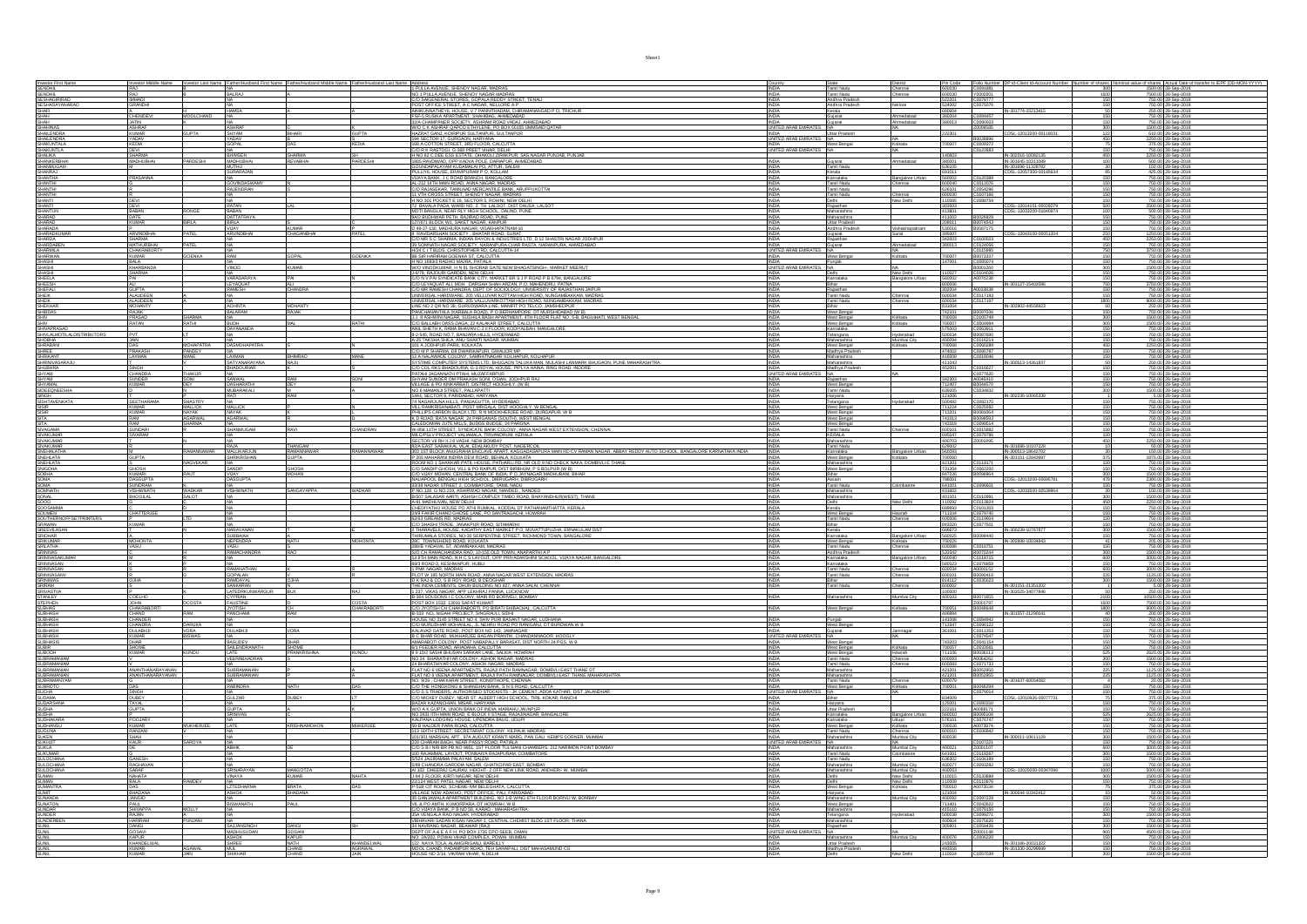|                                                                  | Investor Mid<br>KUMAR          | Investor Last Na<br>SRIVASTAVA  |                                                                   |                         |                                 |                                                                                                                                                                                                                                                                                                           |                                              | State<br>Uttar Pradesh                    |                              |                                      | Folio Number<br>C0115068                                 |                                                  |                   | f shares Actual Date of<br>750.00 28-Sep-2018                                                                                                                                                                                                                                                                                                  |
|------------------------------------------------------------------|--------------------------------|---------------------------------|-------------------------------------------------------------------|-------------------------|---------------------------------|-----------------------------------------------------------------------------------------------------------------------------------------------------------------------------------------------------------------------------------------------------------------------------------------------------------|----------------------------------------------|-------------------------------------------|------------------------------|--------------------------------------|----------------------------------------------------------|--------------------------------------------------|-------------------|------------------------------------------------------------------------------------------------------------------------------------------------------------------------------------------------------------------------------------------------------------------------------------------------------------------------------------------------|
| Investor First Nar<br>SUNL<br>SUNL<br>SUNL                       |                                |                                 | <b>SHIV</b>                                                       | SHANKER                 | <b>UAPDHYAY</b>                 | A 237/198 A 9 II, BIRDOPUR MAHAMOORGUNJ, VARANASI U P<br>TITAGHUR JUTE MILL NO 2, TITAGHUR PO DIST 24 PARGANAS, WEST BENGAL<br>1827 A/1 A WARD, SAKOLI, KOLHAPUR-12, M S                                                                                                                                  | INDIA                                        |                                           |                              | Pin Code<br>221010<br>743188         |                                                          |                                                  | 150               |                                                                                                                                                                                                                                                                                                                                                |
|                                                                  | KUMAR<br>PURUSHOTTAM           | UPADHYAY<br>BATTASE             |                                                                   | <b>WADHWA</b>           |                                 | C/O JAGDISH STORE, 72 CANNING STREET, SHOP NO 67-68 CALCUTTA<br><b>INDIA</b>                                                                                                                                                                                                                              | INDIA West Bengal<br>UNITED ARAB EMIRATES NA |                                           |                              | 700001                               | A0068888<br>C0112598                                     |                                                  |                   | 750.00 28-Sep-2018<br>750.00 28-Sep-2018                                                                                                                                                                                                                                                                                                       |
| SUNIL<br><b>SUNIL</b>                                            | <b>WADHWA</b><br><b>WADHWA</b> |                                 | <b>JAGDISH</b><br><b>ACDISH</b>                                   | <b>WADHWA</b>           |                                 |                                                                                                                                                                                                                                                                                                           | <b>INDIA</b>                                 | West Bengal<br>West Bengal                | Kolkata                      | 700001                               | B0049069<br>B0063316                                     |                                                  | 300<br>450        | 1500.00 28-Sep-2018<br>2250.00 28-Sep-2018                                                                                                                                                                                                                                                                                                     |
| SUNITA<br>SUNITA                                                 | JAGANI<br>MITTAL<br>TALWAR     |                                 | LOWAM                                                             | <b>JAGANI</b>           |                                 | C/O JAGDISH STORES. 72 CANNING STREET. SHOP NO 67-68 CALCUTTIC/O MANOJ JAGANI, CORPORATION BANK, MOTI DUNGARI, ALWAR<br>MOHNA ROAD, BALLABGARH                                                                                                                                                            |                                              | Rajasthan                                 |                              | 301001                               | $ \frac{C0112110}{C01}$                                  | IN-301330-17324873                               | $\frac{200}{150}$ | 1000.00 28-Sep-2018                                                                                                                                                                                                                                                                                                                            |
| SUNITA                                                           |                                |                                 |                                                                   |                         |                                 |                                                                                                                                                                                                                                                                                                           | INDIA<br><b>INDIA</b>                        | Haryana                                   |                              | 121004<br>121001                     | C0108381                                                 |                                                  | 150               | 750.00 28-Sep-2018<br>750.00 28-Sep-2018                                                                                                                                                                                                                                                                                                       |
| SUNKU                                                            | <b>VENKATESH</b>               |                                 |                                                                   |                         |                                 | H NO 5B-43. N I T. FARIDABAD<br>7-38 CAR STREET, DHARMAVARAM, ANANTAPUR DT A P                                                                                                                                                                                                                            | <b>INDIA</b>                                 | Haryana<br>Andhra Pradesh<br>Kerala       |                              | 515671                               | C0112033<br>C0101362                                     |                                                  |                   | 750.00 28-Sep-2018                                                                                                                                                                                                                                                                                                                             |
| SUNNY<br>SURENDER                                                | <b>KUMAR</b>                   |                                 | KEDAR                                                             | <b>NATH</b>             |                                 | KANJIRA THUNKAL, MULAKULAM NORTH P.O., ERNAKULAM DIST<br><b>INDIA</b>                                                                                                                                                                                                                                     |                                              |                                           | <b>Viny Delhi</b>            | 686664<br>110052                     |                                                          | IN-300206-10398                                  |                   | 1500.00 28-Sep-2018<br>9750.00 28-Sep-2018                                                                                                                                                                                                                                                                                                     |
| SURENDER                                                         | <b>KIIMAR</b>                  | <b>KHANDELWAL</b>               | RAJENDER                                                          | KHANDELWAL              |                                 | PRABHU KRIPA, RAVI KUNJ, KANCHAN NAGAR AGRA ROAD, HATHRAS<br><b>INDIA</b>                                                                                                                                                                                                                                 |                                              | Uttar Pradesh<br>Madhya Prade             |                              | 204101                               | C0031313<br>A0040646                                     |                                                  | 900               | 4500.00 28-Sep-2018                                                                                                                                                                                                                                                                                                                            |
| <b>SURESH</b>                                                    | JAIN<br>KUMAR                  | SONI                            | BABULAL<br>BABU                                                   | LAL.                    | SONI                            | 11 THEORY IN THE RAW NOTE, IN THE PHONE AND REAL AND A 2004 AND THE RAW OLD MAIN THE RAW OLD MAIN THE RAW OLD MAIN THAT A RAW OLD MAIN THAT A RAW OLD MAIN THAT A RAW OLD MAIN THAT A RAW OLD MAIN THAT A RAW OLD MAIN THAT A                                                                             |                                              |                                           |                              | 454116<br>495006                     |                                                          | E0046609<br>A0005875<br>RODOS975                 | $\frac{150}{100}$ | 750.00 28-Sep-2018<br>500.00 28-Sep-2018                                                                                                                                                                                                                                                                                                       |
| SURESH<br>SURESH                                                 | PAUL                           | PATEL                           | iari<br>Sendhabhai                                                |                         | PATEL                           | 404 YOGESH APARTMENT, NEAR SWIMMING TANK, MANISHA NAGAR, KALWA<br>C 717 PARADISE FLATS, NEAR HOTEL SIDDHARTHA PALACE, SHAHIBAG AHMEDABAI                                                                                                                                                                  | INDIA<br>INDIA                               | Maharashtra<br>Gujarat                    | Vhmedabad                    | 400605<br>380004                     |                                                          |                                                  | $\frac{150}{150}$ | 750.00 28-Sep-2018<br>750.00 28-Sep-2018                                                                                                                                                                                                                                                                                                       |
| <b>SURESHKUMAR</b>                                               | RAO                            |                                 | HANDAPPA                                                          |                         |                                 | 34 BUILD 15-B BRINDABAN, NR SRIRANG SOCY, THANE (W) BOMBAY<br><b>INDIA</b>                                                                                                                                                                                                                                |                                              | Maharashtra                               |                              | 400601                               | B0032878                                                 |                                                  |                   | 1500.00 28-Sep-2018                                                                                                                                                                                                                                                                                                                            |
| <b>SLIRINDER</b><br><b>SURJEET</b>                               | KI IMAR<br>SINGH               | KAPOOR                          | LACHMAN                                                           |                         |                                 | 34 JACO DE SER FLOOR, CALCUITA<br>13 JACO DE SER POLOGRE CALCUITA<br>13 JACO POS MERR POLOGRE POST, PO TALABITULO, JAMMU (J&K)<br>48 AIT NAGAR, PATALA, PRE, POLOGRE POLOGRE POLOGRE POLOGRE<br>48 AICH DAGAR, PATALA, PRE, VICTORIAL BANC                                                                | INDIA                                        | West Bennal<br>Jammu and Kash             | Colleges.                    | 700016<br>180002                     | C0087105<br>C0057877                                     |                                                  | 1350              | 750.00 28-Sep-2018<br>6750.00 28-Sep-2018                                                                                                                                                                                                                                                                                                      |
|                                                                  |                                |                                 | TTAR <sub>.</sub>                                                 | SNGH<br>SNGH            |                                 |                                                                                                                                                                                                                                                                                                           |                                              | Haryana                                   |                              |                                      |                                                          |                                                  | 750               |                                                                                                                                                                                                                                                                                                                                                |
| SURJIT<br>SURJIT<br>SURYA                                        | SINGH<br>SINGH<br>PRAKASH      | <b>RAKKAR</b><br>MARASANI       | NA<br>RATNASHEKAR                                                 | REDDY                   |                                 | 48 AUIT NAGAR, PATIADA, PB.<br>#596 S S TEMPLE STREET, V V PURAM, BANGALORE                                                                                                                                                                                                                               | INDIA<br>INDIA<br><b>INDIA</b>               | Punjab<br>Karnataka                       | Bangalore Urba               | 133201<br>147001<br>560004           | A0041840<br>C0084871<br>C0027600                         |                                                  |                   | 3750.00 28-Sep-2018<br>750.00 28-Sep-2018<br>750.00 28-Sep-2018                                                                                                                                                                                                                                                                                |
| <b>SUSHEELA</b>                                                  | APPASAHEE                      | <b>BADORE</b>                   | APPASAHEB                                                         |                         |                                 | K E B ROAD, RAIBAG, RAIBAG<br>MOUNA SADHA ROAD, CHAPRA, ., CHAPRA                                                                                                                                                                                                                                         | <b>INDIA</b>                                 | Karnataka                                 |                              | 591317                               |                                                          | CDSL-12033500-00248135                           |                   | 50.00 28-Sep-2018                                                                                                                                                                                                                                                                                                                              |
| <b>SUSHIL</b>                                                    | <b>KUMAR</b>                   | <b>VERMA</b>                    | SATYANARAYAN                                                      | PRASAD<br>CHAND         | VERMA                           |                                                                                                                                                                                                                                                                                                           | <b>INDIA</b>                                 | Bihar<br>Uttar Pradesh                    |                              | 841301                               |                                                          | CDSL-12013300-00311322                           |                   | 750.00 28-Sep-2018                                                                                                                                                                                                                                                                                                                             |
|                                                                  | KUMAR<br>SHAH                  |                                 | MI<br>IASTIMAL                                                    |                         |                                 | MODING WALPOWER CONDUCTION CONTROL ON THARDOLU P<br>AVADH GRAMIN BANK, PO SHAHABAD BUS STAND, DT HARDOLU P<br>6 PALLIAPPAN LANE, SOVICARPET, MADRAS<br>CO SHABAM TRADING CORPORATION. TINARI GALI KHETRAJPUR, SAMBALPUR<br>CO SHABAM TRADI                                                                |                                              | Maharashtra                               | Mumbai City                  | 241124<br>400062                     | A0043566<br>C0139127<br>C0079554                         |                                                  |                   | 3000.00 28-Sep-2018<br>750.00 28-Sep-2018<br>750.00 28-Sep-2018                                                                                                                                                                                                                                                                                |
| <b>SUSHILA</b>                                                   | <b>DEVI</b>                    | <b>SHARMA</b>                   |                                                                   | CHAND                   | <b>SHARMA</b>                   |                                                                                                                                                                                                                                                                                                           | INDIA                                        | Tamil Nadu                                | Chennai                      | 600079                               |                                                          | CDSL-12044700-03180641                           | 150               |                                                                                                                                                                                                                                                                                                                                                |
| SUSHILA<br>SUSHILA                                               | <b>DEVI</b><br>KHANDELWAL      |                                 |                                                                   |                         |                                 | <b>INDIA</b><br>B 328 JANATA COLONY, JAIPUR                                                                                                                                                                                                                                                               | <b>INDIA</b>                                 | Orissa<br>Rajasthan                       |                              | 768002<br>302004                     | C0100811                                                 |                                                  |                   | 100.00 28-Sep-2018<br>750.00 28-Sep-2018                                                                                                                                                                                                                                                                                                       |
| SUSHILA<br>SUSHILABAI                                            | KRISHNA<br>JAMNADAS            | <b>MEDURY</b>                   |                                                                   |                         |                                 | EA-1/15 INDER PURI, NEW DELHI<br>HUNS TRADERS, 7/1172 TOWN HALL ROAD, CALICUT<br><b>INDU</b>                                                                                                                                                                                                              |                                              | Delhi<br>Kerala                           | New Delhi                    | 110012<br>673001                     | 20011750                                                 |                                                  |                   | 1500.00 28-Sep-2018<br>750.00 28-Sep-2018                                                                                                                                                                                                                                                                                                      |
| SUSHILABEN                                                       | RAMESHWAR                      | SHARMA                          | <b>AMESHWAR</b>                                                   | SHARMA                  |                                 | 1947 HAGUN SOCIETY, OPP SUBDHA COLONY, JODHPUR ROAD, AHMEDABAD<br>1822 OPP B D MARKET, TMARPUR, DELHI<br>11 KANKUNGAR, ADALINGAN, SURAT<br>11 KANKUNGAR, ADALINGAN, SURAT<br>1888 OURVA EARAH (ITHOBA EUR MENDADORO NATIONAL BOLITIN)                                                                     |                                              | Gujarat                                   | Ahmedabad                    | 380015                               | A0010991                                                 |                                                  |                   | 1125.00 28-Sep-2018                                                                                                                                                                                                                                                                                                                            |
| SUSHMA<br>SUVARNABEN                                             | <b>RASIKLAL</b>                |                                 |                                                                   | <b>MHADUR</b>           |                                 |                                                                                                                                                                                                                                                                                                           |                                              | Delhi                                     | New Delhi                    | 110054                               | C0022864<br>C0083144                                     |                                                  |                   | 750.00 28-Sep-2018                                                                                                                                                                                                                                                                                                                             |
| SWARNA                                                           | NAYAK                          |                                 | ANANTH                                                            |                         | <b>NAYAK</b>                    |                                                                                                                                                                                                                                                                                                           | <b>INDIA</b><br><b>INDIA</b>                 | Gujarat<br>Karnataka                      | Surat                        | 395009<br>575001                     | C0057164                                                 |                                                  | 150<br>600        | 750.00 28-Sep-2018<br>3000.00 28-Sep-2018                                                                                                                                                                                                                                                                                                      |
| SWARNAMBAL<br>SWAROOP                                            | NATHAN<br>CHAND                | SARAOG                          | LATE                                                              | <b>HIRALAL</b>          | <b>SARAOG</b>                   | 1/88 SURYA SADAN, OPP S I W S HIGH SCHOOL, WADALA BOMBA'<br>C/O HIRALAL PRAKASH CHAND SARAOGI, P O BIJOYNAGAR KAMRUP, ASSA<br><b>INDIA</b>                                                                                                                                                                | <b>INDIA</b>                                 | Maharashtra<br>Assam                      | Mumbai City                  | 400031<br>781122                     | A0085785<br>A0047523                                     |                                                  |                   | 1125.00 28-Sep-2018<br>375.00 28-Sep-2018                                                                                                                                                                                                                                                                                                      |
|                                                                  | PRASAD                         |                                 | RHARANI                                                           | PRASAD                  |                                 |                                                                                                                                                                                                                                                                                                           |                                              | West Bennal                               | Kolkste                      | 700026                               |                                                          |                                                  |                   |                                                                                                                                                                                                                                                                                                                                                |
| SYAM<br>SYAM<br>SYAMALENDU                                       | BHATTACHARYA                   | <b>HUSSAINI</b>                 | <b>LATEPROKASH</b>                                                | <b>INDU</b>             | KAT<br>BHATTACHARYA<br>HUSSAINI | LOC INSULATIONAUS INTERNATION CONTINUANT NAIRWY, ASSAM<br>LAB PARK SIDE ROAD, CALCUTTA<br>LAB PARK SIDE ROAD, CALCUTTA<br>CO DID TAHE NASHEL ANSARO, MARKER PARK SING BABLOG, GT ROAD, ASAMOL<br>CO ID GUPTA & CO. I BONFIELD LABE SIDE FL                                                                |                                              | West Bengal                               |                              | 713304                               | B0034923                                                 |                                                  | 450               | 750.00 28-Sep-2018<br>2250.00 28-Sep-2018                                                                                                                                                                                                                                                                                                      |
| SYEDSHAH<br>TALOOT<br>TAPAN                                      | QADER<br>ANSARI                |                                 | SYEDSHAH<br>TAHIR                                                 | <b>HAMED</b><br>ANSARI  |                                 |                                                                                                                                                                                                                                                                                                           | UNITED ARAB EMIRATES NA<br><b>INDIA</b>      | Bihar                                     |                              | 821307                               | 20004451                                                 |                                                  | 300<br>300        | 1500.00 28-Sep-2018                                                                                                                                                                                                                                                                                                                            |
|                                                                  | DAS                            |                                 | BISWESAR                                                          |                         |                                 | <b>INDV</b>                                                                                                                                                                                                                                                                                               | <b>INDIA</b>                                 | West Bengal<br>Tamil Nadu                 | Kolkata<br>Chennai           | 700001                               | C0060714<br>B0096708                                     |                                                  | 225<br>150        | 1500.00 28-Sep-2018<br>1125.00 28-Sep-2018                                                                                                                                                                                                                                                                                                     |
| TARACHAND<br>TARUN                                               | <b>KUMAR</b>                   | <b>GANGULY</b>                  | <br>IURGAPADA                                                     | GANGULY                 |                                 | 2 KALATHI PILLAI STREET, SOWCARPET, MADRAS<br>UNITED BANK OF INDIA, RANI GANJ BR C R ROAD PO RANI GANJ, DIST BURDWAN WB                                                                                                                                                                                   |                                              | West Bengal                               |                              | 600079                               | C0077170<br>A0074761                                     |                                                  |                   | 750.00 28-Sep-2018<br>750.00 28-Sep-2018                                                                                                                                                                                                                                                                                                       |
| TARUN                                                            | <b>KUMAR</b>                   |                                 |                                                                   |                         |                                 | ORTEGI DIAN DE SIGNATO DE TANCARE DE LA CARLA DE SIGNATO DE LA CARLA DE LA CARLA DE LA CARLA DE LA CARLA DE LA<br>14 DE LA CARLA DE LA CARLA DE LA CARLA DE LA CARLA DE LA CARLA DE LA CARLA DE LA CARLA DE LA CARLA DE LA CAR<br>14                                                                      |                                              | Maharashtra                               | Mumbai City                  | 400004                               | C0075614                                                 |                                                  |                   | 750.00 28-Sep-2018                                                                                                                                                                                                                                                                                                                             |
| TEJAL<br>TEJOMOY                                                 | M<br>DUTTA<br>SINGH            | SHAH<br>MAZUMDAF                | AAHENDRA<br>ATEKIRONMO                                            | <b>DUTTA</b>            | SHAH<br>MAZUMDAR                | <b>INDIA</b>                                                                                                                                                                                                                                                                                              | INDIA                                        | Gujarat<br>West Bengal                    | Vadodara<br>Kolkata          | 390011<br>700061                     | A0031924<br>A0073729                                     |                                                  | 150               | 750.00 28-Sep-2018<br>750.00 28-Sep-2018                                                                                                                                                                                                                                                                                                       |
| THAKURPRAKASH.<br>THANGAM                                        |                                |                                 | SAMSHER<br>CHANDRA                                                | SINGH                   |                                 |                                                                                                                                                                                                                                                                                                           | <b>INDIA</b>                                 | Maharashtra<br>Tamil Nadu                 | Mumbai City<br>Chennai       | 400062                               | B0079701                                                 |                                                  |                   | 750.00 28-Sep-2018<br>750.00 28-Sep-2018                                                                                                                                                                                                                                                                                                       |
| THANKAVELU                                                       |                                |                                 | <b>MURUKESA</b>                                                   | <b>KAUNDAR</b>          |                                 | KOONS, NO-3 PULIKKAL, CHERUKAVU GRAMA PANCHAYAT, MALAPPURAM                                                                                                                                                                                                                                               | <b>INDIA</b>                                 | Kerala                                    |                              | 600028<br>673637                     |                                                          | IN-301811-10119404                               | 100               | 500.00 28-Sep-2018                                                                                                                                                                                                                                                                                                                             |
| THARU<br>THAYUMANASAMY<br>THEIVANAYAGAM<br>THIRUMALESH<br>THOMAS |                                |                                 | ANTONY<br>SUBRAMANI                                               |                         |                                 | <b>KUARS, WEST PUBLICACITE DO CHALANDY PROFINAL INSURANCE DE CHALANDY PROFINAL PROFINAL PROFINAL PROFINAL PROFINAL PROFINAL PROFINAL PROFINAL PROFINAL PROFINAL PROFINAL PROFINAL PROFINAL PROFINAL PROFINAL PROFINAL PROFINAL P</b>                                                                      | INDIA<br>INDIA                               | Kerala<br>Tamil Nadu                      |                              | 680315                               |                                                          | IN-300896-10075169                               |                   | 1500.00 28-Sep-2018<br>750.00 28-Sep-2018                                                                                                                                                                                                                                                                                                      |
|                                                                  | PILLAI                         |                                 |                                                                   |                         |                                 |                                                                                                                                                                                                                                                                                                           | INDIA                                        |                                           | Madurai                      | 625001<br>636009                     | C0023985                                                 |                                                  |                   |                                                                                                                                                                                                                                                                                                                                                |
|                                                                  |                                |                                 | <u>PILLAI</u><br>RAMULU<br><b>KURUVILA</b>                        |                         |                                 |                                                                                                                                                                                                                                                                                                           | INDIA                                        | Tamil Nadu<br>Telangana<br>Kerala         | Salem<br>Karimnagar          | 505001<br>686652                     | Y0000780<br>C0053852<br>C0039470                         |                                                  | 1200<br>300       | 6000.00 28-Sep-2018<br>1500.00 28-Sep-2018<br>3750.00 28-Sep-2018                                                                                                                                                                                                                                                                              |
| THOMAS                                                           | <b>ABRAHAM</b>                 |                                 | ABRAHAM                                                           |                         |                                 | KURUDAMANILL, THURUSHLEAD PO, MALLAPPALLY                                                                                                                                                                                                                                                                 | UNITED ARAB EMIRATES NA                      |                                           |                              |                                      | C0050505                                                 |                                                  | 150               | 750.00 28-Sep-2018                                                                                                                                                                                                                                                                                                                             |
| <b>THOMAS</b>                                                    | <b>ANTHRO</b>                  | CHAN                            | KORA                                                              | <b>THOMAS</b>           |                                 |                                                                                                                                                                                                                                                                                                           | <b>INDIA</b>                                 | Kerala                                    |                              | 682302                               | C0049292                                                 |                                                  | 150               | 750.00 28-Sep-2018                                                                                                                                                                                                                                                                                                                             |
| THOMAS<br>THOMAS<br>THOMAS                                       |                                |                                 | <b>MATHEW</b>                                                     |                         |                                 |                                                                                                                                                                                                                                                                                                           | <b>INDIA</b>                                 | Kerala<br>Kerala                          |                              | 682018<br>682018                     | C0016342<br>C0074758                                     |                                                  |                   | 750.00 28-Sep-2018<br>750.00 28-Sep-2018                                                                                                                                                                                                                                                                                                       |
|                                                                  | LOBO                           |                                 |                                                                   |                         |                                 | KIKIKDAMANILL THURUSHEAD PO MALIAPPALI<br>CIRK NO 109 F, JIVALAGIRI CR L COLONY, AMBALAMUGTAL, KERALA<br>EARATHARA MARY BHAVAN, TA B ROAD, COCHIN<br>POST BOX 4296 SAFAT, 1993 SAFAT, KIWAIT<br>POST BOX 4296 SAFAT, 1993 SAFAT, KIWAIT<br>PO                                                             | UNITED ARAB EMI                              |                                           |                              | 110085                               | Z0010069                                                 |                                                  | 300               | 1500.00 28-Sep-2018                                                                                                                                                                                                                                                                                                                            |
| <b>TILAK</b><br><b>TILAK</b>                                     | <b>RAJ</b><br>RAJ              | KHOSLA                          | <b>ISHAN</b><br>KHOSLA                                            |                         |                                 |                                                                                                                                                                                                                                                                                                           | <b>INDIA</b><br><b>INDIA</b>                 | Delhi                                     | New Delhi<br>New Delhi       | 110008                               | B0038100                                                 |                                                  | $\frac{450}{300}$ | 2250.00 28-Sep-2018<br>1500.00 28-Sep-2018                                                                                                                                                                                                                                                                                                     |
| <b>TIRKEY</b>                                                    |                                |                                 | TIRKEY                                                            |                         |                                 | <b>THE COMPANY LTD, P.O. JAMERPAL, YORKA, DIST BLASPICK IN PLACES CHAUGE AND STATE OF STATE AND STATE AND STATE AND STATE AND STATE AND STATE AND STATE AND STATE AND STATE AND STATE AND STATE AND STATE AND STATE AND STATE AN</b>                                                                      |                                              | Maharashtra                               |                              |                                      | C0035029                                                 |                                                  | 300               | 1500.00 28-Sep-2018<br>750.00 28-Sep-2018<br>750.00 28-Sep-2018<br>750.00 28-Sep-2018                                                                                                                                                                                                                                                          |
| TIMARI<br>TRIBHUVAN<br>TRILOKI<br>UDAY                           |                                | PANCHASARA                      | PANCHASARA                                                        |                         |                                 |                                                                                                                                                                                                                                                                                                           | INDIA<br>INDIA                               |                                           | Mumbai City<br>Rajkot        | 400075<br>360002                     | C0081817<br>C0081817<br>C0027034<br>C0110890             |                                                  |                   |                                                                                                                                                                                                                                                                                                                                                |
|                                                                  | NATH<br>KUMAR                  | AGRAWAL<br>BHELSEWALE<br>RATHOR | na<br>Suresh                                                      |                         |                                 | <b>INDIA</b>                                                                                                                                                                                                                                                                                              |                                              | Gujarat<br>Uttar Pradesh<br>Madhya Prades |                              | 204101<br>462001                     |                                                          |                                                  | 300               | 1500.00 28-Sep-2018<br>500.00 28-Sep-2018                                                                                                                                                                                                                                                                                                      |
| <b>UDAY</b>                                                      | <b>KUMAR</b>                   |                                 | LATE                                                              | (RISHAN<br>AYANTILAL    | BHELSEWALA                      | 2 BURDWAN COMPOUND, RANCHI, RANCHI, RANCHI                                                                                                                                                                                                                                                                | <b>INDIA</b>                                 | Bihar                                     |                              | 834001                               |                                                          | IN-301330-20131929<br>IN-301330-19962754         |                   | 750.00 28-Sep-2018                                                                                                                                                                                                                                                                                                                             |
| <b>UDAY</b><br><b>UDAYA</b>                                      | <b>KUMAR</b><br>SRIDEVI        | CARACCI                         | VARAPRASADARAC                                                    |                         |                                 | NEELAM ROAD, MUNGER, BIHAR<br>INDIA                                                                                                                                                                                                                                                                       | <b>INDIA</b>                                 | Andhra Pradesh                            |                              | 811201<br>518178                     | C0095924                                                 | IN-302324-1034545                                | 150<br>450        | 750.00 28-Sep-2018<br>2250.00 28-Sep-2018                                                                                                                                                                                                                                                                                                      |
|                                                                  |                                | SABNIS                          |                                                                   |                         |                                 | INEELAIN ROAD, MUNGER, BIHAR<br>ANDHRABANK, WIO M.Y. VARA PRASADA RAO, PALUKURU<br>THE KOREGAON CO-OP PEOPLES BANK, AT & POST KOREGAON, (SATARA)<br>CO SAREE HOUSE, 46 COTTON STREET, CALCUTTA<br>19A DR A K. PAW ROAD, (1ST FLOOR), BEHAL                                                                |                                              |                                           |                              |                                      |                                                          |                                                  | 450               |                                                                                                                                                                                                                                                                                                                                                |
| UDDHAV<br>UMA<br>UMA                                             | DAMODAR<br>AGARWAL             | CHANDAK                         | AMODAR<br>RADEEP                                                  | kumar                   | <b>AGARWAL</b>                  |                                                                                                                                                                                                                                                                                                           | <b>INDIA</b><br>INDIA                        | Maharashtra<br>West Bengal                | Kolkata                      | 415501<br>700007                     | C0028793<br>B0091833<br>B0087736                         |                                                  |                   | 2250.00 28-Sep-2018<br>750.00 28-Sep-2018                                                                                                                                                                                                                                                                                                      |
|                                                                  | DEVI                           |                                 | :HANDAK<br>DUMARA                                                 |                         |                                 |                                                                                                                                                                                                                                                                                                           | <b>INDIA</b>                                 | West Bengal<br>Tamil Nadu                 | Kolkata<br>Chennai           | 700034                               | 20033027                                                 |                                                  |                   | 750.00 28-Sep-2018<br>750.00 28-Sep-2018                                                                                                                                                                                                                                                                                                       |
| UMA<br>UMA                                                       | SHANKAR                        | PANDEY                          |                                                                   |                         |                                 | 10 BHARATHI NAGAR. SECOND STREET. T NAGAR. MAD                                                                                                                                                                                                                                                            | UNITED ARAB EM                               | <b>NA</b>                                 | <b>NA</b>                    |                                      | C0089032                                                 |                                                  | 150               | 750.00 28-Sep-2018                                                                                                                                                                                                                                                                                                                             |
| UMAKANT<br>UMAKANTHAN<br>UMAPATHY                                | <b>HIRALAL</b>                 | THAKKAR                         |                                                                   |                         |                                 | 30/1 SMARAT NAGAR, ISANPUR, AHMEDABAD<br>NO 8 JAWAHARLA NEHRU ST, T MAGAR, MADRAS<br>16F SECOND MAIN ROAD, ANNA NAGAR EAST, MADRAS<br>CAO MATHURA BRICKS FACTORY, BHARAIPUR GATE, MATHURA<br>SHOP A 12 INDURPURI MEW DI FHI                                                                               |                                              | Gujarat<br>Tamil Nadu                     |                              | 382443                               | C0123069<br>C0073971                                     |                                                  |                   | 750.00 28-Sep-2018<br>750.00 28-Sep-2018<br>1500.00 28-Sep-2018                                                                                                                                                                                                                                                                                |
|                                                                  | AKHILANDAM                     |                                 | AKHILANDAM                                                        |                         |                                 |                                                                                                                                                                                                                                                                                                           | INDIA                                        | Tamil Nadu                                | Chennai<br>Chennai           | 600102                               | B0028336                                                 |                                                  | 300               |                                                                                                                                                                                                                                                                                                                                                |
| UMARANI<br>UMESH                                                 | BANSAL                         |                                 |                                                                   |                         |                                 |                                                                                                                                                                                                                                                                                                           | <b>INDIA</b><br><b>INDIA</b>                 | Uttar Pradesh<br>Delhi                    | New Delhi                    | 281001<br>110012                     | C0109553<br>A0076897                                     |                                                  | 150<br>225        | 750.00 28-Sep-2018<br>1125.00 28-Sep-2018                                                                                                                                                                                                                                                                                                      |
| UMESH<br>UMESH                                                   | <b>KUMAR</b>                   | <b>AGARWAL</b><br>KHATRI        | MADAN                                                             |                         | <b>KHATRI</b>                   | SHOP A 12 INDURPURI, NEW DLEHI<br>SIO SRI RAM CHANDRA AGARWAL, 1271 DELSHI DARWAZA GAIZABAD, FAIZABAD<br>CHOTANAGPUR BIRI TRADING CO, MADHU BAZAR, CHAIBASA, SINGH BHUM (W)<br><b>INDIA</b><br><b>INDIA</b>                                                                                               |                                              | Uttar Pradesh                             |                              | 224001                               | C0086993<br>C0036223                                     |                                                  | 150               | 750.00 28-Sep-2018<br>2250.00 28-Sep-2018                                                                                                                                                                                                                                                                                                      |
|                                                                  | <b>KUMAR</b>                   | <b>LAHON</b>                    | HOLI                                                              | <b>MOHAN</b><br>RAM     | LAHON                           | <b>INDIA</b>                                                                                                                                                                                                                                                                                              |                                              | Assam                                     |                              | 786184                               | A0047491                                                 |                                                  |                   | 750.00 28-Sep-2018                                                                                                                                                                                                                                                                                                                             |
| UPEN<br>UPKAR<br>URMILA                                          | CHANDRA                        |                                 | -<br>MACHAURI<br>WARSHI                                           |                         |                                 | UNDERWARM (MARINENSE), MARINI BRANCO DE BRUGARIA ANNI INDIA<br>1918 DE MARINA (MARINENSE), MARINI DE LO CANDIA DE DE MARINI BRANCO DE MARINI ANNI ANNI ANNI ANNI ANNI ANNI A<br>1918 DE MARINI ANNI ANNI COMPANY (MARINI DE MARINI A<br>INDIA<br>INDIA                                                    |                                              | Andhra Prades<br>Maharashtra              |                              | 530014                               | B0032431                                                 |                                                  | 200               | 1000.00 28-Sep-2018<br>1500.00 28-Sep-2018                                                                                                                                                                                                                                                                                                     |
|                                                                  | DEVI<br>GUPTA                  | LAL<br>KEJRIWA                  |                                                                   |                         |                                 | INDIA                                                                                                                                                                                                                                                                                                     |                                              | Bihar                                     | Mumbai City                  | 842001                               |                                                          |                                                  |                   |                                                                                                                                                                                                                                                                                                                                                |
| URMILA<br>URMILA                                                 |                                |                                 | <b>ACCHIDA</b>                                                    |                         |                                 |                                                                                                                                                                                                                                                                                                           |                                              | Bihar                                     |                              | 800008                               | C0087530<br>C0025388                                     |                                                  |                   | 750.00 28-Sep-2018<br>1500.00 28-Sep-2018                                                                                                                                                                                                                                                                                                      |
| <b>USHA</b><br><b>USHA</b>                                       | ARORA<br><b>JIVABHAI</b>       |                                 | <b>JIVABHAI</b>                                                   |                         |                                 | C-1/17 RANA PARTAP BAGH, DELHI<br><b>INDIA</b><br>OPP ALLAHABAD BANK, PALACE ROAD, NEAR HATHI POLE, BARO<br>INDIA                                                                                                                                                                                         |                                              | Delhi<br>Guiarat                          | New Delhi                    | 110007<br>390001                     | C0113279<br>B0014482                                     |                                                  | 300<br>450        | 1500.00 28-Sep-2018<br>2250.00 28-Sep-2018                                                                                                                                                                                                                                                                                                     |
| USHA<br>USHA                                                     |                                |                                 | SIVAREN<br>PADMANABHA<br>SATISH<br>SEETHARAMAIAH<br>SEETHARAMAIAH |                         |                                 |                                                                                                                                                                                                                                                                                                           | <b>INDIA</b>                                 | Kerala                                    |                              | 688004<br>125001<br>151001<br>517507 | B0083027                                                 |                                                  |                   | 750.00 28-Sep-2018                                                                                                                                                                                                                                                                                                                             |
|                                                                  | RANI                           |                                 |                                                                   | PILLAI<br>KUMAR<br>NATH |                                 |                                                                                                                                                                                                                                                                                                           | INDIA<br><b>INDIA</b>                        | Haryana                                   |                              |                                      |                                                          | IN-300940-10001200                               | 150               |                                                                                                                                                                                                                                                                                                                                                |
| USHA<br>USHA<br>UTPAL                                            | RANI<br>RANI                   |                                 |                                                                   |                         |                                 | (2012)<br><u>1984 – Annan Reich, prinse announ merchanistae, bernar<br/>1984 – Annan Paramet, HSAR<br/>1986 – Annan Samuel, american announce announce<br/>1986 – Annan Samuel, american announce<br/>1986 Danis Annan Samuel (b. 1988)<br/>1986 Danis </u>                                               | INDIA                                        | Punjab<br>Andhra Pradesh                  |                              |                                      |                                                          | IN-302365-10180422<br>IN-301022-20125557         | $\frac{50}{300}$  | 250.00 28-Sep-2018<br>1500.00 28-Sep-2018                                                                                                                                                                                                                                                                                                      |
| UTTAM                                                            | CHOWDHUF                       | CHAKRAVORTY                     |                                                                   | <b>HOWDHUR</b>          |                                 |                                                                                                                                                                                                                                                                                                           | <b>INDIA</b><br><b>INDIA</b>                 | West Bengal<br>Assam                      |                              | 743352<br>786171                     | C0126479<br>C0105001                                     |                                                  | 150<br>450        | 750.00 28-Sep-2018<br>2250.00 28-Sep-2018                                                                                                                                                                                                                                                                                                      |
| <b>UTTARADI</b>                                                  | SASI                           |                                 | <b>ENU</b>                                                        | <b>GOPAL</b>            |                                 | THE DISPOSITION OF DISPOSITION WITH THE REPORT OF THE REPORT OF THE REPORT OF THE REPORT OF THE REPORT OF THE REPORT OF THE REPORT OF THE REPORT OF THE REPORT OF THE REPORT OF THE REPORT OF THE REPORT OF THE REPORT OF THE                                                                             |                                              | Andhra Pradest                            |                              | 518501                               |                                                          | CDSL-12022300-00015122                           |                   | 20.00 28-Sep-2018<br>35.00 28-Sep-2018<br>35.00 28-Sep-2018<br>750.00 28-Sep-2018                                                                                                                                                                                                                                                              |
| VAIBHAV<br>VAISHNO                                               | SHUKLI<br>DEVI                 |                                 | (RISHNA<br>MADAN<br>CHATHUNAIR                                    | GOPAL<br>MOHAN          |                                 |                                                                                                                                                                                                                                                                                                           | UNITED ARAB EMI                              |                                           |                              |                                      |                                                          |                                                  |                   |                                                                                                                                                                                                                                                                                                                                                |
| VALSALAN<br>VANDANA                                              | BANSAL                         |                                 |                                                                   |                         |                                 |                                                                                                                                                                                                                                                                                                           | INDIA                                        | Kerala                                    |                              | 670661                               | C0023302                                                 |                                                  |                   |                                                                                                                                                                                                                                                                                                                                                |
| <b>VANDNA</b>                                                    | HARISH                         | GOGAD                           |                                                                   |                         |                                 | <b>INDIA</b><br>C/O DR N B RAHATEKAR, RAJHANS GHOLE RD, PUNE                                                                                                                                                                                                                                              | INDIA                                        | Haryana<br>Maharashtra                    |                              | 124001<br>411004                     | C0064882<br>C0095634                                     |                                                  | 150               | 5.00 28-Sep-2018<br>750.00 28-Sep-2018                                                                                                                                                                                                                                                                                                         |
|                                                                  |                                | <b>GORDLAY</b>                  | <b>AMCHANDRA</b>                                                  |                         |                                 | <b>INDIA</b>                                                                                                                                                                                                                                                                                              |                                              | Karnataka                                 | <b>Bangalore Urb</b>         | 560085<br>411001                     | C0114198                                                 |                                                  |                   | 750.00 28-Sep-2018                                                                                                                                                                                                                                                                                                                             |
| VANI<br>VANIMALA<br>VARADHARAJULU<br>VARGHESE<br>VARGHESE        |                                |                                 | VENKATACHALAM<br>CHACKO                                           |                         |                                 | COUNTRY MANUFACTURE AND MANUFACTURE THIRLOCK, ISSN 3RD STAGE, BANGALORI<br>4.1115 SUMUAN CR FLOOR 200 MANUFACTURE THIRLOCK, ISSN 3RD STAGE, BANGALORI<br>5.1115 SUMUAN CR FLOOR 200 MANUFACTURE OF THIRLOCK, ISSN 3RD STAGE, BANGALO                                                                      |                                              | Maharashtra<br>Tamil Nadu                 | Chennai                      |                                      | C0008155                                                 |                                                  |                   |                                                                                                                                                                                                                                                                                                                                                |
|                                                                  |                                |                                 |                                                                   |                         |                                 |                                                                                                                                                                                                                                                                                                           | INDIA<br>INDIA<br>UNITED ARAB EMIRATES NA    | Kerala                                    |                              | 600003                               | C0125232<br>C0127958                                     |                                                  | $\frac{150}{150}$ | 750.00 28-Sep-2018<br>750.00 28-Sep-2018<br>750.00 28-Sep-2018                                                                                                                                                                                                                                                                                 |
| VARGHESE                                                         |                                |                                 |                                                                   |                         |                                 | MUNJELEE HOUSE. ELOOR SOUTH. UDYOGAMANDAL PO.                                                                                                                                                                                                                                                             | <b>INDIA</b>                                 | Kerala                                    |                              | 683501                               | C0072689<br>C0102249                                     |                                                  |                   | 750.00 28-Sep-2018                                                                                                                                                                                                                                                                                                                             |
| VARGHESE                                                         |                                |                                 |                                                                   |                         |                                 | MOONJALEE HOUSE, ELOOR SOUTH, UDYOGAMANDAL ERNAKULAM, KERALA<br><b>INDIA</b>                                                                                                                                                                                                                              |                                              | Kerala                                    |                              | 683501                               | C0121050                                                 |                                                  | 300               | 1500.00 28-Sep-2018                                                                                                                                                                                                                                                                                                                            |
| VARSHA<br>VARUGHESE                                              |                                |                                 |                                                                   |                         |                                 | E-28 SATYAWATI COLONY, PHASE-II ASHOK VIHAR, DELHI<br>VANAPURANCIAL HOUSE, VAKATHANAM P O, KOTTAYAM<br>AURANGABAD BREWERES UMITED, PLOT NO. H-9 TO H-11, MIDC INDUSTRIAL AREA, WALUNI, DIST : AURANGABAD                                                                                                  |                                              |                                           | New Delhi                    | 110052<br>686538                     | B0071459<br>C0101613                                     |                                                  | 600               | 3000.00 28-Sep-2018<br>3750.00 28-Sep-2018                                                                                                                                                                                                                                                                                                     |
|                                                                  |                                |                                 |                                                                   |                         |                                 |                                                                                                                                                                                                                                                                                                           | UNITED ARAB EMIRATES                         |                                           |                              |                                      | C0095509                                                 |                                                  | 300               | 1500.00 28-Sep-2018                                                                                                                                                                                                                                                                                                                            |
| VASANT<br>VASANTHAKUMAR<br>VASANTHA                              |                                |                                 |                                                                   |                         |                                 | FLOWER STREET. BELLARY<br>54 WASHAR VARDAPPA STREET, FIRST FLOOR NEW WASHARMANPET, MADRAS                                                                                                                                                                                                                 | UNITED ARAB EMIRATES NA<br><b>INDIA</b>      | Tamil Nadu                                | NA<br>Chennai                | 600081                               | C0118666<br>C0108104                                     |                                                  | 1050              | 5250.00 28-Sep-2018<br>750.00 28-Sep-2018                                                                                                                                                                                                                                                                                                      |
| VASANTHA                                                         |                                |                                 |                                                                   |                         |                                 | W/O MR S VALLIYAPPAN, SUNDARAM FINANCE LIMITED, 341 SEKKALAI ROAD, NEAR PERIYAR STATUE, KARAIKUDI<br>W/O MR S VALLIYAPPAN, SUNDARAM FINANCE LIMITED, 341 SEKKALAI ROAD, NEAR PERIYAR STATUE, KARAIKUDI                                                                                                    | INDIA                                        | Tamil Nadu<br>Tamil Nadu                  |                              | 630001<br>630001                     | C0122012<br>C0122991                                     |                                                  | 150               |                                                                                                                                                                                                                                                                                                                                                |
|                                                                  |                                |                                 |                                                                   |                         |                                 |                                                                                                                                                                                                                                                                                                           |                                              | Tamil Nadu                                |                              |                                      |                                                          |                                                  |                   | $\frac{750.00}{750.00} \frac{29 \cdot 99 \cdot 2018}{28 \cdot 92 \cdot 2018} \frac{750.00}{750.00} \frac{28 \cdot 99 \cdot 2018}{28 \cdot 92 \cdot 2018} \frac{750.00}{750.00} \frac{28 \cdot 99 \cdot 2018}{28 \cdot 92 \cdot 2018} \frac{750.00}{750.00} \frac{28 \cdot 99 \cdot 2018}{28 \cdot 92 \cdot 2018} \frac{750.00}{750.00} \frac{$ |
| VASANTHAN<br>VASANTHAN<br>VED<br>VEENA<br>VEENA                  | PRAKASH                        |                                 |                                                                   |                         |                                 | WO MIS ZWILIWEPM, SURDANA FRANCE LIMITED, 341 SERKALA ROAD, NEAR PERIYAR STATUE, KARAKUDI<br>AZZIO PASCHIA VIHAR, NEW DELHI<br>29 INCOME TAX OFFICERS COLONY, GANGA PORBATORE<br>29 INCOME TAX OFFICERS COLONY, GANGA PATH SURAI NAGAR                                                                    | INDIA<br>INDIA<br>INDIA                      | Delhi<br>Tamil Nadu                       | New Delhi<br>Ccimbatore      | 630001<br>110063<br>641038           | C0122003<br>C0122003<br>C0072743<br>C0106745<br>C0106745 |                                                  | 150               |                                                                                                                                                                                                                                                                                                                                                |
|                                                                  | <b>GUPTA</b>                   |                                 |                                                                   |                         |                                 |                                                                                                                                                                                                                                                                                                           | <b>INDIA</b>                                 | Rajasthan                                 |                              | 302006                               |                                                          |                                                  | 150               |                                                                                                                                                                                                                                                                                                                                                |
| <b>VEERABADRAMM</b>                                              | HAVAL                          |                                 |                                                                   |                         |                                 | <b>CATING TO THAN YAWARE AIRPLE STREET NO IS WARRENT DUNI PARAMERO INGRE SECURITERED</b><br>CATING TO THE VALUATION OF THE VALUATION OF THE VALUATION PARAMERO INGRE SECURITERED SECURITERED SECURITERED SECURITERED IN THE VALUATION                                                                     | <b>INDIA</b>                                 | Telangana                                 | Hyderabad                    | 500025                               | C0078749                                                 |                                                  | 150               | 750.00 28-Sep-2018                                                                                                                                                                                                                                                                                                                             |
| VEERAMANI                                                        | <b>ВНІМАРРА</b>                | THANI                           | ΑΤΗΙΑΡΡΑ<br>HIMAPP/                                               | <b>GOUNDER</b>          | ATHANI                          |                                                                                                                                                                                                                                                                                                           | INDIA                                        | Tamil Nadu                                |                              | 637412                               | C0002332                                                 | IN-301895-1034929                                |                   | 750.00 28-Sep-2018<br>250.00 28-Sep-2018<br>750.00 28-Sep-2018<br>180.00 28-Sep-2018<br>180.00 28-Sep-2018                                                                                                                                                                                                                                     |
| VEERESHKUMAR<br>VENKATESH<br>VENKATESH                           | n.<br>Laxman                   |                                 |                                                                   |                         |                                 |                                                                                                                                                                                                                                                                                                           |                                              | Karnataka<br>Karnataka                    | <b>Bangalore Urba</b>        |                                      | C0108324                                                 |                                                  |                   |                                                                                                                                                                                                                                                                                                                                                |
| VENKATESHMURTH                                                   |                                | <b>DESHMUKH</b>                 | <b>REERAM</b>                                                     |                         |                                 | <b>INDIA</b><br>MSFC QUARTERS D'2/204 SB ROAD, PUNE<br>PRIYA CHIT PROMOTER, NO 21-1 ST FLOOR, C.T. STREET, BANGALORE<br>B 9 ANAND APARTMENTS, 4TH TRUST CROSS STREET, MANDAVELI, MADRAS                                                                                                                   | <b>INDIA</b>                                 | Maharashtra<br>Karnataka                  | <b>Bangalore Urba</b>        | 411016<br>560002                     |                                                          | IN-301151-20840644<br>IN-302148-1058379          |                   | 5.00 28-Sep-2018                                                                                                                                                                                                                                                                                                                               |
| VENKATESWARAN                                                    |                                |                                 | <b>HANDRA</b>                                                     |                         |                                 |                                                                                                                                                                                                                                                                                                           | <b>INDIA</b>                                 | Tamil Nadu                                | Chennai                      | 600028                               | C0043269                                                 |                                                  |                   | 2250.00 28-Sep-2018                                                                                                                                                                                                                                                                                                                            |
|                                                                  |                                |                                 | RANGASWAMY                                                        | CHETTIAR                |                                 | OLD 45 NEW NO: 67, LIG QUARTERS, SULTANPET FINGER POST, OOTY 6 PRAKASH NAGAR, INDORE, M P                                                                                                                                                                                                                 | <b>INDIA</b>                                 | Tamil Nadu<br>Madhya Pradesh              |                              | 643006<br>452001                     | C0114001                                                 | CDSL-12011600-00041469                           |                   |                                                                                                                                                                                                                                                                                                                                                |
| VENUGOPALAN<br>VIDHAYAVATI                                       | <b>MISHRA</b>                  |                                 |                                                                   |                         |                                 |                                                                                                                                                                                                                                                                                                           |                                              |                                           |                              |                                      |                                                          |                                                  |                   |                                                                                                                                                                                                                                                                                                                                                |
|                                                                  |                                |                                 |                                                                   |                         |                                 |                                                                                                                                                                                                                                                                                                           |                                              | Tamil Nadu                                | Chennai                      | 600079                               |                                                          |                                                  |                   |                                                                                                                                                                                                                                                                                                                                                |
|                                                                  |                                |                                 |                                                                   | HINGORANI               |                                 |                                                                                                                                                                                                                                                                                                           |                                              |                                           |                              |                                      |                                                          |                                                  |                   |                                                                                                                                                                                                                                                                                                                                                |
| VIDRAMSINVESTMENTS<br>VIDYA<br>VIJAY                             | PVT<br>HINGORANI<br>BANSAL     |                                 | IVA<br>DEEPAK<br>BANSAL<br>MAR.                                   |                         |                                 |                                                                                                                                                                                                                                                                                                           | <b>INDIA</b>                                 | Delhi                                     | NA<br>New Delhi<br>New Delhi | 110001<br>110091                     | C0117200<br>Z0008150<br>C0009789<br>A0010013             |                                                  |                   | 250.00 28-Sep-2018<br>750.00 28-Sep-2018<br>750.00 28-Sep-2018<br>1500.00 28-Sep-2018<br>750.00 28-Sep-2018                                                                                                                                                                                                                                    |
|                                                                  | KUMAR<br>KUMAR<br><b>KUMAR</b> | <b>AGARWAL</b>                  | HANDRABHAI<br><b>SURYA</b>                                        | PRAKASH                 | <b>AGARWAL</b>                  | S PRAKSIN NAGAR NOOR: ALD IN 168 NEW 347 MINT STREET, SOWCARPET, CHENNAL<br>SHOP NO ZE IND FLOOR: OLD IN 158 NEW 347 MINT STREET, SOWCARPET, CHENNAL<br>SABAH FOREST INDUSTRIES, WOT 31 SIPITANG SABAH, MALAYSIA<br>E-2009 DON FLOOR: M<br>HOUSE NO. 161. BALDEV CHOWK, DIST JALOUN, Orai<br><b>INDIA</b> |                                              | Uttar Pradesh<br>Uttar Pradesh            |                              | 285001                               |                                                          | IN-302316-10263505                               |                   | 750.00 28-Sep-2018<br>750.00 28-Sep-2018                                                                                                                                                                                                                                                                                                       |
|                                                                  |                                |                                 | <b>IGOURY</b>                                                     |                         |                                 |                                                                                                                                                                                                                                                                                                           |                                              |                                           |                              |                                      |                                                          | CDSL-12019101-01511817<br>CDSL-12013200-01512780 |                   | 250.00 28-Sep-2018                                                                                                                                                                                                                                                                                                                             |
|                                                                  |                                |                                 |                                                                   |                         |                                 | HOUGH HOT THAT AN ARREST HOT THE COLONY NASIK<br>CO DR S K PAI, MEDICAL TRUST HOSPITAL, M G ROAD COCHIN<br>CO DR S K PAI, MEDICAL TRUST HOSPITAL M G ROAD COCHIN<br>CO DR S K PAI, MEDICAL TRUST HOSPITAL M G ROAD COCHIN<br>CO DR S K PAI                                                                |                                              | Kerala<br>Kerala                          |                              | 682016<br>682016                     | B0056540<br>B0059606                                     |                                                  |                   | 750.00 28-Sep-2018                                                                                                                                                                                                                                                                                                                             |